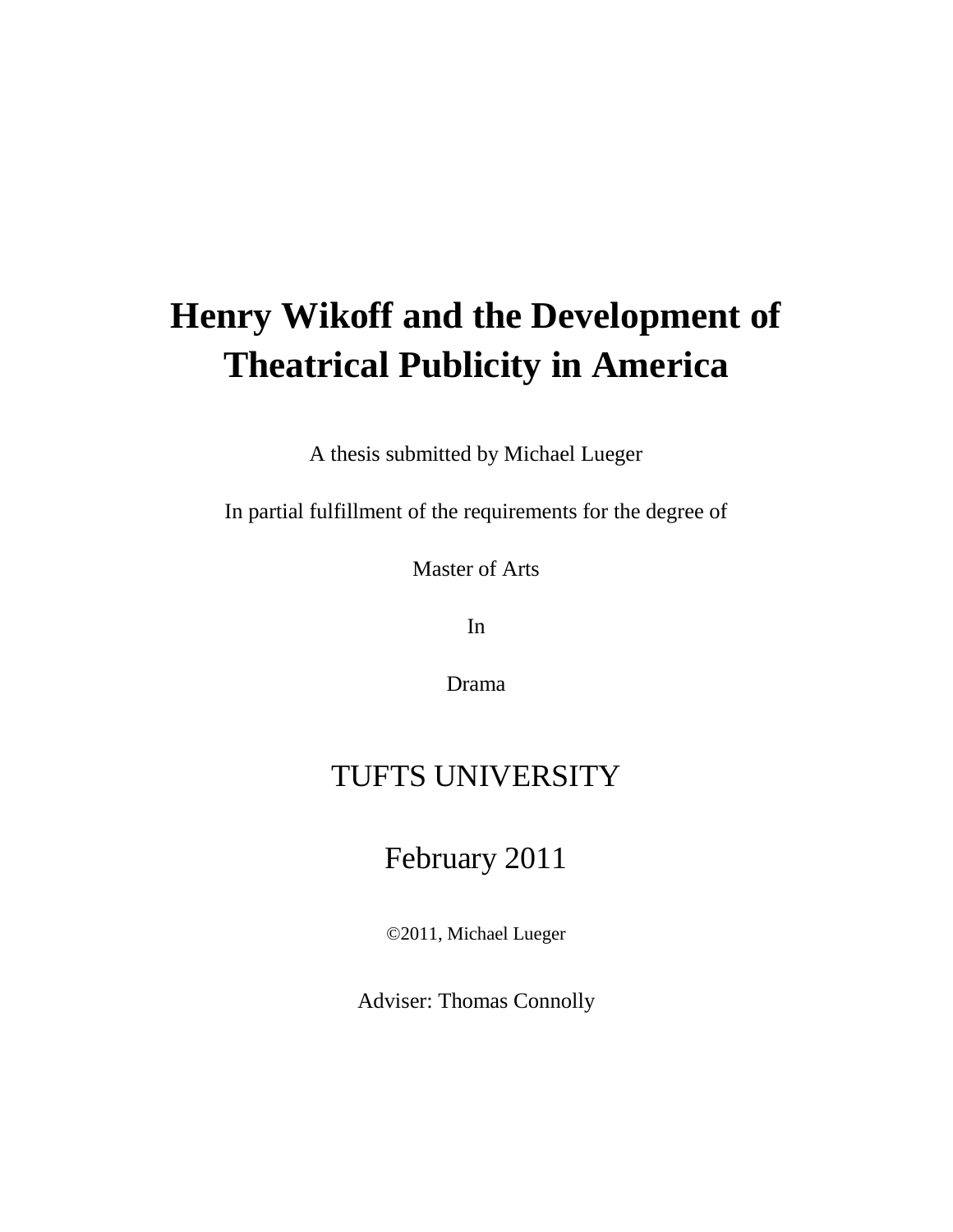### **Abstract:**

This Master's thesis examines the career of Henry Wikoff, one of the earliest figures in American theatrical history to systematically manage a nationwide publicity campaign for a star performer. Although Wikoff"s involvement with other luminaries of the stage such as Edwin Forrest is considered, along with his forays into diplomacy and journalism, the primary concern is with his involvement in the ballerina Fanny Elssler's tour of the United States from 1840 to 1842. It focuses on the strategies he employed to promote her interests, as well as considering the changing context of American media of the time and the effect this change had on his efforts. Finally, it briefly examines how P.T. Barnum's far better-known efforts a decade later on behalf of the singer Jenny Lind indicated the extent to which the trends that Wikoff had only begun to grasp had changed the face of the American entertainment business.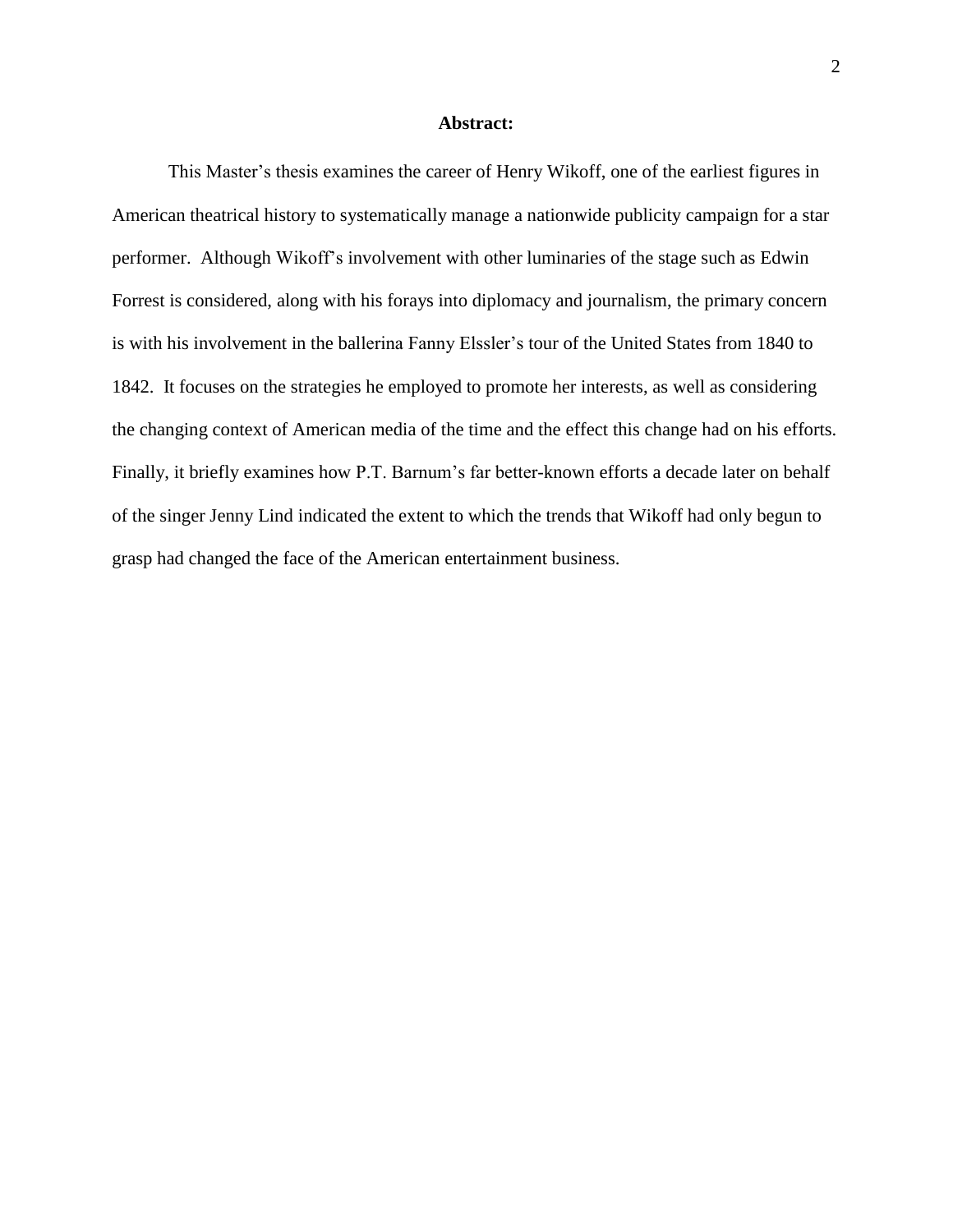For Danielle.

And for my parents.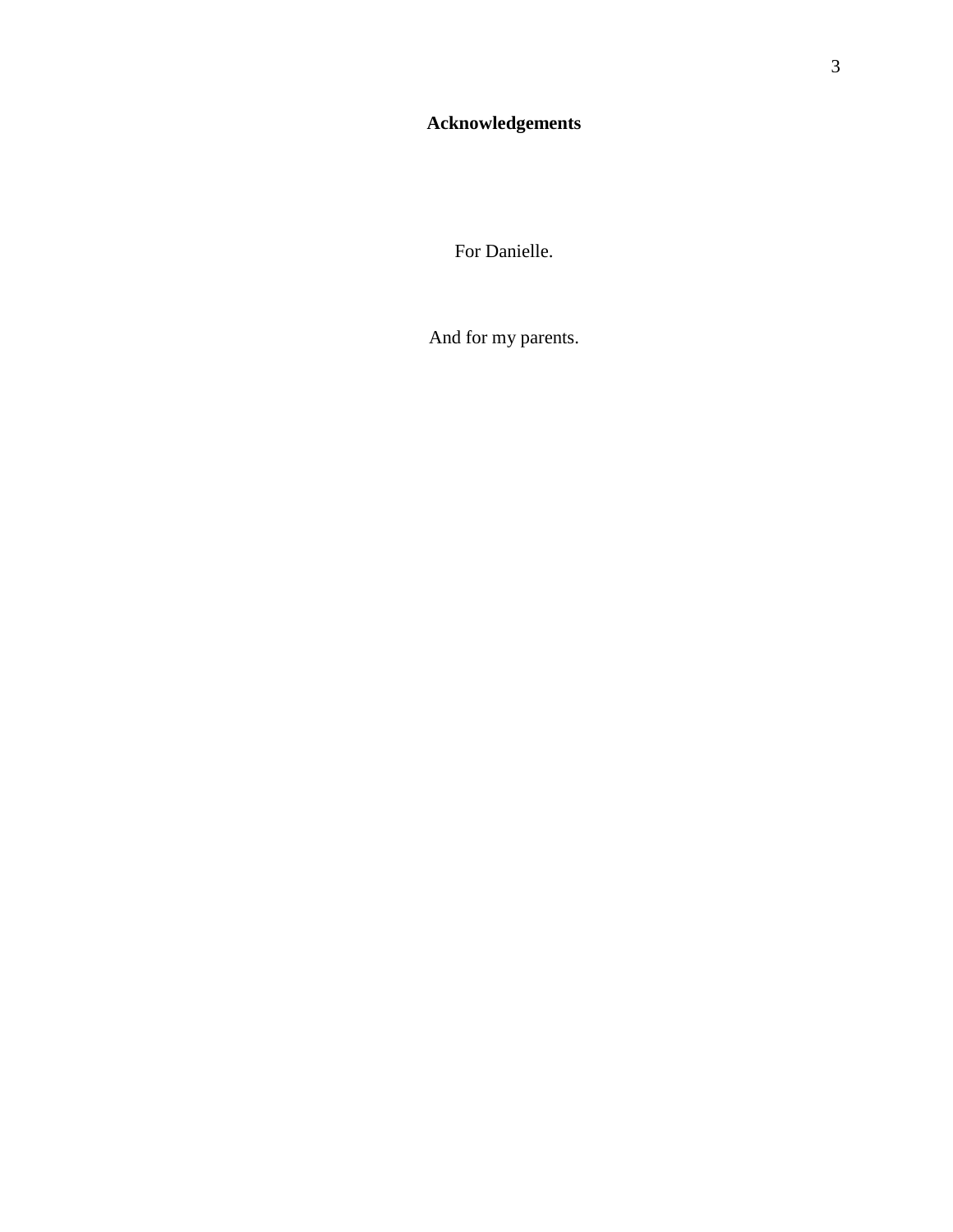## **Table of Contents**

| $\label{eq:1} \textbf{Introduction} \textcolor{red}{\textbf{.\textbf{1}}}\textbf{.\textbf{1}} \textbf{.} \textbf{.} \textbf{.} \textbf{.} \textbf{.} \textbf{.} \textbf{.} \textbf{.} \textbf{.} \textbf{.} \textbf{.} \textbf{.} \textbf{.} \textbf{.} \textbf{.} \textbf{.} \textbf{.} \textbf{.} \textbf{.} \textbf{.} \textbf{.} \textbf{.} \textbf{.} \textbf{.} \textbf{.} \textbf{.} \textbf{.} \textbf{.} \textbf{.} \textbf{.} \$ |  |
|--------------------------------------------------------------------------------------------------------------------------------------------------------------------------------------------------------------------------------------------------------------------------------------------------------------------------------------------------------------------------------------------------------------------------------------------|--|
|                                                                                                                                                                                                                                                                                                                                                                                                                                            |  |
|                                                                                                                                                                                                                                                                                                                                                                                                                                            |  |
|                                                                                                                                                                                                                                                                                                                                                                                                                                            |  |
|                                                                                                                                                                                                                                                                                                                                                                                                                                            |  |
|                                                                                                                                                                                                                                                                                                                                                                                                                                            |  |
|                                                                                                                                                                                                                                                                                                                                                                                                                                            |  |
|                                                                                                                                                                                                                                                                                                                                                                                                                                            |  |
|                                                                                                                                                                                                                                                                                                                                                                                                                                            |  |
|                                                                                                                                                                                                                                                                                                                                                                                                                                            |  |
|                                                                                                                                                                                                                                                                                                                                                                                                                                            |  |
|                                                                                                                                                                                                                                                                                                                                                                                                                                            |  |
|                                                                                                                                                                                                                                                                                                                                                                                                                                            |  |
|                                                                                                                                                                                                                                                                                                                                                                                                                                            |  |
|                                                                                                                                                                                                                                                                                                                                                                                                                                            |  |
|                                                                                                                                                                                                                                                                                                                                                                                                                                            |  |
|                                                                                                                                                                                                                                                                                                                                                                                                                                            |  |
|                                                                                                                                                                                                                                                                                                                                                                                                                                            |  |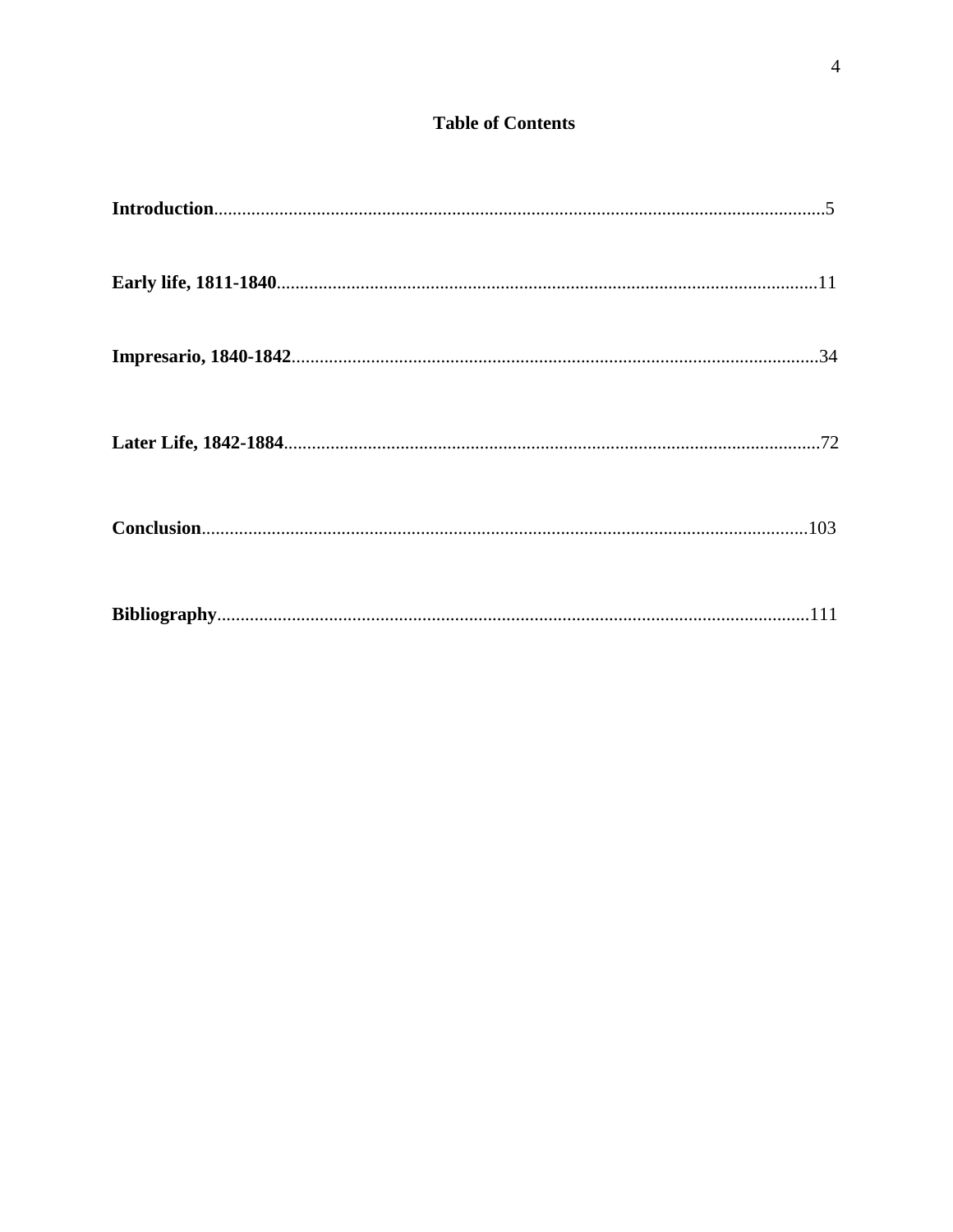### **Introduction**

The life and career of Henry Wikoff (1811?-1884) frequently read like implausible historical fiction, ranging over such a wide territory, touching on so many historical events, and involving so many well-known personages as to challenge credibility. He may have entitled the memoir of his earlier years *The Reminiscences of an Idler*, but the note of self-deprecation the title strikes is belied by the sheer range of his professional and personal activities, as well as the long list of acquaintances he made in the course of pursuing those activities. Indeed, the memoir often bogs down as Wikoff detours into lengthy bouts of name-dropping and recounts gossip surrounding figures who were already long since dead or mostly forgotten when the book appeared in 1880. However, Wikoff could be forgiven this indulgence: in the course of his life his friends or important connections would include Edwin Forrest, Joseph Bonaparte, Martin Van Buren and his son John, James Gordon Bennett, Jenny Lind, Napoleon III, British Foreign Secretary and sometime Prime Minister Lord Palmerston, the politician and notoriously political Civil War general Dan Sickles, Mary Todd Lincoln, Henry Irving, and Bram Stoker - not to mention a host of lesser lights prominent in their respective spheres of theatre, politics, and journalism. Most important of all for the purposes of this study was his lengthy stint as impresario during the two-year American tour of the celebrated ballerina Fanny Elssler.

It was in this last capacity that he made what is perhaps his most lasting contribution. Wikoff"s political and journalistic activities are intriguing, but even at their most significant they at best constitute footnotes to the history of these fields in the middle of the nineteenth century. With the tour of Fanny Elssler, however, Wikoff earned himself a prominent place in the development of theatre publicity in America. Drawing upon his social connections and his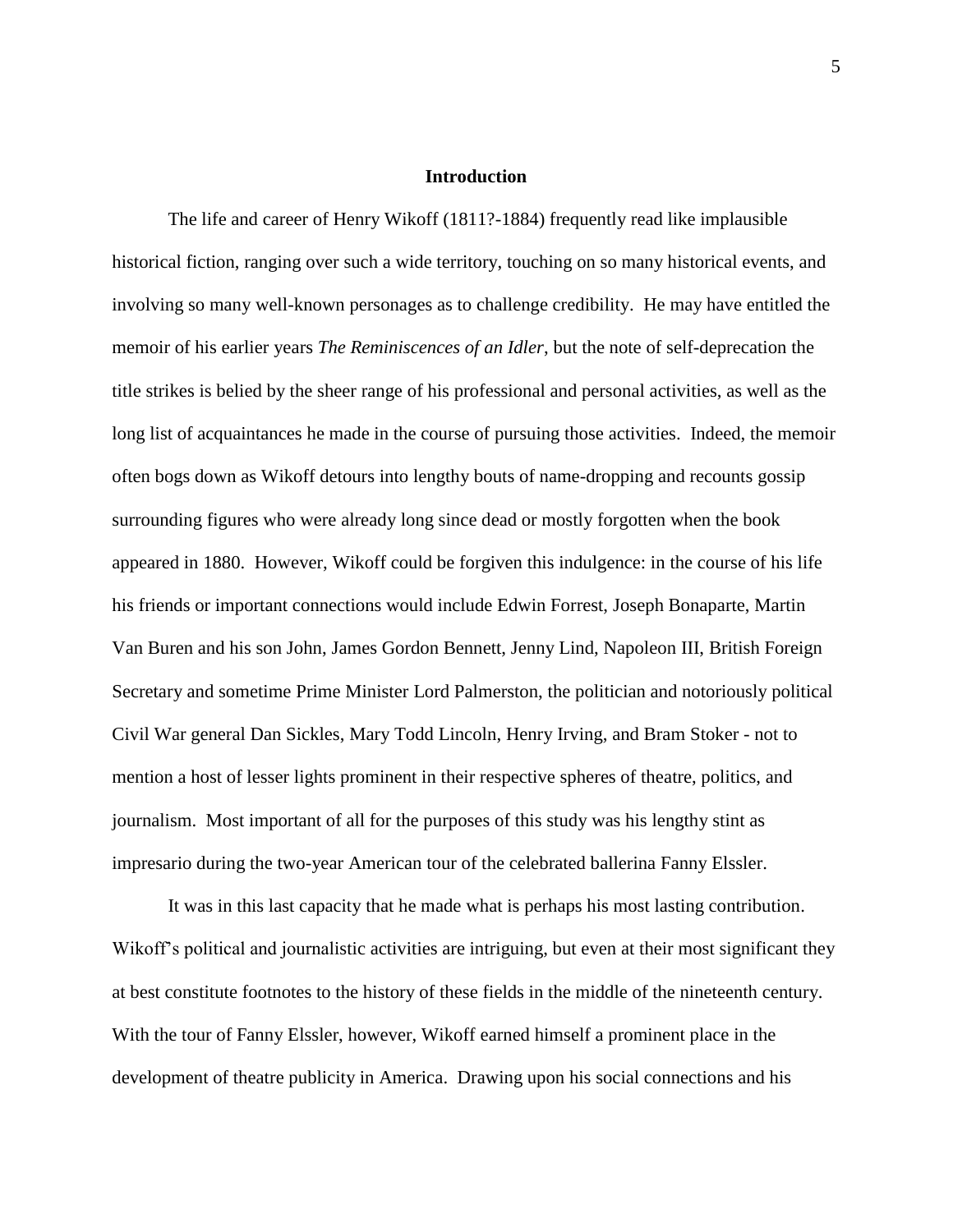contacts in the American newspaper industry, Wikoff helped to create and sustain a national craze that prefigured the even more successful tour of Jenny Lind a decade later. He did so in large part by employing the resources of James Gordon Bennett"s *New York Herald*, one of the most important newspapers to emerge in the course of a profound shift in American mass media. This era saw an expansion of the market for news as editors launched cheaper papers, expanded their focus beyond financial markets and narrowly partisan political issues to deal with the concerns of those who did not belong to the elite, and engaged in fiery and often violent confrontations with each other that fed the public appetite for controversy. Wikoff"s promotional activities on the behalf of Elssler, Forrest, and others occurred within the still-evolving context of this changing media environment, and he met with as many reverses as successes as he managed to embroil himself in intense personal controversy and even played a minor but significant role in one of the greatest tragedies in American theatre history.

Wikoff would certainly prove no stranger to controversy and scandal over the course of his life. He was probably most remembered in his time for one particular escapade in which he pursued the heiress Jane Gamble across Europe, attempting to secure her hand in what can be at best described as dubious circumstances. His efforts would ultimately lead to a denouement in which he confronted Gamble at gunpoint in a locked room as part of a spectacularly misguided attempt to gain her assent to matrimony. A sentence in a Genoese jail followed, along with the inevitable scandal. All things considered, Wikoff did relatively well out of the fiasco; it led to the writing of his most popular book, which told the story of the failed courtship from his perspective and even managed to cast him as the underdog by hinting darkly (if implausibly) that his imprisonment was the result of the British government"s devious machinations against him. Unfortunately, this salacious episode obscured the accomplishments of his earlier career, which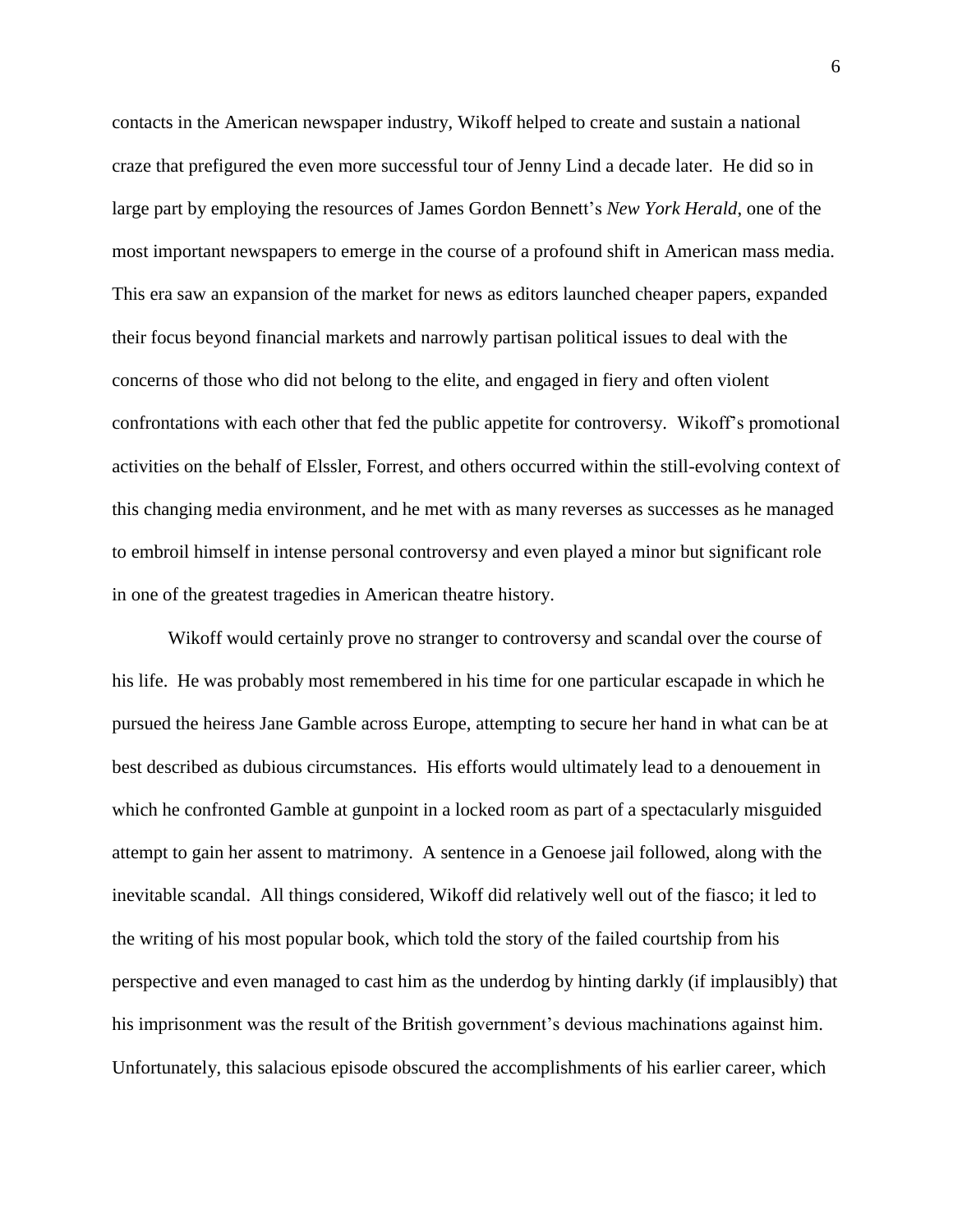he was already inclined to downplay as the result of his awareness that involving one"s self with the theatre was unbecoming to the social status he sought.

Only one full-length biography of Wikoff exists, and it leaves much to be desired on many points for those interested less in his well-documented Italian misadventure than in his contributions to the development of theatre publicity (or, indeed, on many other points: his subsequent connection to the Lincoln White House is not even mentioned). A definitive and comprehensive new biography of this singular character would be desirable, but my aim here will be to focus only on those of his activities directly related to the theatre and the promotion of individual performers (and, to a certain extent, himself). As fascinating as I find the rest of his career, it is of secondary interest here and will only be considered insofar as it helps to round out a picture of Wikoff and provides some biographical context for his theatre-related activities. My primary aim will be to describe in specific detail the role played by Wikoff in promoting Elssler's tour and to place this event in the context of subsequent developments in American theatrical promotion, especially with regards to Jenny Lind"s success in 1850. This thesis will therefore concern itself primarily with a straightforward narrative of Wikoff"s involvement with the theatre, beginning with his early association with Edwin Forrest and progressing through the Elssler tour to the Astor Place Riot and later episodes such as the publication of the *Memoir of Ginevra Guerrabella*. I believe this is necessary in order to demonstrate the origin and later development of the tactics Wikoff employed from 1840 to 1842 and to attempt to grasp their full import.

In addition to laying out a comprehensive account of Wikoff"s theatrical activities, I will focus more narrowly on the various media – pamphlets, magazines, and especially the penny press - through which Wikoff promoted the fortunes of his theatrical friends and acquaintances.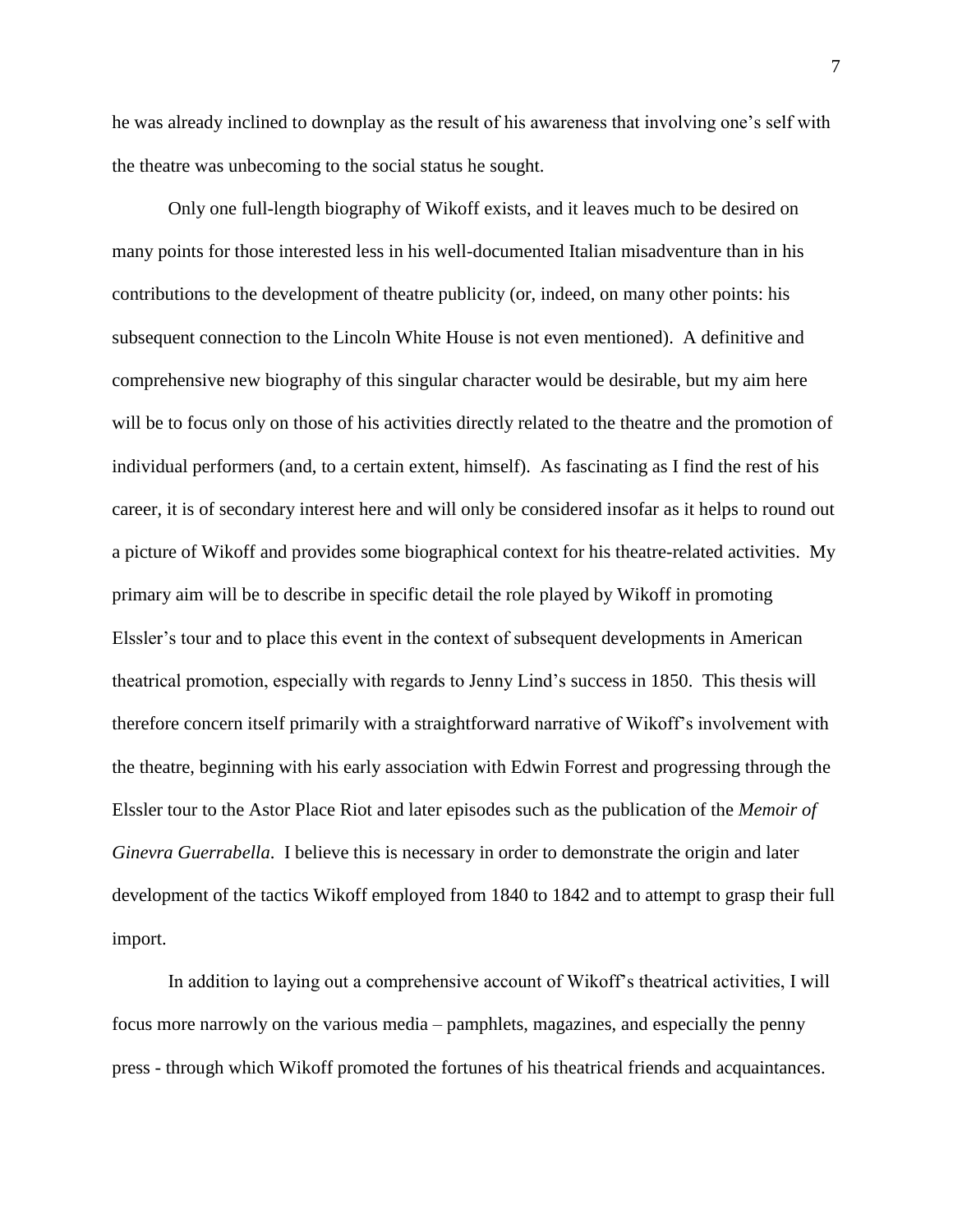I will also look more closely at the relationship between Wikoff and James Gordon Bennett and consider its significance in the context of the changing nature of newspapers in antebellum America, particularly with regard to coverage and promotion of the theatre. An examination of Wikoff"s own post-Elssler ventures with the *Republic* and the *United States Magazine and Democratic Review* will help to round out this picture.

Finally, I will look more closely at the importance of biography in Wikoff"s promotional activities. Elssler's tour was accompanied by a campaign, orchestrated by her impresario, that in large measure relied on establishing her moral credentials through the publication of details of their biography. Wikoff would once again undertake something similar to this, albeit on a much smaller scale, many years later with his brief account of the unfortunate and bizarre details of the early life of actress Genevieve Ward. In addition to dissecting the way in which Wikoff "sold" the biographies of the performers he represented, I will examine how he later used memoir and autobiography to shape public perceptions of his own life. Such considerations will briefly bring P.T. Barnum into the picture, as his career appears at many points as a sort of inverse image of Wikoff's. Barnum used and expanded upon some of Wikoff's publicity tactics in order to promote the tour of Jenny Lind, and later he too would employ autobiography in order to shape the public"s perception of his own personality. Despite the fact that Wikoff and Barnum"s fortunes and subsequent reputation were at disparate poles by the end of their lives, there is a striking coincidence in the timing and nature of their memoirs: both released what were probably the most scandalous and widely-read of their reminiscences in 1855, while Wikoff published an overview of his early years at the same time that Barnum was releasing successive editions of his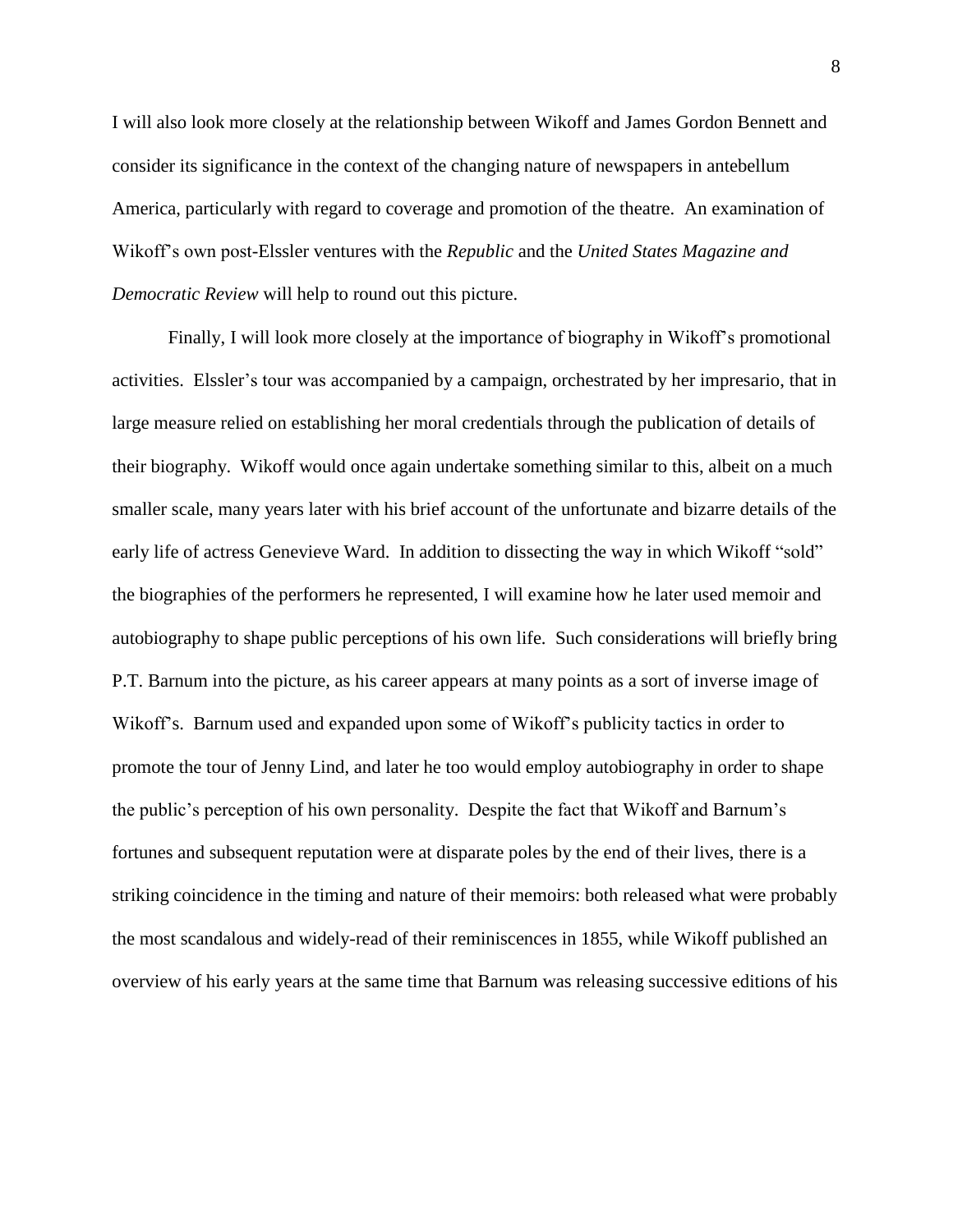*Struggles and Triumphs.*<sup>1</sup> It is in this context that I will briefly consider the Gamble scandal and its repercussions for Wikoff, especially since the episode forced him to draw upon the tactics he had used to promote Elssler in order to defend himself.

Any attempt to draw an accurate portrait of Wikoff must come with a caveat. He is a difficult man to pin down, since so many of the best sources on his life and activities are to some degree suspect in their accuracy. The few scholars and writers who have considered Wikoff and his career have made varying assessments of his character, characterizing him as anything from a gallant knight-errant to a slimy and repulsive opportunist to something in between.<sup>2</sup> The main trouble is that much of the information on him that is available comes from material that is inherently public in nature – memoirs, newspaper articles, and various other materials generated with an eye towards publicity – and reflects the agendas of those who wrote that material. *My Courtship and Its Consequences*, Wikoff"s justificatory memoir of the misadventure with Jane Gamble, is the clearest example of such contentious and unreliable material, and one cannot help letting the dubious nature of this work and the events that precipitated it somewhat color one"s approach to the rest of his writings. This skepticism is fueled by the consideration that Wikoff might decline to attach his name to particular writings, or even attribute them to someone else. One of the better descriptions of Elssler"s tour, ostensibly taken from letters sent by her to family members in Europe and published a year and half after she returned to Europe, was quickly revealed to have been written by Wikoff instead!

<sup>1</sup> For more on the history of Barnum's continually-developing memoirs, see A.H. Saxon, *P.T. Barnum: the Legend and the Man* (New York: Columbia University Press, 1989). It is worth noting that Wikoff wrote his memoir in response to scandal, while Barnum met with scandal *as a result* of the publication of his *Life*.

 $^2$  Allison Delarue and Ivor Guest, whose primary interest is in Fanny Elssler, are proponents of the first view, while a 2006 article in *American Literary History* that focuses on the Gamble scandal adopts the second. Duncan Crow, the only person to write a full-length (albeit somewhat incomplete) biography of Wikoff, is largely sympathetic but retains a degree of skepticism; he begins his book by stating that it was the details of the Gamble scandal that first got him interested in his subject.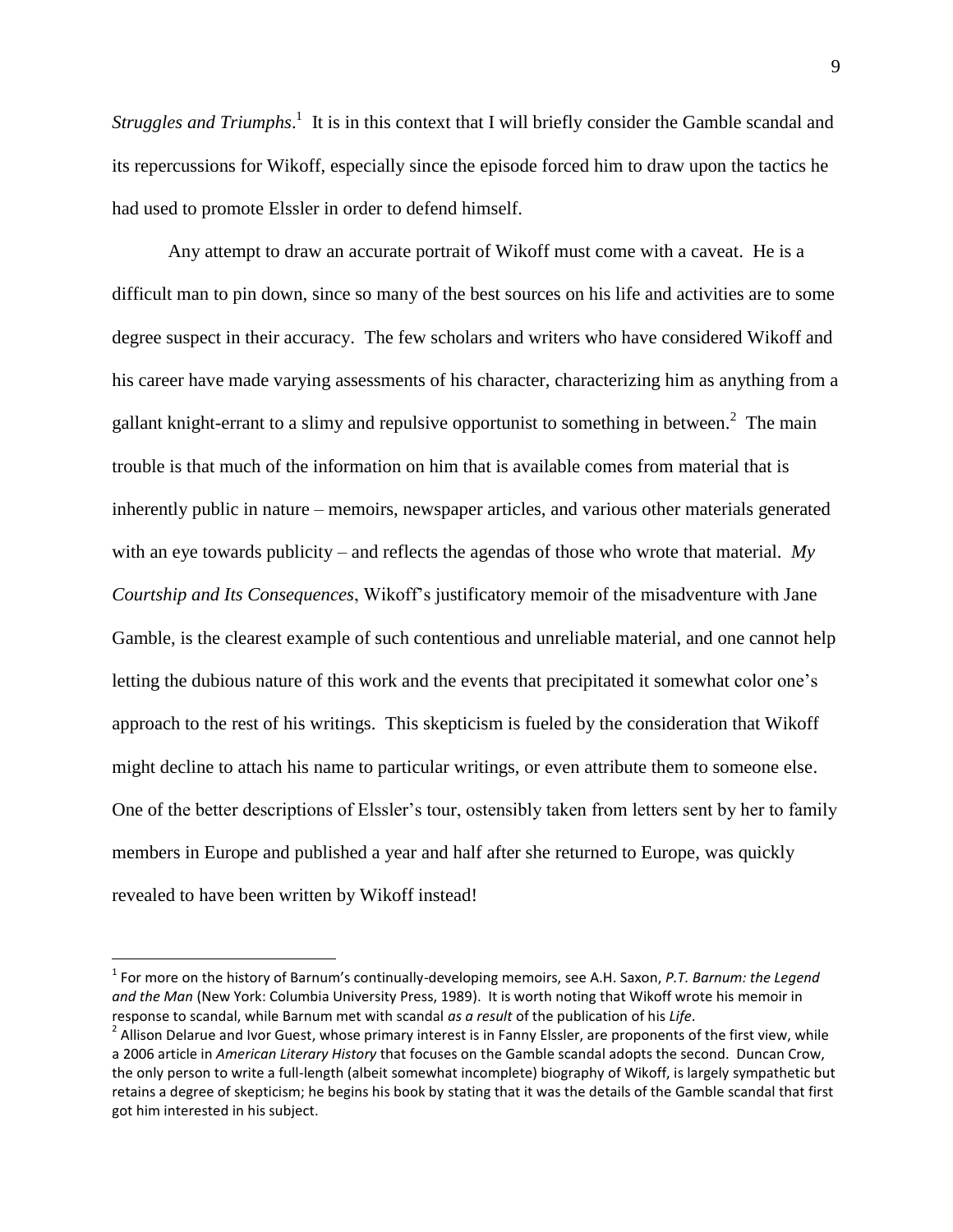However, Wikoff by no means held a monopoly on untrustworthiness; one of the most frequently-cited sources for information on his management of the Elssler tour is the collection of his correspondence published by James Gordon Bennett in the *New York Herald* in 1844. What generally goes unremarked upon is the fact that this was published as a retaliatory measure against Wikoff, who had publicly accused Bennett of extracting gifts from him and Elssler in return for favorable coverage. In addition, one must consider that Bennett was widely hated by both fellow newspaper editors and many members of New York society at large precisely because he was known for employing underhanded and sometimes downright libelous tactics against his opponents. Ultimately, I have had to follow the lead of past historians who considered these documents essentially accurate, even if dealing with them called for the proverbial grain of salt. Whenever possible, I have tried to draw upon the evidence provided by contemporaries of Wikoff and Bennett such as Barnum, Philip Hone, and William Charles Macready. Their points of view may have been no less biased, but at least by comparing the contrasting accounts of events and the differing assessments of the main players in the various controversies in which Wikoff was involved I can hope to achieve greater accuracy in my portrait of his career.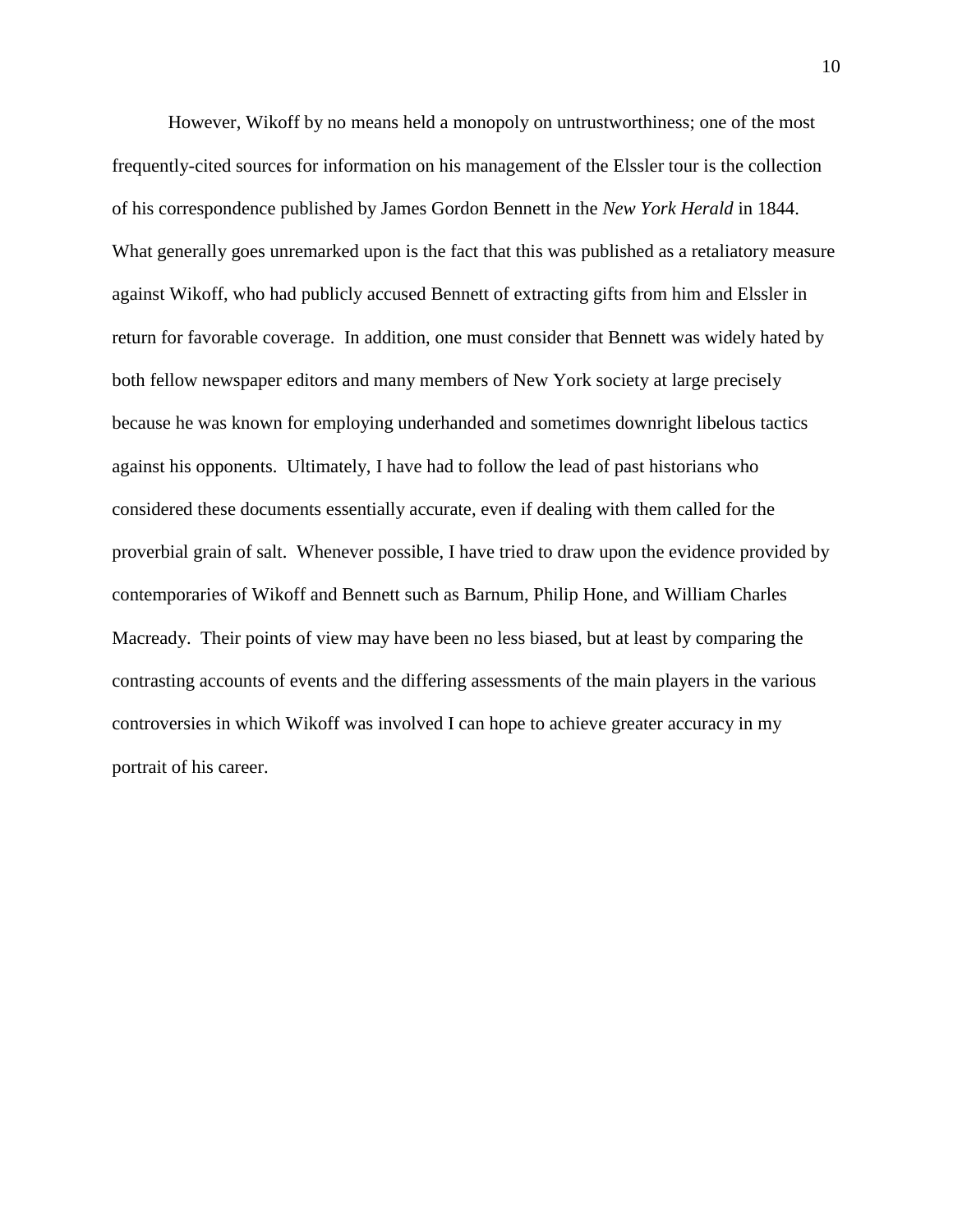### **Chapter 1: Early life, 1811-1840**

Appropriately enough for an often confusing and contradictory individual, the circumstances of Henry Wikoff"s birth are obscure. He volunteers at the opening of *The Reminiscences of an Idler* that he was born in Philadelphia, but flat-out refuses to provide even the year of his birth, informing the reader that he has "always allowed [it] to repose in mystery" and boasting that "No one guesses within ten years of my age." Even the admission that his first departure for school occurred in July of 1823 is too much of "a rash confession," in his eyes.<sup>3</sup> Such a beginning is hardly auspicious for the would-be biographer.

Duncan Crow and Allison Delarue provide more helpful information. Crow asserts that Wikoff "must have been born in 1811,"<sup>4</sup> and Delarue points out that Henry Wikoff, Senior died on February 21, 1826, leaving his son in the care of Samuel Price Wetherill, who would remain Wikoff"s guardian until his death shortly before his ward returned to the United States with Fanny Elssler in 1840. The elder Henry Wikoff appears to have been a member of the Philadelphia "bon ton," and Wetherill's apparently indulgent support throughout the son's earlier years seems to have guaranteed him a degree of financial security in addition to an ability to move in fairly elevated societal circles. All the same, a cloud hangs over the issue of his parentage, as Wikoff's mother remains unknown; it is likely that he was illegitimate.<sup>5</sup>

Wikoff certainly seemed to start out early and enthusiastically on earning the title of "idler", doing very little to mark him for any future distinction. He cheerfully confessed in later years that he "never strained to excel any one at school," and recalled especially clearly his futile

<sup>3</sup> Henry Wikoff, *The Reminiscences of an Idler* (New York: Fords, Howard & Hulbert, 1880), 1.

<sup>4</sup> Duncan Crow, *Henry Wikoff, The American Chevalier* (London: MacGibbon & Kee, 1963), 21.

<sup>5</sup> Allison Delarue, *The Chevalier Henry Wikoff: Impresario, 1840* (Princeton, N.J.: Privately printed at the Princeton University Press, 1968), 13.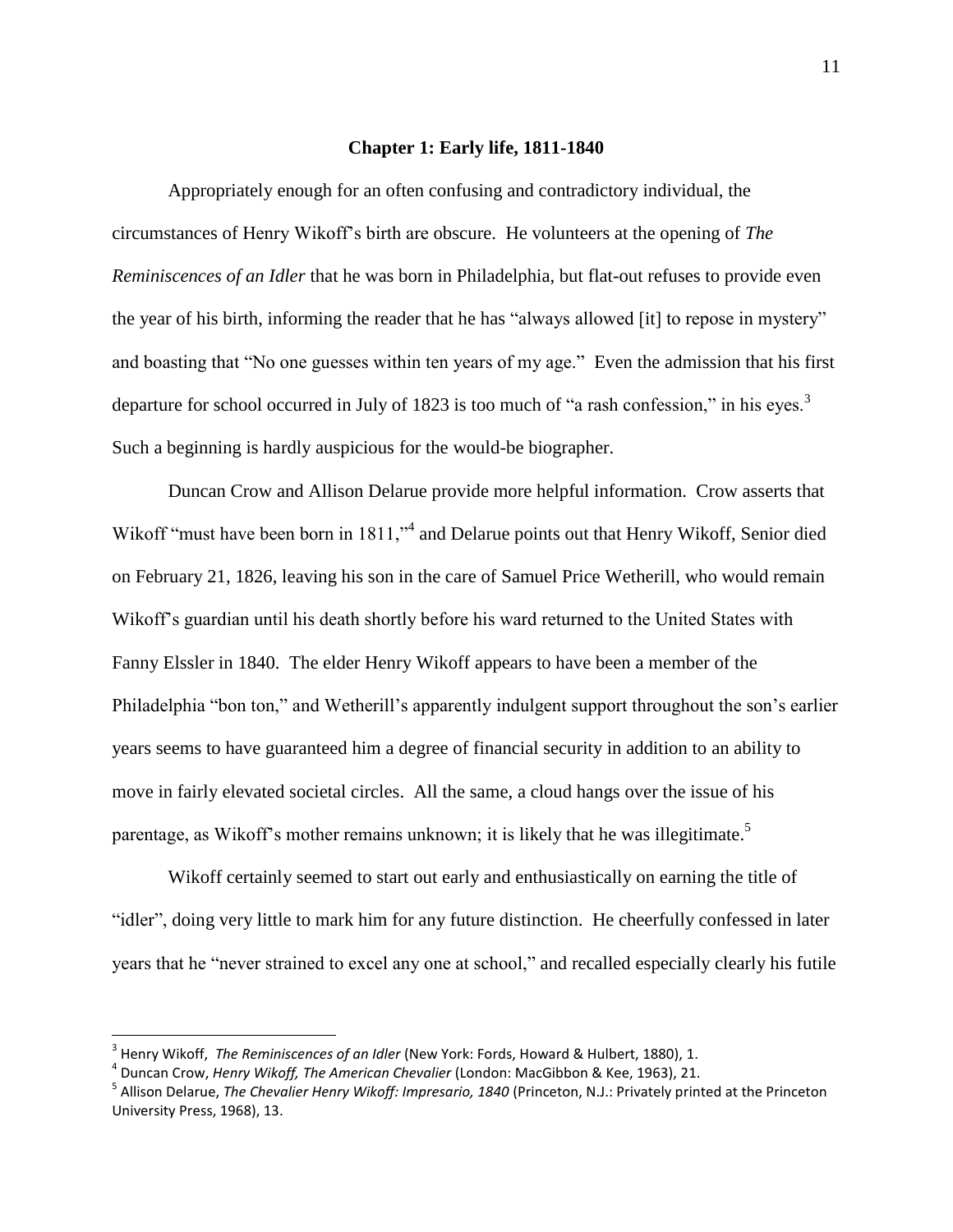attempts to grasp the "stupendous enigma" of mathematics.<sup>6</sup> Nevertheless, when the time came to choose a college Wetherill managed to pack him off to Yale, where Wikoff promptly undertook an intensive educational regimen consisting primarily of pranks and rowdiness. In the end, he was undone by an episode in which he spent a Sunday escorting a female friend to her parents" house in the countryside, allegedly found himself trapped by a sudden storm, and failed to return to campus in time for the next morning"s prayers. He was expelled from Yale and was lucky that Union College in upstate New York allowed him to complete his education.

From an early age, Wikoff, recalled, he had "three decided fancies, which have never deserted me: a newspaper, the theatre, and female society."<sup>7</sup> He described in detail the hold which the second of these fancies had over him throughout his life:

> My passion for the theatre was absorbing, and it is the only pastime of my youth that survives unshorn of its attraction. I hasten to the theatre now with the same zest as in my unfledged boyhood, and I derive as much delight from a performance, whether dramatic or lyric, serious or light, as I ever did. To this day I am constantly affected to tears by any moving situation on the stage; whereas in real life, strange to say, no suffering I may experience, or the sight of any, ever produces this effect. I have witnessed many piteous scenes, and have even stood on a battle-field covered with carnage; and though transfixed with horror my eyes refused their natural tribute, whilst the pathos of the stage appeals irresistibly to my emotions, and invariably subdues me. To my love of the theatre I owe a wide acquaintance and many lasting friendships with most of the leading artists, male and female, not only of my own country, but of England and France, for the last forty years.<sup>8</sup>

<sup>6</sup> Wikoff, *Reminiscences*, 4.

 $<sup>7</sup>$  Ibid., 12.</sup>

 $^8$  Ibid., 8.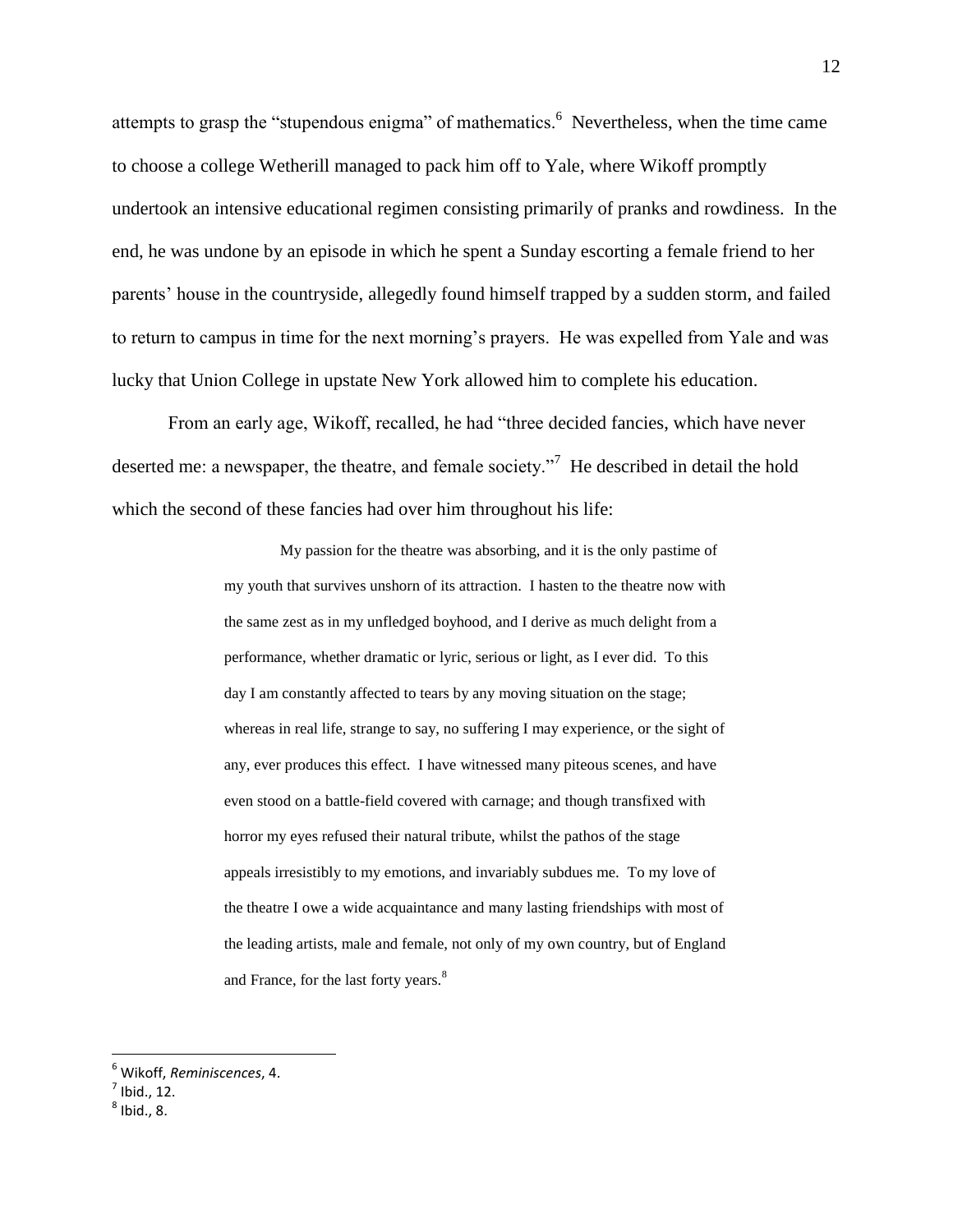Wikoff's confession is striking for its candor with regards to the contrast between his deep emotional investment in the fictions portrayed on the stage versus his somewhat limited response to the ugliest sights of real life. Assuming that this self-assessment is largely accurate, it provides an intriguing peek at the core of someone who spent much of his life dealing with surfaces as he attempted to establish and maintain his place in society by projecting himself as an amiable and cultured personality, to say nothing of his efforts to establish the respectability and allure of his friends in the theatre.

One of the first and certainly the longest-lasting friendship that Wikoff made in the theatrical world was the one he maintained with the actor Edwin Forrest. Remembered as "the first star of the American stage," Forrest was also a fellow Philadelphian and a frequent guest at Samuel Wetherill's home, where Wikoff recalls meeting him while still only fourteen years old.<sup>9</sup> Assuming once again that Wikoff was born in 1811, Forrest would have been only five years older, but the difference must have been significant enough that it added to the aura surrounding the very young but already-rising star, and Wikoff never missed an opportunity in later years to promote his friend"s career and describe his personality and talent in idealized terms.

Forrest departed the United States in August of 1834, and Wikoff attended the farewell dinner. Shortly afterwards he also made the trans-Atlantic crossing himself, and almost exactly one year after Forrest had left the shores of America he and Wikoff boarded a steamer for Hamburg. The next five months would take the two across Russia, down to Constantinople (narrowly avoiding the plague in the process), through Greece and up the Adriatic, to Vienna and from there through Germany to Paris, where the travelers finally parted company in January of 1836. The experience helped to cement their friendship, and when Forrest married Catherine Sinclair in the summer of 1837, Wikoff was the only groomsman.

 $^9$  Ibid., 75.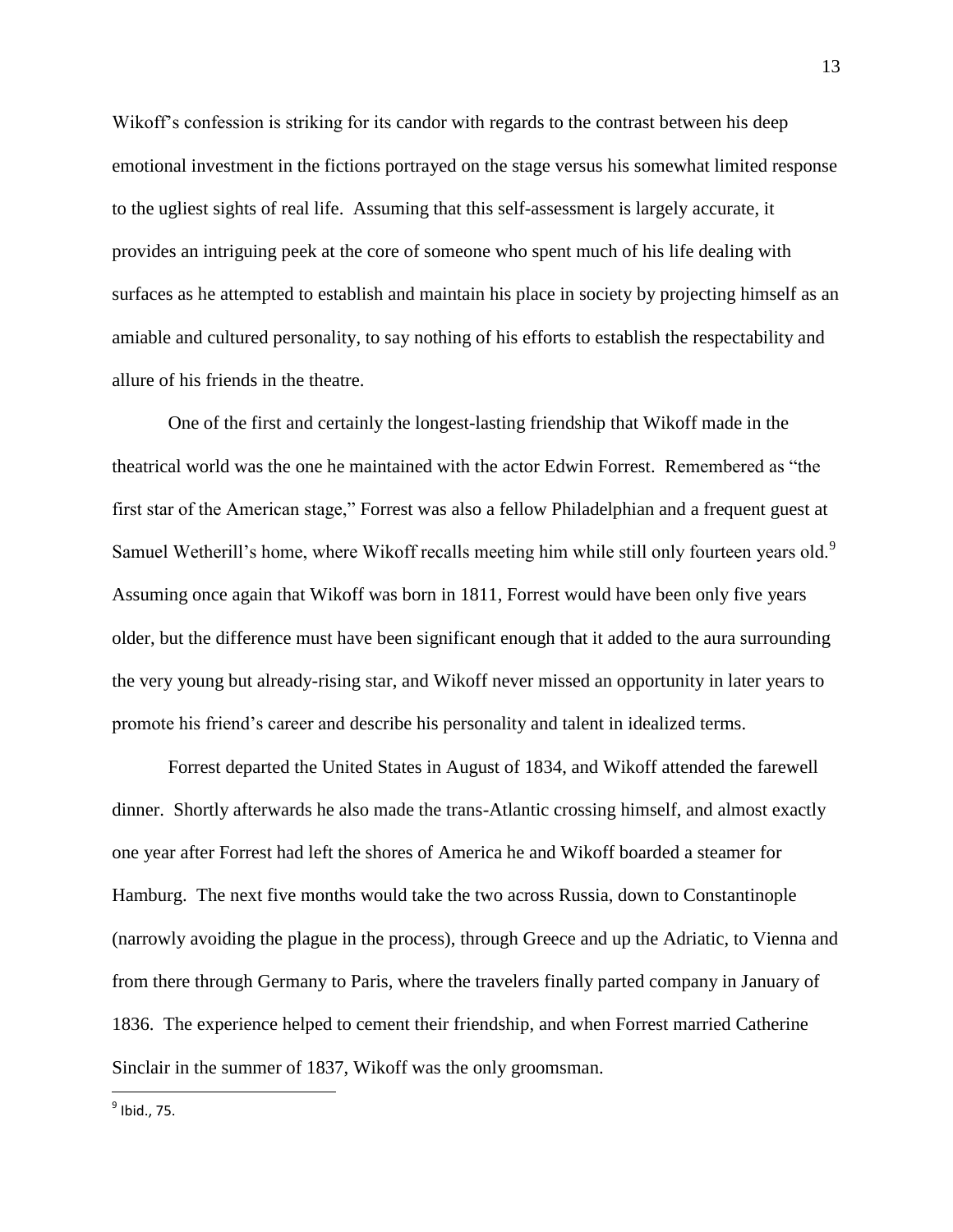Shortly after the end of his grand tour with Forrest, Wikoff set about securing something like steady work, and when Forrest appeared in London again after returning to the United States for a short time he found that his friend was now an attaché posted to the American Legation. Even more convenient for Forrest"s purposes was the fact that the current manager of the Theatre Royal, Drury Lane was Stephen Price, an American who had managed the Park Theatre in New York City and who would return to that position in time to initiate the plans to bring Fanny Elssler to the United States. Wikoff would later recall him as "cross-grained and arbitrary, but well-informed, good-hearted, and very hospitable;" in an assessment written much earlier, in the immediate aftermath of Price"s death, an obituary in the New York *Herald* remembered him in somewhat less flattering terms.<sup>10</sup> After offering Forrest moral support in his endeavor to break into the London theatrical world, Wikoff surreptitiously stuck his nose in his friend"s professional business to ask Price about the actor"s debut, for which Forrest had chosen the role of Othello. Wikoff worried that "[i]t would arouse the prejudices of the friends of Macready and Kean to see a foreigner undertake a part which both of these favourite actors had played with great success; and as their version was pronounced quite perfect, Forrest"s impersonation would be condemned if it differed, as it was sure to do, from the accepted standard."<sup>11</sup> William Charles Macready and Edmund Kean were, of course, two of the recent leading actors of the London stage, and their fame reached across the Atlantic. Price evidently agreed with Wikoff, for Forrest made his London debut in one of the primary melodramas in his repertoire, *The Gladiator*. Macready noted in his diary that "Mr. Forrest had quite succeeded, and that the play had been as completely damned."<sup>12</sup>

<sup>10</sup> Ibid., 373; New York *Herald*, January 22, 1840.

<sup>11</sup> Wikoff, *Reminiscences*, 376.

<sup>12</sup> William Charles Macready, *The Diaries of William Charles Macready, 1833-1851,* ed. William Toynbee, vol. I (New York: G.P. Putnam's Sons, 1912), 350.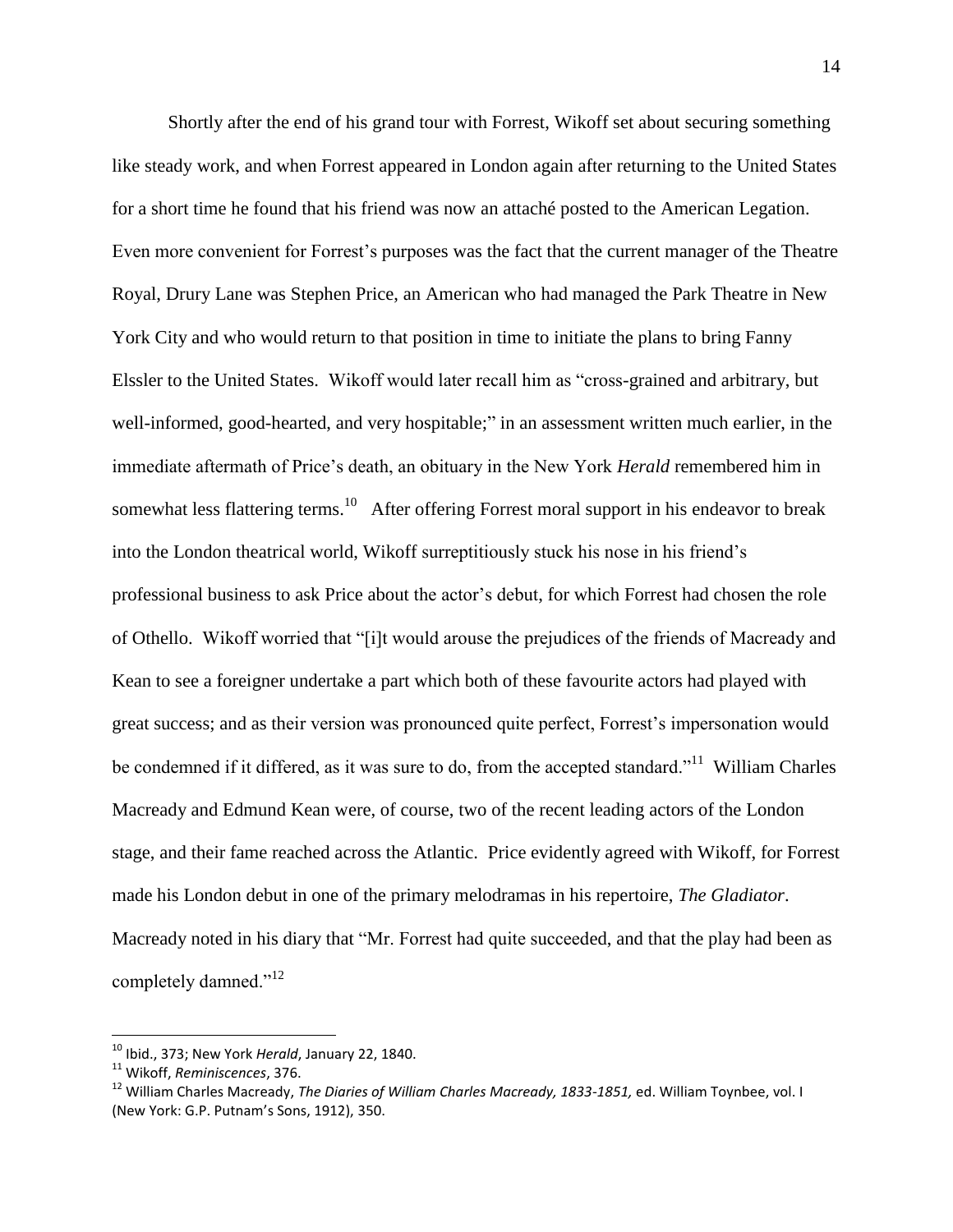In addition to suggesting the program for his friend"s debut, Wikoff embarked on what would prove to be a less-than-successful attempt at managing Forrest"s image in the London media; in the long run, it proved one of many contributing factors to what became a long-running dispute with tragic and far-reaching consequences. Wikoff"s primary object was to make the acquaintance and gain the support of Albany Fonblanque, editor of the *Examiner*. Fonblanque and his drama critic, John Forster, were members of a circle which counted Charles Dickens and Edward Bulwer-Lytton as two of its key members. Most importantly, Macready was another core member of that circle. Wikoff seemed to sense that it was important to avoid the semblance of any rivalry between the American and English actors, and he hoped that Fonblanque would be able to restrain Forster from giving Forrest negative reviews.<sup>13</sup> This proved to be a miscalculation on Wikoff"s part, for Forster had carte blanche to write what he wished, and despite his friend Macready"s entreaties to "deal liberally and kindly by Forrest," he savaged the American in review after review.<sup>14</sup> Wikoff had no way of knowing that Macready had nothing but good wishes for Forrest at this time, and eventually his conviction that the actor had egged on or even directed Forster would lead to his making a small but crucial contribution to the disaster that capped the Forrest-Macready feud.

Forrest went home to America after marrying Catherine Sinclair, and for about two years Henry Wikoff does not seem to have had any personal involvement with the theatre other than being in constant attendance. However, when he found himself back in the United States for a brief time in 1838, he did manage to meet at least two other very important people. The first of these acquaintances, President Martin Van Buren, would make a limited but important

 $13$  Delarue, 19-20.

<sup>&</sup>lt;sup>14</sup> Macready, 350.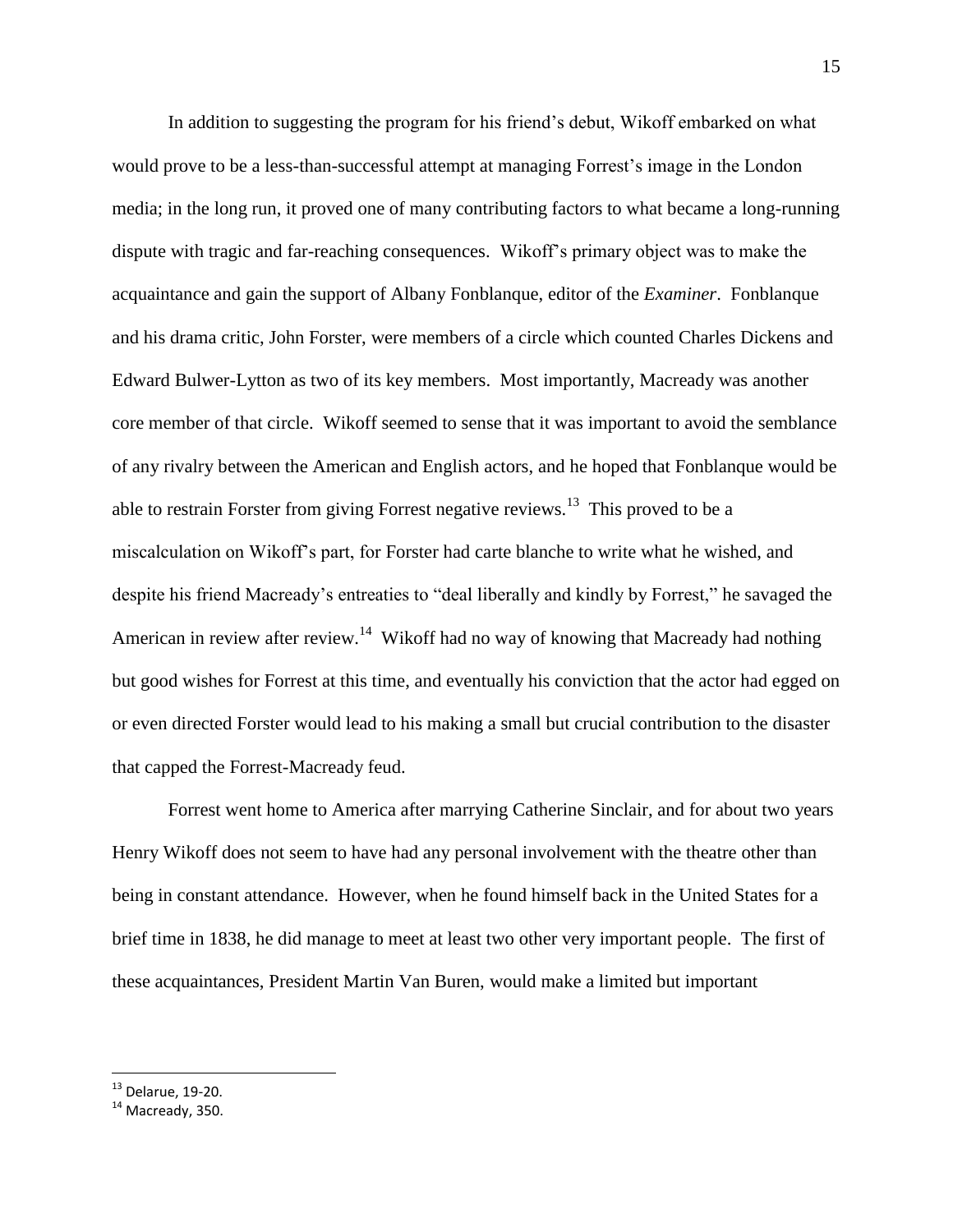contribution to Wikoff"s success with Fanny Elssler. Wikoff"s second new acquaintance would come to serve as the linchpin of his strategy to promote Elssler.

Henry Wikoff and James Gordon Bennett first met onboard the *Sirius* as it sailed for London in May, 1838. Whether or not it is entirely (or even mostly) accurate, Wikoff's remembrance of that first encounter points to the weight which Bennett carried in his position as editor of the *Herald* and foreshadows some of the difficulties which their unequal partnership later encountered. Wikoff recalled that "[s]ome one had told me the formidable editor of the *Herald*, J.G. Bennett, was [aboard], and I was only half pleased at the intelligence. He was certainly a man worth knowing … Still, there was something in him to inspire dread." Wikoff later struck up a conversation with a tall fellow passenger, and after some time he ventured:

"I hear the famous Bennett is on board."

"Yes, I believe he is," said the tall man, with a smile.

"Do you feel at all nervous about it?"

'Not in the least,' was the reply.

'Well, for my part,' I continued, 'I am not altogether comfortable on the point.'

"Why?" asked my companion.

'Because he is so given to saying sarcastic things of people.'

"That depends a good deal," he answered, "whether they are worth it."

"Do you know him by sight?" I inquired.

"Very well."

Then do point him out if you see him on deck.'

'He is standing before you. My name is Bennett.'

"What!" I exclaimed, on recovering my breath; "are you the man so fiercely" assailed, and whose humorous sallies I have read with such delight these six months past?'

'*Ecce homo*!' he retorted, greatly amused at my astonishment.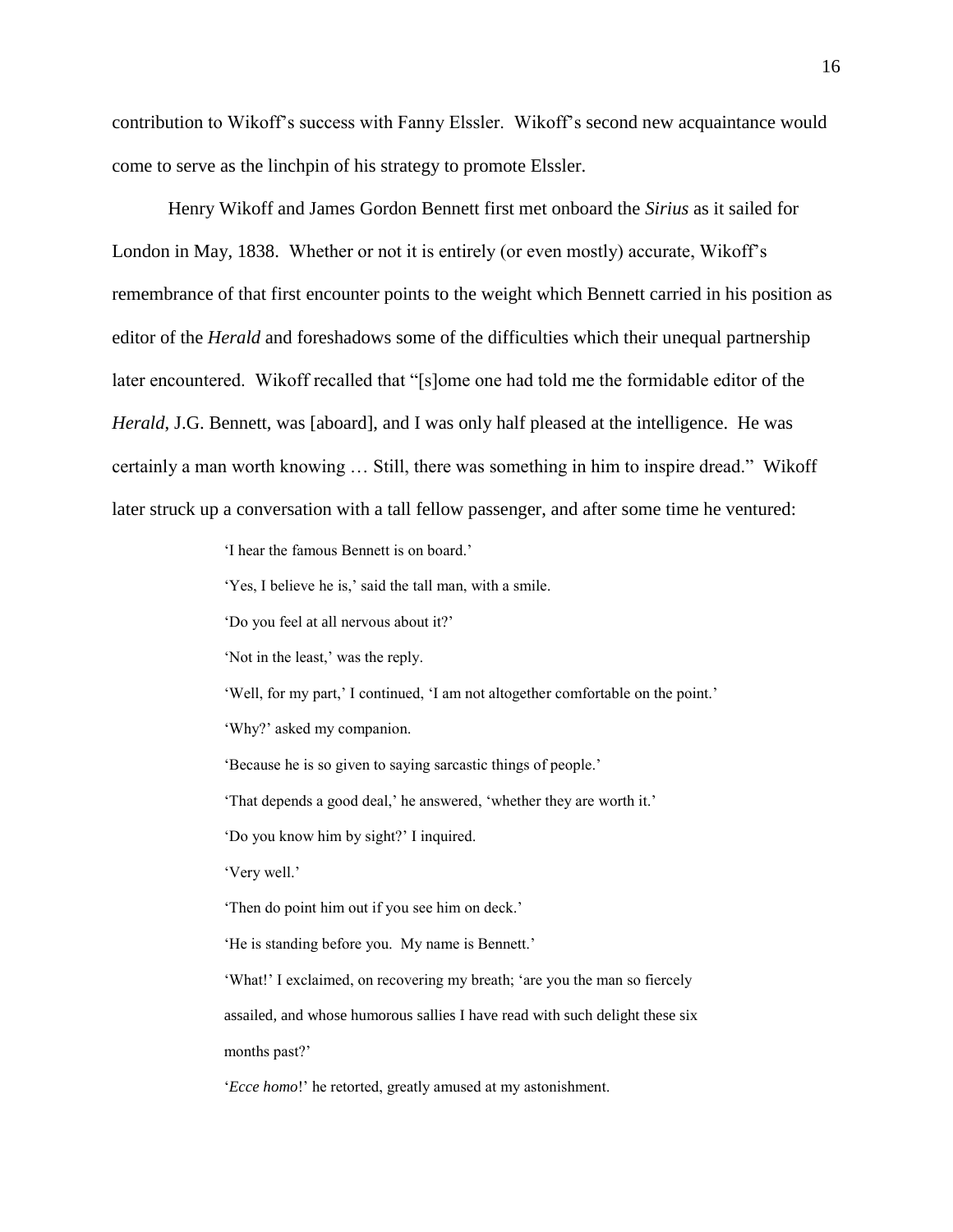Thus began my acquaintance with this remarkable man.<sup>15</sup>

Although Wikoff seemed to hit it off well with the notorious editor, he would come to learn in a few years" time that Bennett"s fearsome reputation – and also some of the less-flattering gossip about his personal character - was well-earned.

The great adventure that would bring Wikoff and Bennett together again began a year and a half later, in the waning months of 1839. It was at that time that Stephen Price - now back in his position as manager of the Park Theatre – began negotiations to bring ballerina Fanny Elssler to NewYork, with an initial understanding possibly reached sometime in November, 1839.<sup>16</sup> The Vienna-born Elssler had reached the pinnacle of her career, with only her rival Marie Taglioni posing any serious challenge to her status as the greatest dancer in Europe. Price was apparently not the first to suggest the possibility of an American tour to Elssler, but he would be the one to succeed – partially, at least, until fate intervened – in bringing her over the Atlantic, and it would be his decision to call on Wikoff"s services that would in large part determine the success of her foray to the New World.

In addition to his memoirs, Wikoff left another account of Elssler"s tour and the negotiations leading up to it, which was originally published serially and later collected as "The Letters and Journal of Fanny Elssler, Written Before and After Her Operatic Campaign in the United States. Including Her Letters from New York, London, Paris, Havana, &c. &c." Obviously, given the misleading attribution of authorship, this document must be treated with caution, even allowing for the fact that historians such as Allison Delarue and Ivor Guest have stated their confidence in the fundamental accuracy of his version of events. A further problem

<sup>15</sup> Wikoff, *Reminiscences*, 473-4.

<sup>16</sup> Henry Wikoff, "Letters and Journal of Fanny Elssler," in *Fanny Elssler in America: comprising seven facsimilies of rare Americana--never before offered the public--depicting her astounding conquest of America in 1840-42, a memoir, a libretto, two verses, a penny-terrible blast, letters and journal, and an early comic strip--the sad tale of her impresario's courtship*, ed. Alison Delarue (New York: Dance Horizons, 1976), 135.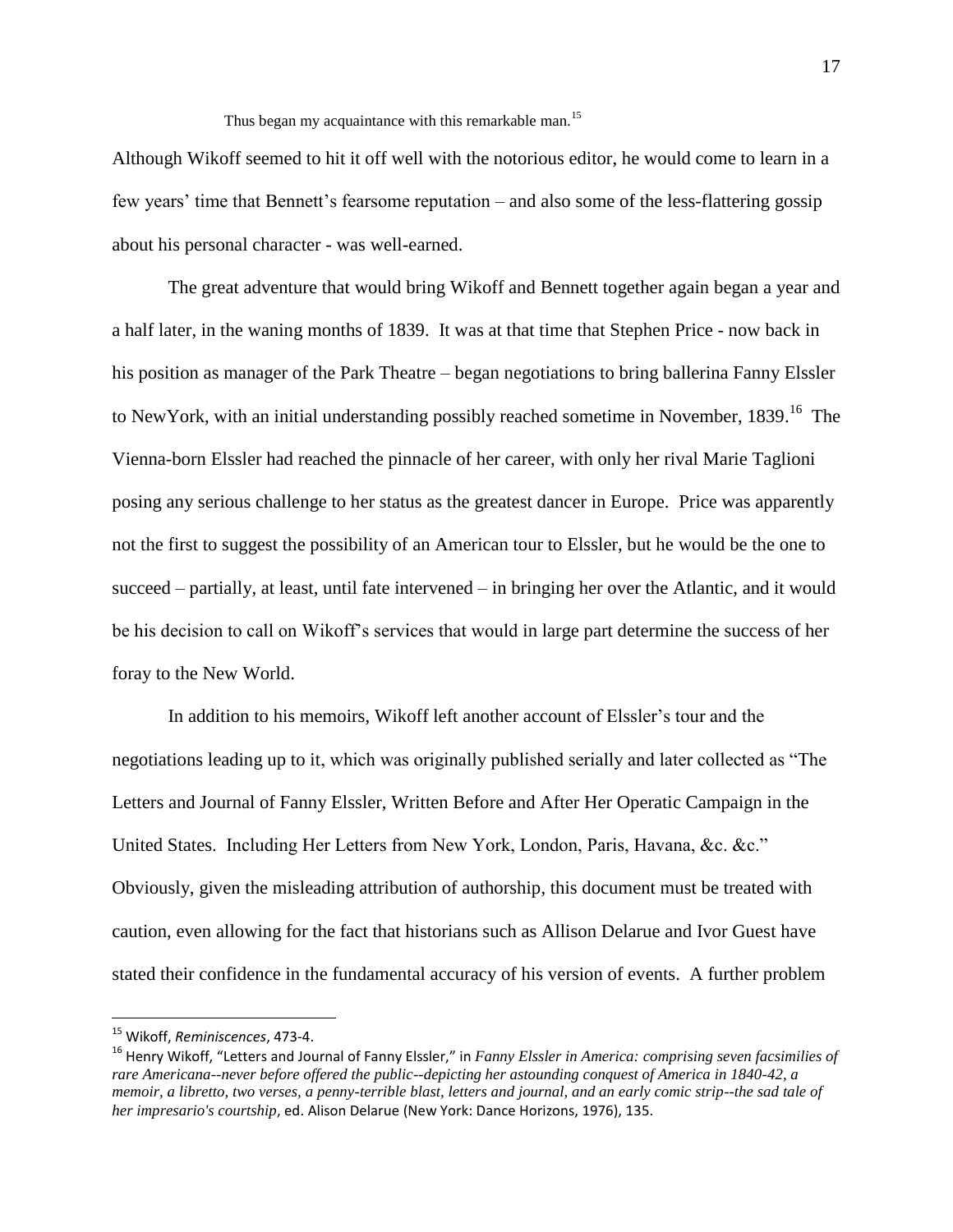arises from Wikoff"s own awareness of the disreputability of his newly-assumed role of impresario to Elssler. Even decades after the fact, he was loath to admit to much more than that he had assumed the role of a sort of knight-errant who took it upon himself to help an artist whom he greatly admired navigate the bewildering and potentially dangerous professional and social byways of a foreign and deeply unfamiliar country. Therefore, when considering the Elssler tour and attempting to determine the extent to which Wikoff directed her movements and negotiations, one must always remember that he kept himself in the background when describing matters such as Elssler"s contract negotiations and may have imputed to her actions that he took largely or even completely on his own initiative. At the same time, it should go without saying that it is unacceptable to view Elssler solely as the puppet of her male companion and agent (and, probably, lover); she was used to relying on friends (both male and female) and business associates to help her manage her affairs and allow her to focus on her art, but her experience in the cutthroat world of the European theatre must have honed her assertiveness.

Whatever its exact nature, the relationship between Elssler and Wikoff began in earnest in July of 1839 when Price decided to call upon the peripatetic sometime diplomat in order to aid in the negotiations for her New York engagement. As Wikoff recalled it, the manager brusquely barged into his library and announced that he was almost bankrupt and hoping to secure Elssler for a lengthy engagement in order to stave off disaster. Wikoff retrospectively protested that he "regarded the job with repugnance" and told Price that he felt Elssler "would be as likely to embark for the moon as go to America. The one she has seen, but probably never heard of the other."<sup>17</sup> However, he agreed, supposedly out of a sense of obligation to Price and due to the fact that he was familiar with the Marquis de Lavalette, Elssler's current "adviser."

<sup>17</sup> Wikoff, *Reminiscences*, 498.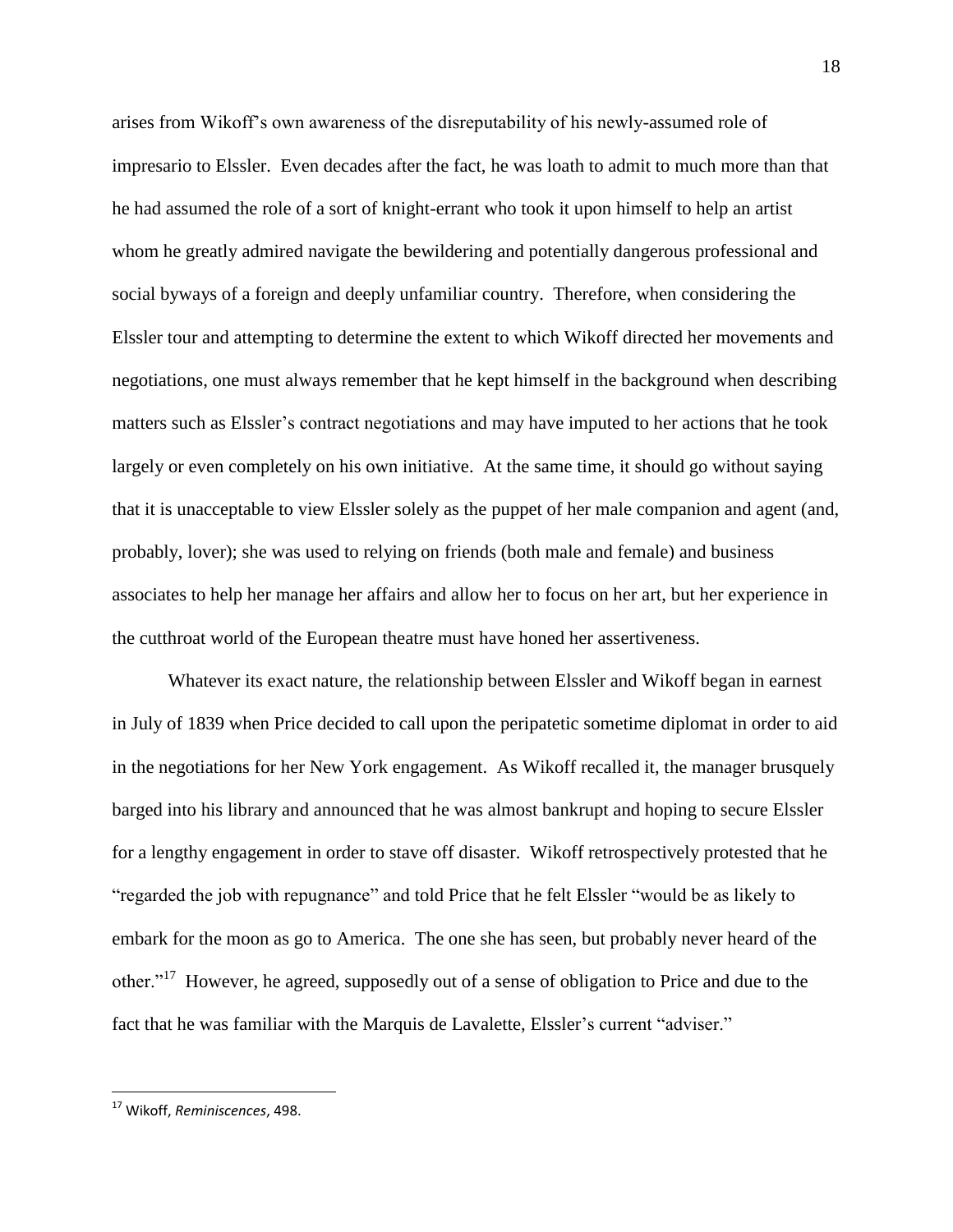Wikoff offers two different accounts, varying significantly in the details and specific events which he chooses to include, of what followed. In the "Letters", first published at the end of 1843 and the beginning of 1844, shortly after the Elssler tour ended, he barely makes an appearance. The negotiations are conducted directly between Price, Lavelette, and Elssler, culminating in her signing an initial agreement in August.<sup>18</sup> In the *Reminiscences*, however, Wikoff recounts how he went in search of Lavalette shortly after the meeting with Price. He arranges a meeting for Price, Lavalette, and Elssler, at which the latter "rarely spoke, simply nodding her head as the main points were interpreted."<sup>19</sup> Subsequent dealings with Elssler led Wikoff to claim to discern in her "an ingenuousness very rare in the world, and still more on the stage."<sup>20</sup> Always keeping in mind the questions of accuracy which constantly plague anything written by Wikoff, this assessment would seem to lend more weight to the view that Elssler made the major decisions and then left many of the important details to her adviser, a role which he would soon come to occupy.

The new year brought with it a near-catastrophe. Price died in January, and his demise threw the entire project into question as Edmund Simpson, his partner and now sole manager of the Park, looked on the Elssler venture with a skeptical eye. Wikoff smoothed over this detail in the "Letters", instead having "Fanny" record that Simpson had written to her "begging me not to disappoint the hopes generally entertained of my coming," not to mention the consideration that cancellation would probably mean financial ruin for the Park.<sup>21</sup> Wikoff would later recall Simpson"s conduct with distaste, including in the *Reminiscences* the letter which informed him of Price's death and noting that the dead man's former partner "announced his decease in much

<sup>&</sup>lt;sup>18</sup> "Letters," 138.

<sup>19</sup> Wikoff, *Reminiscences*, 500.

 $20$  Ibid., 501.

 $21$  "Letters", 151.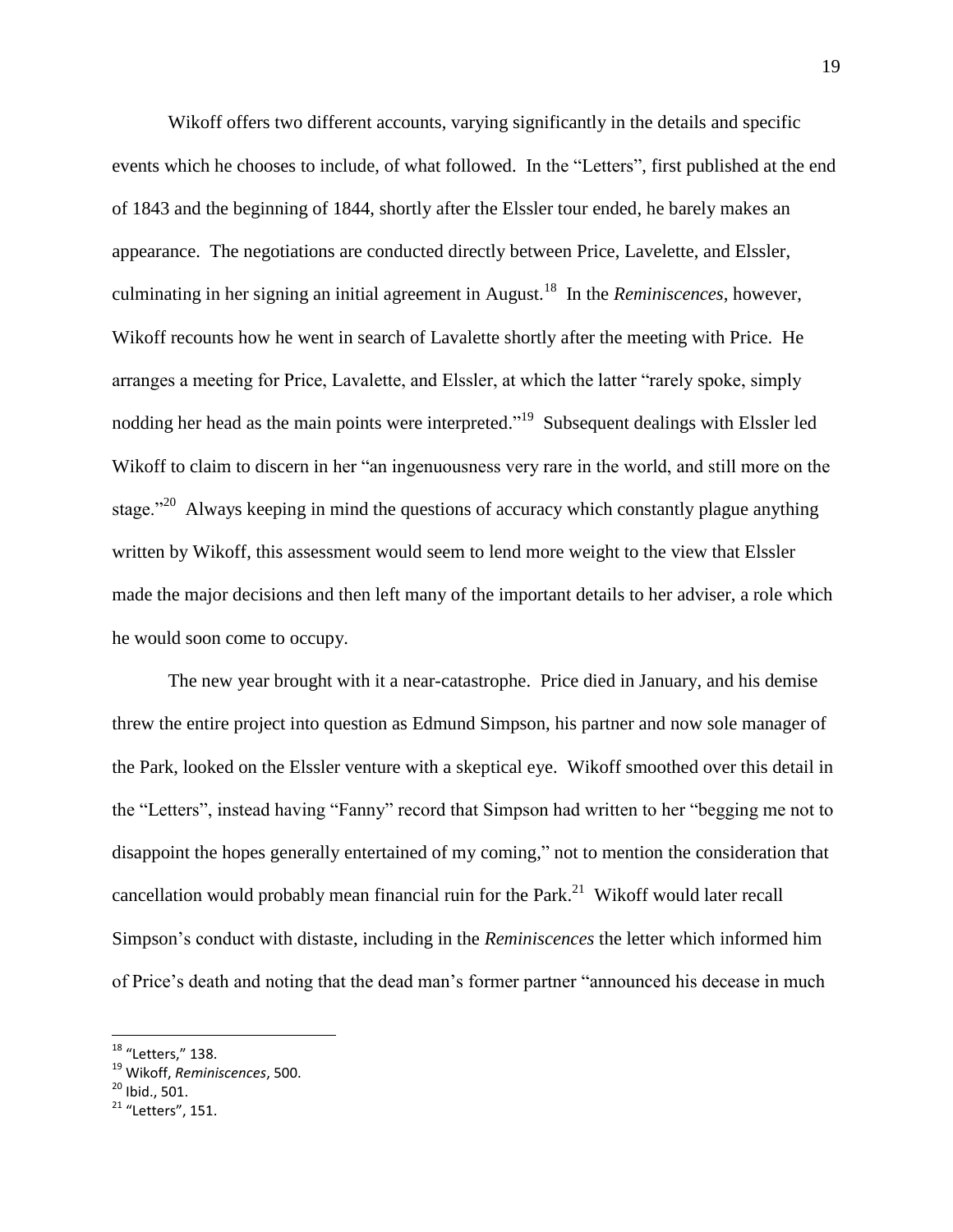the same style he would speak of his departure from town. Not an expression of regret, not a trace of emotion."<sup>22</sup> The letter bringing news of Price's death also registered an ambivalent tone towards Elssler"s projected tour. Disheartening though this news was, Wikoff claimed that Elssler expressed a determination to carry through with the contract.

Determination alone would not prove enough to finalize the details of Elssler"s appearance in New York, but it helped a great deal. April brought with it the arrival of the acclaimed comic actor Henry Placide, who arrived in England with the discouraging news from Simpson to the effect that "the financial difficulties of [the United States] have widened to such a fearful extent, that he dared not prosecute farther a theatrical speculation that might involve him seriously."<sup>23</sup> However, the portion of the "Letters" covering this episode states Placide's message in an intriguingly ambiguous way. "Fanny" speculates about how receiving such bad news in writing in a letter directly from Simpson would have been the final determining factor in causing her to cancel the engagement once and for all. In the event, Placide was apparently intercepted by "a friend of mine, who has all along taken the liveliest interest in my going, and who has sustained me against the most active opposition and endless variety of obstacles."<sup>24</sup> Given Wikoff"s established authorship of these letters, the rather self-serving description of this friend leaves little doubt as to his identity. He apparently managed to intercept Placide's message from Simpson, ultimately agreeing to take on himself the role of manager to Elssler, along with the responsibility for any losses she might incur in America.

According to the *Reminiscences*, Placide did indeed bring with him such a fatal letter as "Fanny" described. That seemed to put an end to any question of her going to America within the time frame allowed her by the Opera, but at this point Wikoff managed to save the situation

<sup>22</sup> Wikoff, *Reminiscences*, 550.

<sup>&</sup>lt;sup>23</sup> "Letters", 162.

<sup>24</sup> Ibid., 162-3.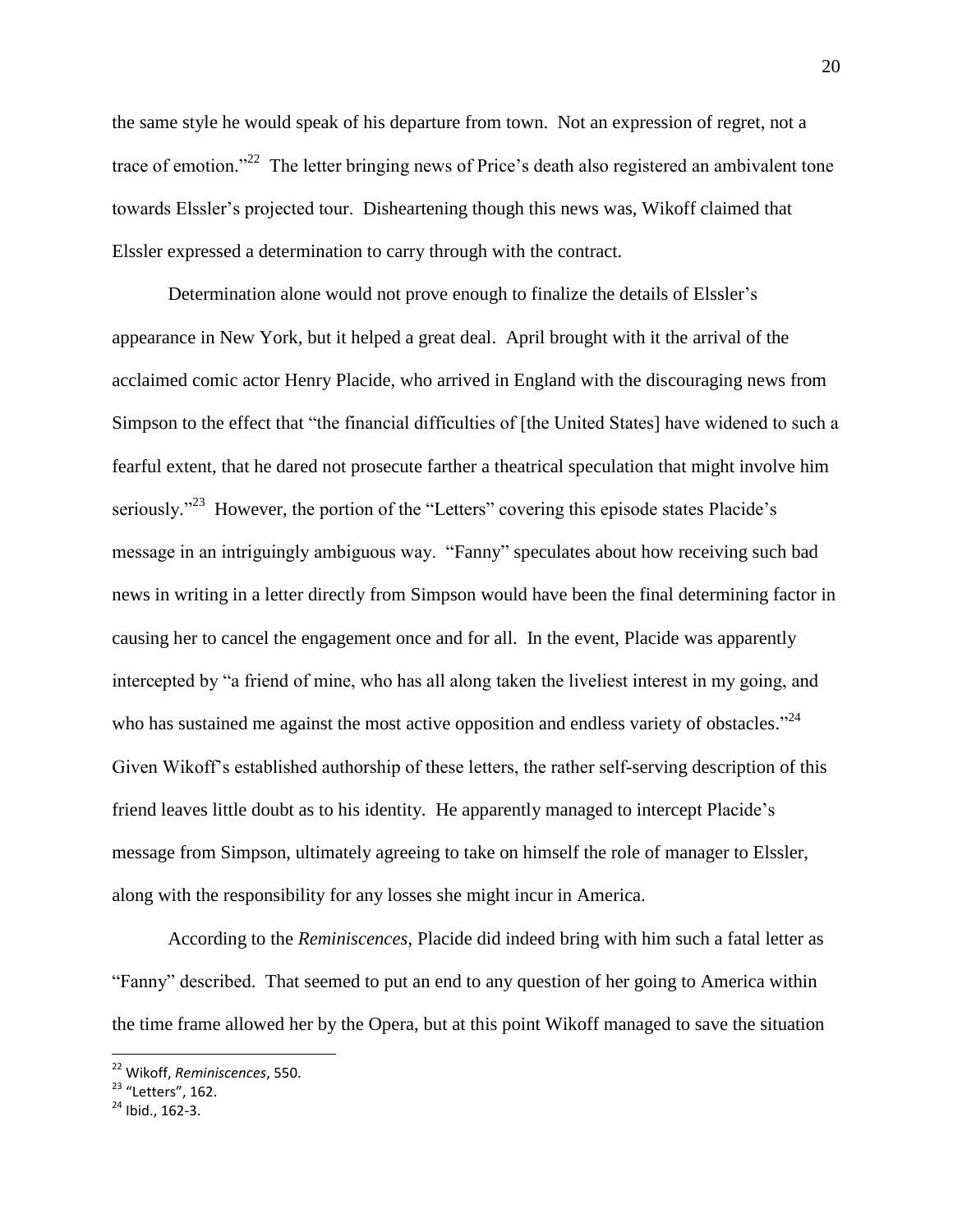not only by taking responsibility for the financial risk, as he recounted in the "Letters", but by drawing on his personal connections to convince Placide to agree to the new terms. One key player in this gambit was Harriet Grote, the gregarious wife of retiring historian George Grote. George was known for his Radical politics, and Harriet reflected this forward-thinking mentality in her adoption of Elssler, whose acknowledged supremacy in her profession was still not enough to remove the pall of disreputability imparted by that same profession. Although Grote seems to have harbored the notion that Elssler's retirement from the stage would ultimately be necessary for her to be both socially and morally rehabilitated, she took a genuine pleasure in both the dancer"s skill and companionship. In fact, the relationship was close enough that Elssler chose to leave her daughter – the result of one of the illegitimate liaisons that would hound her reputation in America – with the Grotes when she sailed for New York.<sup>25</sup> Wikoff, too, benefited from his friendship with Grote, who offered invaluable aid in confirming the arrangements for Elssler to dance in New York. Later, she would introduce him to Jenny Lind and, less helpfully, play a role in his courtship of Jane Gamble.

With the assistance of Grote, Wikoff managed to cut a deal with Stephen Price's widow, who was conveniently in London at this time of crisis and expected to profit handsomely from Elssler"s appearances at the Park. Wikoff and Grote managed to get Placide in a room with the widow Price, and despite the fact that Placide "had the greatest dread of exceeding his authority" and was sweating with nervousness, they managed to hammer out an agreement by which Simpson, Mrs. Price, and Elssler would buy out the Park"s existing engagements for May and June. A *corps de ballet* would have to be scrounged up once Elssler arrived in New York, but her unquestioned talent and drawing power seemed ultimately to make that a secondary

<sup>25</sup> Ivor Guest, *Fanny Elssler* (Middletown, Conn.: Wesleyan University Press, 1970), 124.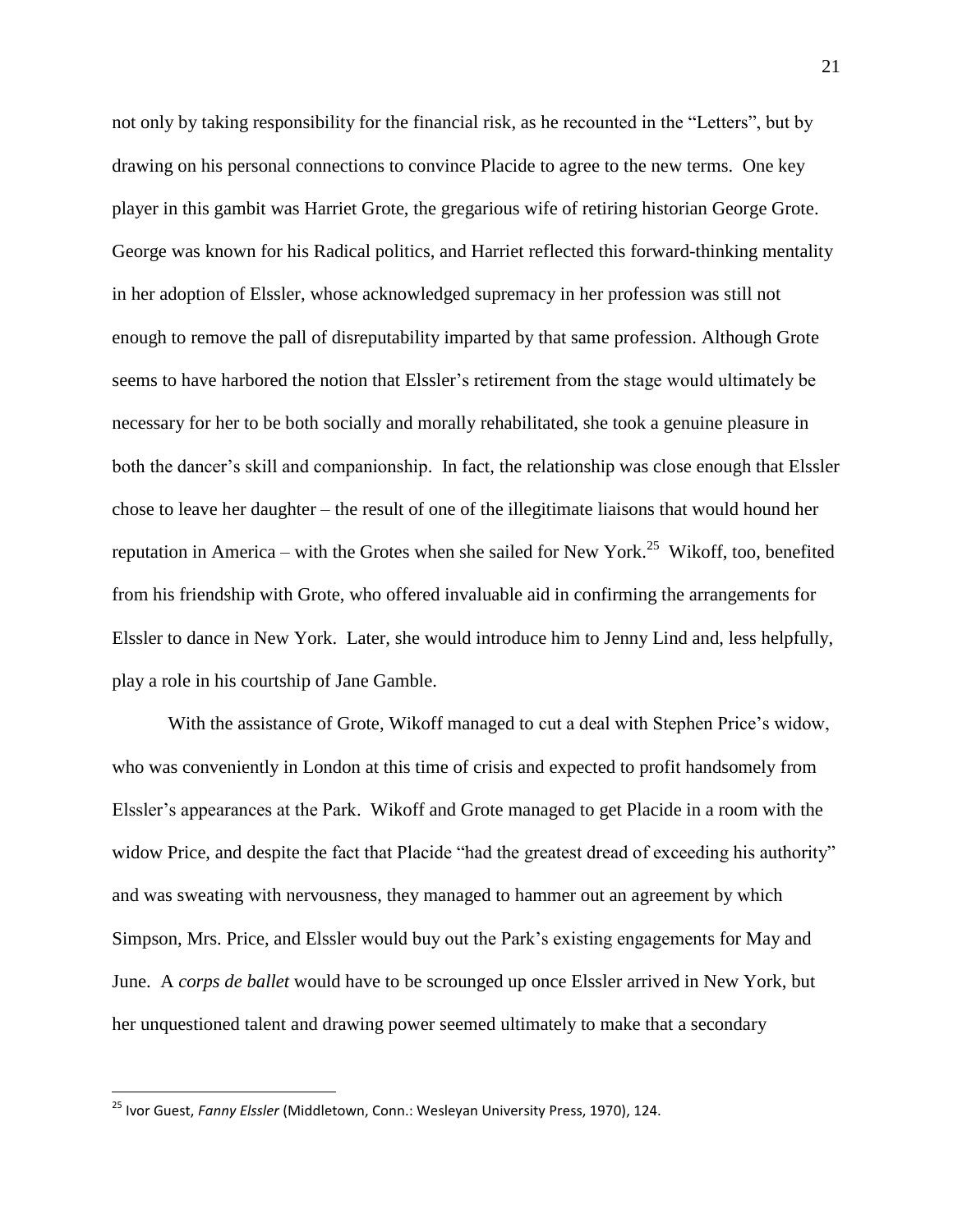consideration.<sup>26</sup> Wikoff had to surmount one final crisis when Placide received news that Simpson had closed the Park because of its dismal fiscal state. Rushing over to Mrs. Price once more, Wikoff got her to place the theatre in his hands and give him the power to appoint a manager upon arrival.<sup>27</sup> The tortuous progress of these drawn-out negotiations provides quite a contrast to the brief, tidy resolution to the crisis offered in the "Letters."

Ivor Guest"s biography of Fanny Elssler attributes Simpson"s eventual capitulation and the mania that greeted her arrival in New York to the campaign of puffery conducted in the New York *Herald*. This is inaccurate, as the puffs did not begin appearing until the day Elssler arrived in New York. What emerges clearly from examining the course of the seemingly endless negotiations to bring Elssler across the sea is Wikoff"s talent for making connections, and much of the buzz that surrounded her arrival was already in the air due to a personal campaign that Wikoff undertook long before a single line had been written for publication in the *Herald*. Taken all in all, he does not appear to have been someone with any great talent for financial dealings, and even his forays into journalism and publicity, important as they were, often demonstrated serious lapses of judgment. One thing he almost never seemed to fail at, however, was the effort to make a startlingly wide range of acquaintances (if not necessarily friends) and then draw upon those connections in such a way as to materially further his own means as well as those of his friends. In the case of Fanny Elssler, he did so with consummate zeal and skill.

Just as their connection in the fall of 1836 had given Wikoff some early experience in dealing with theatrical managers, his friendship with Forrest gave him the opportunity to test out his skill at introducing a performer to polite society. Forrest certainly did not lack for influential friends, and after his return from England men like the newspaper editors William Cullen Bryant

<sup>26</sup> Wikoff, *Reminiscences*, 581-2.

<sup>27</sup> Ibid., 588.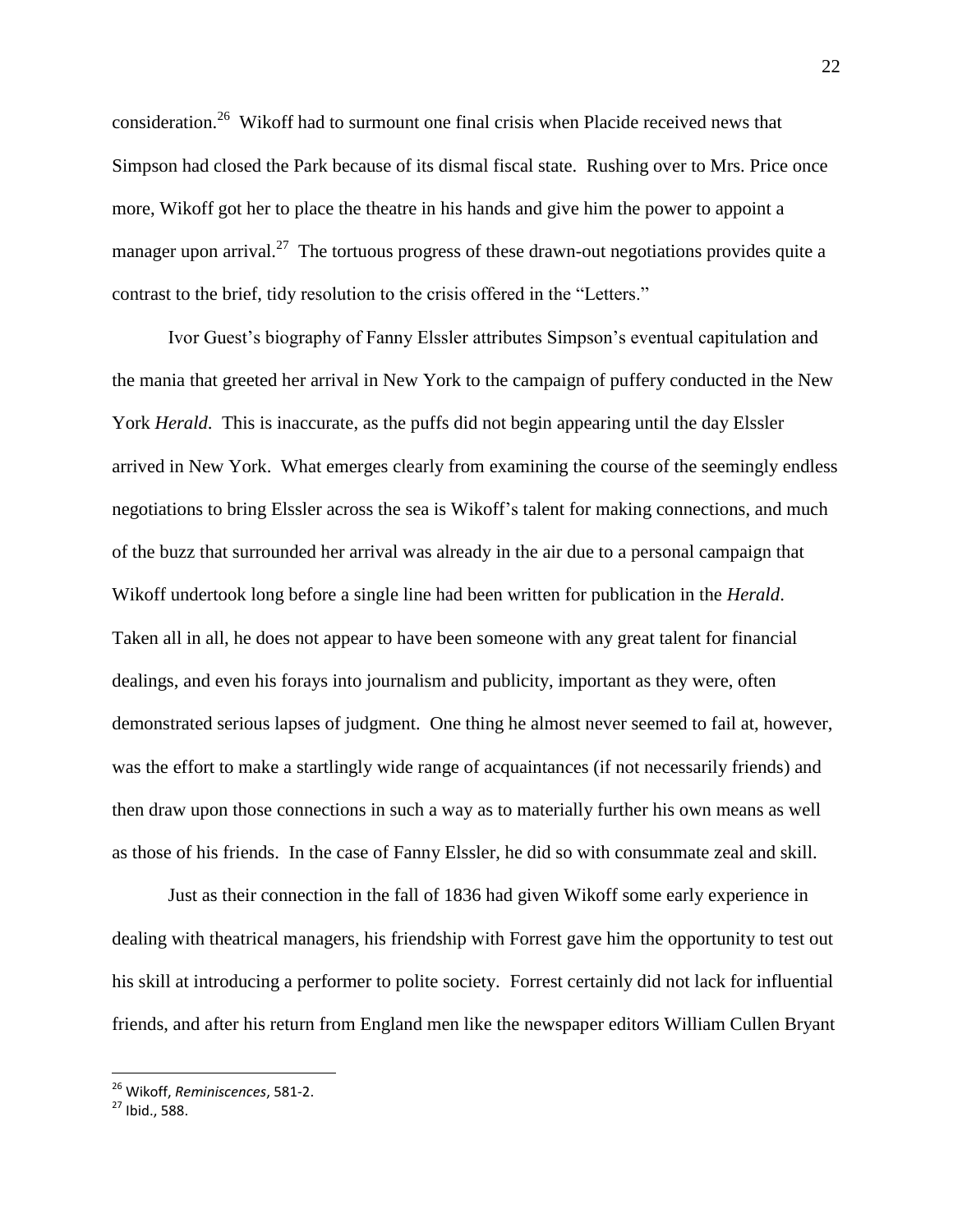and William Leggett made noises about convincing him to run for political office. Still, if one is willing to believe Wikoff, the already rather well-connected Forrest at least lived up to his reputation as an unsophisticated Jacksonian when it came to his discomfort amongst the upper crust. He recounted in great detail how, when he found himself briefly back in Philadelphia in the fall of 1837, he had had to practically drag Forrest to a dinner held by prominent men of the city. As he told the tale, he showed up at the house just in time to prevent a nervous Forrest from fleeing while waiting for a servant to open the door. Forrest ultimately proved a success, and Wikoff has him enthusing on the way home that, "This is the proudest day of my life, for I have met on terms of social equality many of the conspicuous men of my native city, whose names have been familiar to me from my boyhood, and whom I never aspired to know."<sup>28</sup> Wikoff took credit for wrangling his skittish friend to at least one more event that fall, this time a banquet given in Forrest"s honor. Regardless of how accurate such claims are, it is important to note that these occasions, occurring two full years before Wikoff would even meet Fanny Elssler, gave him a concrete example of how cultivating the higher elements of society could do immense good for a performer's reputation, especially when elements of that society tended as a general rule to look askance at the professions of actor or dancer.<sup>29</sup>

Following Harriet Grote"s example, Wikoff set about introducing Elssler to prominent Americans living in Paris. The "Letters" recount a few scattered meetings with individual Americans in December 1839 and January 1840, but it was not until February of that year that she met the Welleses, the first of many important acquaintances whose approval would help pave her way for the conquest of the United States. Samuel Welles was a prominent American banker

<sup>&</sup>lt;sup>28</sup> Ibid., 450.

<sup>&</sup>lt;sup>29</sup> As a largely irrelevant but nevertheless amusing anecdote, the fall of 1837 also marked the first and only appearance of Henry Wikoff on the stage; he came to visit Forrest in his dressing room, took a wrong turn, and suddenly found himself in the role of a prominently anachronistic walking gentleman in *Coriolanus*. Ibid., 450-1.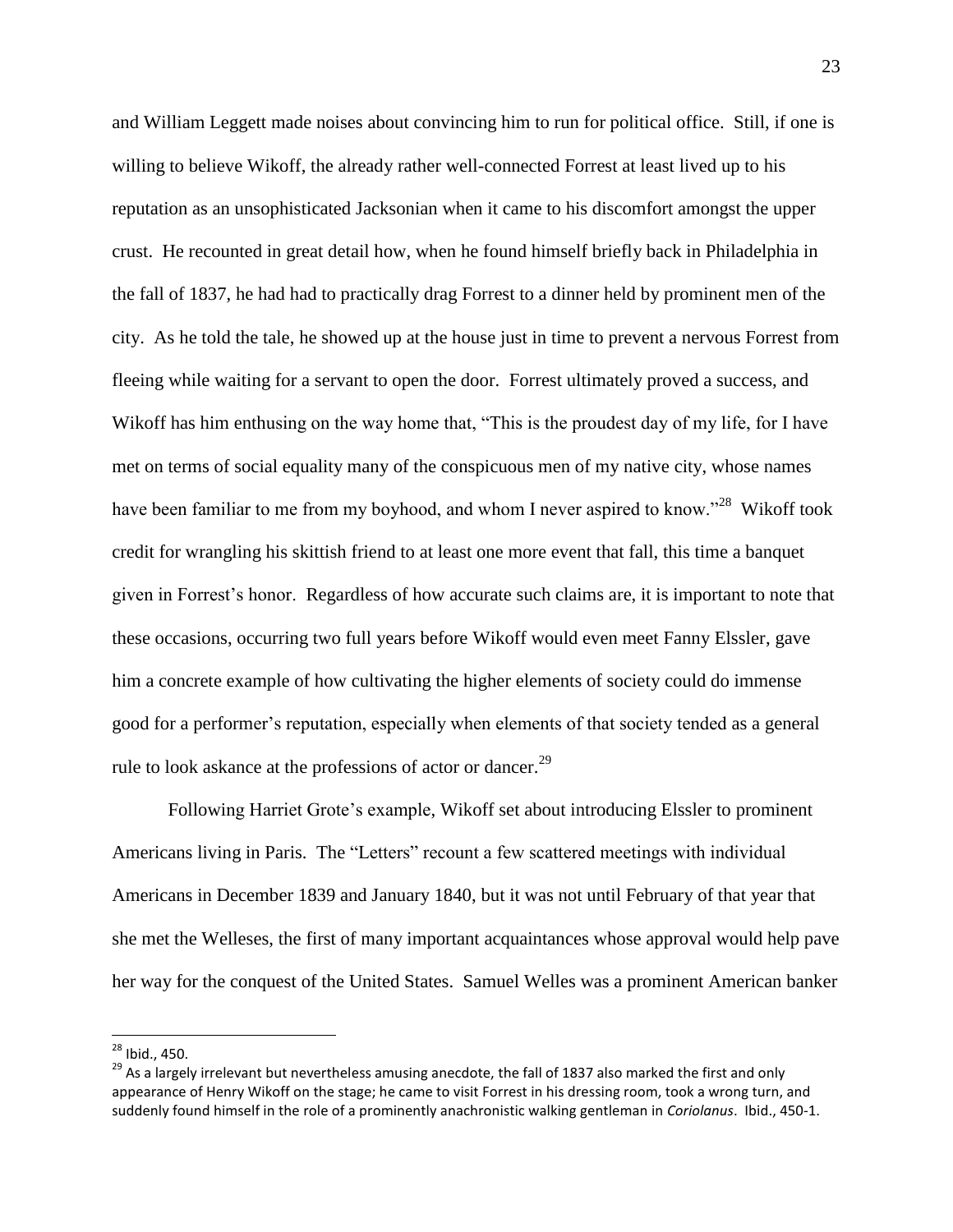who had taken up residence in Paris, and he and his wife Adeline maintained what "Fanny" described as a "splendid house [which] is the scene of so much elegant festivity and the resort of the first people of Paris."<sup>30</sup> Wikoff had struck up an acquaintance with the couple, as attested by at least one extant invitation to dine with them on the evening of April 25,  $1839$ <sup>31</sup>. The Welleses had much to offer in the way of an entrée into American society, and Wikoff wasted no time in arranging for Elssler to accompany him to a dinner at their home. Elssler proved a success, and Wikoff's ghostwritten account of the evening took the liberty of asserting in Elssler's voice that she was greatly impressed by the warmth with which the Welleses received her into their home, as well as the conduct of "[s]everal American gentlemen" in attendance, "whose elegant manners satisfied me, in spite of all calumnies, that there are admirable men out of Europe.<sup>32</sup>

As trivial a thing as it might seem for Elssler to attend the Welleses" party, the importance of such events should not be underestimated. Her success on that evening and in subsequent meetings with other prominent Americans abroad seems to have been the major factor in generating excitement for her tour; as mentioned earlier, Bennett did not throw the weight of his publication behind Elssler until she arrived, while Simpson"s efforts to get out of the contract initially drawn up by his dead partner indicate that he was making no effort to build excitement for her very uncertain debut. The diary of Philip Hone, a member of the elite group at the top of New York society known as the "Upper Ten", shows just how important such connections were for Elssler"s success. His entry for May 11, 1840 notes that, "On my return from Long Island I found two letters, which were brought by Fanny Elssler, she who has set New York agog for marvellous saltatory exhibitions, and whose heels are to turn all our heads. They

 $30$  "Letters", 145.

 $31$  The invitation is in the archives of Princeton University.

<sup>32</sup> "Letters", 151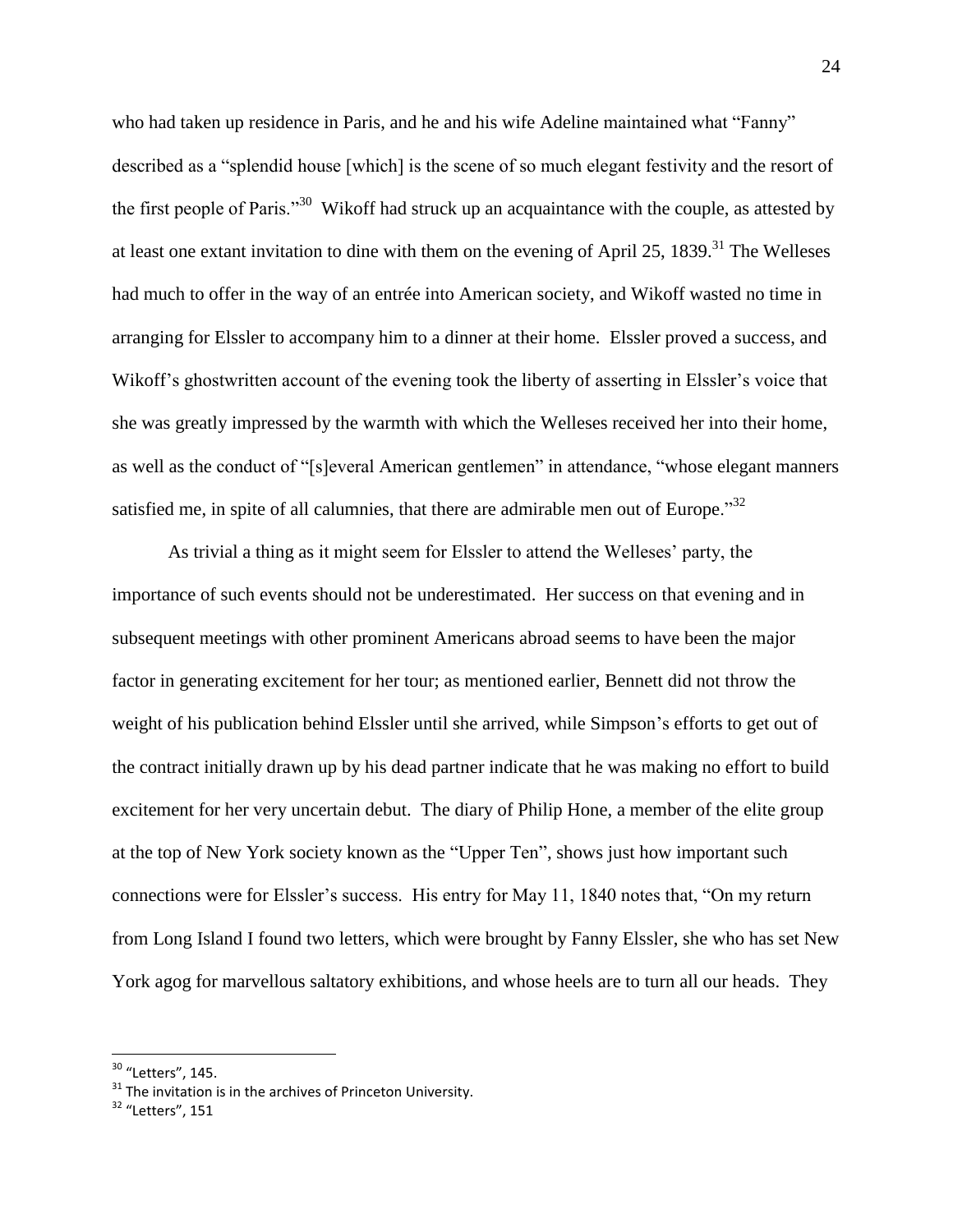are from Christopher Hughes, at Stockholm, and Samuel Welles, at Paris."<sup>33</sup> Hone received his letters after Elssler had arrived and the *Herald* campaign had started, of course, but excitement for her debut had been building before then. Wikoff recalled a meeting with Adeline Welles at the end of March in which she informed him that Samuel, who was currently in New York, had sent letters to her noting the anticipation with which Elssler was awaited, "and that she might count on a glorious reception, which would gladden her soul and fill her pocket."<sup>34</sup>

Christopher Hughes, the other correspondent whom Hone mentions in his diary entry, was the American ambassador to Sweden, who apparently found himself in Paris sometime in early 1840. Although the Welleses seem to have been the ones most responsible for facilitating Wikoff's attempt to bring Elssler into the good graces of American high society, Hughes was apparently no less enthusiastic in his support for her projected tour. "Fanny", writing some years later in the "Letters", recalls a "Mr. C. H---, an American diplomatist." This Mr. H. is described in glowing terms:

> He is certainly one of the most agreeable and entertaining persons I know. He is equally remarkable for his exuberant spirits, his conversational powers, and his varied acquaintances, comprising all countries, creeds, colors, and characters: he is the life of all company, the idol of his friends, the most brilliant of talkers, and one of the worthiest of men; and he must be as well known and respected at home as he is esteemed and courted abroad. He has sent me upwards of a dozen letters to all the great men of his country.<sup>35</sup>

Hughes" numerous letters to correspondents across the Atlantic clearly represented a great boon for Elssler"s tour. Besides the benefits it would bring him in his role as Elssler"s unofficial

<sup>33</sup> Philip Hone, *The Diary of Philip Hone*, ed. Bayard Tuckerman (New York: Dodd, Mead and Company, 1910), Part II, 25.

<sup>34</sup> Wikoff, *Reminiscences*, 570.

<sup>&</sup>lt;sup>35</sup> "Letters", 146.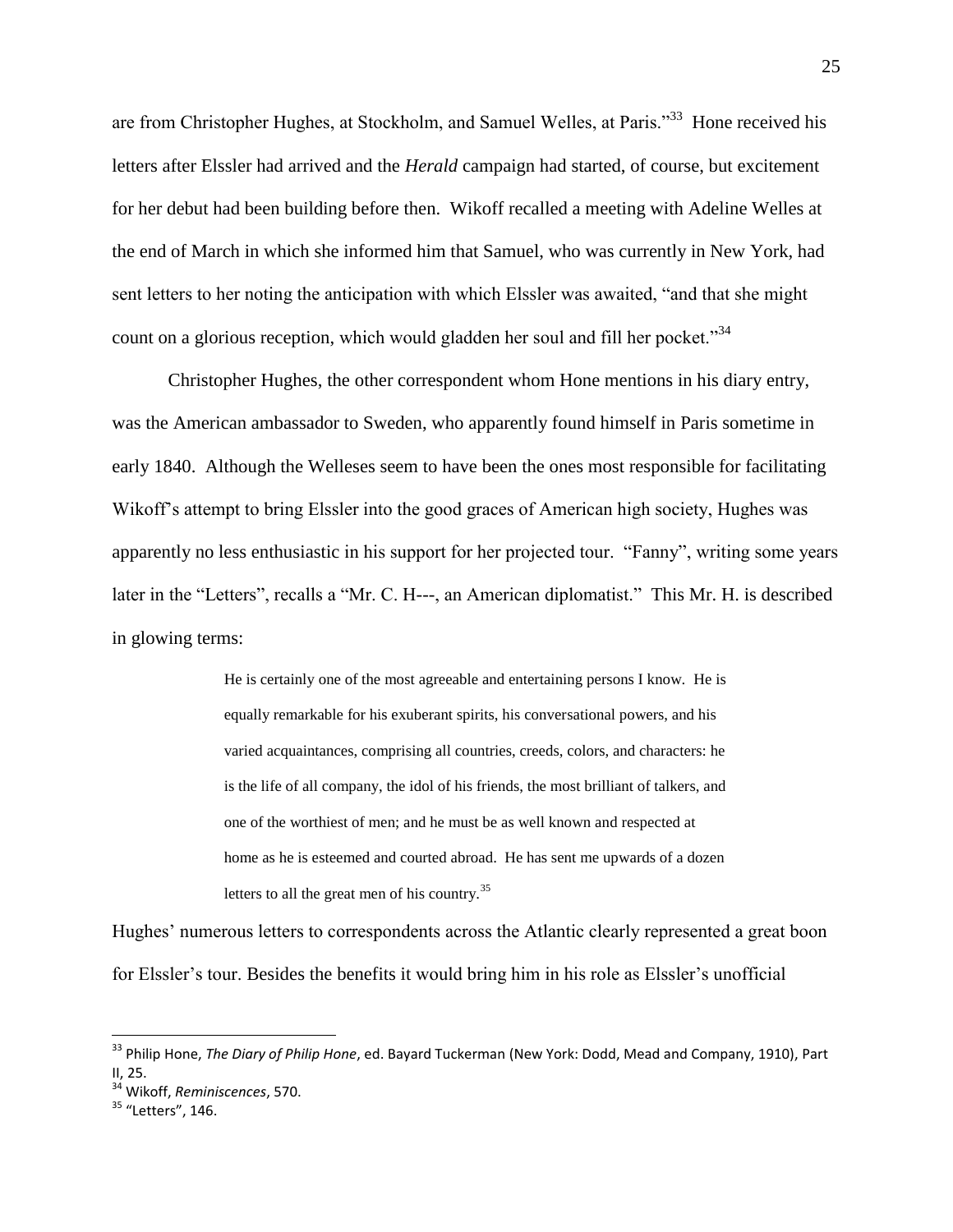manager, Wikoff"s meeting with Hughes also appears to have been an immense pleasure for him on its own terms, if the hyperbole of his description of the diplomat is any indication. Hughes seems to have represented everything that Wikoff aspired to be in his life: a successful globetrotter with an array of friends and contacts across America and Europe. In the end, Wikoff could only dream of attaining such respectability.

Hughes and the Welleses were by no means the only prominent Americans Elssler met before departing for New York, and many of the names of her newfound friends in Paris and London will be familiar to the average reader. There was Lewis Cass, former Secretary of War and current ambassador to Paris, who provided Elssler with a letter of introduction to James Watson Webb. Webb was the editor of the *Courier and Enquirer*, the most widely-read of the New York mercantile newspapers; although Wikoff would come to rely on Bennett and the powerful rising force of the penny press to promote Elssler, Webb was still an important force in the media and his good-will was a valuable asset. There was also Baron James Rothschild, who was not an American but who nevertheless sent an important letter to August Belmont, the influential representative for his interests in New York.<sup>36</sup> Finally, shortly before departing London Wikoff made the acquaintance of Charles Sumner, who professed himself enchanted by Elssler and whose support may partially account for the rapturous reception afforded to her by the proverbially dour Bostonians.<sup>37</sup>

The end result of the intensive social campaign conducted by Elssler and Wikoff was to set New York (and other major cities such as Boston) abuzz with anticipation for her arrival long before a single puff for her appeared in print. Perhaps even more importantly, it allowed individual American luminaries to get to know Elssler on a personal level, to discover the charms

<sup>36</sup> Wikoff, *Reminiscences*, 544.

<sup>37</sup> Ibid., 574.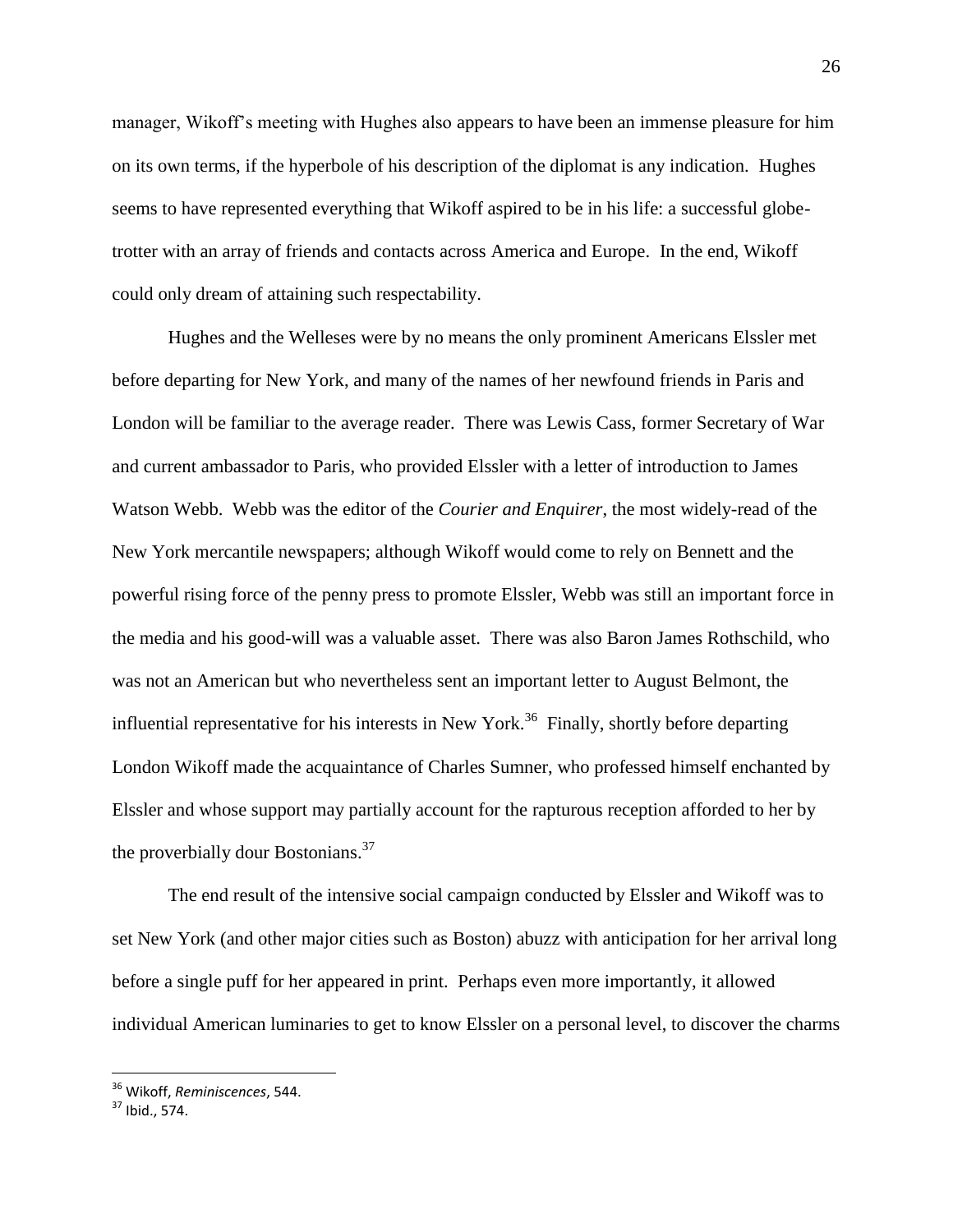of her personality, and to convey their positive impressions to friends back home. The importance of these personal connections should not be underestimated; as Elssler biographer Ivor Guest notes, "The social prejudice against theatrical folk was so ingrained that many people who met Fanny were astonished to discover how refined she was."<sup>38</sup> When it comes to the extent and influence of the anti-theatrical strain in early and mid-nineteenth century America historians may be susceptible to a degree of overemphasis, but there is no doubt that it was a very real concern for Wikoff. Elssler's tour came at a time when ballet had finally purchased a solid beachhead on American shores due to the appearance of a number of second-rate European dancers and a few prominent American ones, who had to some extent quieted the sometimes fierce opposition offered to their art on moral and more general cultural grounds.<sup>39</sup>

Wikoff demonstrated a keen awareness of this state of affairs, as the publicity material which he generated to promote Elssler constantly appealed to the public in terms that posited an overall national set of values and sense of taste that could not help but find a natural harmony with the skill and grace of her artistry. It was all part and parcel of selling Fanny Elssler to Americans in such a way as to dispel any whiff of disreputability, and in the specific case of the pre-tour social blitz Wikoff sought to position his charge in such a way as to identify her with the cream of society. This element of his strategy appears in a comment in the anonymously penned "Memoir of Fanny Elssler" (which appeared in the midst of her tour) noting that Elssler "had brought letters of introduction to some of the oldest and best families in New York, and this together with her great European name, gave her an *éclat* which was sure to fill her first house."<sup>40</sup>

<sup>&</sup>lt;sup>38</sup> Guest, 123.

<sup>&</sup>lt;sup>39</sup> Christopher Martin, "Naked Females and Splay-Footed Sprawlers: Ballerinas on the Stage in Jacksonian America," *Theatre Survey* 51:1 (May 2010): 95.

<sup>40</sup> "Memoir of Fanny Elssler," in *Fanny Elssler in America*, 32.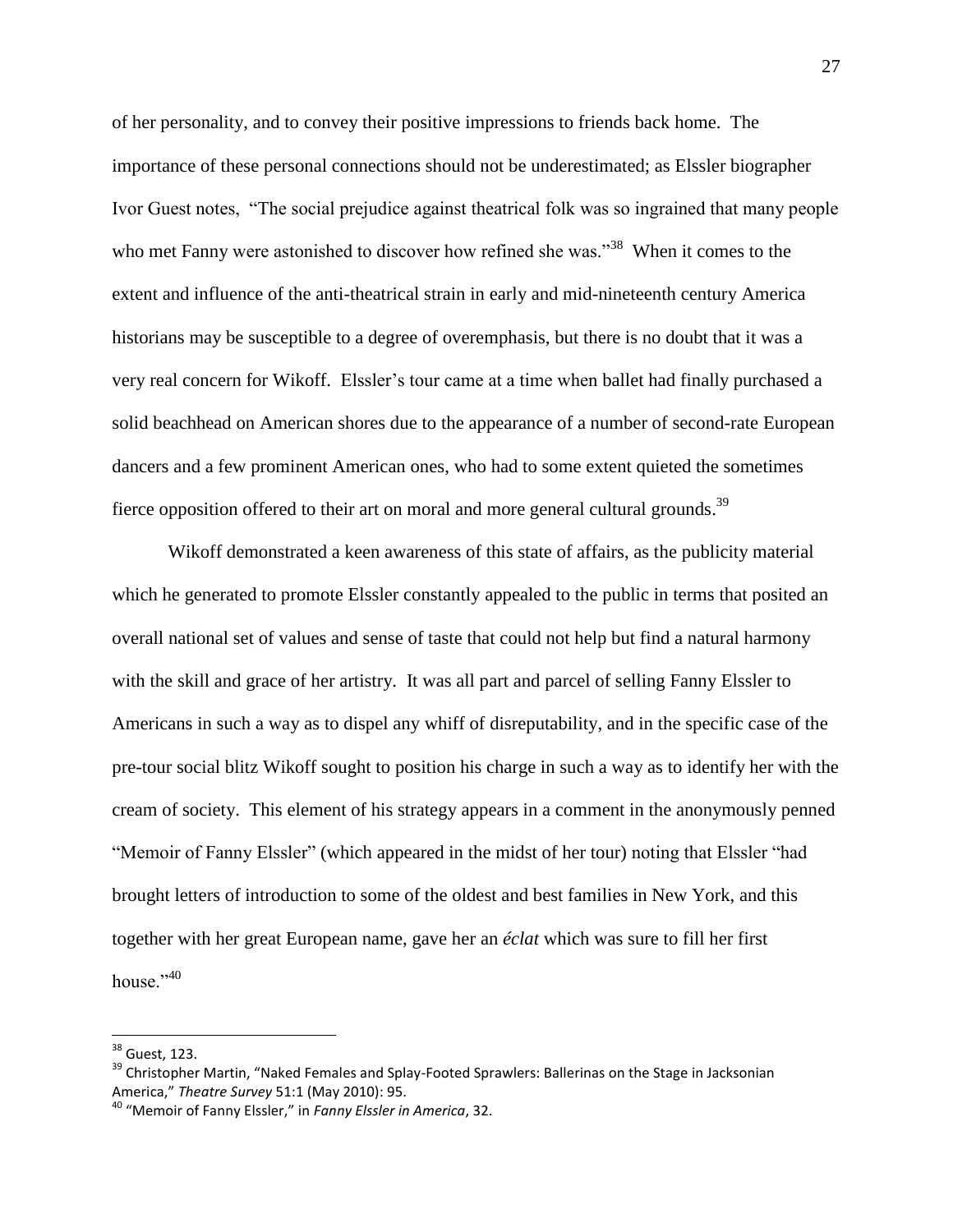Simply gaining the approbation of New York high society would not be enough. Wikoff would have to draw upon a number of resources to construct an ideal public image of Elssler in order to generate wider interest. He would have to turn her into a celebrity capable of drawing American audiences from disparate regions of the country as well as, to some extent, varying social backgrounds. In addition to associating Elssler with the morality espoused by average Americans, Wikoff would direct focus to her personal experiences and traits instead of details about her actual profession. The incidents of her life, some the product of pure invention, would form the stuff of a biographical drama, which bore some surprising correspondences to the Romantic narratives developed in a number of contemporary works of history, not least in the way both exploited patriotic sentiment and even a sense of racial kinship between the Germanand English-speaking peoples.

His greatest asset in this endeavor proved to be the emerging popular press, specifically Bennett's New York *Herald*. The alliance with Bennett allowed him to sustain Elssler's twoyear international tour and exemplified the large-scale publicity tactics which were arguably his most important contribution to the history of the theatre in America. As I noted earlier, some of the most intriguing sources from which one can chart the course of this relationship are inherently suspect, but even this difficulty reveals the volatile medium of which Bennett was a master.

The rise of the penny press can be dated to 1833, when Benjamin Day founded the New York *Sun*. This new publication achieved the massive success that had eluded earlier, similar attempts by other editors, including Bennett. It offered news in a physical form that was more compact than the sometimes blanket-sized broadsheets that characterized the older mercantile and partisan press. Its content, in the words of newspaper historian William Huntzicker,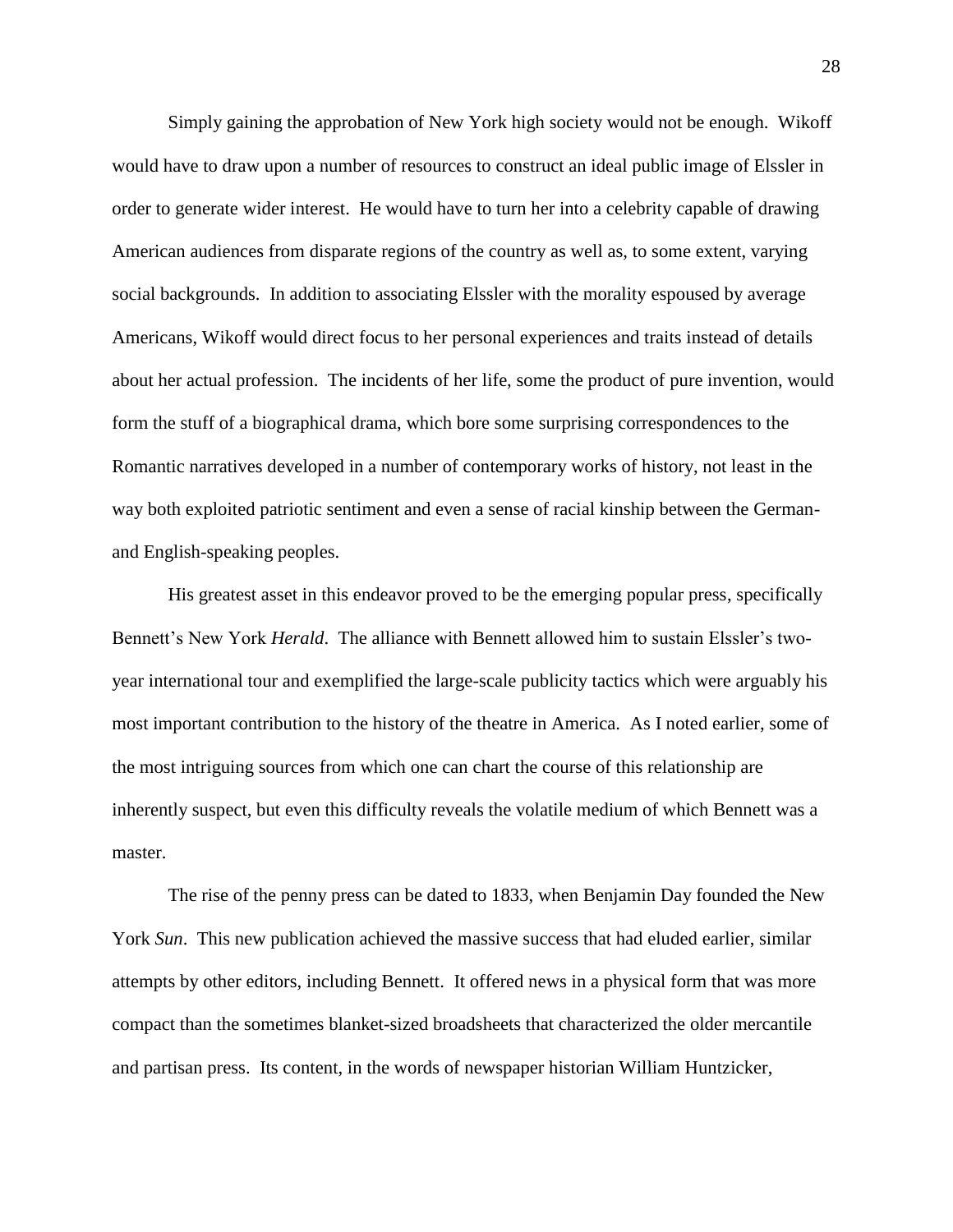acknowledged that, "Readers wanted sin, science, and sensation. Most importantly, they bought interesting stories about celebrities, ordinary folk, and fictional characters."<sup>41</sup> And, of course, it sold for just one penny, which was far below the price of the publications that catered to the specific interests of the business community or political parties.

Jurgen Habermas" *Structural Transformation of the Public Sphere* examines the development of a "public sphere", and its discourse corresponds in unexpected ways with the course of Elssler"s tour, and highlighting how Wikoff"s promotional tactics reflect the larger changes taking place in both the media and society at large. His analysis of the rise of the popular press is obviously relevant in general terms to Bennett"s promotion of Elssler, but what is most interesting here is the connection Habermas draws from the popular press to the expansion of the wider notion of a public sphere in the wake of the French Revolution and the effect this had on the content of the new medium. Wikoff"s two primary promotional tactics introducing Elssler to the New York elite and enlisting the support of one of the most powerful penny newspapers in the country – reflect this change. On the one hand, the New York elites to whom he introduced Elssler were representative of the more constricted public sphere of the past, which had supported a press focused primarily on their narrower political and economic interests.

On the other hand, the expansion in news readership brought about by penny papers such as the *Herald* corresponded to the expanding bounds of the public sphere, and the resulting effect on newspapers altered both the form of news stories as well as their content of "sin, science and sensation." Habermas observes that, "In the end the news generally assume[d] some sort of guise and [was] made to resemble a narrative from its format down to stylistic detail (news stories); the rigorous distinction between fact and fiction [was] ever more frequently

<sup>41</sup> Huntzicker, *The Popular Press, 1833-1865* (Westport, Conn.: Greenwood Press, 1999), 15-6.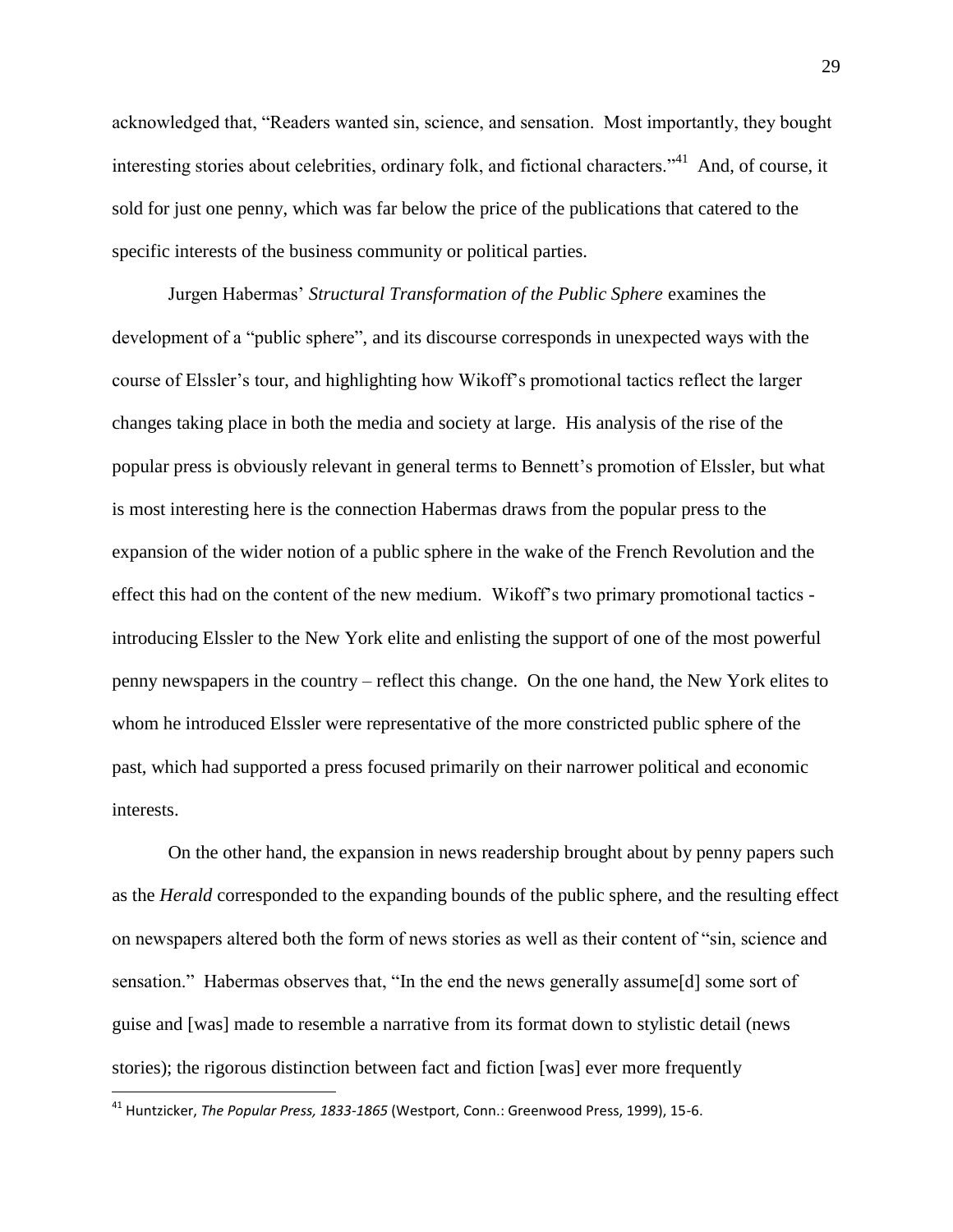abandoned.<sup> $342$ </sup> Here was the "human interest" story, more or less recognizable to the modern news consumer. Such stories were supposedly easier for the average reader to consume, resulting in an emphasis on news items that required him to make less of a leap between his own everyday experience and the content of the newspaper that he read. This new relationship between newspapers and their readership made for an environment in which "the public sphere [became] the sphere for the publicizing of private biographies, so that the accidental fate of the so-called man in the street or that of systematically managed stars attain[ed] publicity."<sup>43</sup> Wikoff and Bennett certainly took advantage of this fundamental shift in the media, as evidenced by the emphasis that both the *Herald* and other publicity-generating materials placed on Elssler"s biography and daily activities instead of the nuances of her art.

From its inauspicious beginnings, the penny press would go on to revolutionize how the press saw itself in relation to the nation (and vice versa): it "created the independent newspaper, free of political and mercantile patronage and dependent only on its own wide audience. The wide circulation attracted advertisers and led to financial independence; the revenue, in turn, financed the technological improvements necessary to produce papers for a large readership."<sup>44</sup> At the same time, it perpetuated and perhaps even magnified many of the vices of American press noted by observers such as de Tocqueville. The rise in "human interest" stories in particular had a darker side to it, as evidenced by de Tocqueville"s observation that "the hallmark of the American journalist is a direct and coarse attack, without any subtleties, on the passions of

<sup>42</sup> Jurgen Habermas, *The Structural Transformation of the Public Sphere: An Inquiry Into a Category of Bourgeois Society*, trans. by Thomas Burger with the assistance of Frederick Lawrence (Cambridge, Mass.: MIT Press, 1989), 170.

<sup>43</sup> Ibid., 171.

<sup>44</sup> James L. Crouthamel, *Bennett's New York* Herald *and the Rise of the Popular Press* (Syracuse, N.Y.: Syracuse University Press, 1989), 24.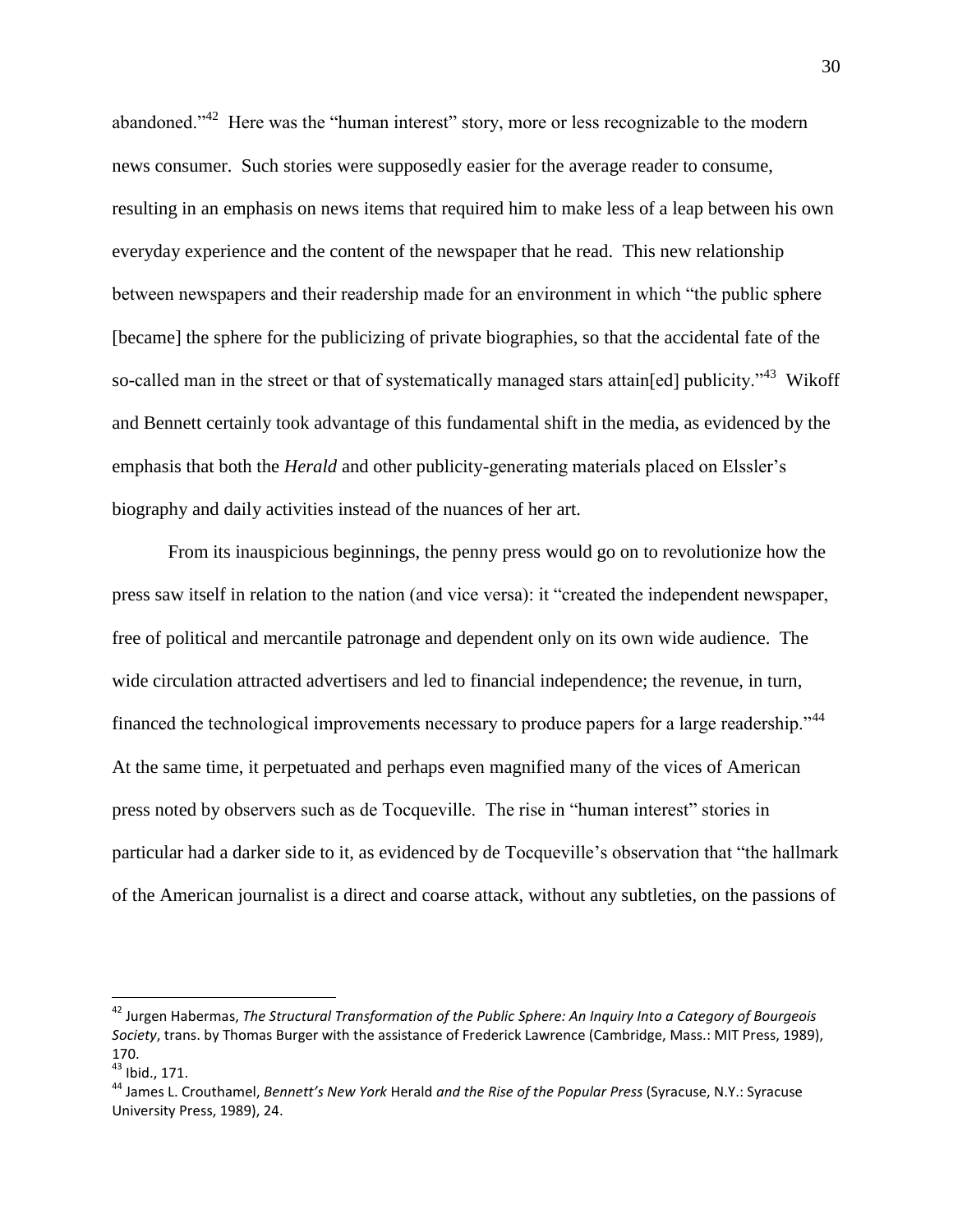his readers; he disregards principles to seize on people, following them into their private lives and laying bare their weaknesses and their vices."<sup>45</sup>

Bennett"s *Herald*, although not the first publication to blaze a trail into the new journalistic territory, represented an advance over the *Sun* in its successful synthesis of the sort of economic and political analysis offered by the older papers with the popular appeal of the emerging ones. Bennett declared that his paper was "especially intended for the great masses of the community – the merchant, mechanic, working people." It would be the "equal of any of the high priced paper for intelligence, good taste [!], sagacity and industry, [so that] there is not a person in the city, male or female, that may not be able to say – "well I have got a paper of my own which will tell me all about what's doing in the world  $-1$ 'm busy now  $-$  but I'll put it in my pocket and read it at my leisure."<sup>46</sup> Given the prominence to which the *Herald* soon rose, Bennett achieved his goal handsomely.

Bennett's abrasive personality and lack of scruples made him plenty of enemies. Walt Whitman called him

> A reptile marking his path with slime wherever he goes, and breathing mildew at everything fresh and fragrant; a mighty ghoul, preying on rottenness and repulsive filth; a creature, hated by his nearest intimates, and bearing the consciousness thereof upon his distorted features, and upon his despicable soul; one whom good men avoid as a blot to his nature – who all despise, and whom no one blesses –  $all$  this is James Gordon Bennett.<sup>47</sup>

He was also frequently on the receiving end of the violence that often characterized newspaper editors" personal interactions: James Watson Webb, whose *Courier and Enquirer* led the still-

<sup>45</sup> Alexis de Tocqueville, *Democracy in America*, trans. George Lawrence, ed. J.P. Mayer (New York: HarperCollins, 1969), 185.

<sup>&</sup>lt;sup>46</sup> Quoted in Crouthamel, 22.

<sup>47</sup> Walt Whitman, *Walt Whitman of the New York* Aurora*: Editor at Twenty-two. A Collection of Recently Discovered Writings*, ed. Joseph Jay Rubin and Charles H. Brown (Westport, Conn.: Greenwood Press, 1972), 115.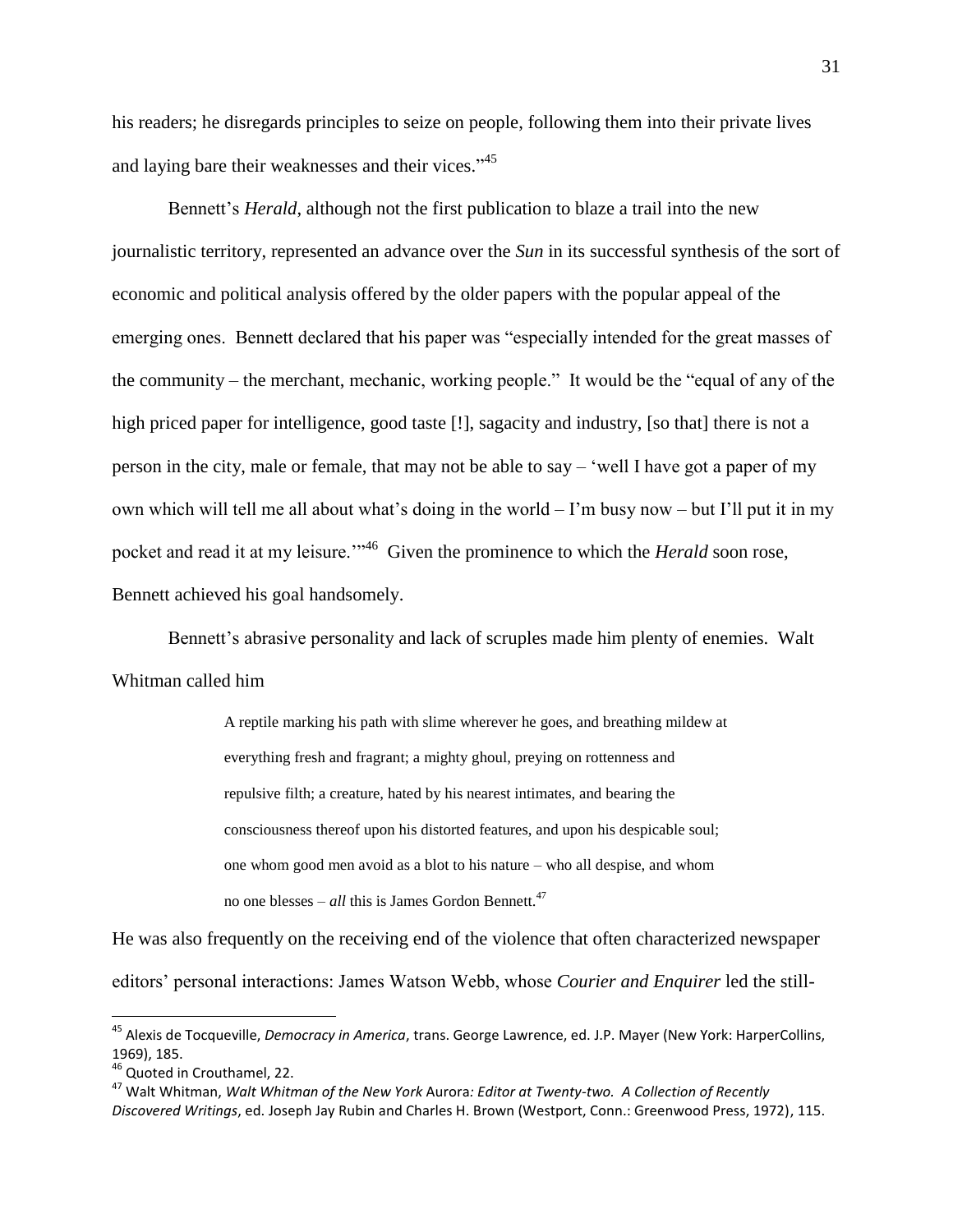potent mercantile press, thrashed Bennett in public no less than three times, and other editors such as William Leggett (a close friend of Edwin Forrest"s) managed to get their shots in as well.<sup>48</sup> Philip Hone echoed the distaste that many in the Upper Ten felt for Bennett and the penny press in general when he gleefully recorded on February 14, 1842 that, "This impudent disturber of the public peace, whose infamous paper, the 'Herald,' is more scurrilous, and of course more generally read, than any other, has been tried in the Court of Oyer and Terminer, and convicted on two indictments for a libel on the Judges Noah and Lynch, of the Court of Sessions<sup>"49</sup>

For his part, Wikoff recalled Bennett in a positive light, despite the nasty dispute the two carried on from approximately 1844 to 1849 (during which Wikoff sang a very different and not terribly rhapsodic tune). He

> found him [Bennett] the antipodes of what one might have expected who read the *Herald*. No levity, or jocularity, or *abandon*. In manner and conversation he was serious, practical, and full of knowledge of all kinds, yet making no parade of it. His vigorous positive mind had the effect of a tonic on my romantic temperament. He looked at things earnestly, analysed them accurately, and came to mathematical conclusions. He had a wonderful insight of mankind, generally suspected the worst, and thus sometimes fell into error.<sup>50</sup>

As some of the events covered in the previous chapter show, Wikoff"s enthusiasm for Bennett was certainly not disinterested, as he owed many of his connections to the editor. All the same, he seems to have had a genuine admiration for Bennett"s achievements, which his own

<sup>&</sup>lt;sup>48</sup> Ibid., 44.

<sup>&</sup>lt;sup>49</sup> Hone, Part II, 115-6. Mordecai Manuel Noah was a frequent target of Bennett's ire; in addition to the standard sorts of abuse Bennett heaped on the judge and sometime newspaperman, Noah's status as one of the most prominent Jews in Jacksonian America elicited occasional anti-Semitic comments from both his rival Bennett and his former partner, James Watson Webb.

<sup>50</sup> Wikoff, *Reminiscences*, 474.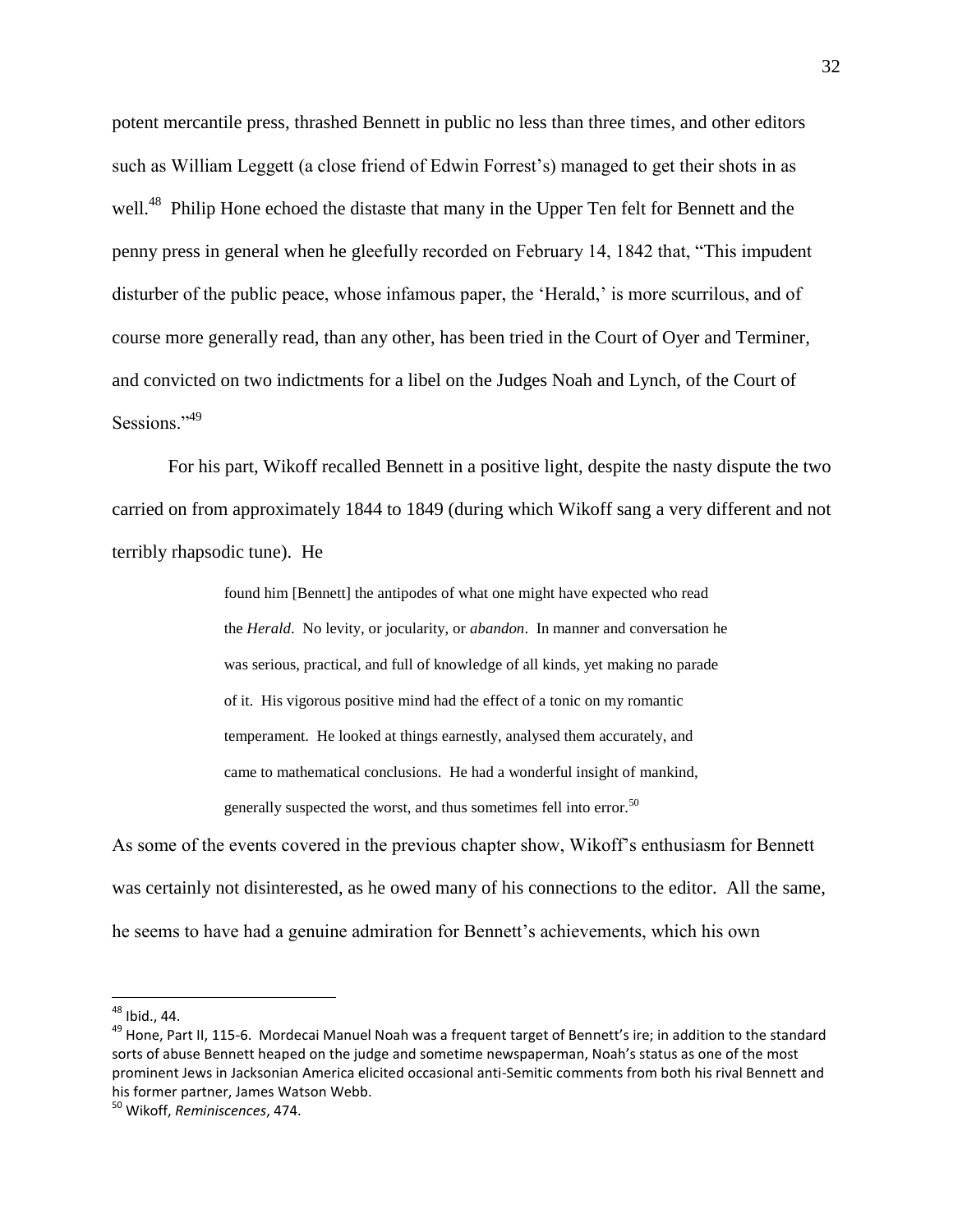experience in journalism may have heightened. Towards the end of his life he recalled the state of American journalism before publications such as the *Sun* and the *Herald* had come along:

> The French and English papers, though tinctured with partisanship, were written with elegance and force; whereas our journals of the day were not only given up to party, but their style was careless and commonplace. I thought most of them below the culture and intellect of our country. The truth was our journalism was then little else than a mere mercantile enterprise. Advertising patronage was apparently the only object sought. News of any kind, or comments on the events of the day conveyed in vigorous language, seemed beyond the ambition or ability of the journalists of that time. $51$

Wikoff certainly understood the value of having the press on his side. In the "Letters" he published in *Fraser's*, he has "Fanny" exclaim:

> Ah, these men of the press! the terror of their craft; doubtless they are meant to secure some good end, else why do they live and prosper? The enlightened friends of art, and foes to all oppressive authority, I hear them styled, when I have sometimes murmured at their usurpation; but how impossible it is to hold power without abusing it, and how cruelly do these enemies of absolute control tyrannise over us poor *artistes*! 52

Given the importance of winning over such a dangerous tribe to the success of Elssler's tour, Wikoff was lucky to have already established a rapport with one of the most powerful of its members. Through the columns of the *Herald* – as well as in the pamphlets he had printed both during and after the tour – Wikoff sought to shape the public image of Fanny Elssler.

 $51$  Ibid., 463-4.

<sup>52</sup> "Letters", 136.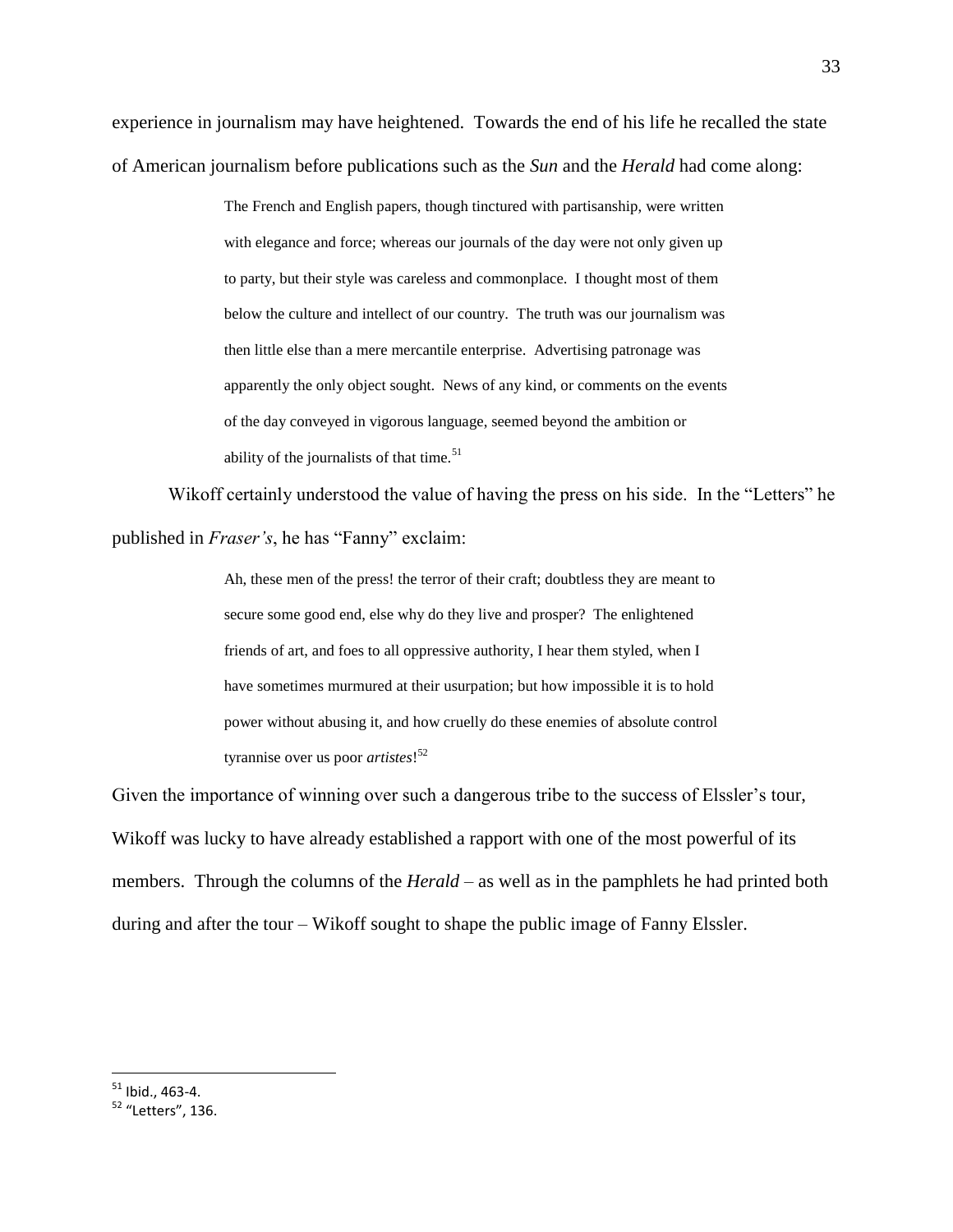## **Chapter 2: Impresario, 1840-1842**

As the "Memoir of Fanny Elssler" would retrospectively note, the publicity that preceded Fanny"s debut "was sure to fill her first house," and when she finally arrived in New York in May 1840, the houses proved very full indeed. Ivor Guest has carefully chronicled the details of the tour in his biography of Elssler, and I will merely note some of the highlights of the tour insofar as they elucidate Wikoff's personality and promotional strategies. The day of Elssler's arrival marked the beginning of the onslaught of coverage in the New York *Herald* which proved so important to her success and which would later prove a bone of contention between Wikoff and Bennett.

Although Elssler"s standing vis-à-vis American society had risen quickly, Wikoff knew his reputation would still suffer from his association with a performer, no matter how high her esteem might rise in the social circles which counted individuals like Philip Hone amongst their members. Although he later attempted to capitalize on Elssler's success by inventing and selling her supposed "Letters", he keeps a very low profile in this account, appearing only as "Mr. W.--- ". *My Courtship and its Consequences*, his attempt at self-vindication in the wake of the Jane Gamble scandal, remembered the entire affair as something that had "cost me an infinite deal of notoriety, annoyance and loss. It was thought by many, at the time, who knew nothing of the circumstances, that I had engaged in the matter as a speculation."<sup>53</sup> Even in his *Reminiscences*, written long after both the Elssler tour and his exposure to far greater opprobrium as a result of the Gamble scandal, he refuses to admit that his participation in the whole venture was anything other than a matter of fate, in which the force of circumstances had just happened to land him in the altruistic role of advisor to a friend: "neither caution or apprehension prevented my becoming an instrument in an enterprise in which not only I had no interest, but every inducement to evade.

<sup>53</sup> Wikoff, *My Courtship and its Consequences* (New York: J.C. Derby, 1855), 153.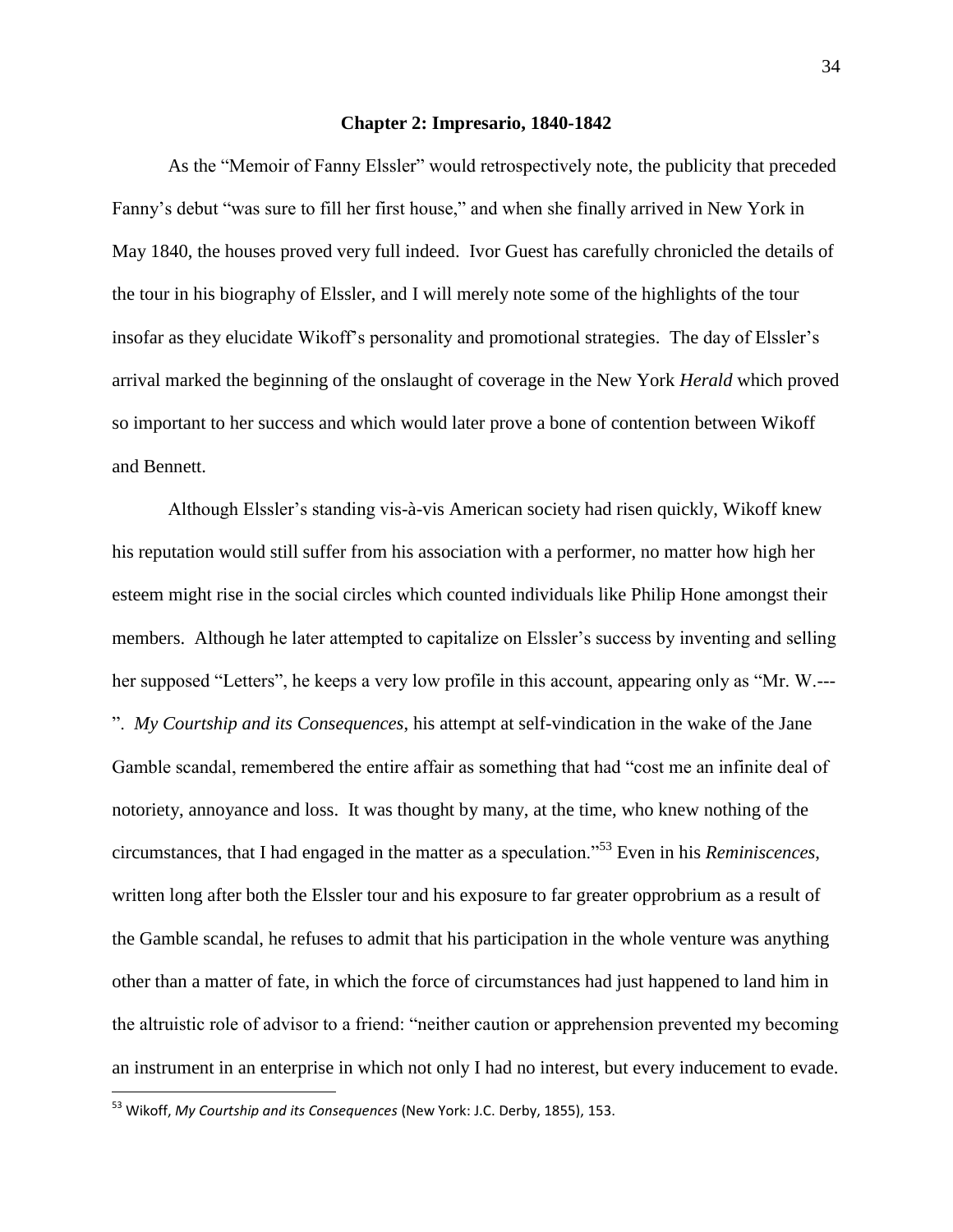The comical part of it was that it scattered to the winds my love of privacy, to say nothing of my craving for high respectability."<sup>54</sup> In this version of events, only the unexpected death of Samuel Wetherill and the subsequent necessity of putting his estate in order brought Wikoff back to the United States. The truth, as Delarue has noted, was somewhat more complicated. The news of Wetherill's death on February 19 had indeed appeared in the Philadelphia press – but those notices had appeared in February of *1839*. 55 Although Wikoff might still have needed to return to Philadelphia at some point to deal with business stemming from Wetherill"s death, his insistence that this was his sole motive for taking the *Great Western* across the Atlantic with Elssler rings distinctly hollow.

After her arrival on May 3, Elssler waited, finally appearing onstage at the Park for the first time nearly two weeks later on the  $14<sup>th</sup>$ . Philip Hone noted New York society's eagerness to attend her debut, wittily observing that, "Fashion and taste and curiosity are all on tiptoe to see her on tiptoe, and the pocket of many a sober pa will be drained to furnish the means to his wife and daughters to witness her *pas*."<sup>56</sup> Such a high level of anticipation presented a potential problem, for there was at least a possibility of the audience being disappointed in the lofty expectations that Elssler's growing reputation and the delay in mounting her debut had built up. "Fanny" later recalled in the "Letters" how the evening"s program was modified to respond to the situation; the details of the plan bear a certain resemblance to Wikoff"s intervention in Forrest"s London debut:

> I have been persuaded, almost against my judgment, to give the Cracovienne dance, and the Tarantule, for my *debut*, and the dance to precede the ballet. The reasons advanced for this strange overturn of things are plausible enough. The

<sup>54</sup> Wikoff, *Reminiscences*, 497.

 $55$  Delarue, 29.

<sup>&</sup>lt;sup>56</sup> Hone, Part II, 26.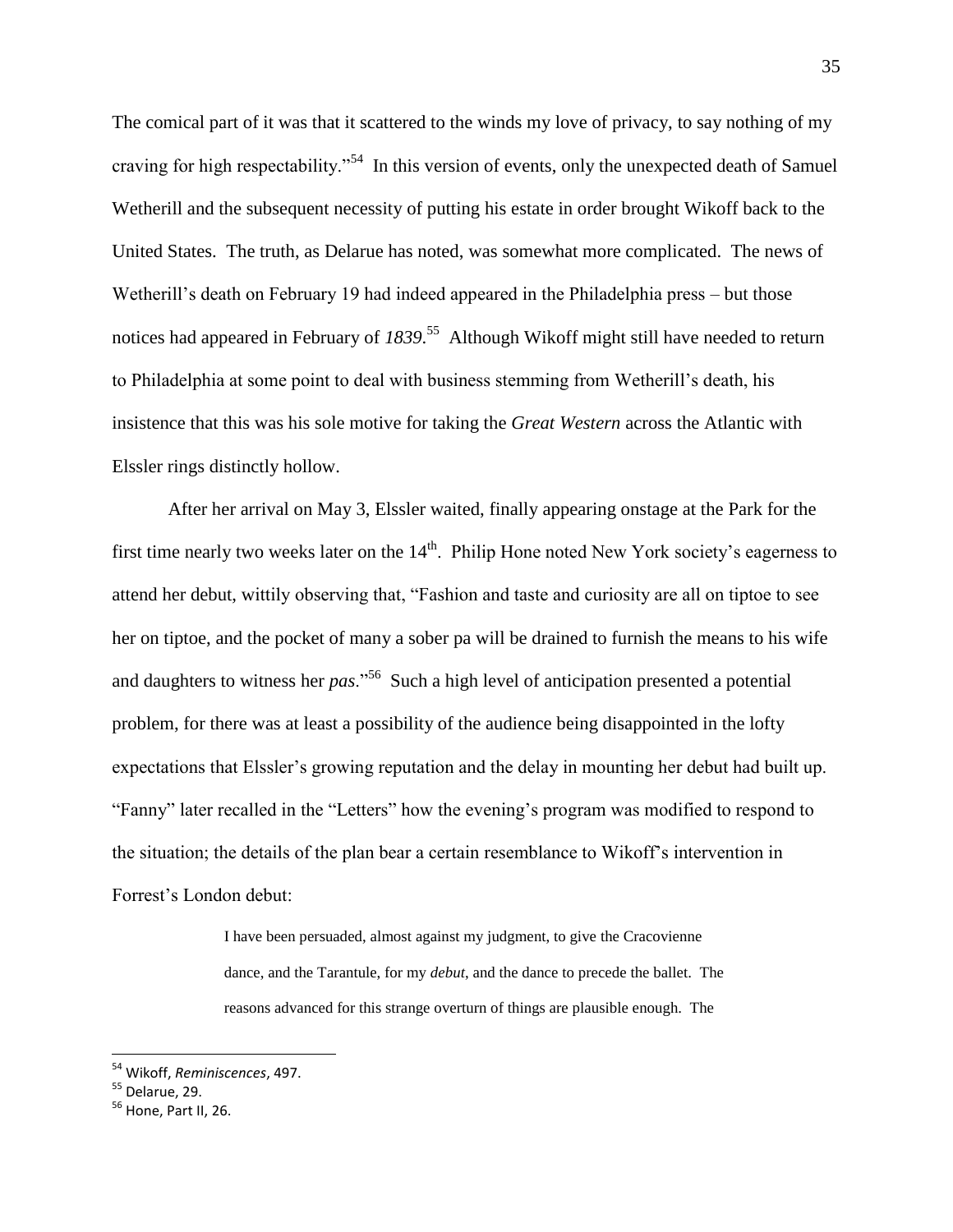extravagant expectations of my salutatory [sic] powers rising so high here, that to meet it is clearly beyond any human effort; so it is thought that my appearance in this popular dance, where the music, dress, and movement are so novel, that criticism will be disarmed, and that the probable effect will be, if not to please, at least to mystify them; so that whatever disappointment may ensue it will not be fatal, nor cut me off from a chance of recovering all in the ballet.<sup>57</sup>

In the event, Elssler gave a brilliant performance, and her reception was ecstatic. Hone described the evening in glowing terms:

> Many and many a night has passed since the walls of the Park have witnessed such a scene. Fanny Elssler, the bright star whose rising in our firmament has been anxiously looked for by the fashionable astronomers since its transit across the ocean was announced, shone forth in all its brilliancy this evening. Her reception was the warmest and most enthusiastic I have ever witnessed. On her first appearance, in a *pas seul* called *la Cracovienne*, which was admirably adapted to set off her fine figure to advantage, the pit rose in a mass, and the waves of the great animated ocean were capped by hundreds of white pocket-handkerchiefs. ... At the falling of the curtain she was called out; the pit rose in a body and cheered her, and a shower of wreaths and bouquets from the boxes proclaimed her success complete. …

All the boxes were taken several days since, and in half an hour after the time proclaimed for the sale of pit tickets the house was full  $\ldots$ <sup>58</sup>

Wikoff's planning had paid off – literally as well as figuratively, for he later claimed that the combined receipts had been "upwards of \$20,000" for her first New York engagement alone.<sup>59</sup> The coming months would see a wave of "Elsslerana" ranging from miniatures of the dancer to

<sup>&</sup>lt;sup>57</sup> "Letters", 170.

<sup>58</sup> Hone, Part II, 28.

<sup>&</sup>lt;sup>59</sup> "Memoir", 33. For what it is worth, Hone corroborates this vague estimate, recording that he understands the total profits to be "something like \$24,000 ... of which sum she [Elssler] puts \$9,000 or \$10,000 in her own pocket." Hone, Part II, 31.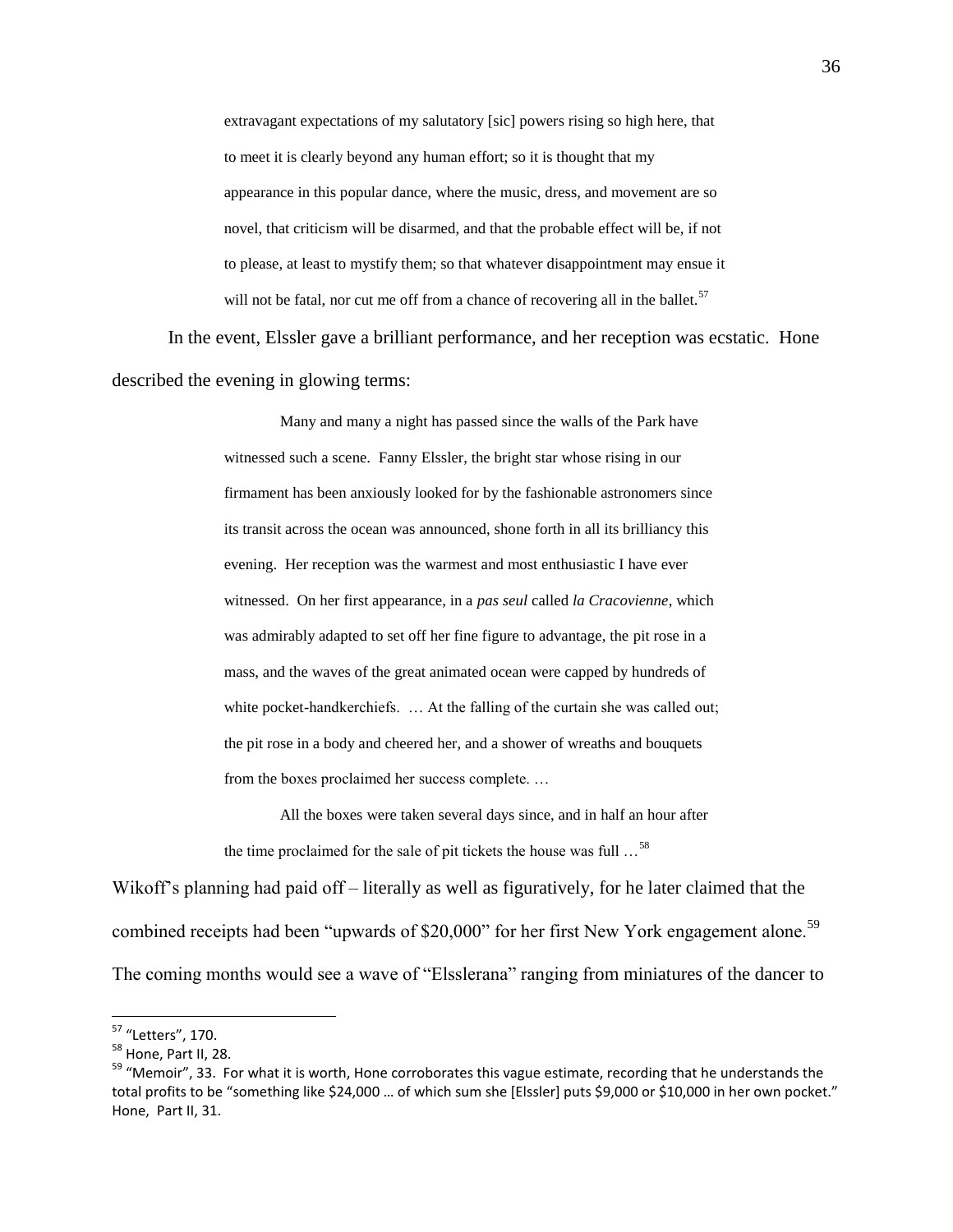"Fanny Elssler champagne" which Wikoff pronounced "devilish good" in one of the letters to Bennett which the latter published a few years later.  $60$  Despite this success, he continued to try and keep Elssler always in the public eye as she toured the country, in which endeavor Bennett proved an invaluable - if eventually rather fickle - ally.

Wikoff and Bennett's cooperation in the Elssler venture does not seem to have begun before the day that the *Great Western* appeared in New York harbor. Once Elssler did appear, however, the editor lavished attention on her, printing a morning extra primarily for the purpose of covering the arrival of the *Great Western* and its long-awaited passenger in particular. The article struck two paradoxical notes. On the one hand, it recounted the favors lavished on Elssler by Queen Victoria and her new husband Albert at the dancer"s farewell performance in London, as well as a supposed request from the King of Prussia for her to perform at his court rather than depart for America. On the other hand, the article appealed to Americans to demonstrate how much their capacity for appreciation of an artist of Elssler's caliber surpassed that of Europe: "What a responsibility then rests upon us; the eye of Europe is turned upon us; the first accounts of her reception are looked for with the greatest interest, and jesting apart, our capability of appreciating the loftiest efforts [of] graceful art, will be determined upon by that greeting she receives from us." The readers of the *Herald* were informed that Elssler "has been animated by a double motive to see a people of whom she has heard so much, and respects so highly; and from a high sense of honor, in fulfilling a contract, that circumstances had absolved her from."<sup>61</sup>

The main page of the May 4, 1840 issue contained a piece by Bennett which continued in the same vein as the previous day"s article. It informed the readership that "Fanny Elssler is at this moment the most brilliant and extraordinary opera dancer that Europe ever produced."

<sup>60</sup> New York *Herald*, April 30, 1844.

 $61$  Ibid., May 3, 1840.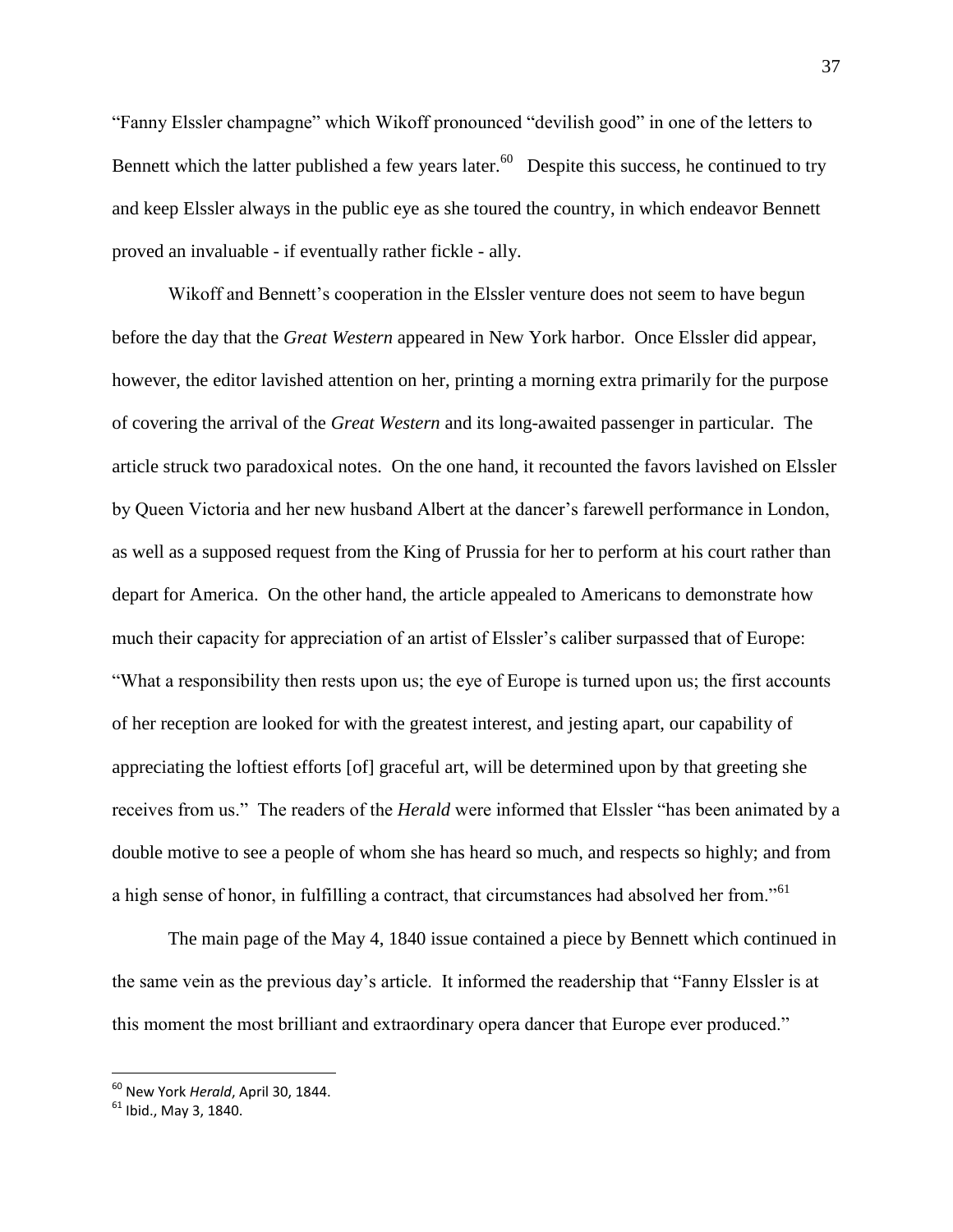Brought to the United States by "some romantic, some heavenly impulse," she had already amply proved that she was "full of genius, passion, simplicity, and sublimity." In their wild grief over losing the brightest light in their theatrical firmament, the French "talked of declaring war against America." She had supposedly been so eager to come in contact with American soil that, when the captain of the *Great Western* took a sounding and pulled up some dirt, "she kissed it with all the *empressement* that Columbus first kissed the shore."<sup>62</sup> By the next day, Bennett was reporting that she was "all the word – all the rage – all the mania – all the talk of New York," and "the whole of the first tier" of the Park had already been sold out, ten days in advance.<sup>63</sup>

Bennett's notice of Elssler's opening night on May 14 was rapturous but short. He promised that a longer review would not be long in coming, but such an article never seems to have been published. For a publicity campaign that centered far more on the personality and day-to-day activities of its star rather than her actual art, this proved characteristic. Indeed, the primary items of interest in reports of Elssler"s performance generally seemed to be the size and nature of the house in attendance, with special attention paid to the presence of other prominent artists such as Fanny Kemble, who saw Elssler dance for the first of many times on May 18. A hint of the influence of Wikoff"s high-society publicity blitz can be detected in the notice of May 21, which states that,

> THE ELSSLER appeared again last evening to a house more crowded and fashionable than any we have yet seen. It was full from pit to gallery. The proportion of splendidly dressed young ladies was greater than usual. Among the educated and accomplished female portion of society, the beauty, ease, grace, and exquisite modesty of Fanny Elssler"s style of dancing, are justly appreciated and highly relished. … We never saw such a *furor* as now exists to

 $62$  Ibid., May 4, 1840.

<sup>&</sup>lt;sup>63</sup> Ibid., May 5, 1840.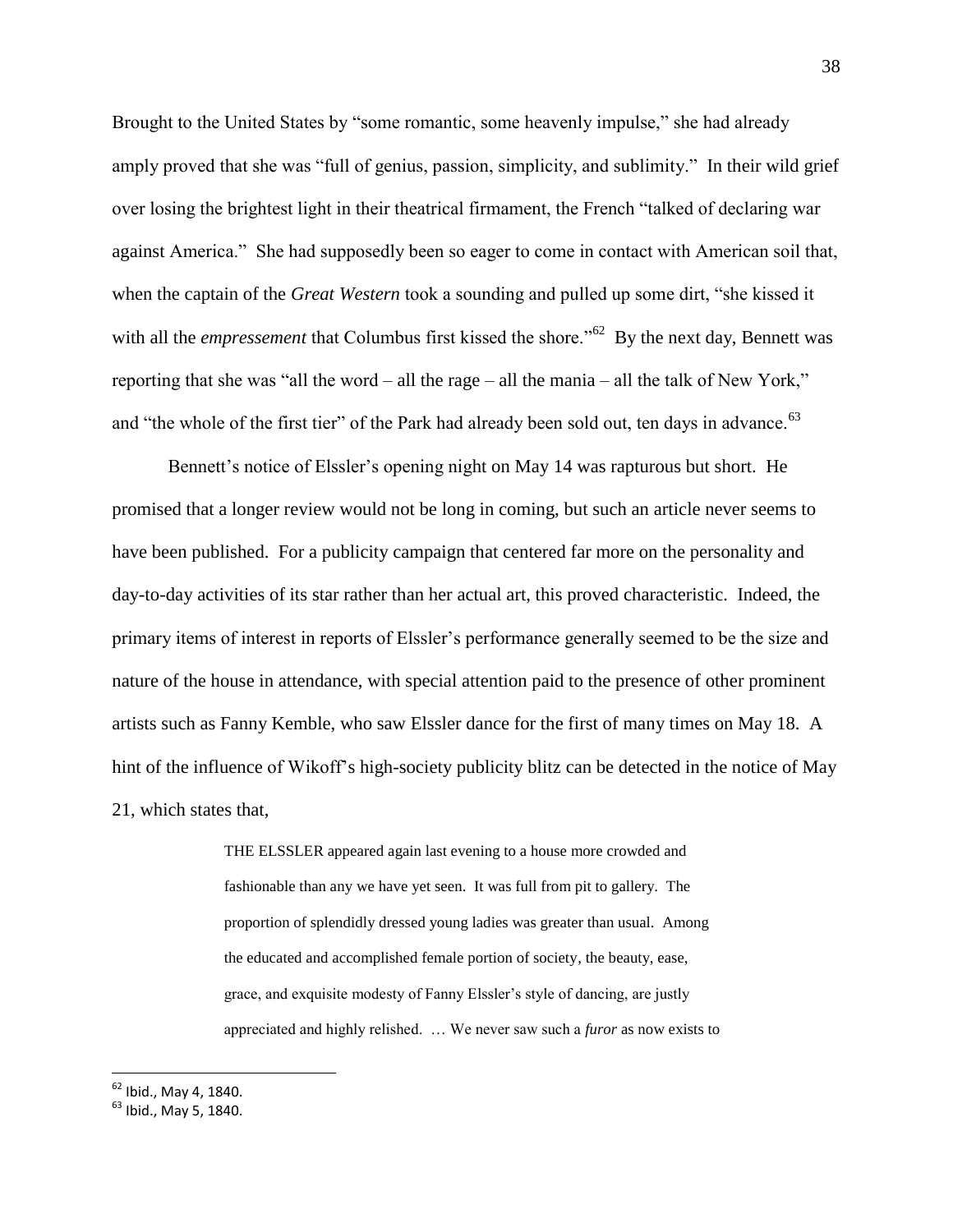go to the Park Theatre. To get seats for ladies, it is necessary to procure them many nights beforehand.<sup>64</sup>

Wikoff"s initial strategy of securing letters of introduction to high society seemed vindicated in reports that Elssler was "the rage in private fashionable society, as she is in her divine art."<sup>65</sup>

One of Wikoff"s primary objectives in influencing the *Herald*"s coverage of Elssler was to deflect attention from the lingering disrepute of her profession, in large part by conflating her public image with Americans" national self-image and purported values. This was an especially savvy move, as the recent shift in public opinion towards the ballet meant that, "Although certain critics never abandoned their attack on the ballet, in the 1830s the dialogue [had] shifted from *whether* to *how* European dancers should perform in America." "[E]thereal beauty" and the "charms of person" trumped "technical virtuosity" in both newspaper reviews of and audience reactions to performances.<sup>66</sup> Elssler was therefore always portrayed as impeccably chaste and moral in her personal actions, as well as being possessed of an exemplary innocence and naïveté. Wikoff also sought to cast her as both romantic heroine and celebrity; the *Herald*"s coverage of her every move at particular points of her tour drew focus to the amusing incidents (real or invented) which befell her as she made her way across the country in a manner somewhat reminiscent of the constant attention accorded by the present-day media to the quotidian movements of Hollywood celebrities. What is perhaps most striking about the *Herald*"s coverage of Elssler is how little space is devoted to scrutinizing her actual performances.

It was only fitting that Bennett should be the person Wikoff turned to in order to promote a positive image of Fanny Elssler. Turning sordid tales of crime into moral lessons was the bread and butter of the penny press, and when it came to such moralizing no one could outdo

<sup>&</sup>lt;sup>64</sup> Ibid., May 21, 1840.

 $<sup>65</sup>$  Ibid., May 22, 1840.</sup>

 $66$ Martin, 104-6.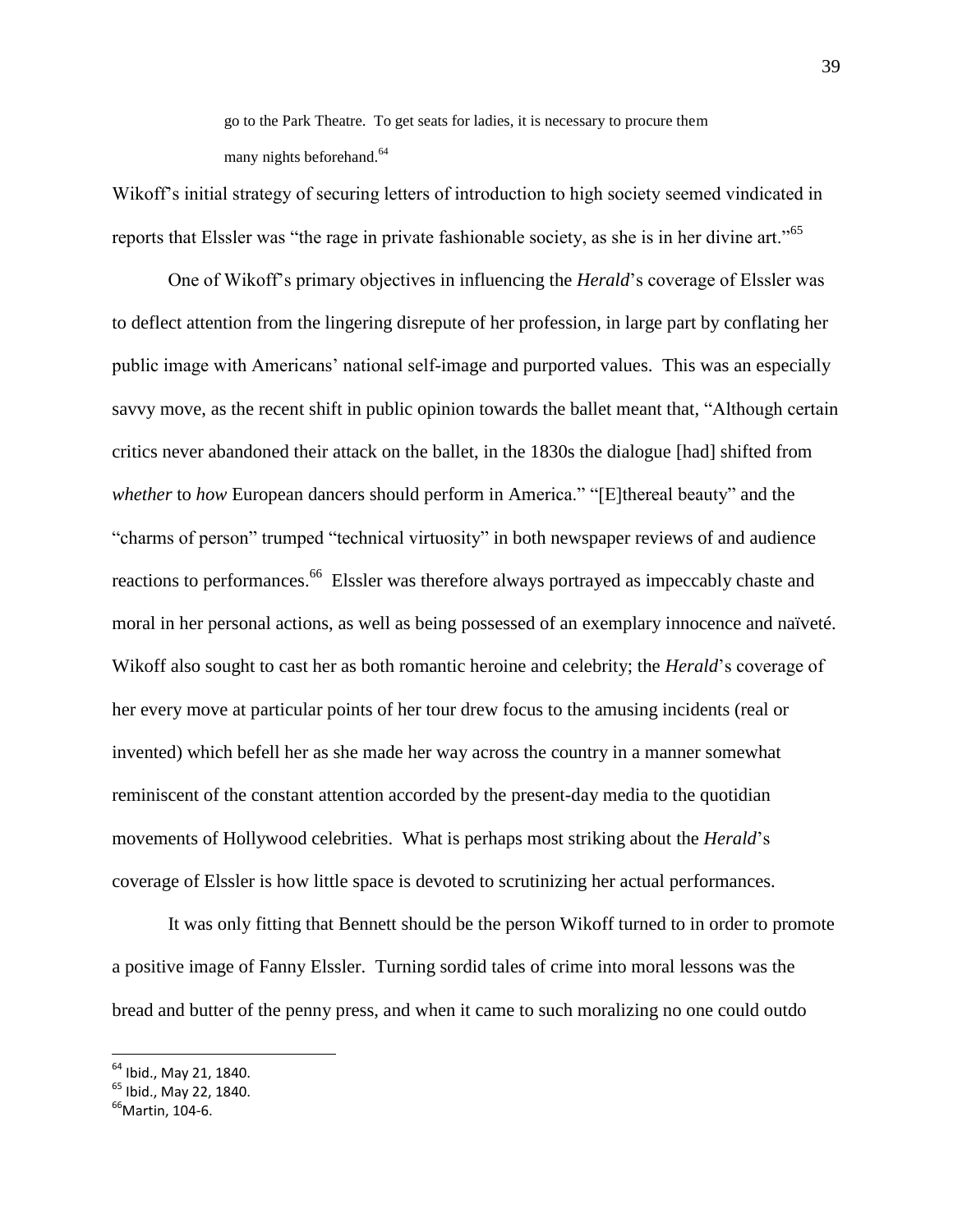Bennett and his *Herald*. He and the other penny editors "presented short morality plays in the form of brief news stories … Bennett saw dramatic morals in each of his brief items, and as a self-proclaimed Shakespeare, he would find them."<sup>67</sup> Nor did he limit himself to fashioning narratives out of such petty material alone: the incidents reported in the columns of the *Herald* and the rest of the penny press were perceived as tiny elements of a much larger narrative in the process of being written. Technological improvements, cultural developments, and the westward march of the United States' national boundaries were the larger stories behind the day's events, and newspapers were to be the record of the still-growing nation"s inexorable progress. The irony, of course, was that it was some of these same newspapers that, "by supporting small, specialized constituencies of interest-oriented communities across geographical lines," would contribute to the rending of the nation and the onset of the Civil War.<sup>68</sup> At the time, however, the clean narrative of progress had immense appeal to journalists as well as historians, both of which professional groups could from time to time count Henry Wikoff among their number. Indeed, his preface to *Napoleon Louis Bonaparte* expresses this ideology explicitly: "the truly logical process of events is to be traced back, link by link, which connects all human progress from the first glimmerings of civilization to its present marvellous [sic] expansion."<sup>69</sup>

The corollary to the idea of American history as a triumphant and ongoing march forward was that such progress had a moral dimension that took pride of place. As David Levin's historiographical work on the New England historians of the mid-nineteenth century observes, the historian"s "duty was based on the unusual moral purity of his country, on its unique situation

<sup>&</sup>lt;sup>67</sup>Huntzicker, 168.

 $68$  Ibid., 172-3.

<sup>69</sup> Wikoff, *Napoleon Louis Bonaparte, First President of France* (New York: George P. Putnam, 1849), 19.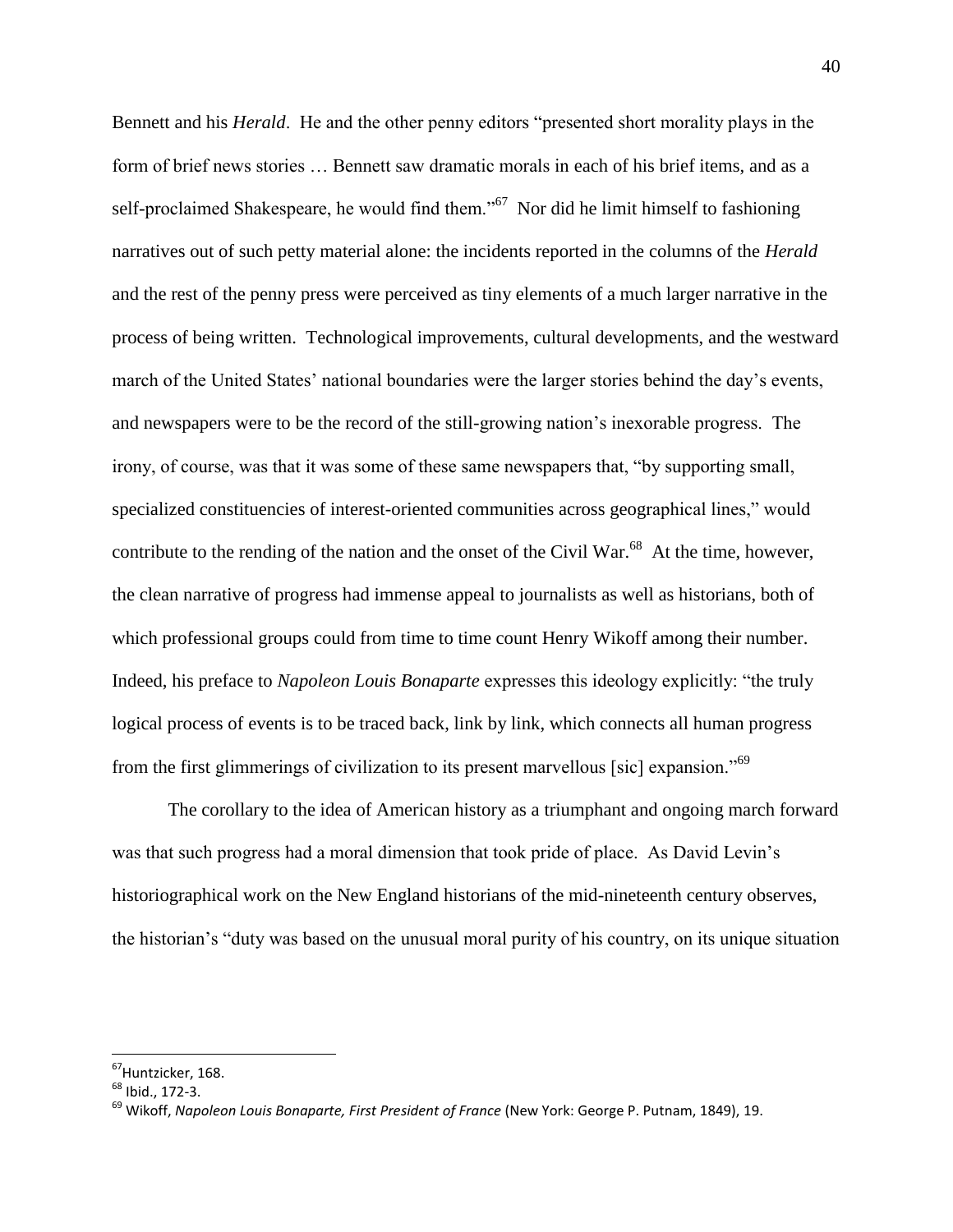as the country most nearly in harmony with divine (or natural) laws."<sup>70</sup> Wikoff seems to have had a keen grasp of the national sense of purity expressed by historians and newspapermen alike. He certainly understood the potential obstacles that such a sensibility would present for Elssler, whose profession was still not fully respectable even in Europe. The public presentation of Elssler would therefore have to be conducted in such a way as to downplay certain aspects of her profession while portraying her personality and biography in such a way as to align her with the forces of American morality.

One of the primary ways of portraying Elssler in a wholesome manner was to draw upon Romantic notions of the "natural." As Levin notes, "The epithet 'natural' denoted a wide range of virtuous traits in the romantic histories," and in the work of American historians (as well as novelists such as James Fenimore Cooper) often "could be contrasted with the corrupt artificiality" of those personages cast as villains in the narratives they fashioned. Coming as she did from the decadent courts and opera houses of Europe, Elssler would have to be portrayed as especially "natural", possessed of an innate goodness that had allowed her to resist the temptations of the decaying Old World and had inevitably lured her to the virtues of the New. In story after story printed in the *Herald*, she is portrayed as a wide-eyed innocent – a trope which Bennett occasionally also employed to satirize his favorite targets. For example, his article of August 5, 1840, purported to give an account of "Fanny Elssler in Wall street" in which the ingenuous dancer encountered severe weather and financial corruption with charming naivete. The onset of a "terrible storm" on the night prior to her trip down to Wall Street supposedly caused her to exclaim, "This is a wonderful country … a very great country, indeed – and the lightning is very pretty also." This conflation of meteorological and national grandeur was

<sup>&</sup>lt;sup>70</sup> David Levin, *History as Romantic Art: Bancroft, Prescott, Motley, and Parkman (Stanford, Cal.: Stanford* University Press, 1959), 24-5.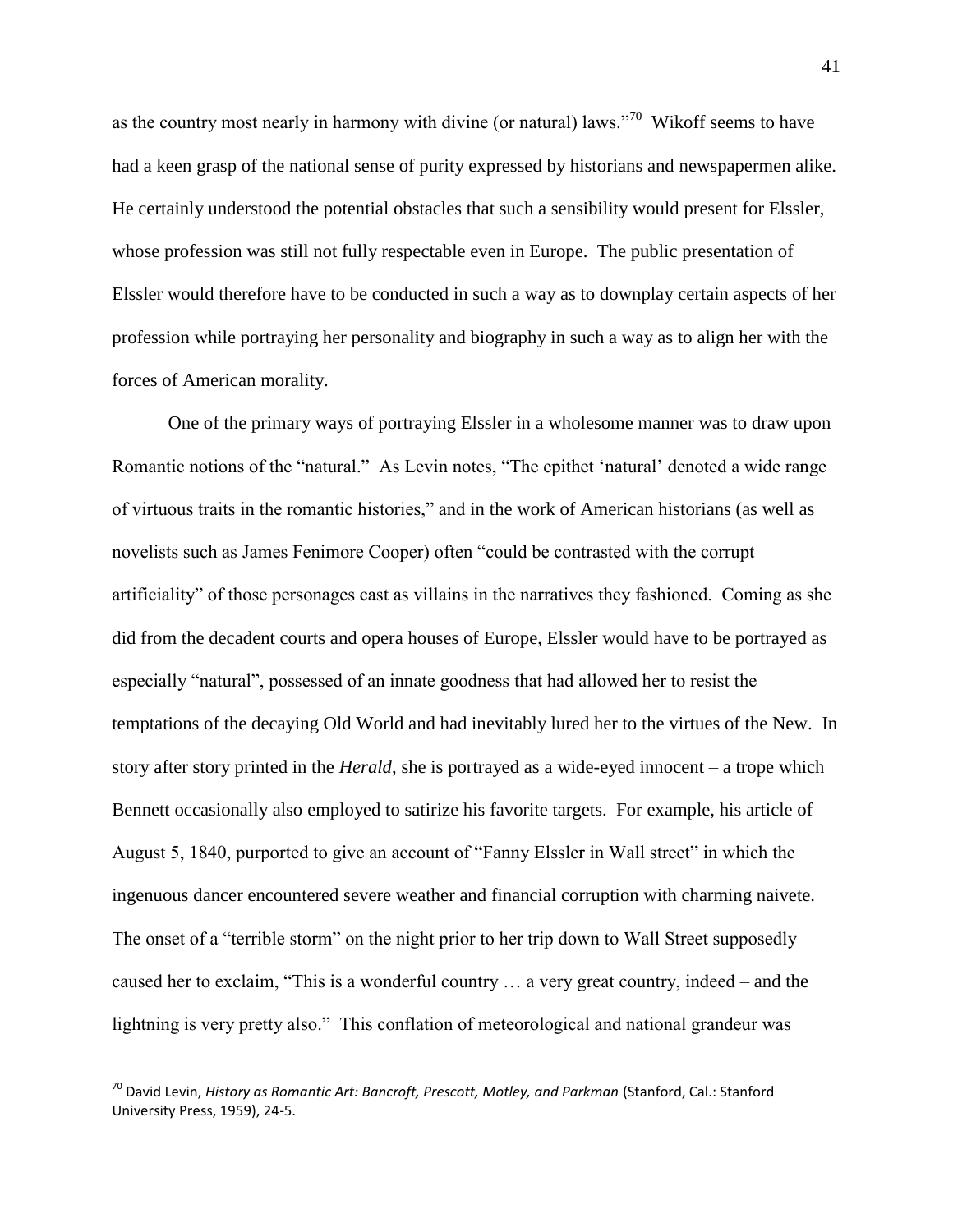contrasted with the ostensible pettiness and dishonesty of the bankers whom she met the next day. However, her presence was perceived to have an almost instantaneously beneficial effect: "In short, the business if not the bank was suspended whilst all gazed with delight on the charming creature then flitting about them. Mammon was for a few minutes without a worshipper; all deserted his shrine for that of beauty, and if the divine Fanny were to pay a daily visit to that "den of thieves," Wall street, as the Scripture says, we verily believe she would effect such a reformation, that we might say something in its favor."<sup>71</sup>

Besides continuing his promotional activities and coordinating them with Bennett, Wikoff now found himself negotiating with the swarm of theatre managers from other cities that descended on New York to engage Elssler. Often he found that the roles of publicist and manager complemented each other nicely. After engagements in Philadelphia and Washington, D.C., Elssler played Baltimore, where an initially hesitant crowd soon came around and eventually went into such hysterics over her that she left the theatre one night to find that a number of the young men of the city had cut loose her carriage horses in order to pull her themselves through the cheering throngs lining the street.<sup>72</sup> Despite this success, Baltimore and D.C. manager Thomas Walton proved less than forthcoming when it came time to distribute the profits. A brief notice of Walton's misconduct subsequently appeared in the "Memoir".<sup>73</sup> Much later, in the first days of 1842, Wikoff would use similar tactics in concert with Bennett's (by this time ambivalent) support in order to embarrass Edmund Simpson and his treasurer at the Park in a dispute over a compensatory performance Elssler was obliged to give after illness prevented her from fulfilling an engagement at that theatre.

<sup>71</sup> New York *Herald*, August 5, 1840.

 $<sup>72</sup>$  Guest, 139.</sup>

<sup>73</sup> "Memoir", 34.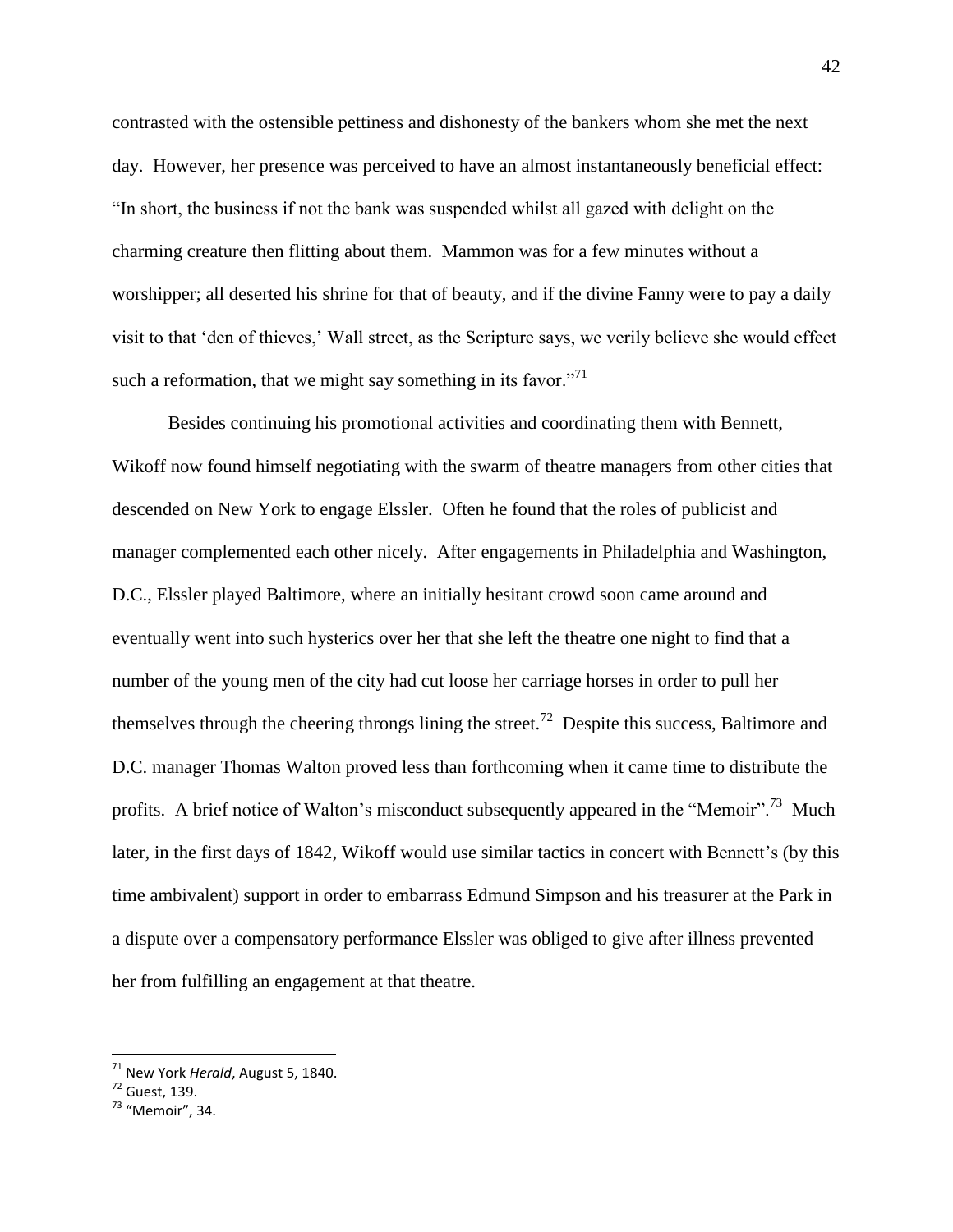Despite the troubles with Walton, the engagements in Washington, D.C. and Baltimore proved to be another public-relations coup for Elssler and Wikoff, particularly when she became the primary item of the week on the federal government"s agenda. Once again, Wikoff drew on personal connections to boost Elssler"s profile and establish her respectability. She had already been seen in the company of John Van Buren, son of the current president, at the Bowery Theatre in New York for one of Edwin Forrest's performances.<sup>74</sup> Now she had the opportunity to meet Martin Van Buren himself, as well as any member of Congress she might wish to see; so many attended one of her performances that the House of Representatives was unable to muster a quorum. 75

Not everyone was immune to her charm: a story in the *Herald* that had probably been penned by Wikoff related that, while giving a speech in the House, the venerable old John Quincy Adams was told by a friend that Elssler was observing from the gallery. "Do you say that to rouse, or to intimidate me?" he asked, "we"ll see," proceeding to deliver an oration that the article pronounced "one of the greatest hits of the session."<sup>76</sup> However, Adams does not mention this incident in his diary, and although he spent part of his seventy-third birthday watching Elssler's debut on July 11, he pronounced *La Tarentule* a "poor Ballet" and opined that "The exhibition of lascivious attitudes is the unrivaled excellence of Fanny."<sup>77</sup> The chasm between the *Herald*"s anecdote and Adams" true reaction serves as an excellent illustration of both the need for caution when approaching Wikoff"s publicity material (to say nothing of Bennett's journalism) and the extent to which the impresario was willing to fabricate attentiongetting stories to promote Elssler"s tour.

<sup>74</sup> Guest, 134.

<sup>75</sup> Ibid., 138.

<sup>76</sup> New York *Herald*, August 1, 1840.

<sup>77</sup> John Quincy Adams, *The Diaries of John Quincy Adams: A Digital Collection* (Massachusetts Historical Society), accessed August 18, 2010, [http://www.masshist.org/jqadiaries,](http://www.masshist.org/jqadiaries) vol. 42, p. 515.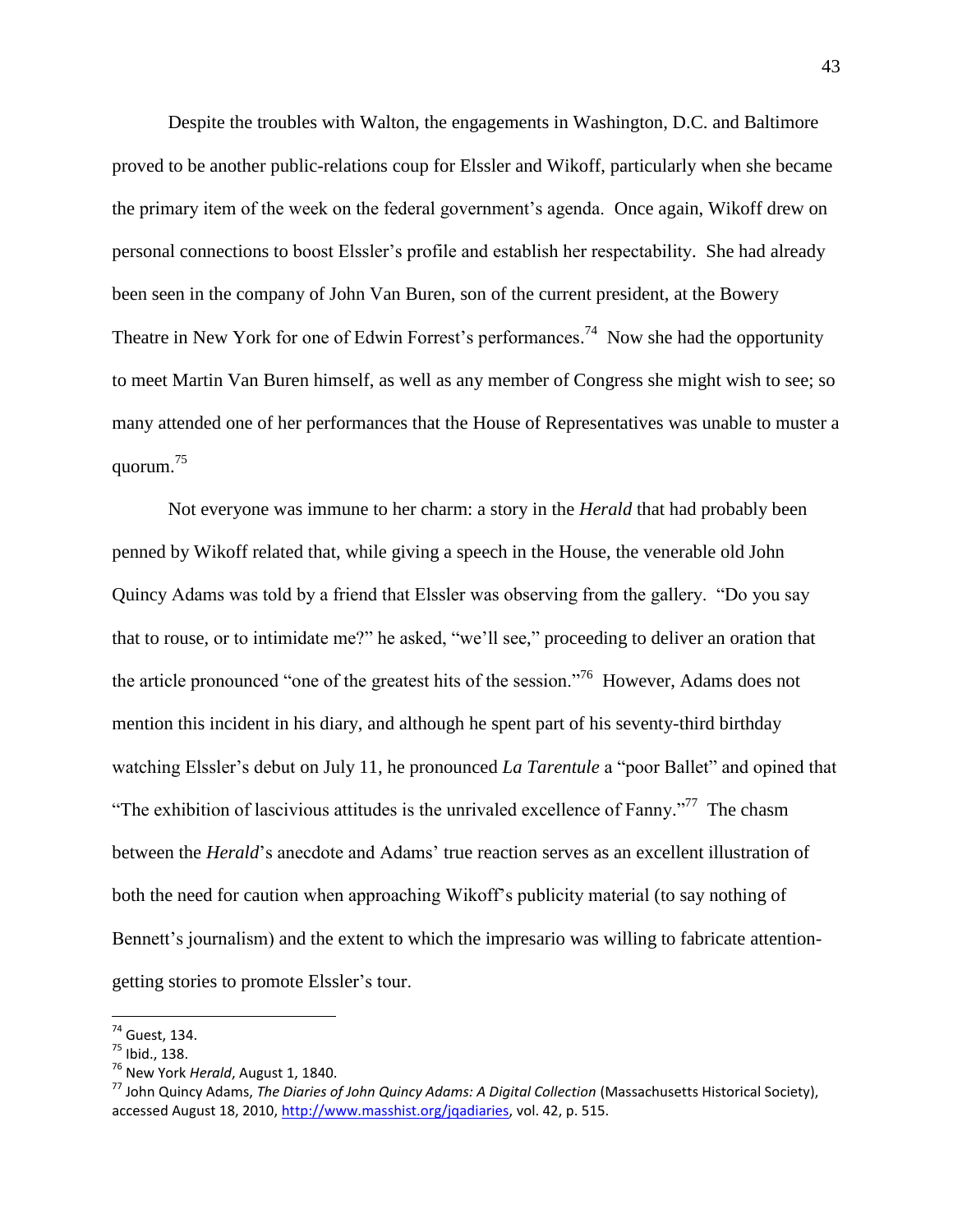This high point in the tour was accompanied by Bennett's puffery, which came to a head on August 1 with the publication of an article entitled "Fanny Elssler in the United States." As with the rest of the *Herald*'s Elssler coverage, this piece focused almost entirely on the profits (especially the fact that tickets had been auctioned for nearly quadruple their starting price) and acclaim that she had accrued since her arrival. The enthusiasm of the Baltimore mob was recounted in detail; "Well done, Baltimore," gushed the *Herald*, "this time her mob is no disgrace to her; instead of pulling down houses, they are building up their reputation for chivalric courtesy to a beautiful stranger." After recounting the equal enthusiasm of audiences in the capital, the article returned to the note Wikoff had sounded in his initial letter to the *Herald*:

> The wonderful delight and enthusiasm with which the divine Fanny has been received, will, we trust, cause the suicide of all those miserable, croaking wretches, both here and in Europe, who being themselves incapable of appreciating excellence or perfection in anything "human or divine," sneered at the hopes, and attempted to destroy the prospect of a young, artless, beautiful, and highly talented stranger – and that stranger a lady.

"As Americans we are proud of our countrymen," continued the article, "and their conduct on this occasion." "Every one" in Europe, it said, "had predicted her failure here," and their discomfiture proved that the United States could add a level of refinement that equaled or even bested Europe's to its list of national accomplishments.<sup>78</sup>

The initial success that met Elssler in New York, Washington, and Baltimore imparted a momentum to her tour that kept her almost constantly on the move for the next two years as she played to one packed house after another. Each city brought new and unique challenges, but the tactics she and Wikoff used to overcome them essentially replicated those they had used to launch her tour in the first place. For instance, Boston"s Puritan heritage seemed to present a

<sup>78</sup> Ibid., August 1, 1840.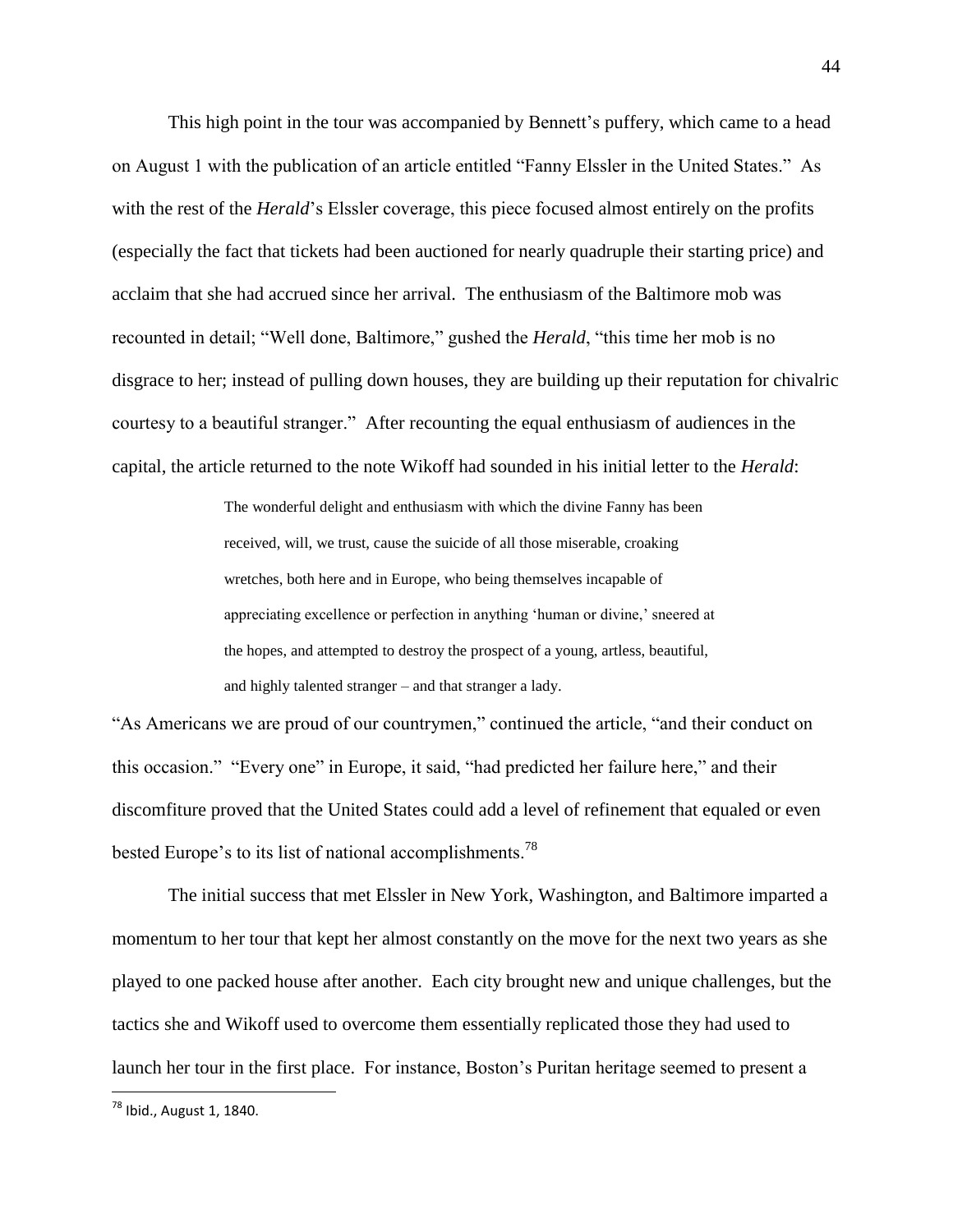particularly unpromising prospect, but after an uncertain opening it instead offered the most enthusiastic embrace Elssler encountered in all of the cities in which she appeared. Granted, the favor of the "*haut ton*" who descended in their carriages on the Tremont Theatre was expressed as "solemn approval" instead of the wild demonstrations of affection such as she had encountered in Baltimore. All the same, the acclaim was unmistakable, and the presence of dignitaries such as Harrison Gray Otis (along with a certain "American banker in Paris" who was making a visit back home) indicated that she had gained the affection of even the highest levels of Boston society.<sup>79</sup>

Bennett maintained a constant drumbeat for Elssler through August and September of 1840. He printed Wikoff"s lengthy dispatches from Boston, where Elssler showed her gratitude to the city by giving a final performance as a benefit for the completion of the Bunker Hill Monument. He also published information that helped to summarize and advance Elssler"s pecuniary interests in a none-too-subtle way, reporting that she had made a total of \$60,000, the last bit of it in "the middle of August, with the thermometer at 92 of Fahrenheit, and people fainting in the theatre."<sup>80</sup> When news came that she had managed to extend her American tour a little longer, Bennett opined that she had displayed notable acumen in the management of her assets and could make enough in the New World to retire comfortably. "A fig for Paris!" he crowed, "Who cares for Paris? Not Fanny Elssler."

One notable aspect of the coverage of Elssler"s first appearance in Boston was the emphasis placed on her involvement with the completion of the Bunker Hill Monument. As will be seen later, Wikoff was perfectly willing to appeal to American patriotism as a motive for attending Elssler"s performances, and one way to do this was to associate her with symbols of

<sup>&</sup>lt;sup>79</sup> Ibid., September 11, 1840. Though not yet possessing the status of a dignitary, Ralph Waldo Emerson was also in attendance, and was quite enthusiastic about Elssler's performance.

 $80$  Ibid., September 1, 1840.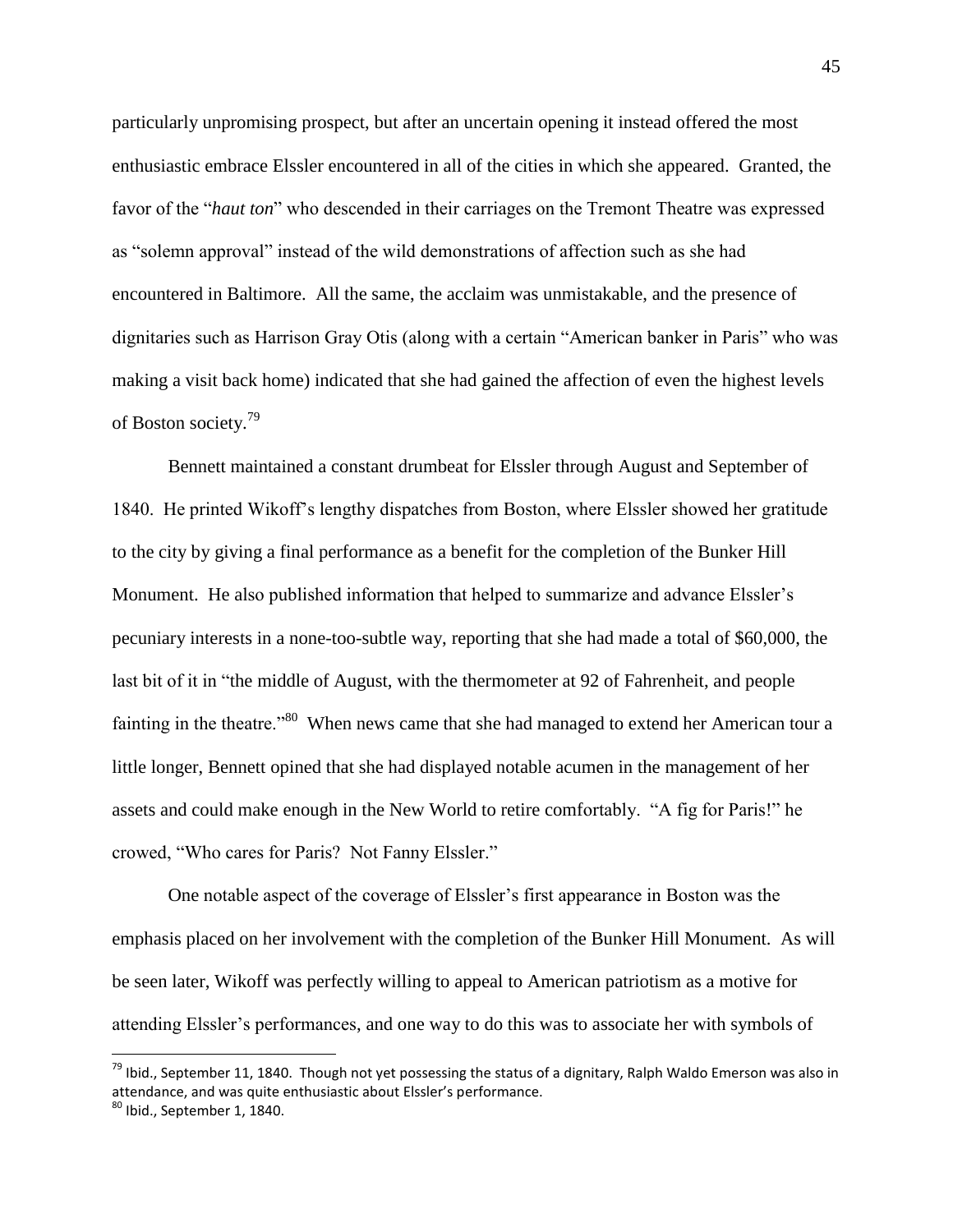national prestige, most notably through her benefit performance for the monument in Boston. The *Herald* dutifully printed Wikoff"s dispatches from that city, especially one published on September 30, 1840. It was comprised mainly of Elssler's official statement (dated "26 Septembre" in the "original", which was presented in translation immediately below) regarding her desire to donate to the monument, along with the reply of the president of the Bunker Hill Monument Association. Elssler's statement disclaimed that, "as a foreigner she has no right to claim of making a contribution to the fund, either in the form of money, or, if deemed more advisable, her services at the theatre." Nevertheless, it continues, "She hopes the President will do her the justice to believe that her only motive in making this offer is to show how entirely she sympathizes with those expressions of *national* feeling so widely called forth for the completion of this interesting Monument, and to manifest her deep sense of obligation to the Americans for their unparalleled generosity to her."<sup>81</sup>

The mention of "national feeling" bears brief consideration. The deference which Elssler displayed to American patriotism calls to mind de Tocqueville's exasperation with Americans' "grandiose opinion of their country and themselves."<sup>82</sup> He had, he said, observed in his travels that,

> In their relations with strangers the Americans are impatient of the slightest criticism and insatiable for praise. They are pleased by the mildest praise but seldom quite satisfied even by the most fulsome eulogy. They are at you the whole time to make you praise them, and if you do not oblige, they sing their own praises. One might suppose that, doubting their own merits, they want an

 $^{81}$  Ibid., September 30, 1840.

<sup>82</sup> De Tocqueville, 574.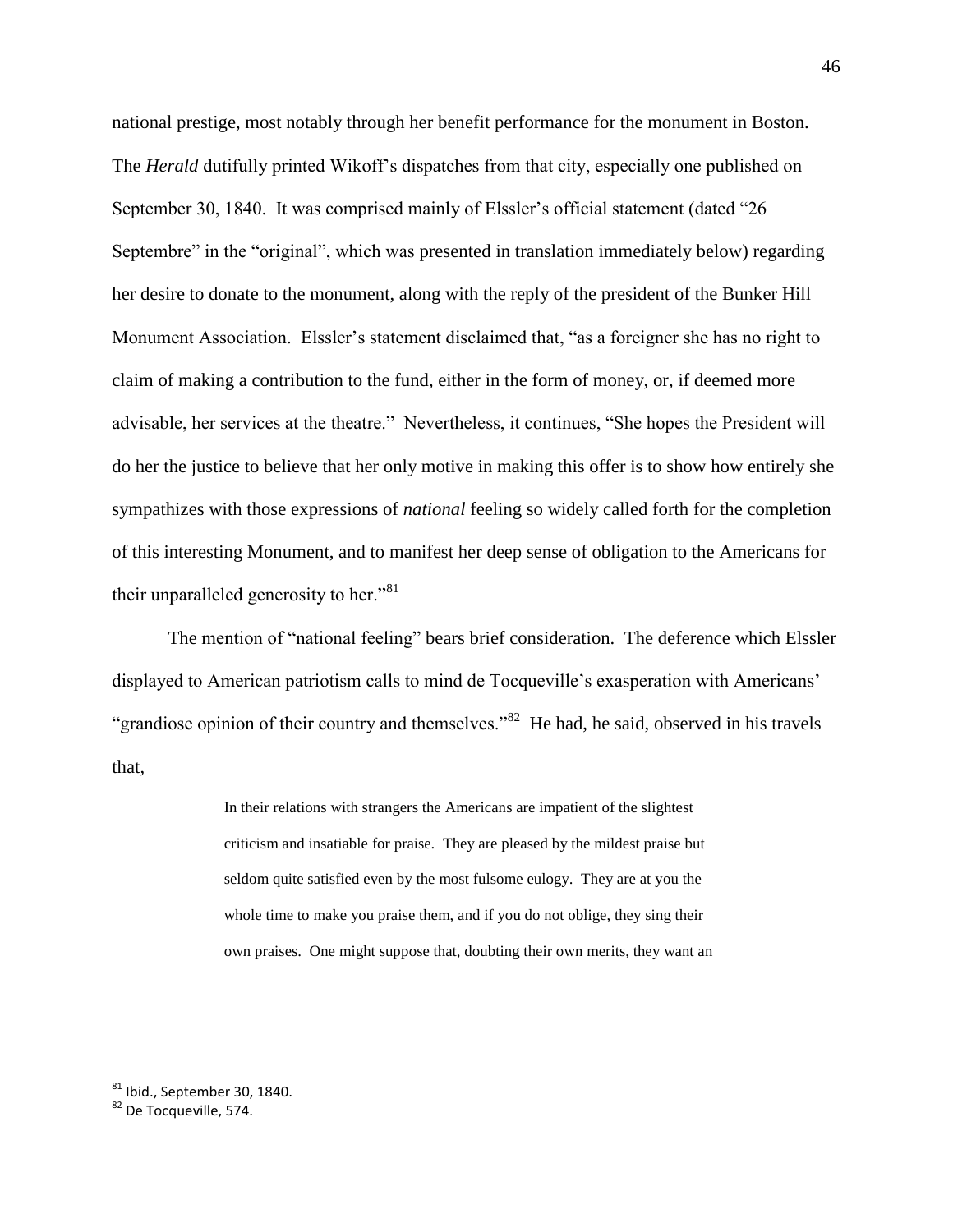illustration thereof constantly before their eyes. … One cannot imagine a more obnoxious or boastful form of patriotism.<sup>83</sup>

Whether or not de Tocqueville's criticism was entirely fair, the way in which Wikoff conducted Elssler"s publicity campaign suggests that he would have perceived a substantial degree of truth in the Frenchman"s observation, as well as an opportunity to further validate the public"s continued patronage of her performances. The *Herald* article that greeted Elssler"s arrival had ended with what sounded like a challenge to American audiences to meet the "responsibility" that Elssler"s arrival placed upon them by demonstrating their "capability of appreciating the loftiest efforts of graceful art," which would "be determined upon by the greeting she receives from us." In doing so, Americans would dispel the unfair stereotypes current in Europe that had caused Elssler such fear as she contemplated the prospect of her tour. The challenge to Americans to demonstrate their refinement by supporting Elssler, which had appeared in the *Herald* on the day of her arrival, seems to be in part aimed at playing upon the fundamental sense of insecurity postulated by de Tocqueville. On the other hand, associating her in a very public way with an especially prominent new monument to American national pride offered an opportunity to provide that praise which the locals seemed to be forever seeking.

Whatever national insecurities she may have assuaged through her involvement with Bunker Hill, the fact that Elssler had triumphed even in solemn Boston seemed to confirm that she could expect large and enthusiastic crowds. With the onset of winter, she and Wikoff departed for the South to play a series of engagements from Virginia to South Carolina, after which they would strike even further south into the Caribbean. As 1840 progressed through its closing months, everything seemed to be going in their favor.

 $^{83}$  Ibid., 612.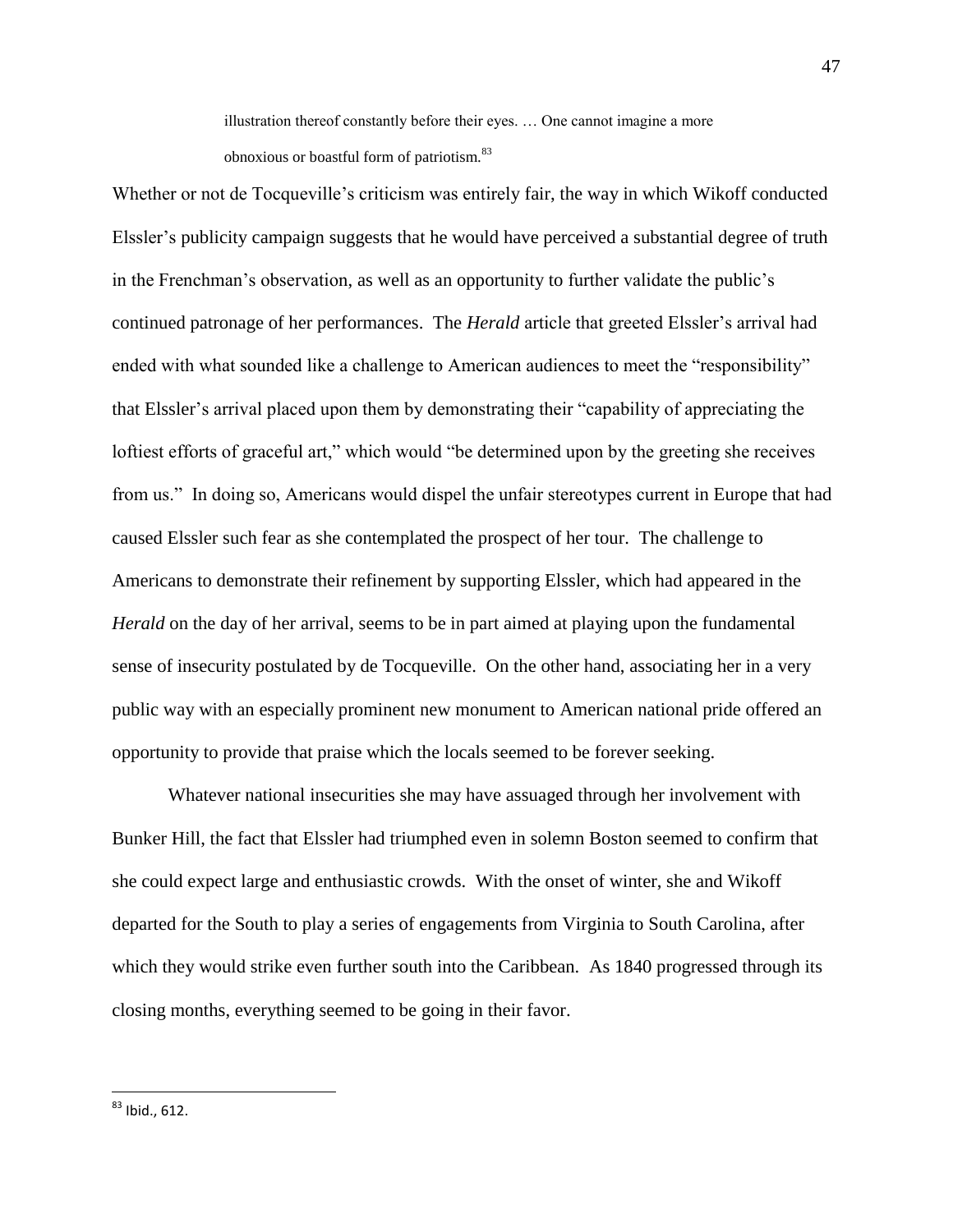Then, all of a sudden, Bennett turned. The December 31, 1840 issue of the *Herald* strikes a noticeably more sarcastic tone towards Elssler than the puffs which had preceded it. Reporting on her three-night engagement in Charleston, Bennett noted that, "We have not heard what she was to get for this gracious condescension, but we presume she got as much as she could. The prices of admission had been doubled – and if so, she comes in for a double dose too." Her "triumphant progress and reception throughout the United States," he continued, "far surpasses the progresses of Queen Elizabeth in England, Joan of Arc in France … Don Quixote in Spain, General Lafayette or General Jackson in the "model republic."" Her reputation made from the moment that elites such as Hone had called on her, she had gone on and "finished the Bunker Hill monument after it had been delayed fifteen years" as well as "condescend[ing] that the young fashionables of Baltimore should displace the horses from her carriage, and show themselves in their true character." The lesson of all this, said Bennett, was that, "We republicans can beat the world at any thing, fighting, piety, fancy, fine taste, philosophy, or folly."<sup>84</sup> New Year's Day brought another large feature on Elssler that possessed a lessened but still notable edge. Bennett then remained largely silent on Elssler for months while she toured the West, but in May he took the time to quote an English paper"s (inaccurate) observation that "it is very unusual for a sylphide of thirty-six, who has a son of eighteen, to execute such rapture as a dancer."<sup>85</sup> He repeated this innuendo about Elssler's age and morals (which was admittedly not entirely off the mark, as her age was regularly underestimated in the press and she had indeed borne a child at a relatively young age) in the May 24 issue, along with some unfavorable comments from the New Orleans press. The article closed with a stinging indictment of the enthusiasm for Elssler:

<sup>84</sup> New York *Herald*, December 31, 1840.

<sup>85</sup> Ibid., May 8, 1841.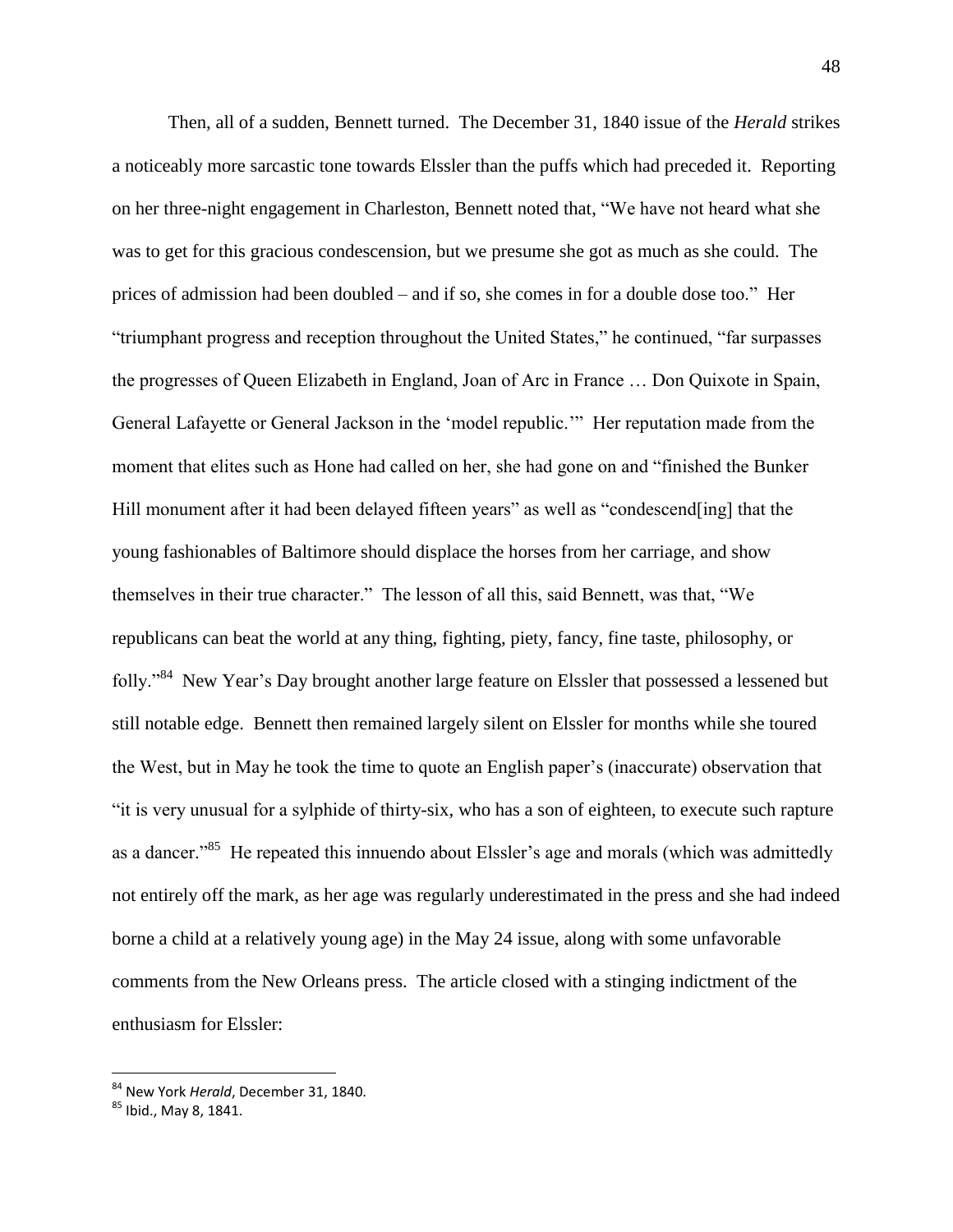We cannot afford to be the laughing stocks of the *dillitanti* [sic] of Europe any longer. Fanny may make as much money as her legs can bring her – but she must confine herself to her own position and to her own society, and manufacture no more supreme blockheads. It will not longer do to set up for patriot, philosopher, leader of the fashion, or setter up of the *ton*. She is a simple *danseuse*, and can be nothing else, except she should end her career as her *caste* does as a *religieuse*. ... Making mountebanks is too much for our land.<sup>86</sup>

Bennett's surprising reversal begs for explanation. He and Wikoff seem to have had a mutually beneficial and fairly respectful professional relationship for a number of years, and they would continue to do favors for and write positive things about each other even in spite of the disruption and bitterness caused by a five-year interlude of personal and professional conflict that began in early 1844. Moreover, Fanny Elssler had probably been the single biggest artsrelated story of 1840 and could therefore help support newspaper sales; besides which, a number of Bennett"s rivals had or would capitalize on Elssler"s ubiquity by running negative coverage of her tour, and agreeing with his legions of enemies was something he rarely did. Some of the negative coverage may have stemmed from a temporary conviction that Elssermania was beginning to go too far. For instance, there is a notable contrast in the tone adopted in the August 1, 1840 article on the Baltimore incident ("Well done, Baltimore!"), which seems to bear the stamp of Wikoff, with the December 31 article that effectively called the Baltimore mob a bunch of asses for their extravagant display of affection.

Later, in the midst of his newspaper war with Bennett, Wikoff would allege that a far baser motive had been at work in changing the powerful editor"s mind about Elssler. His version of events acknowledged that news of the lavish receptions and high box office receipts with which Elssler had met in the South had rubbed Bennett the wrong way, but for different reasons

<sup>86</sup> Ibid., May 24, 1841.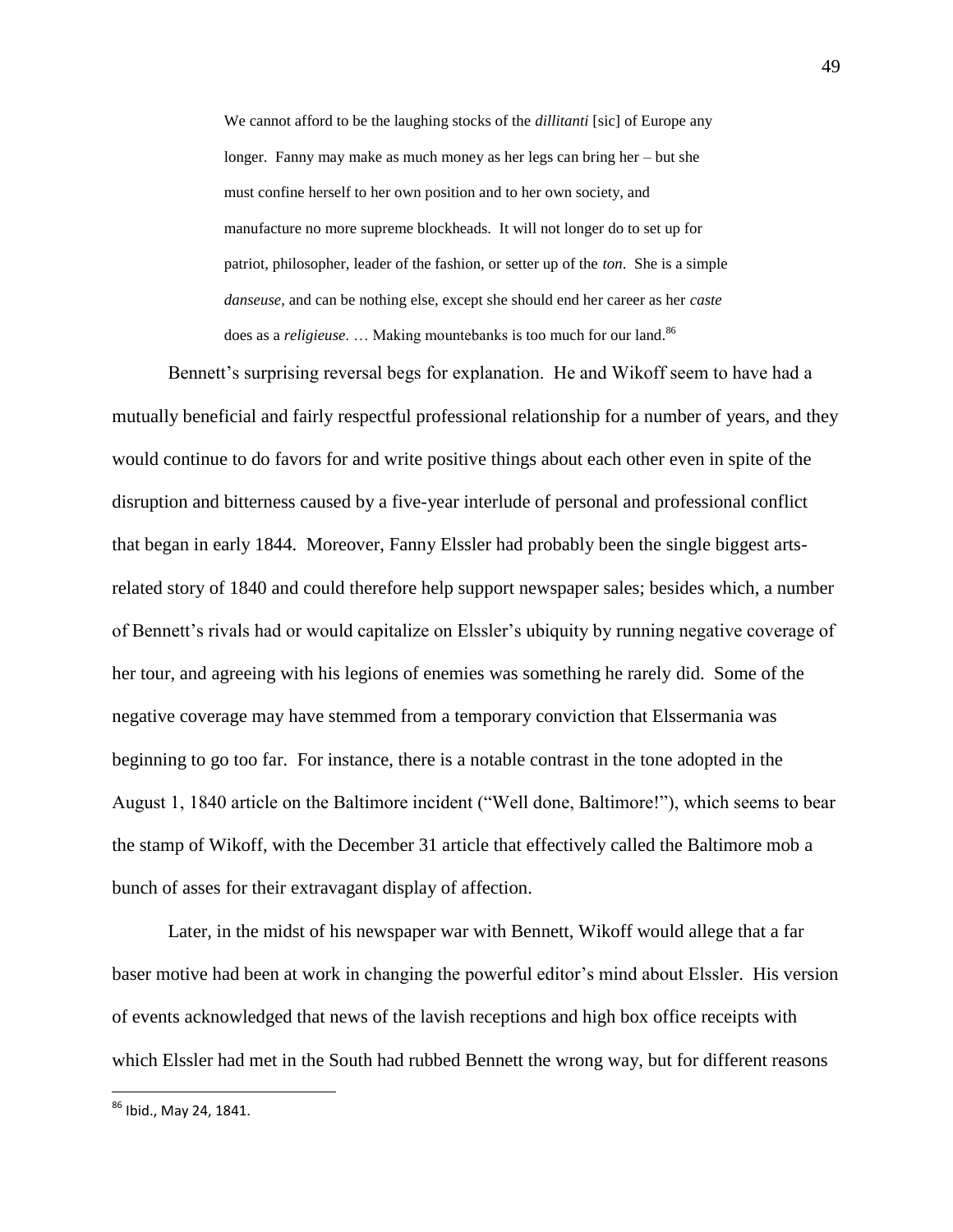than the editor would wish his readers to believe. He laid out the charge in a letter published in the May 2, 1844 issue of his new newspaper, *The Republic*:

> I believe there *is* "honor among thieves;" but the editor of the "*Herald*" takes his principles from a still lower school. To prove it, what was his conduct towards Mlle. Elssler? Both he and his wife received presents and civilities from her during the season of 1840, before she left for the South. Now mark his course. Excited by the extravagant accounts of her great gains, which he always ridiculously exaggerated, he resolved deliberately to abuse her, and in a manner so shockingly infamous, that he knew she would be compelled either to fly the country, whose good opinion was everything to her, or pay him the wages of his demoniacal malice. She took the latter course, and bribed him.<sup>87</sup>

The validity of these charges can never be satisfactorily proven or disproven. Given the (often hostile) testimony of some of Bennett's other contemporaries, such an action might not be entirely beyond his character. At the same time, an awareness of the overall trajectory of Wikoff"s life and career does not inspire total confidence in his unswerving reliability. In 1844, in the heat of the argument, Bennett would counter that he had done nothing out of self-interest with regards to Elssler, portraying his puffery partly as the result of a sense of noblesse oblige to a talented artist and partly as a means to mitigate Wikoff"s constant pestering. Wikoff in turn claimed that puffing Elssler had for Bennett always been more about boosting circulation of the *Herald* than anything else; as for Bennett's ostensible concern for the dancer's success, Wikoff gave this anecdote of her reaction to the May 24, 1841 article that repeated the allegations about her age and the existence of an illegitimate child:

> The consternation and grief of Mlle. Elssler, at these monstrous and unprovoked infamies, were beyond description. It was no consolation to her to know that

<sup>87</sup> *The Republic*, May 2, 1844.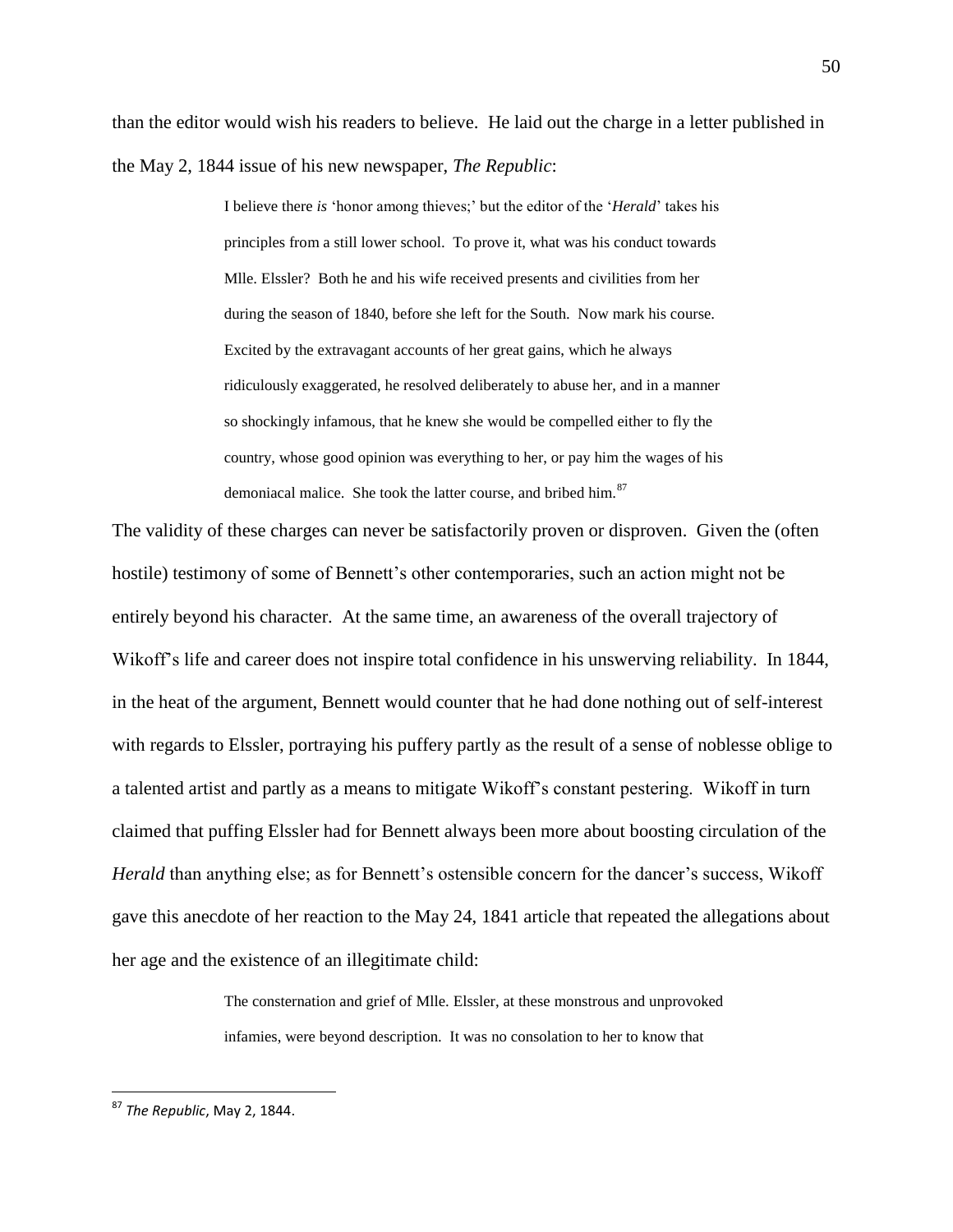these atrocious calumnies were unfounded; she felt herself degraded before the thousands who read, perhaps believed them; and she passed several days in an agony of tears and shame that defied both entreaties and remonstrances. This will probably afford a smile to the callous wretch who glories in such deeds – who is amused at the honest blush of indignant men, and exults in the suffering of shrinking women.<sup>88</sup>

Despite the worrying change in the *Herald*"s coverage of her tour, Elssler and her impresario found green pastures in southerly climes. Elssler and Wikoff visited Cuba for two separate and lengthy engagements, one at the beginning of 1841 and another at the start of 1842. Both engagements proved very successful, but these legs of the tour presented unique obstacles raised by practical business matters as well as cultural differences. Wikoff"s account of the first Havana engagement in the "Letters" provides some intriguing insights into the process of contract negotiations, which he and Elssler obviously had to undertake in every new city in which she played. They held some of the same advantages in Havana that they had had when they first arrived in New York. "The enthusiasm of their American neighbors," observed "Fanny", "had reached and infected" the locals, despite the fact that they were as ignorant of the ballet as most New Yorkers had been when they first saw Elssler dance.<sup>89</sup> Elssler had one other slight advantage here as well, since part of her fame stemmed from her adaptation of Spanish folk dances to add to her repertoire. The Habaneros, who initially seemed to be "of opinion that a common set of dancers (boleros) of [Cuba] far excelled" Elssler, responded especially well when she requested their permission to perform some of her signature numbers such as the "Cachucha" and the "Jaleo de Jeres."<sup>90</sup> Furthermore, some of her greatest fans were also members of the colonial nobility; in contrast to the ostensibly egalitarian society of the post-

 $^{88}$  Ibid.

<sup>&</sup>lt;sup>89</sup> "Letters", 195-6.

<sup>90</sup> New York *Herald*, March 2, 1841.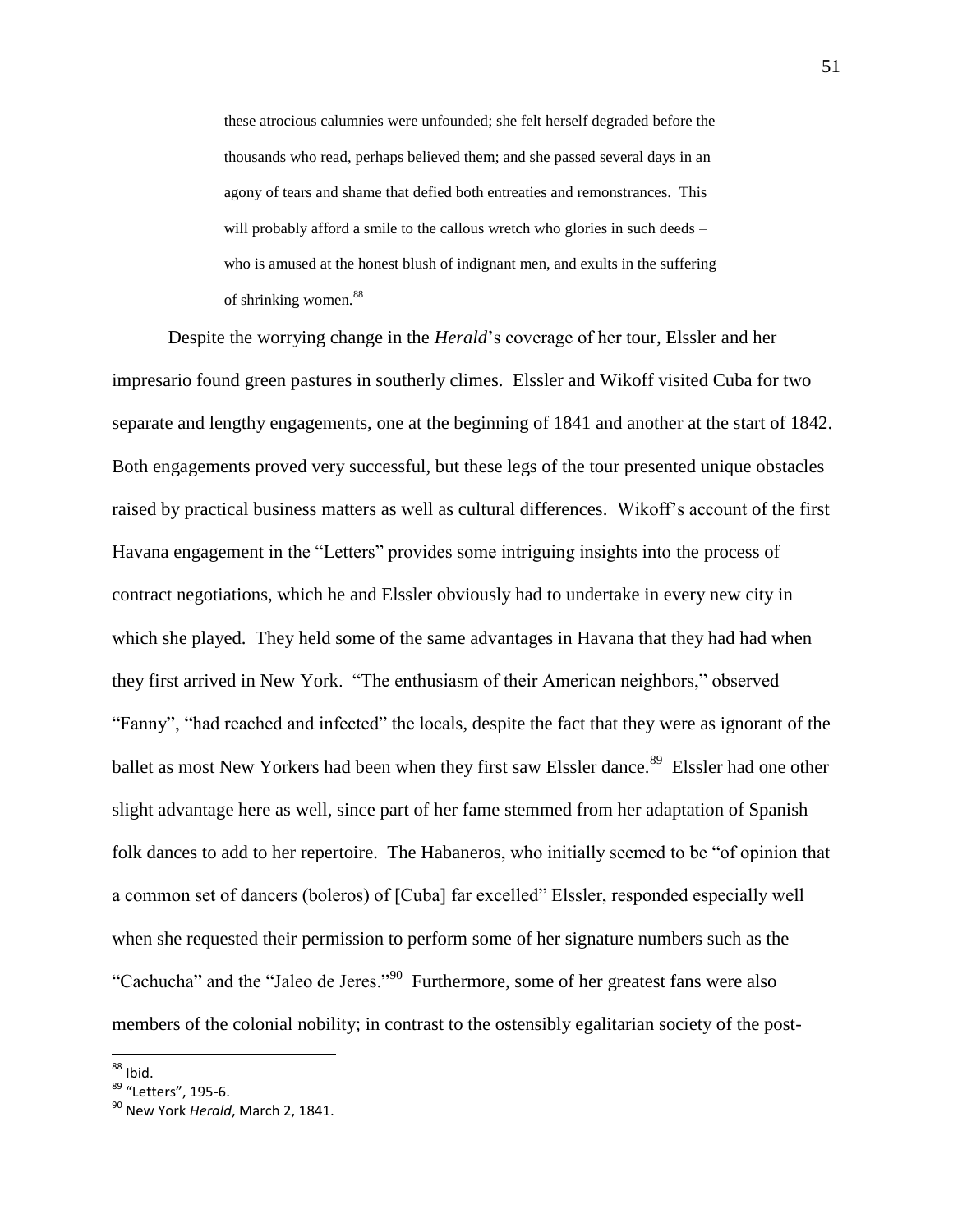Jacksonian United States, here the rigid social hierarchy was officially enshrined and more akin to the milieu with which she was familiar in Europe. Elssler, possibly acting in accordance with Wikoff's prompting, paved her way by sending letters to the Count de Penalver, who "Fanny" would recall as her "powerful patron".<sup>91</sup>

She and Wikoff would have need of such support, for the man who held a stranglehold on all theatrical business in the city proved a tough bargainer. Don Francisco Marti y Torrens, "autocrat of all the theatres" in Havana, balked at what Wikoff later reported as Elssler"s initial terms: "1000 dollars per night, a benefit for myself, a half benefit for my *maître de ballet*, and some allowance for expenses of the three artistes I brought with me.<sup> $292$ </sup> Marti supposedly retreated without a word, and a second interview – during which he disappeared again in order to find and bring back what he claimed was an interpreter – ended on the same note. Finally, Elssler"s unflinching stance paid off, and the deal she signed gave her everything she had asked for. Indeed, she received a bit more: Marti, noted "Fanny", "might as well have agreed at first, and he would have escaped the half-benefit for my ballet-master".<sup>93</sup>

This account of the negotiations with Marti is, of course, Wikoff"s version of events, written nearly three years after the fact. What is nevertheless particularly interesting about it is its portrayal of Elssler as flinty and capable of maintaining a nearly unshakeable negotiating stance. As I have taken pains to note earlier, there is a danger that in focusing on Wikoff one may unfairly deemphasize Elssler"s ability to manage her own affairs. However, it is at least worthwhile to recall that Wikoff"s description of the initial negotiations between Lavalette and Price for the original engagement in New York takes specific note of Elssler"s general silence during the course of the meeting. This could potentially be attributed to the language barrier

<sup>&</sup>lt;sup>91</sup> "Letters", 195.

<sup>92</sup> Ibid., 190.

<sup>93</sup> Ibid., 193.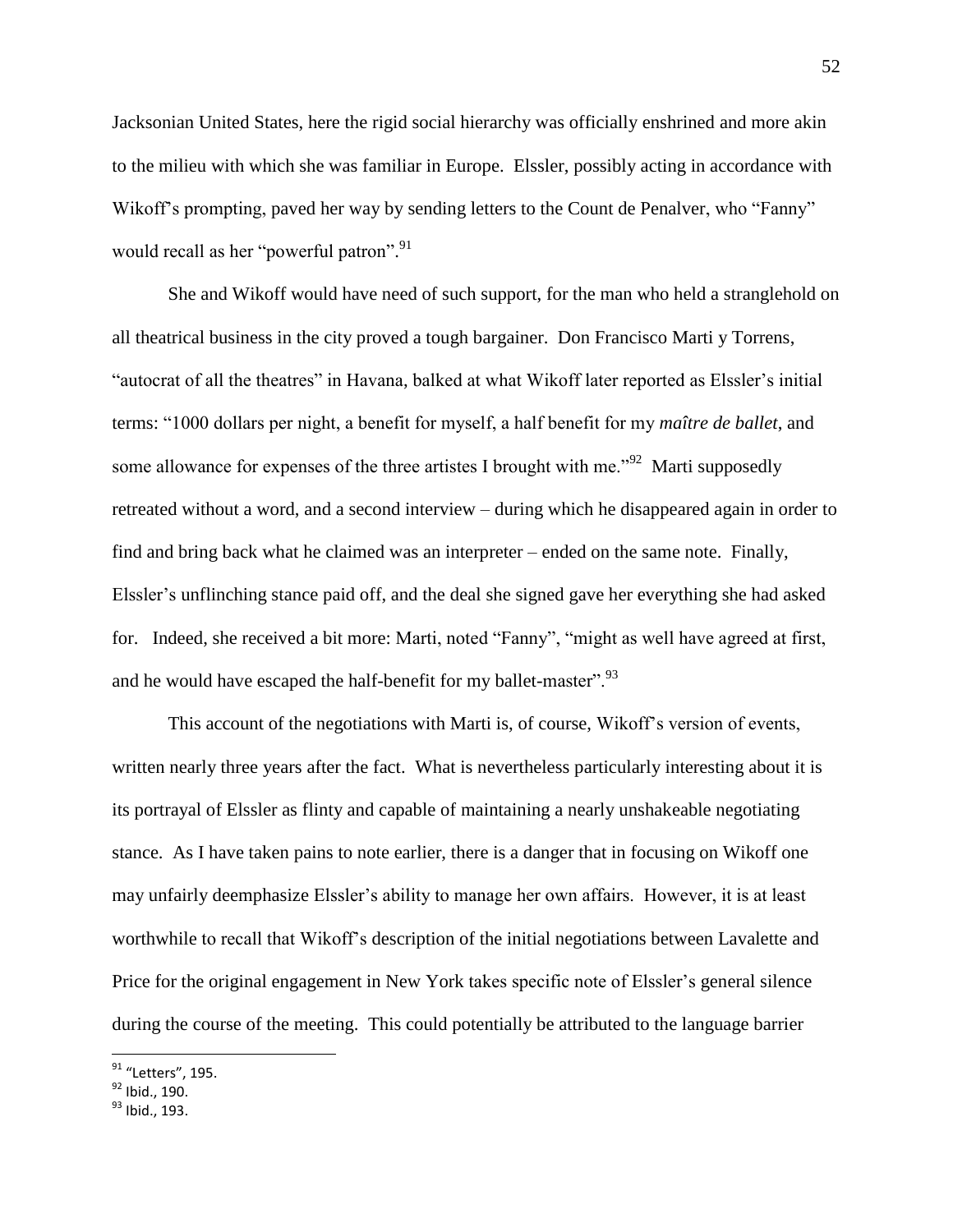present in dealing with an English-speaker, but Elssler"s close relationship with Harriet Grote and her competent if stilted curtain addresses to American audiences throw this into doubt. Indeed, language would have been an even greater obstacle in Havana: Marti"s inclusion of an interpreter at the second meeting may have been more of a delaying tactic than anything else, but it indicates that communication was at least difficult enough that he felt it to be a plausible excuse. Certainty is ultimately impossible, but one is tempted to attribute at least some of what Wikoff reported as Elssler's actions in the negotiation process to him instead.

After leaving Cuba for the first time in February 1841, Elssler would spend another year and a half touring across the United States and playing a second engagement in Havana before finally taking her last bow at the Park on July 1, 1842. The summer of 1841 brought signs of trouble, for in addition to Bennett's sudden turn the editor Horace Greeley, amongst others, was now openly attacking her. Rumors that Elssler and Wikoff"s relationship went beyond the strictly professional flew about and continued to dog both of them even after they returned to Europe.

Luckily, at this time Bennett returned to Wikoff and Elssler"s side just as abruptly as he had left. The June 14, 1841 issue of the *Herald* included a letter, supposedly from London, that ran down the latest in European theatrical news. The author of the letter conveniently found space to inform the reader that Elssler's great rival Marie Taglioni had been intriguing against her while she toured the United States; further, Mlle. Taglioni was 40 years old, which was "the experience of fifteen years over Fanny." There was "not a word of truth" in the nasty rumors regarding Elssler that were flying about. On the next page Bennett, as if by way of tacit apology, returned to a number of themes he had sounded over a year ago, when Elssler had first appeared at the Park: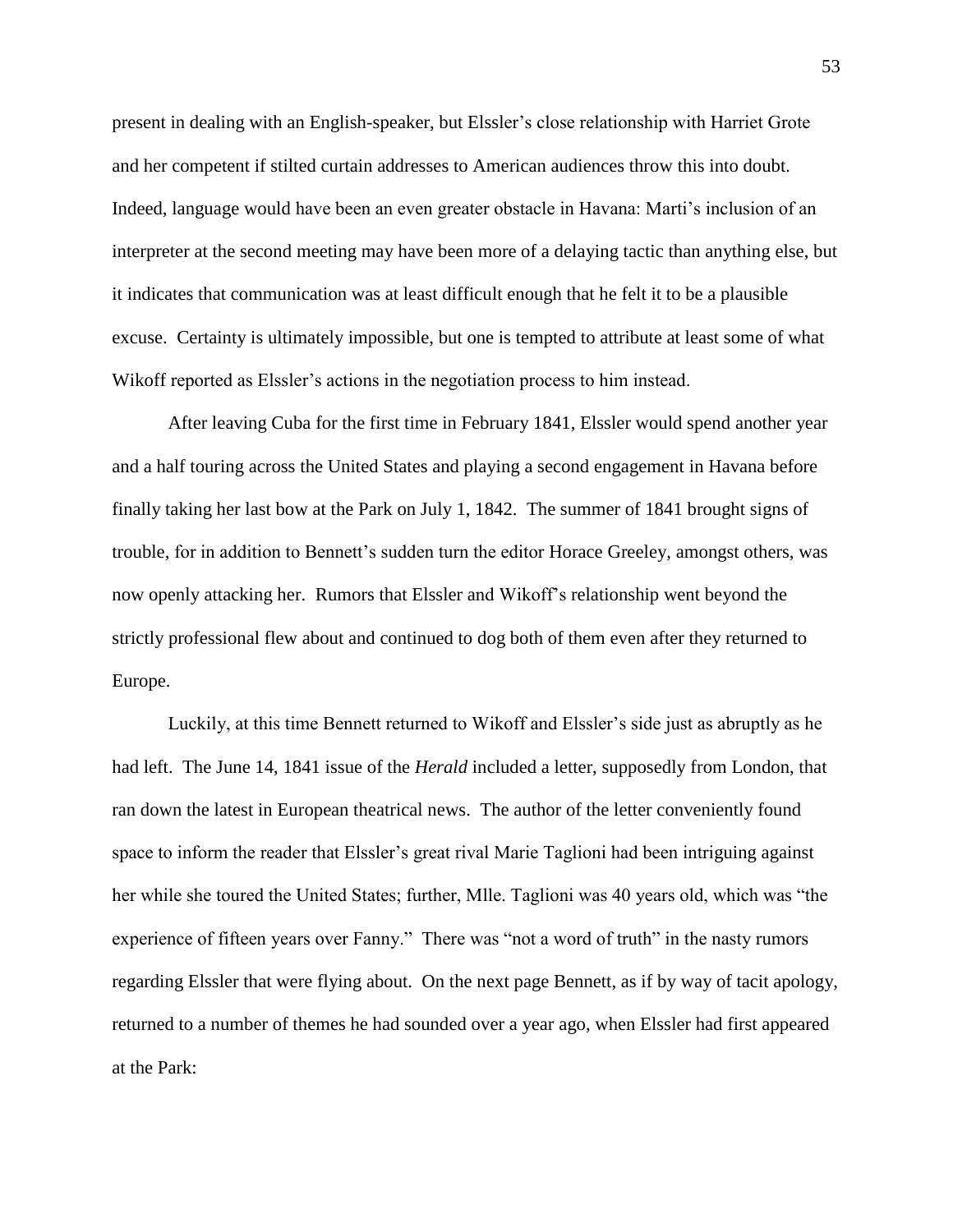To-night the Park theatre re-epens [sic] with the first appearance of Fanny Ellsler, since her return from the South. This beautiful *danseuse* will no doubt produce a furious revival in the fortunes of the Park. We understand the whole fashionable world are again *en movement* [sic], and no wonder. The more Fanny is talked of – squibbed at, preached at, paragraphed, lectured at, cut up, slashed, scissored and sliced by the small fry of papers, the greater houses she draws, and the higher *fureur* she produces in theatricals.<sup>94</sup>

Perhaps still keeping his tongue slightly in his cheek, Bennett expressed the further hope that Elssler would build a great estate on the banks of the Hudson and remain in America for the rest of her life. More practically, he resumed his advocacy for Elssler"s financial interests when he continued his badgering of Edmund Simpson the next day at word of the manager"s decision not to hold what would certainly be a lucrative auction for tickets.

The summer of 1841 saw the appearance of an intriguing piece of publicity, the "Memoir of Fanny Elssler". Although written anonymously, this pamphlet seems to be a direct attempt on the part of either Wikoff or someone else near to Elssler to influence American perceptions of her by publicizing details, real or invented, of her biography. The actual development of her skill as a dancer gets remarkably short shrift, with much of the narrative taken up with her exemplary - and certainly fictional – offstage actions. Even when Elssler"s profession is discussed, it is cast in strong moral terms. After recounting how both Fanny and her younger sister Therese were first drawn to ballet by the dazzling costumes of a neighbor who also happened to be an Opera dancer, the "Memoir" claims to "translate here *literally* an expression which fell from her lips, when speaking of her feelings on her first visit to the Opera." "When I

<sup>94</sup> New York *Herald*, June 14, 1841.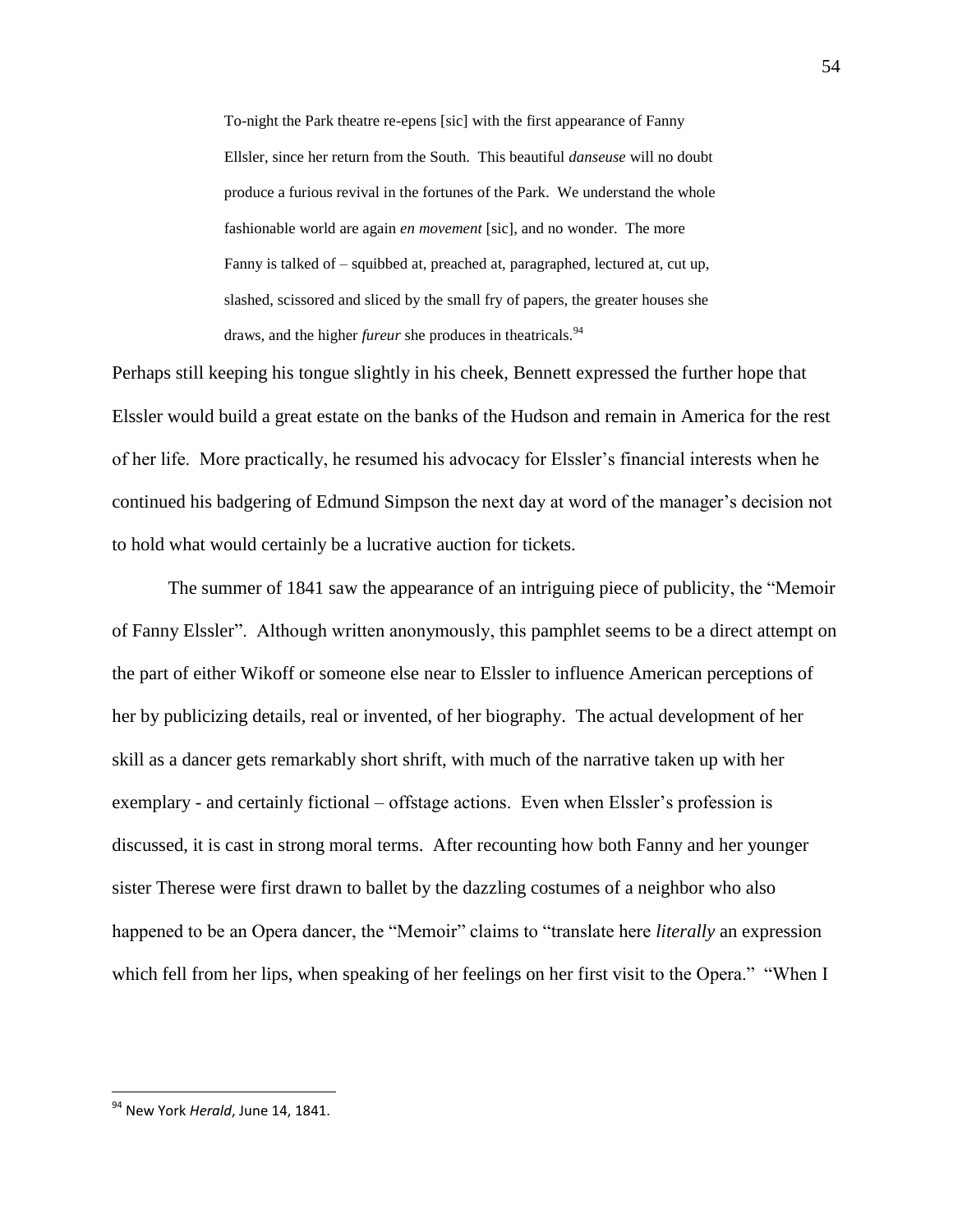went in," Elssler supposedly recounted, "and the light fell over me, I thought the place was heaven, *illuminated in honor of God's victory over Satan!*" 95

The "Memoir" goes on to assure the reader that the religious feelings the young Elssler supposedly experienced at her first trip to the Opera were reflective of the basic nobility and decency of the profession. An account of the excitement of an opening night of the ballet ends with a statement that seems to be appealing directly to an imagined set of core American values, in which the author assures the reader that, "If the Ballet succeed, all those principally concerned in it become famous, - if they were not famous before; - humble talent is elevated, and fortune, as it always should be, is the reward of merit."<sup>96</sup> Viewed in the contexts both of the rest of the "Memoir" and of Elssler"s wider reputation, such a statement was crucial. Since so much of the rest of this particular account of Elssler's life is taken up by accounts of her encounters with some of the most powerful nobles of Europe, there always remained a danger that an American reader would associate the ballet, along with its brightest star, with the supposed cultural decadence and political authoritarianism of Europe. Elssler"s preeminence as a ballerina therefore had to be ascribed to her hard work and innate goodness rather than any sort of patronage granted by a ruler or aristocrat in exchange for dishonorable favors.

Wikoff"s efforts to introduce Elssler to American high society was another part of the strategy of portraying her as a simple, unaffected, and morally unobjectionable artist. Those who could not discover this by calling on her in person could at least read about her nature in the columns of the *Herald* or in the "Memoir." Bennett had assured his readers that, "Every one is surprised and pleased at the simplicity, modesty, and quiet air, with which [Elssler] receives her visitors. The style, manners, and ways of her private life, are said to be fine specimens of high

<sup>&</sup>lt;sup>95</sup> "Memoir", 17-8.

<sup>96</sup> Ibid., 21.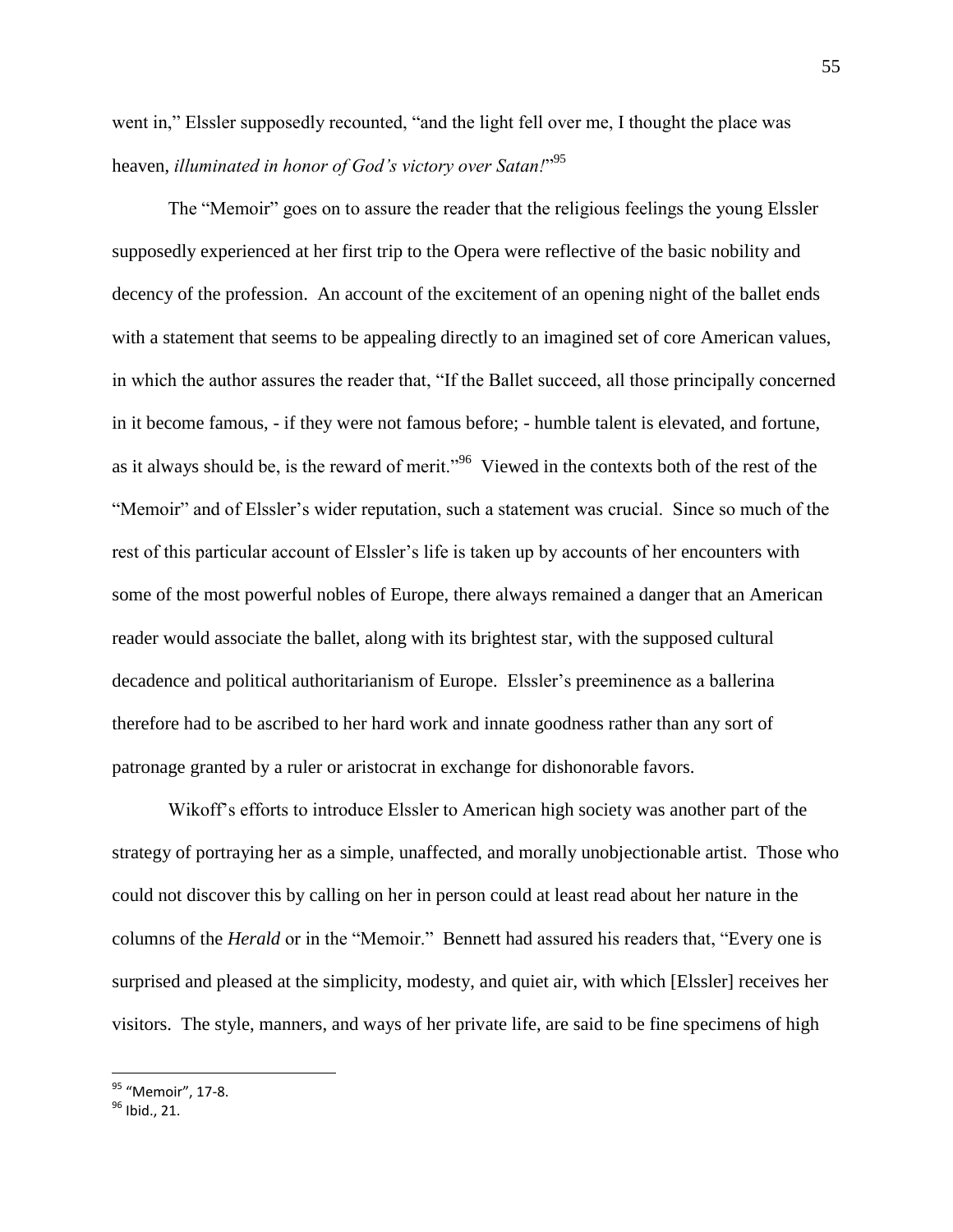breeding."<sup>97</sup> However, by the time the "Memoir" appeared, a fundamental contradiction in Wikoff"s strategy had appeared that had the potential to threaten this demure image. The elites who had been able to call on Elssler personally might show relative restraint in their public appreciation of her talents, but relying on a penny paper such as the *Herald* as his main organ of publicity meant that Wikoff was also trying to draw from a wider audience. The results could sometimes be raucous, most notably in the case of the hysteria over her carriage in Baltimore. However well such a reaction might bode for Elssler's box office receipts, such excesses threatened to trigger the sort of backlash exemplified by Bennett"s own caustic comments about the incident during the period when he turned against Elssler. Whether or not it was actually written by Wikoff, the "Memoir" reflects an awareness of this danger. Recounting her tours through Europe, the "Memoir" notes that,

> In many places the enthusiasm of the populace was carried to absurd and degrading excesses. It was a common occurrence for foolish young men to unharness her horses and draw her carriage to her lodgings; - a practice which we blush to say has been imitated in one instance in this country. The wildest enthusiasm furnishes no excuse for such base servility. Mademoiselle Elssler felt herself degraded by such a despicable proceeding; and, in Baltimore, the next night, she sought her lodgings privately, and on foot.<sup>98</sup>

One important way to further burnish Elssler's public image was to ensure that she gave generously to charities – and that those donations were reported in the *Herald* and through other means. Elssler gave to causes ranging from the aforementioned Bunker Hill Monument to temperance societies until her departure; indeed, her final performance was a benefit for the "Catholic Half Orphan Asylum" in New York. Bennett duly announced the fact in the *Herald*,

<sup>97</sup> New York *Herald*, May 7, 1840.

<sup>&</sup>lt;sup>98</sup> "Memoir", 22.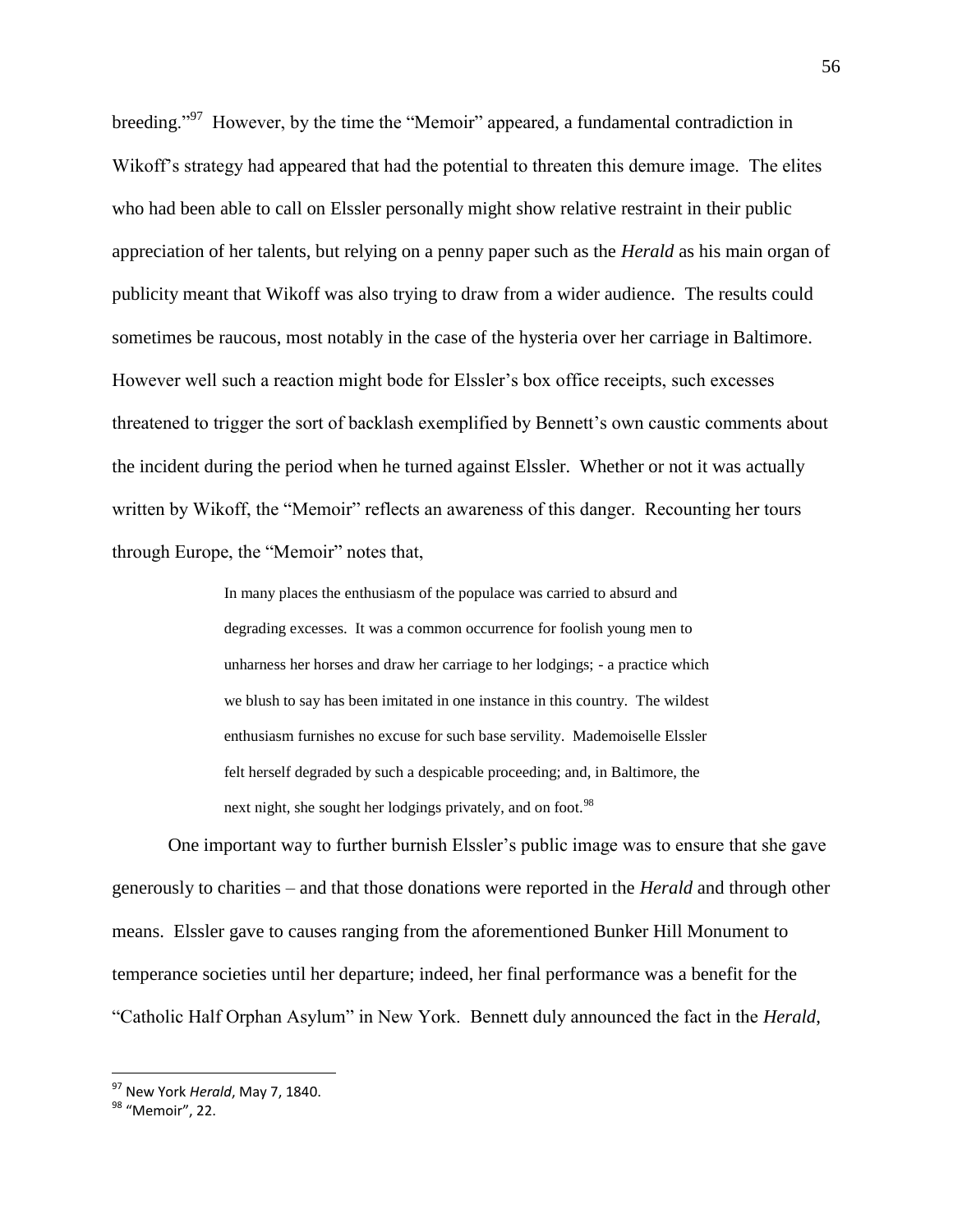expressing "the sincere hope that the public will fully second her praiseworthy and charitable intentions."<sup>99</sup> However much such actions might be publicized, Elssler seems to have been genuinely interested in giving back some of her earnings to help the less fortunate. Still, it is worth noting that the final paragraph of the "Memoir" is devoted to a rather odd argument about the effect that Elssler"s financial success will have on the poor. Elssler, the argument went, had rescued the American theatre from a shabby state that threatened to throw many members of theatrically-related professions into poverty, and "no sooner was life infused into the *heart* of the dramatic system, than the meanest extremities felt the glow." The "Memoir" continues:

> Thus if she drew from the hoards of the rich, she was the cause of relief to the wants of the poor, - and as some honest people are alarmed lest she should carry off the entire amount of our circulation, - let us ask them – who are the sufferers even if she should leave our shores with \$100,000 in her pockets? surely not the poor, for they do not, or should not, contribute any thing to her gains. "Tis the wealthy, then, who enrich this woman. We ask these cavillers whether – if the money were not given to Fanny Elssler – would it be given to the poor? No! it would remain locked up in the coffers of those who now give it, at least, a partial circulation. We would resist "to the knife" any encroachment, on the rights or interests of the poor – for we are of their number … but we cannot perceive how the most ample support of Theatres, Actors or Actresses can, in any other way than beneficially, affect the interests of any community.<sup>100</sup>

Given that the "Memoir" appeared when anti-Elssler sentiment was probably at its highest, the argument presented here is striking, and worth examining closely. The "Memoir" almost seems to be arguing for viewing Elssler as a means for the redistribution of wealth, albeit through capitalistic means. Whether this paragraph constituted a response to a specific

<sup>99</sup> New York *Herald*, June 25, 1842.

<sup>100</sup> "Memoir", 36.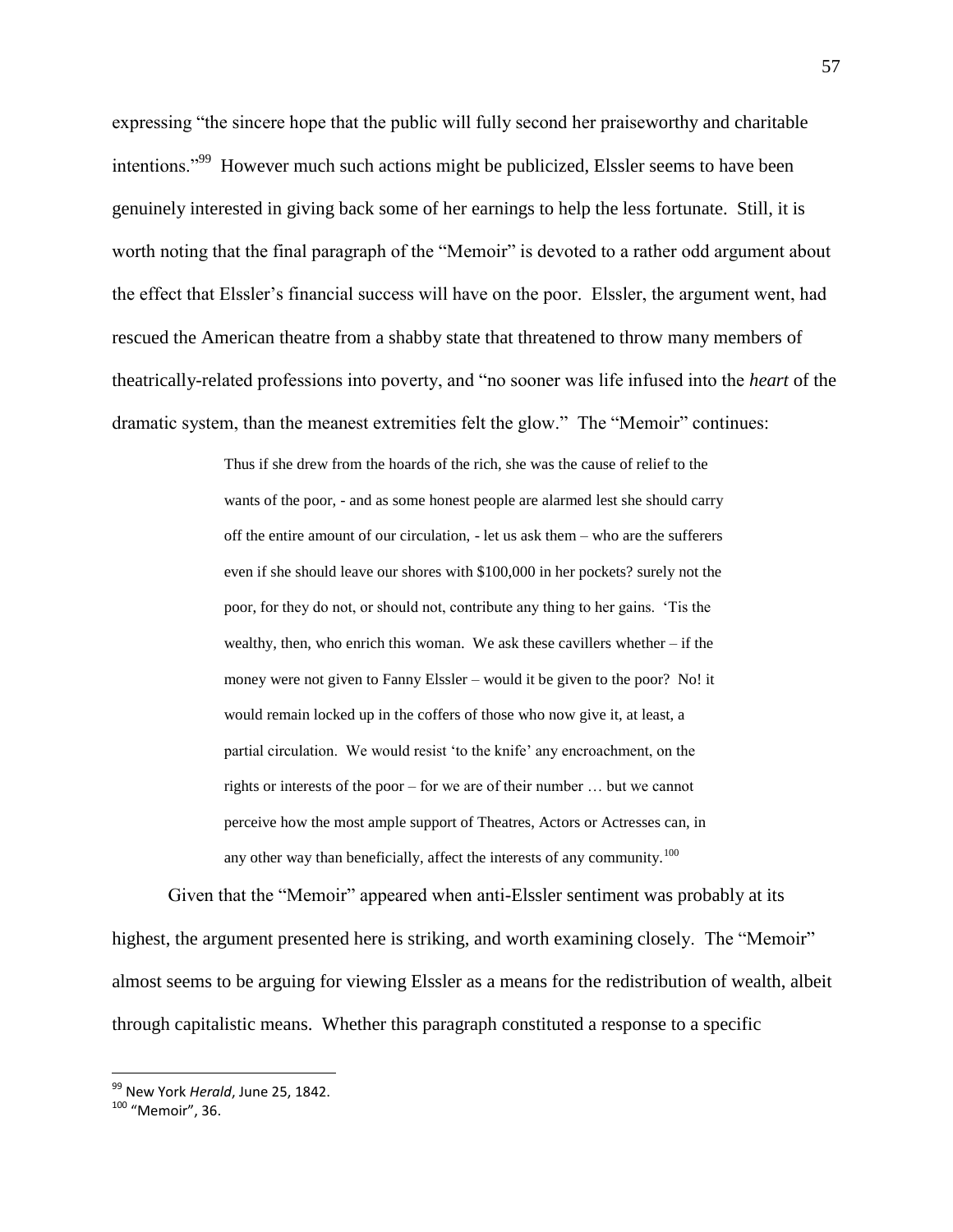influential criticism is unclear, but the fact that it is given such strong emphasis at the pamphlet"s conclusion suggests that such a criticism had gained at least some traction amongst the public. Some of the rhetoric of this passage raises an eyebrow: the claim of solidarity with the poor sounds unconvincing coming right after the suggestion that Elssler might clear \$100,000 in the course of her tour. Nevertheless, the argument of the "Memoir" is intriguing in the way it develops the earlier contention that the ballet is an inherently good art that rewards merit and diligence. Furthermore, it is interesting to note that Elssler's audience is here imagined as composed primarily of "the wealthy". The proposition is somewhat dubious, given that audiences for Elssler were large enough to sustain her through repeated engagements over two years. Nevertheless, such an association suggests that Wikoff"s tactic of introducing Elssler to the Upper Ten and their ilk imparted a certain class connotation to the audiences who came to see her dance.

For all that Wikoff might seek to project a public image of Elssler that emphasized her simplicity, her strong moral sensibility, and even her solidarity with the poor, he also needed to generate a perception of her as an extraordinary individual. This, too, reflected the larger trends in history and journalism; the former tended to focus on singular personalities who had supposedly shaped the course of history almost entirely on their own, while in the latter field, "Strong personalities came to dominate mainstream and alternative newspapers."<sup>101</sup> De Tocqueville saw things somewhat differently, claiming that when it came to historians writing in a democracy, "Most of them attribute hardly any influence over the destinies of mankind to individuals, or over the fate of a people to the citizens. But they make great general causes responsible for the smallest particular events."<sup>102</sup> The latter part of this assertion certainly makes

<sup>&</sup>lt;sup>101</sup> Huntzicker, 170.

<sup>102</sup> De Tocqueville, 493-4.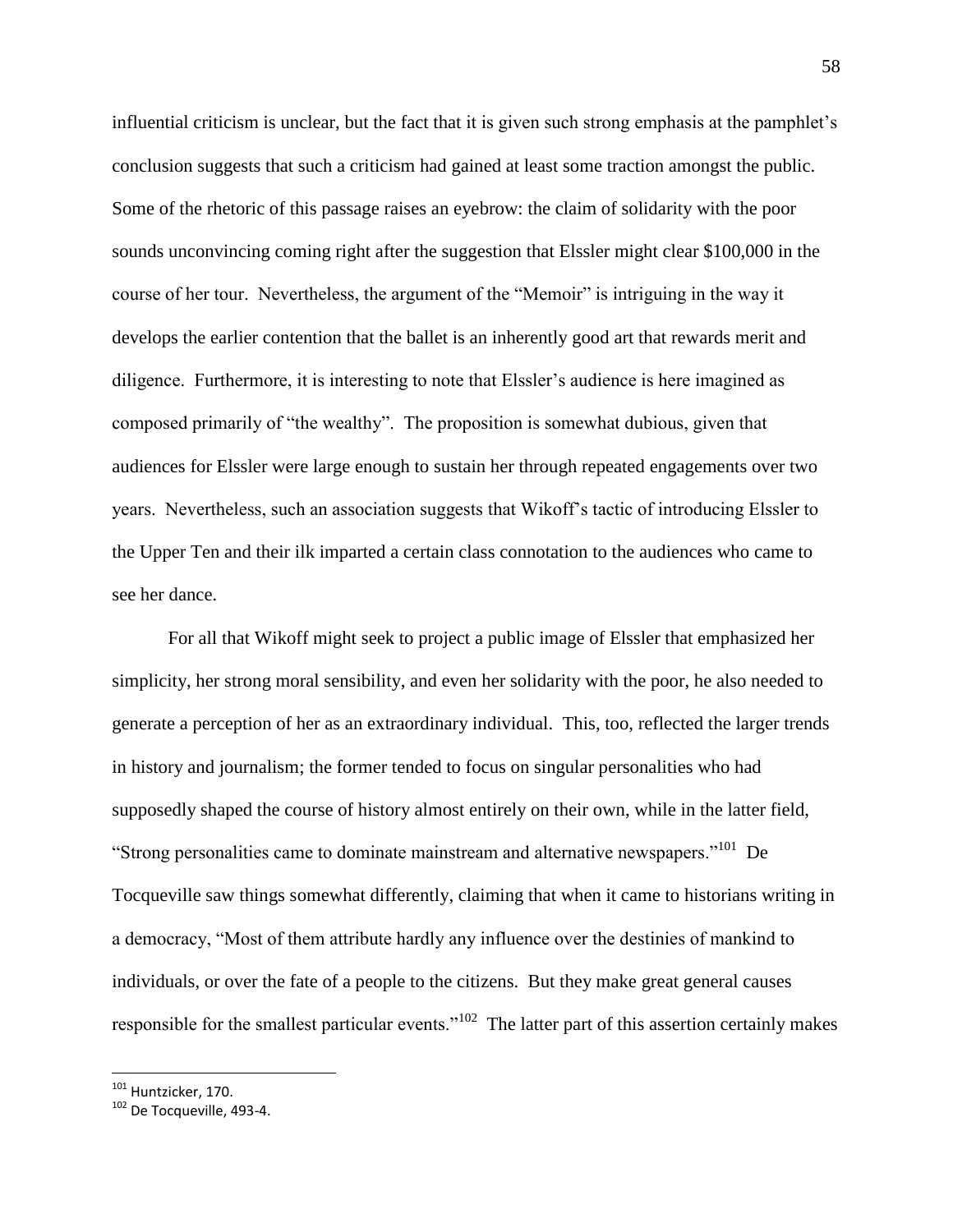sense in light of the growing belief in Manifest Destiny and the inexorable progress which many, including Wikoff, foresaw for the United States. What de Tocqueville"s statement fails to take into account is the fact that many of the most influential historians of the time still saw themselves as members of a more rarified class within the country and were therefore more prone to adopting the view he attributed to aristocratic historians, which focused on the singular and heroic individual. In the particular case of Francis Parkman, is has been asserted that he "considered himself a hero figure and transposed this novelistic image onto historical figures he studied."<sup>103</sup> As demonstrated earlier by Wikoff's profession of belief in progress at the outset of his laudatory biography of Napoleon III, one could emphasize both singular individuals and "great general causes" at the same time.

Wikoff certainly made a (sometime) career of championing individuals such as Elssler and Edwin Forrest, but it should be noted that with the former he focused less on portraying her as a towering personality, in large measure because to do so posed a possible conflict with contemporary attitudes towards gender. Christopher Martin notes that "Female dancers who pursued professional careers operated far outside the narrow domestic sphere male-dominated society prescribed for U.S. women," and that those who met with the greatest success in America often underwent a process of "idealization and feminization" in reviews of their performances as a function of the "defensive reaction from a male-dominated society that desired to limit representations of the strength and power of women."<sup>104</sup>

Despite the delicacy that her gender required, publicity materials such as the "Memoir" pointed up (and possibly invented) Elssler"s singular qualities. These often manifested themselves in the course of an encounter with a famous individual, such as the King of Prussia.

<sup>103</sup> Wilbur R. Jacobs, *Francis Parkman, Historian as Hero: The Formative Years* (Austin, Tex.: University of Texas Press, 1991), x.

<sup>104</sup> Martin, 105, 107.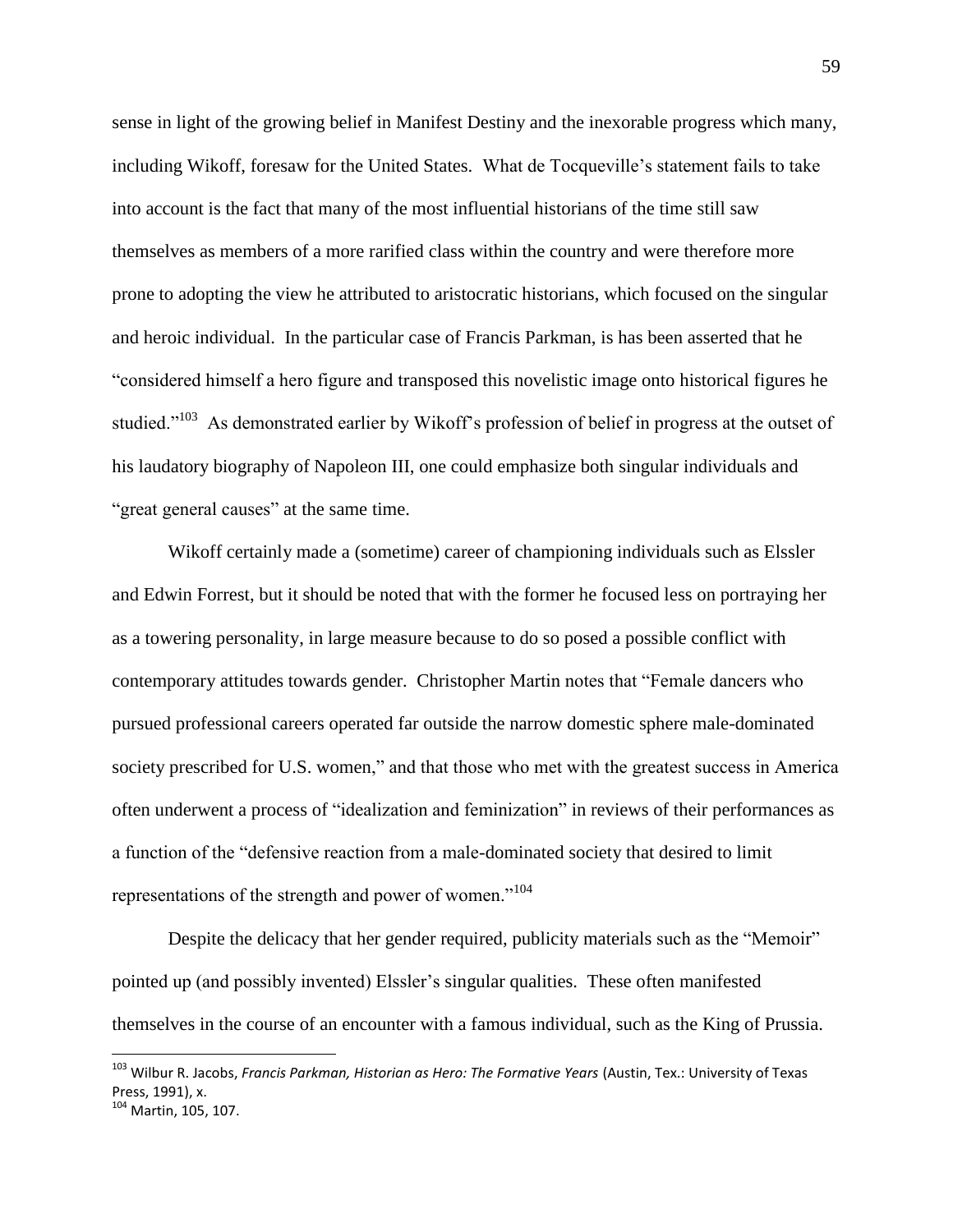In addition, they often involved her turning down offers of fame and fortune in Europe, with the implication that she had passed these opportunities up in order to follow her destiny in America. One such anecdote from the "Memoir" involves the beginning of Elssler's career:

> Her progress was so rapid that contrary to settled custom, she was not placed in the Corps de Ballet; and when the Directeur assigned her a station in the Corps Coryphean, she begged with modest confidence that she might be entrusted with a principal part in the Ballet. The Directeur was surprised, that a child – for she was then only twelve – should make such a request; but remembering her precocity, answered that he would try her powers. A short time elapsed and to her surprise, delight and terror, she found herself called on to rehearse the principal part in the beautiful ballet of "La Fée."<sup>105</sup>

Here was a perfect account, real or not, of the sort of qualities Elssler possessed that Wikoff wanted to publicize to American audiences. The Elssler of this anecdote was not only precocious, but driven to succeed in a manner that any self-made man (or one who aspired to such status) would immediately recognize and appreciate.

The Elssler depicted in Wikoff"s publicity material was not only precocious, but possessed of a drive to rise to the top of her profession that seemed almost a reflection of an inevitable destiny. In the newspaper articles on which the "Memoir" seems to be based (and which are unambiguously the work of Wikoff, as attested by the letters Bennett published in 1844), the narrative continues with Elssler traveling to Naples, and then to Berlin, where "Her success … was most splendid. The royal family commanded the directors of the Opera to engage her permanently on any terms. She was offered an enormous sum, and also the settlement of a pension of \$3000 per annum on her for life, if she remained there eight years. She refused this offer, solely because she was determined to be not only the dancer of Germany –

<sup>60</sup>

<sup>&</sup>lt;sup>105</sup> "Memoir", 19.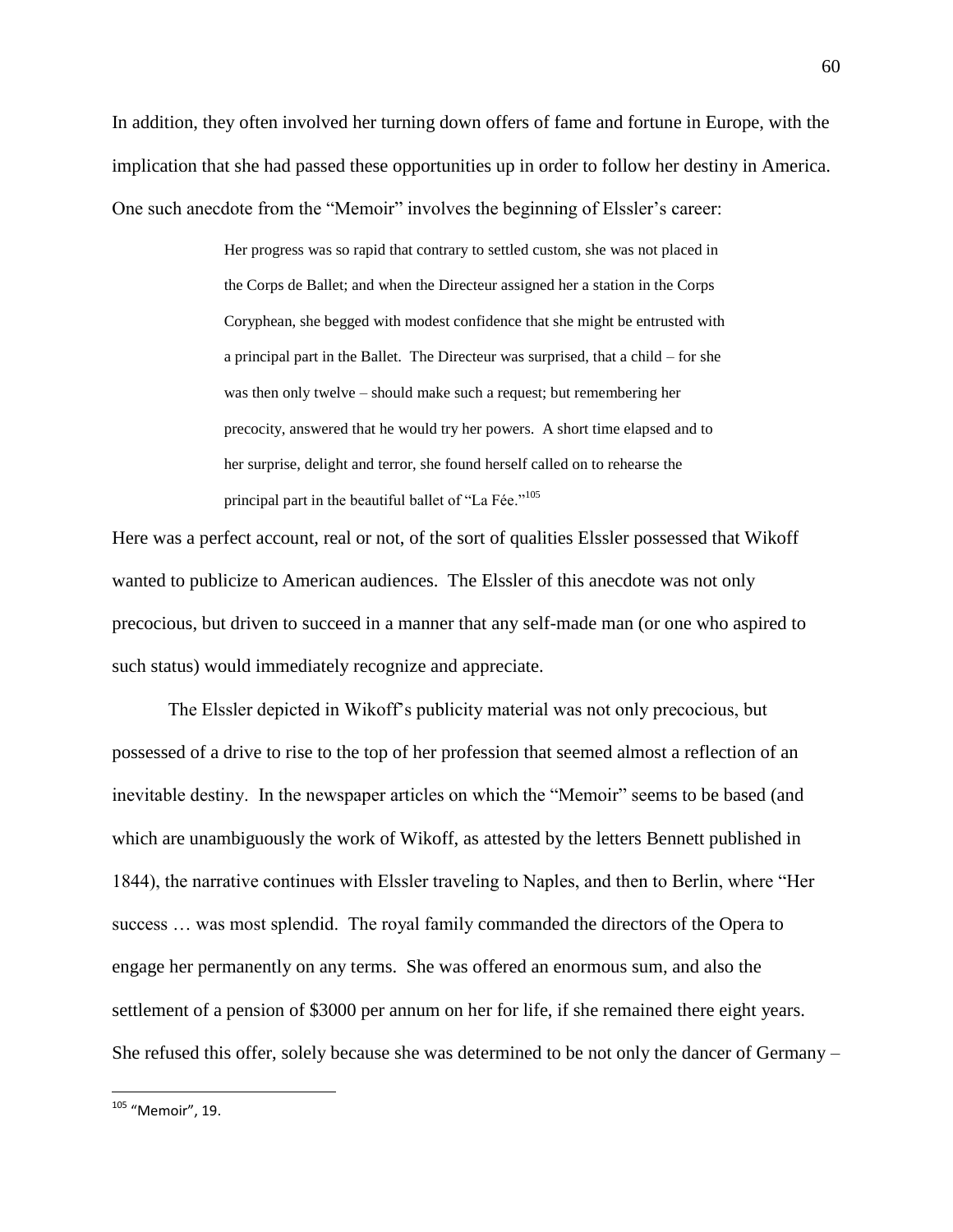but of the world."<sup>106</sup> This story, whether or not it contains a single grain of truth, nevertheless shows Elssler as an individual who seems to have been capable of fully grasping her own potential. Most intriguingly in the context of mid-nineteenth century America, it portrays her as an exceptional individual with an awareness of what could almost be called destiny, which would call her to move beyond the confines of Europe and across the Atlantic to seek her apotheosis in America.

As mentioned earlier with regards to the *Herald*'s coverage of Elssler's contribution to the completion of the Bunker Hill Monument, the notion that she had a special destiny that was bound up with the rise of the United States was a recurring theme that Wikoff used to promote her tour. This idea had been hinted at in Bennett's articles, and now it was taken up by the "Memoir". Indeed, to some degree Wikoff appears to have sought to boost her appeal by depicting her arrival on American soil as a crucial development in the cultural history of the young nation. He and Bennett would go so far as to make the idea of a connection between Elssler and the soil of the New World a literal one in the story about her kissing the dirt brought up when the *Great Western* took soundings off the American coast. This particular story was so good (and, perhaps, even somewhat true) that Wikoff would later repeat it in the "Letters and Journal" that he had published in *Fraser's Magazine*.

Elssler might have felt a "romantic enthusiasm" for America itself, but it was the continent"s inhabitants that she had to impress in order to succeed. I have already considered how Wikoff attempted to play upon an underlying anxiety about how to define a still-emerging and distinctively American culture by implying that an enthusiastic reception for Elssler would somehow demonstrate Americans" refinement and ability to appreciate European art, but do so in a way that would set the nation above and apart from Europe. The "Memoir" continued on this

<sup>106</sup> New York *Herald*, August 14, 1840.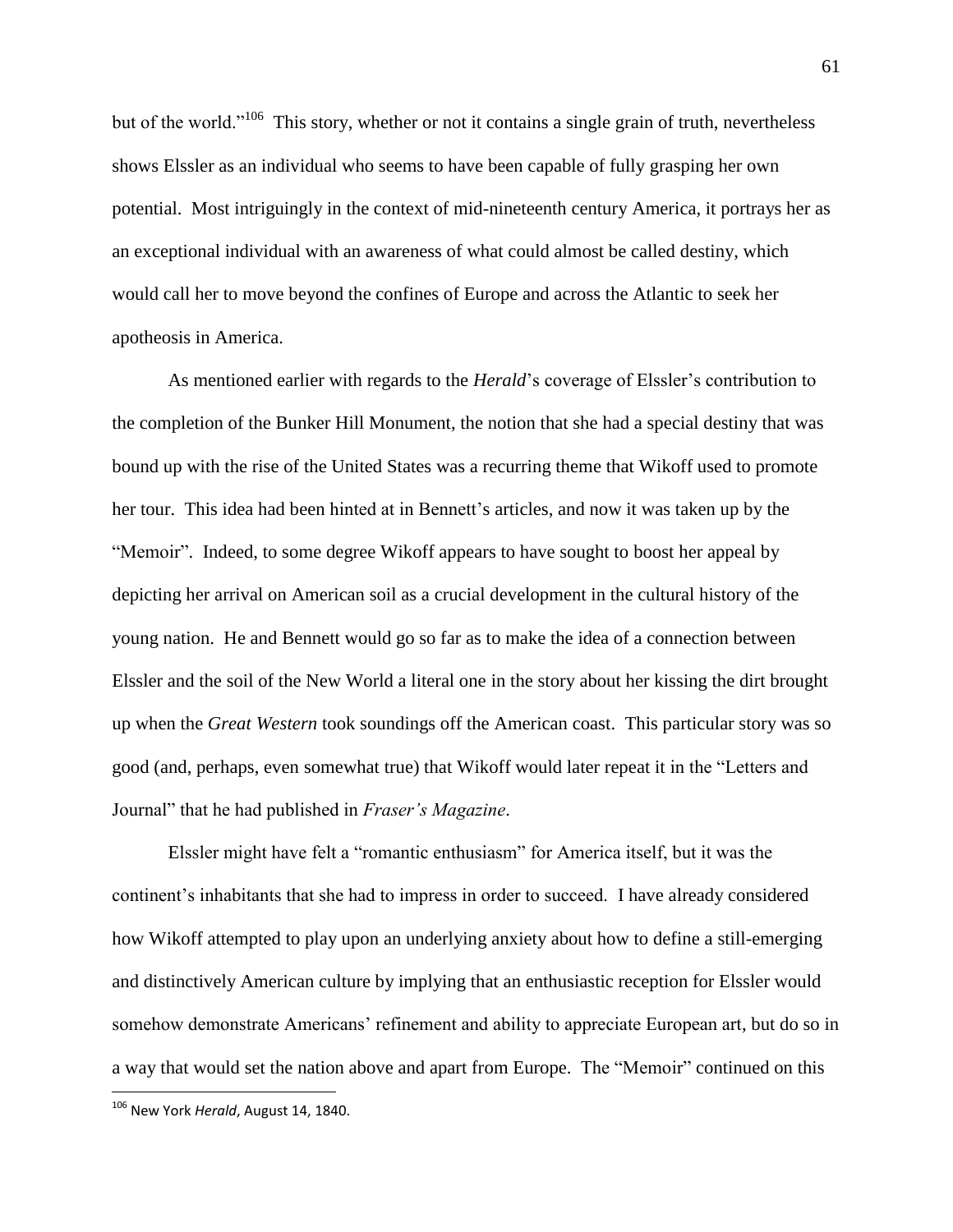theme, recounting how she supposedly "had been told in Europe that the Yankees were a people who had no dancing in their souls, and that their appreciation of Terpsichorean excellence went not beyond the "breakdowns of Virginia."" The "Memoir" also tied the issue of American morals to their reputedly unsophisticated tastes, recounting that,

> The French papers warned her that she would receive no favor here: our notions they said were so prudish that anything like an abbreviated garment would be visited with national wrath; - and as in the Cracovienne, and some other dances … aught approaching a free use of her limbs would be a signal for the horrorstricken burghers to leave the Theatre and pass an ordinance requiring her to quit the country, under penalty of fine and imprisonment.<sup>107</sup>

Such passages were, of course, calculated to spur audiences to attend Elssler"s performances in order to demonstrate their sophistication, but it is not unreasonable to suppose that they may to some extent also reflect Wikoff"s honest fears about the financial prospects that awaited her in the United States. It is worth remembering that he would later blame his association with Elssler for tainting his reputation.

The appeal to Americans to demonstrate their civility and refinement extended not only to their theatrical tastes, but to the larger issues of the level of civilization that one could expect to encounter in the New World. In the "Letters and Journal", "Fanny" records that she had been told to expect the worst. "I am positively assured by those who have been there, that I shall never be paid, take what precaution what I may; that my dressing-room will be regularly robbed; that there is no safety in the hotels, nor redress in the law, nor justice in the land; that I shall be hissed if I dare shew my legs; and that my private life will be invaded and violated by a press that transcends in scurrility and lawlessness all example or description."<sup>108</sup> Coming from the pen

<sup>107</sup> "Memoir", 32-3.

<sup>&</sup>lt;sup>108</sup> "Letters and Journal", 145.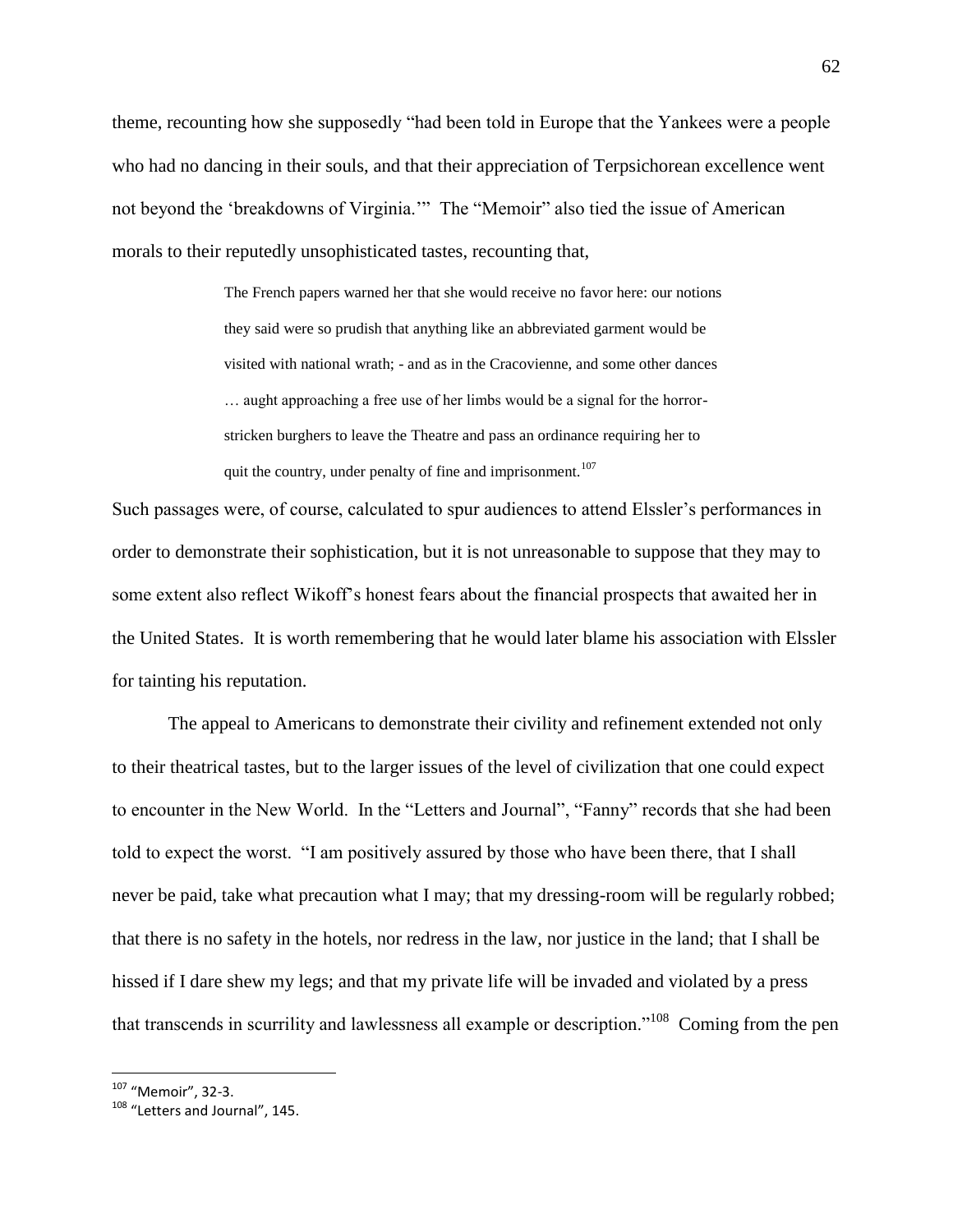of Wikoff, who was continually feeding details of Elssler"s activities and whereabouts to Bennett, there is more than a little irony in the last fear expressed here. All the same, this passage is useful for succinctly demonstrating how Wikoff tied in the narrower cultural and moral concerns Elssler faced with far larger issues about how American law and society (or the lack thereof) was perceived abroad. Luckily, Elssler's fears had been proved groundless; in the "Letter and Journal" "Fanny" reports that, "I was greatly diverted at the crowd and bustle, and very much flattered, you may be sure, to find that my arrival was making a great sensation, even down to those matter-of-fact creatures, the custom-house officers, who treated all my parcels as sacred property, when I expected just the contrary from the much-talked-of national curiosity."<sup>109</sup>

Given Wikoff"s later contribution to the eruption of the Astor Place Riot, which was tied up with the xenophobic sentiments of the era, his appeals to American patriotism as a means of promoting a foreign dancer may seem odd as well as disingenuous. However, there was one other very important aspect to Elssler"s public image: she was Austrian, and to many Americans that was merely a synonym for "German". The *Herald* reflected the romantic associations that her ethnicity carried with it when it informed its readers that the recent arrival "is a German, and is imbued with all the romance and mysticism of her race."<sup>110</sup> Contemporary historians viewed the Germans as a race especially strong in their sympathy with American ideals, believing, in a sense, "that the essential libertarian gene was Teutonic."<sup>111</sup> The contributions of individuals such as Baron von Steuben to the Revolution were fondly remembered, while recollections of the rapacious Hessian mercenaries who had fought for the Crown in the same conflict were conveniently downplayed. Furthermore, the Germanic roots of the English language allowed

<sup>&</sup>lt;sup>109</sup> Ibid., 169.

<sup>110</sup> New York *Herald*, May 7, 1840.

<sup>111</sup> Levin, 74.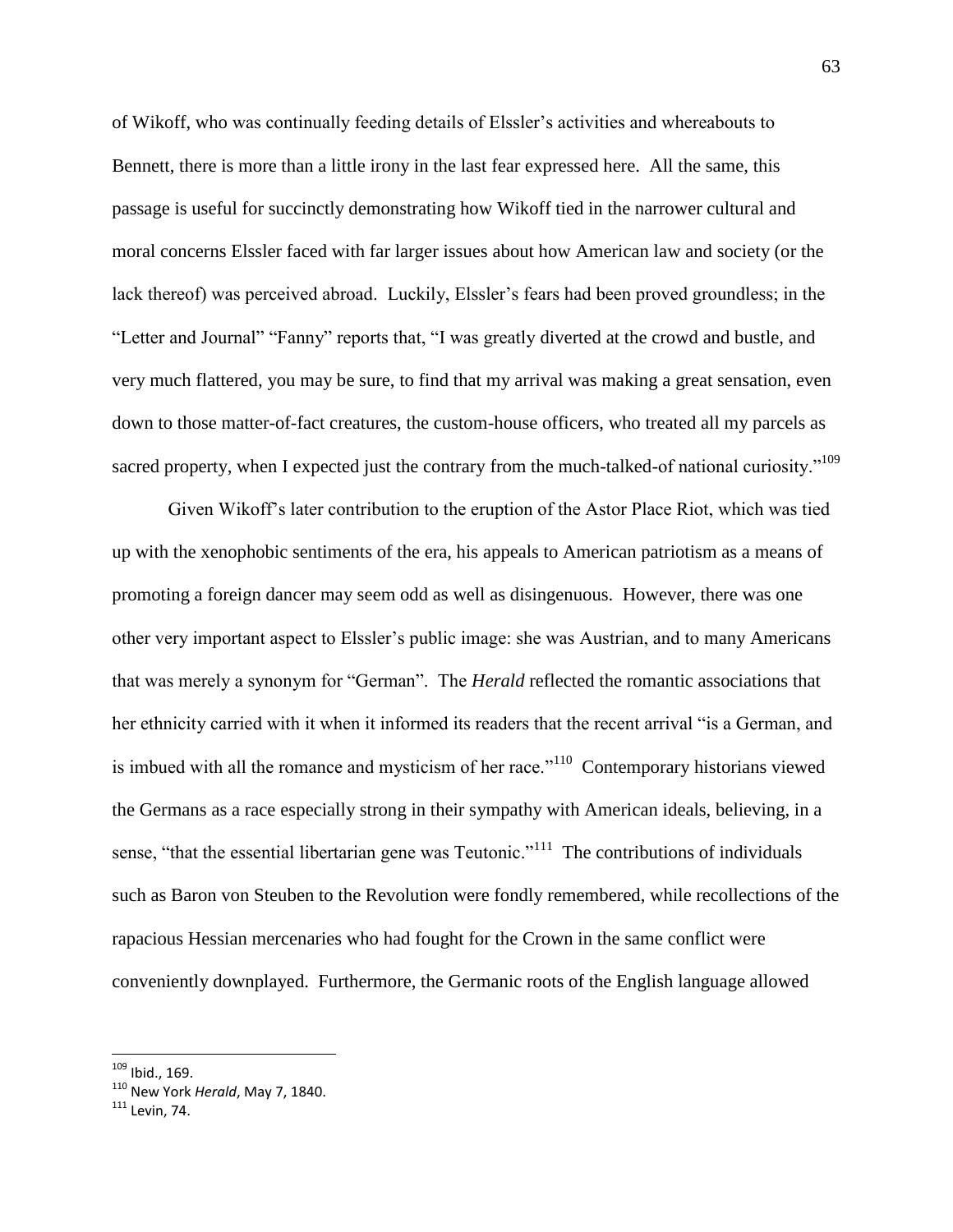this "patriotic property"<sup>112</sup> to be celebrated in a context farther removed from its immediate origin in Britain, about whom public sentiment remained ambivalent at best and downright hostile at worst. All the same, nativist sentiment still occasionally reared its ugly head in the course of Elssler"s tour, as evidenced by a *Herald* article of August 26, 1840, which recounts the efforts of a group of German-Americans to serenade her. Mindful of earlier violent incidents and explaining that "it would be a lasting source of regret to her should any tumult or any unpleasant consequences ensue," Elssler felt compelled to decline their offer.<sup>113</sup>

Whatever particular national chord Wikoff might wish to strike in order to keep Elssler in the public eye, he retained throughout a particular flair for the dramatic. Somewhat surprisingly, given their home region"s historic attitude towards the theatre, this too found an echo in the works of the New England historians. As Levin notes, writers such as Prescott and Parkman "gave their individual histories a dramatic structure. History was moral drama."<sup>114</sup> This description is also apt for the biography of Elssler promoted (and partially created) by Wikoff. He sought to cast Elssler as the heroine of a series of romantic episodes, which not coincidentally often involved her with famous European personages. Bennett"s *Herald* articles would repeat some of these rumors, but it was the "Memoir" that provides the most conspicuous example of this dramatization of Elssler"s life.

Perhaps one of the most persistent rumors fed by the "Memoir" was Elssler's supposed connection to the Duke of Reichstadt, son of the Emperor Napoleon. The heir to the titanic figure of the Romantic era had spent much of his short life in Vienna, dying young from consumption and becoming a martyr to those who looked back fondly upon the Napoleonic era. Rumors stretching back to the mid-1830s had it that there was a romantic connection between

<sup>112</sup> Ibid., 81.

<sup>113</sup> New York *Herald*, August 26, 1840.

<sup>114</sup> Levin, 20.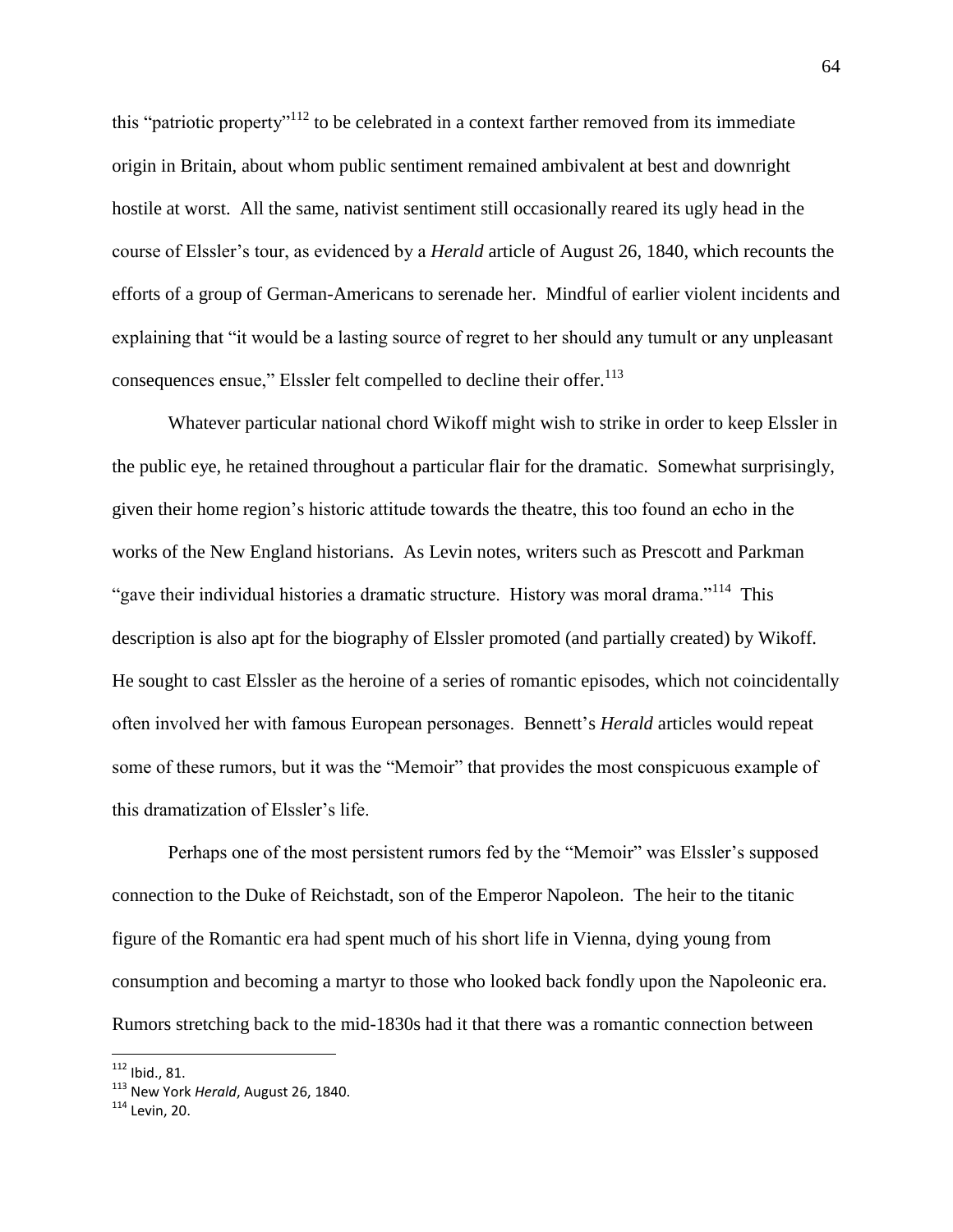Elssler and the Duke, and that his love for her had caused him such distress that it had contributed to the illness that had caused his death.<sup>115</sup> The rumors were utter nonsense, but they were also persistent, and were incorporated into the "Memoir" when it was published in 1840. Although the Duke"s tragic end was not explicitly recounted in this version, the "Memoir" did say that "the fascinations of Mademoiselle Elssler took such entire possession of his faculties, that it was said his health suffered from the effect of his passion. Under these painful circumstances our heroine resolved to withdraw herself from Vienna."<sup>116</sup> As a final note on this subject, it bears mention that, whether or not Wikoff was responsible for keeping the rumor about the Duke alive, any interest it generated may have been counterbalanced by the moral lesson that others drew from the Duke"s fate. A pamphlet from 1841 by "Peter Pindar" (which is in fact a recycling of earlier material<sup>117</sup>) retells the Reichstadt story, but in this version the Duke's love for Elssler proves to be the fatal opening that the devious Metternich, the archconservative Austrian architect of post-Napoleonic Europe, uses to bring about the virtuous young man"s downfall, and with it the hopes of the revolutionary era. Such factual liberties may be ludicrous, but they prove that the romanticization of Elssler's biography could be used against her as well as in her favor.

If doomed love characterized one of Elssler"s supposed adventures amongst the rich and powerful of Europe, another tale told in the "Memoir" deals with romantic issues of a very different sort, and manages to once again place her in line with the stricter sort of morality that Wikoff seems to have feared would dominate the mindset of her potential American audiences. The anecdote is surely fictional, displaying the qualities – and believability - of a fairy tale. The story recounts how "A Crowned Head found its royal heart captured by the captivating

 $115$  Guest, 57-8.

<sup>116</sup> "Memoir", 21.

<sup>117</sup> Delarue, *Fanny Elssler in America*, 120.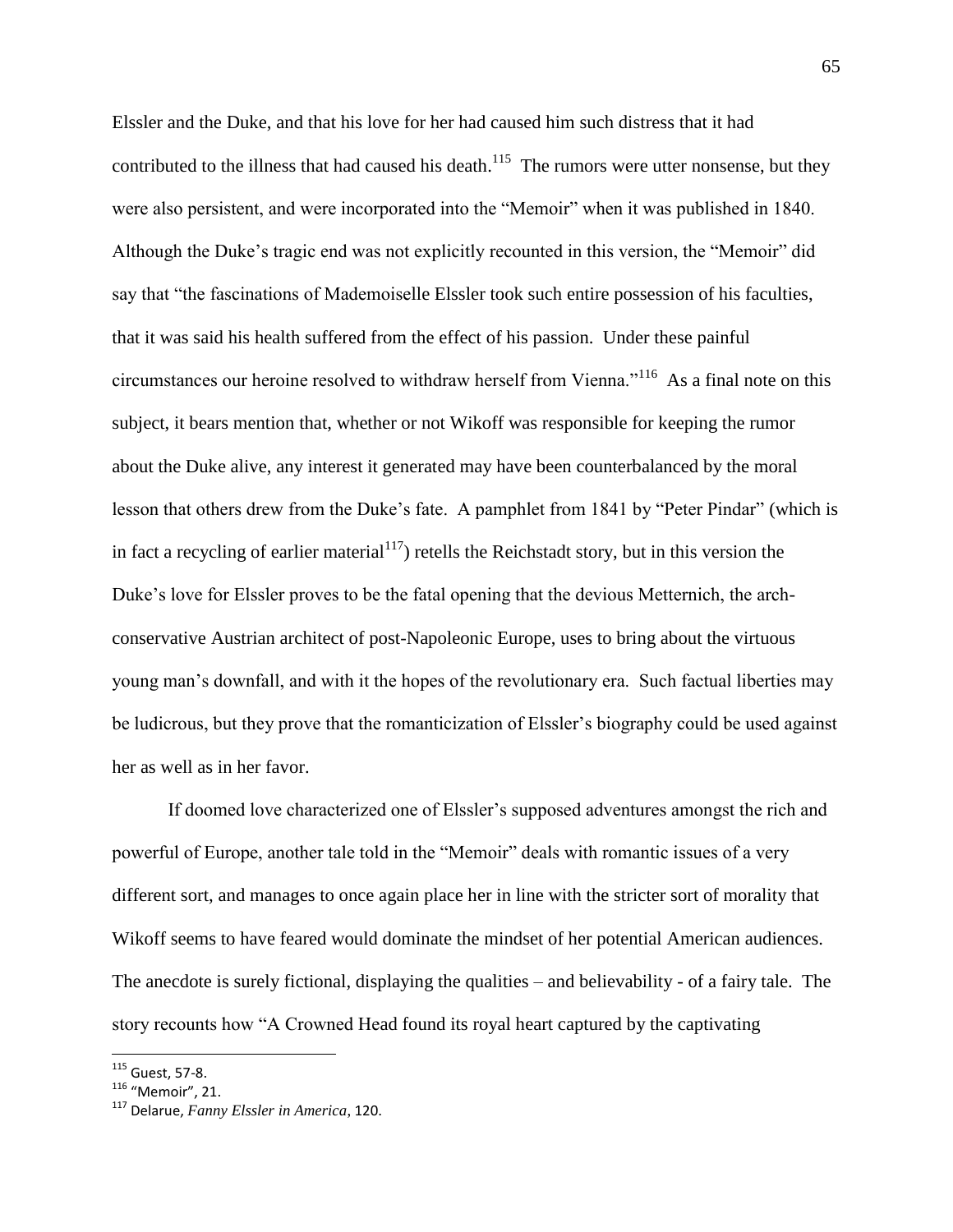Fanny."<sup>118</sup> This anonymous king proceeds to call Elssler before him, but she shrewdly perceives his dishonorable intent and manages to frustrate his designs by sending first her sister Therese and then her father, claiming ignorance as to which particular Elssler the king desires to see. Finally unable to avoid the royal summons, Elssler manages to arrange for the queen to appear at the moment of her meeting with the king, shaming him back into fidelity and earning both his praise and a costly ring, which "may be seen on her finger flashing through the theatre on any night when she dances."<sup>119</sup>

This miniature drama functions in a number of ways, all of them calculated to appeal to American audiences. To begin with, it reinforces a common American view that casts European royalty in a negative light and thereby counters a view, expressed by none other than Samuel B. Morse, that ballerinas were "the lowest instruments of vice from the sinks of monarchial corruption," come to infect upright Americans.<sup>120</sup> Moreover, in the context of the pamphlet these supposed incidents from Elssler"s biography are given as the background to a narrative that sees her following her destiny to America. There is therefore an implicit and self-congratulatory contrast between the lecherous and despotic behavior of the unnamed king with the virtue found in a democratic society. Viewing the story in the context of both the pamphlet and Elssler"s reputation reveals another of its functions: it counterbalances any questions about her moral character that might arise from her rumored connection with the Duke of Reichstadt. If Elssler could resist the express command of a king, it seems to imply, then there need be no fear of impropriety in her relationship with the Duke, who was a far more sympathetic figure but nevertheless still a European nobleman. As a side note, it is worth considering the fact that

<sup>&</sup>lt;sup>118</sup> "Memoir", 26.

 $119$  Ibid., 31.

<sup>120</sup> Martin, 100.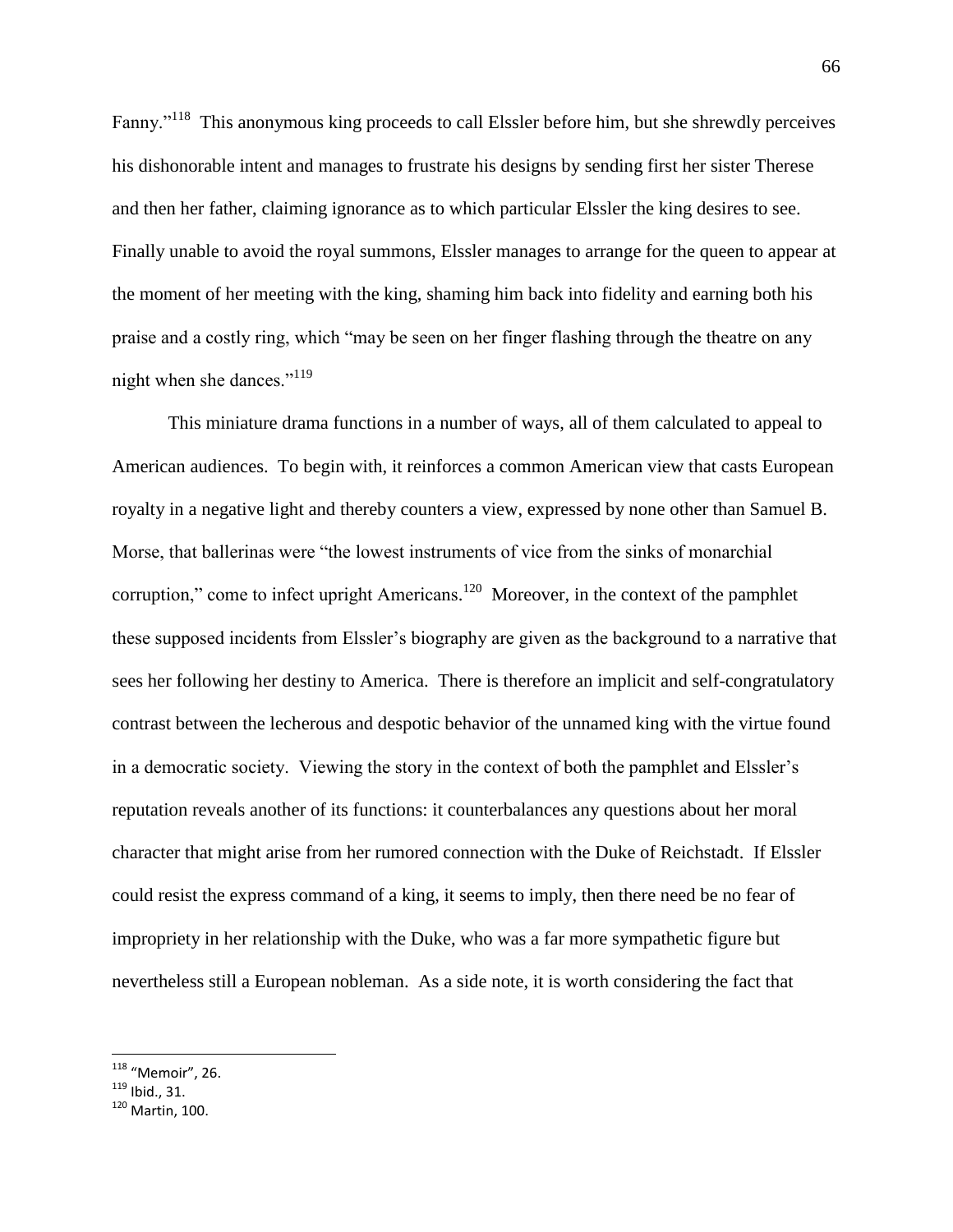stories about praise lavished on Fanny by prominent American politicians such as Van Buren or John Quincy Adams, whether true or not, conveniently sidestepped this difficulty.

The "Memoir" features one more dramatic tale that seems clearly to be both fabricated and calculated to make her more appealing to an American audience. This particular story takes on the characteristics of a temperance melodrama, which is actually somewhat apt given Elssler's support for temperance organizations during the course of her tour. One of the letters from Wikoff to Bennett that the latter published in 1844 contains the following request: "May I ask you to observe the paragraph in the Philadelphia paper about Mdlle E---, it is rather amusing, she has been elected a member of the Temperance Society here, and she has asked for a book, with the authority of the society, to make collections of her friends for the good of the cause. She has done this in Paris frequently for the poor."<sup>121</sup> Bennett duly printed a notice of this event in the January 14, 1842 issue of the *Herald*. As in the case of her contribution to the Bunker Hill Monument, there is no reason to suppose that Elssler was insincere in her charitable activities and support for the cause of temperance.<sup>122</sup> However, Wikoff would clearly miss no chance to ensure that the public knew of such activities, thereby aligning Elssler more closely with the forces of morality that he seems to have thought capable of ruining her professional prospects if sufficiently provoked.

The pro-temperance message of the story in the "Memoir" may have reflected Elssler's real-life sentiments, but the tale that it unfolds is pure fantasy. In it, Elssler happens to be walking alone through the streets of Berlin when "the low sob of a female [strikes] her ear." She investigates and finds a wretched woman whose husband"s "intemperance had transformed from

 $\overline{a}$ 

<sup>122</sup> Wikoff was another story; the Princeton archives contain a letter to his friend Charles Hendrickson, dated May 12, 1839, which opens with him apologizing for not writing sooner and offering a nasty hangover as his excuse.

<sup>121</sup> New York *Herald*, May 11, 1844.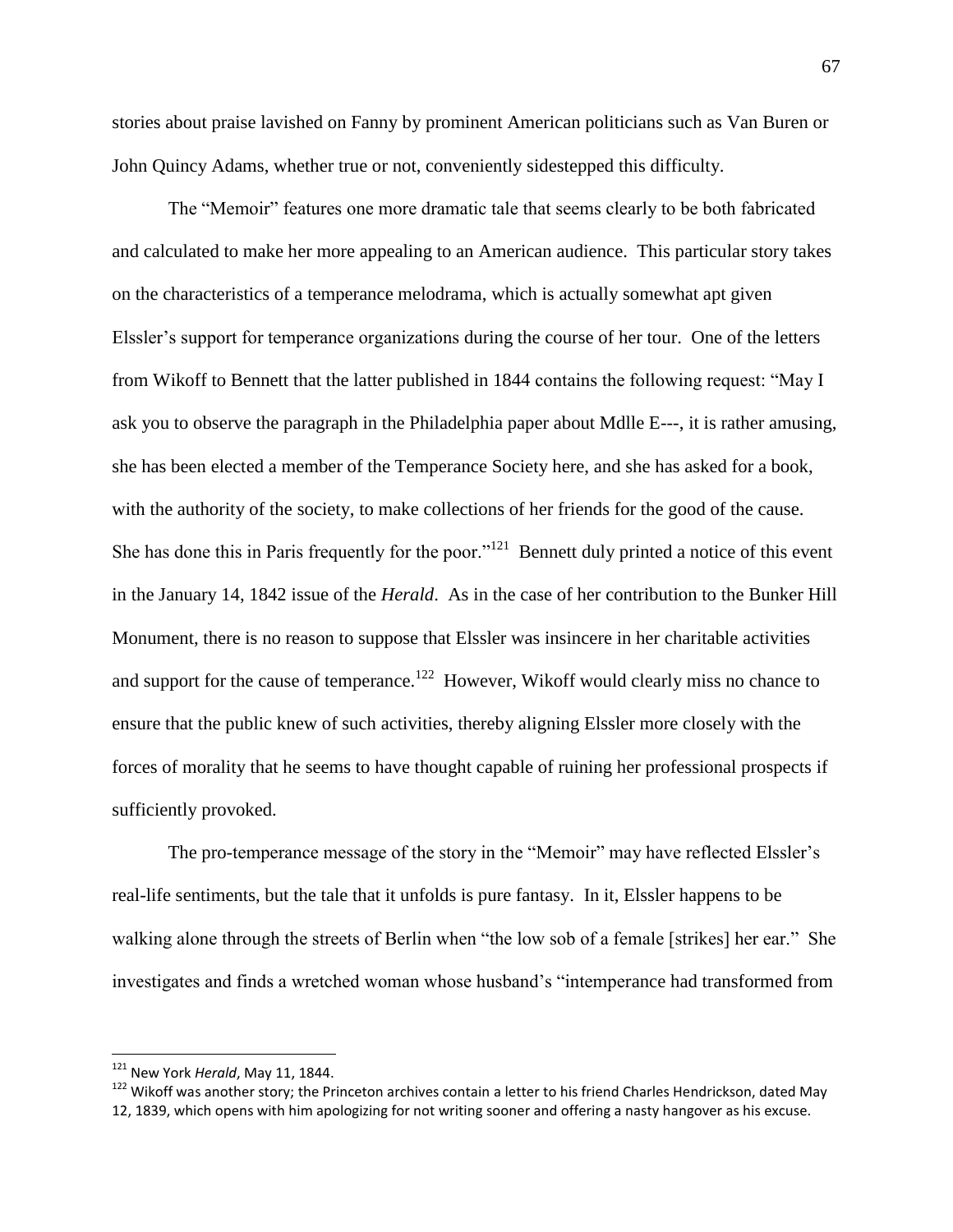a man to a brute."<sup>123</sup> The woman also turns out to have a baby, and the combined effects of the recent birth and her husband"s neglect has rendered the woman incapable of getting out of bed. The tension suddenly increases when the drunken husband returns; Elssler manages to hide in the shadows in the nick of time. The husband breaks a chair while attempting to sit down, and his anger turns into fury when his wife is unable to rise from her bed to find him another. At the moment he is about to strike his wife, Elssler emerges from her dark corner "and [stands] before the monster like an accusing angel."<sup>124</sup> The husband's shock allows Elssler to escape with the woman and baby, leaving the drunkard to die a quick and convenient death. The story ends by claiming that the mother and her child were still being supported financially by the gracious Elssler.

Unfortunately for Elssler, the glowing notices of her character that appeared in the "Memoir" and other promotional materials were not enough to quiet the hostility and moral qualms aroused by her runaway success. These reached a crescendo at the same time that her physical well-being began to noticeably deteriorate. Beginning to show the strain of the continuous traveling and performing over the summer of 1841, Elssler retired to Coney Island to rest and regain some of her strength, only to become embroiled in further scandal when respectable Philadelphians vacationing at her hotel objected to her presence on the grounds that she and Wikoff occupied adjoined rooms.<sup>125</sup> By December 1841 her exhaustion had become evident in her performances; Bennett opined (with apparently genuine concern, for once) that

> it is not possible that any ordinary constitution can surmount, untouched, the severe labor she has undergone during the last two years, in the midst of a hot and burning climate. … The consequence of this over-exertion is now becoming

<sup>&</sup>lt;sup>123</sup> "Memoir", 23.

 $124$  Ibid., 24.

<sup>125</sup> Delarue, *Fanny Elssler in America*, 6.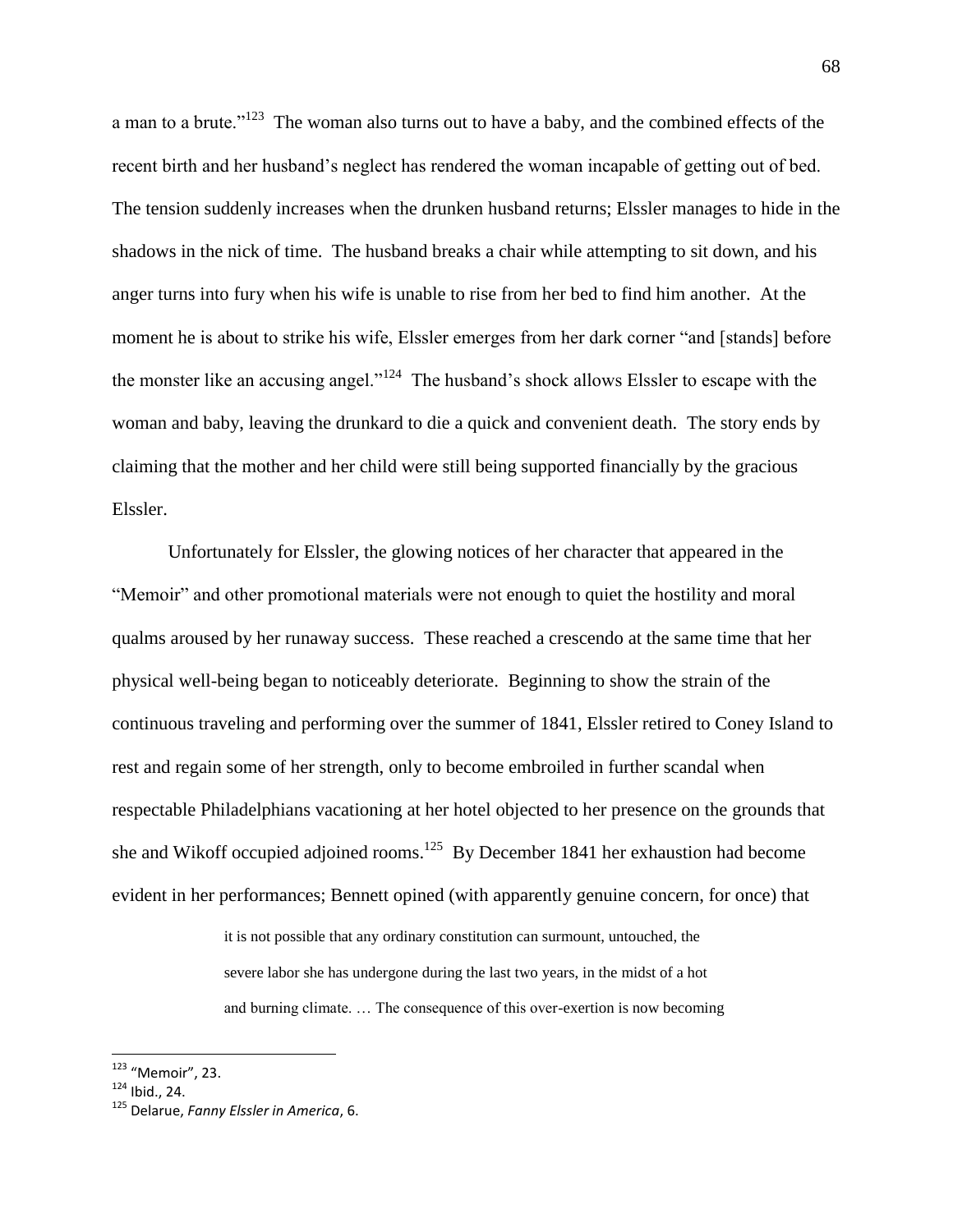visible.- Fanny is pale and emaciated to what she was a few years ago, and unless she retires from the stage, and recruits her strength, for six months or a year, she will soon become an elegant wreck – a classic ruin.<sup>126</sup>

Elssler managed to rally her strength for a return to Havana, during which time, notes Guest, the fickle Marti dropped her entirely, leaving her to supposedly function as her own manager. Regardless of who exactly was doing the managing, the engagement proved successful even without Marti, and she departed Cuba after a lavish send-off from her hordes of admirers.<sup>127</sup>

After the reconciliation between Bennett and Elssler had been effected in the summer of 1841, the *Herald*"s coverage of her, while still frequent, fell off somewhat in terms of depth and served primarily to report on her movements. It would seem that the first year of Elssler's tour had generated enough publicity (and controversy) to maintain momentum until she was ready to leave. Indeed, Elssler"s growing exhaustion in this second half of the tour probably ensured that she would avoid the public eye whenever possible rather than seek it. Bennett was nevertheless ready to supply a number of extensive and amusing anecdotes about her progress, such as a story about a one-night stand in Providence in which Edwin Forrest called off his benefit night in order to allow Elssler to perform. The ad hoc cadre of fiddlers thrown together for the event proved unable to keep up with Elssler, and her servant Charles was supposedly driven to shoo them out of the pit and assume all musical duties for the evening himself.

Not until January of 1842 did Bennett provide Elssler with some coverage that did more than detail her latest whereabouts and earnings. Back in New York but still not feeling fully capable of performing, Elssler had missed two performances, causing both considerable disappointment and a financial pinch at the Park. When Elssler agreed to give an extra performance as compensation, someone tipped off Bennett that the playbills printed for the

<sup>126</sup> New York *Herald*, December 18, 1841.

<sup>127</sup> Guest, 182-3.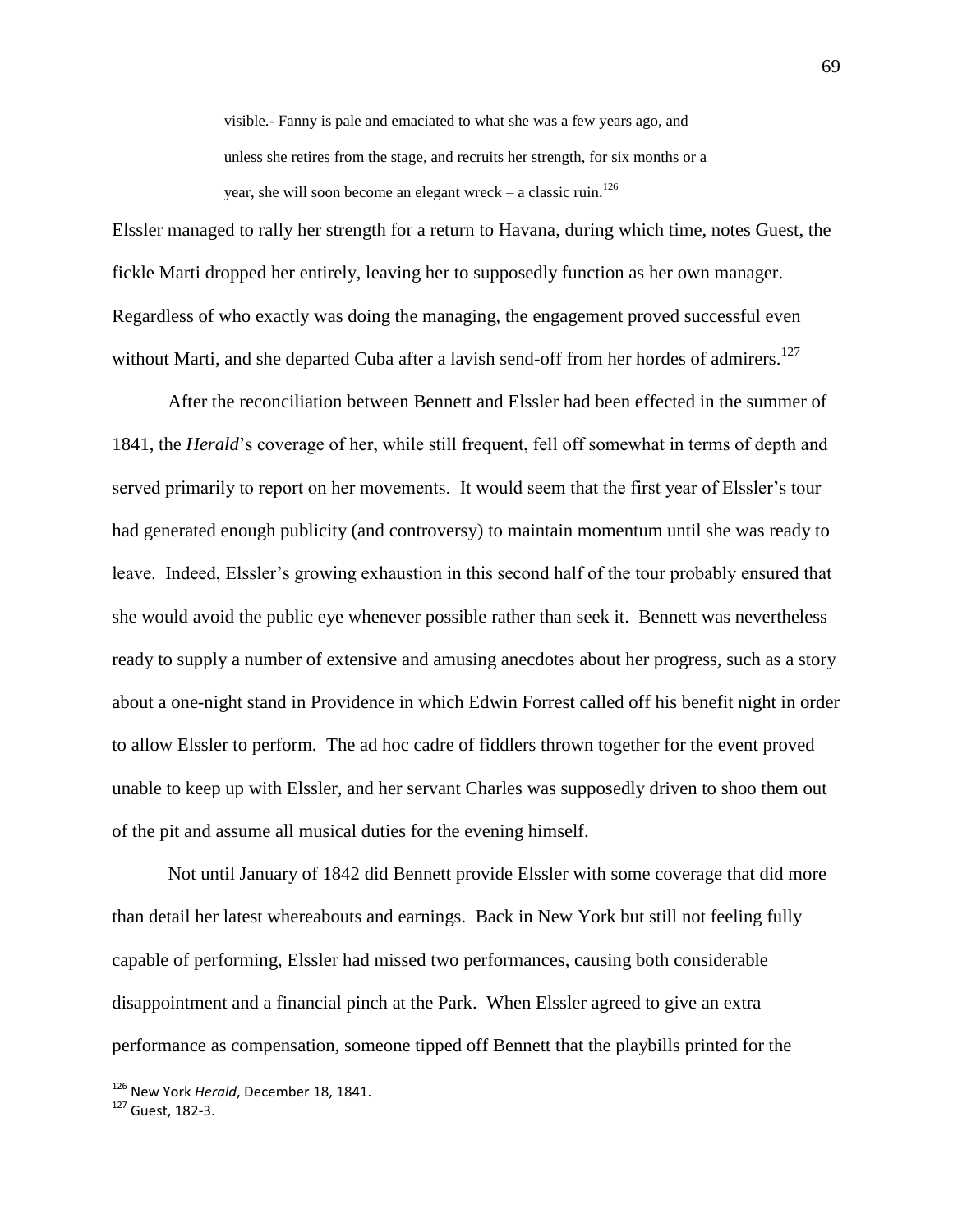evening featured "the announcement merely of Mlle. Elssler"s appearance, without designating the actual reason, namely, on the occasion of Mr. Simpson's benefit."<sup>128</sup> Elssler was angry, as this gave the impression that she would be getting paid for a benefit performance she was actually undertaking for someone else"s good. Volleys of "cards" followed in the pages of the *Herald* as the Park management and Elssler sought a hearing for their respective versions of events; Simpson responded that the evening was meant for the management in general rather than him specifically, while Elssler sent a second card questioning the manager's accounting for the estimated loss incurred as a result of her illness. The squabble ultimately was left unresolved as Elssler moved on to another city, but the incident serves as a particularly clear illustration of the leverage the *Herald* could give her and Wikoff, even after the tensions that had marred their relationship with Bennett. Wikoff"s hand seems fairly evident in this matter, and when it is considered in the wider context of his career it seems to foreshadow a far more fateful exchange of cards in the future, an exchange in which he would be implicated and would result in tragedy.

After a second long engagement in Havana, Elssler was more than ready to return to Europe, and the *Herald* gave her farewell engagement in New York one last round of favorable publicity. "Fanny seems to possess a perpetual novelty – an everlasting freshness – which nothing can diminish," raved the article reporting on her opening night.<sup>129</sup> The day before she departed for England, Bennett printed one final encomium:

> The "divine" Fanny Elssler has danced her last amongst us for some time to come, at least. She has realised \$100,000 in two years, and invested the whole in American stocks. She has delighted and enraptured every body that has seen her. All regret she is leaving us – all desire that she may speedily return; and she bears with her the best wishes of all who know her, that her future career,

<sup>128</sup> New York *Herald*, January 3, 1842.

<sup>129</sup> Ibid., June 9, 1842.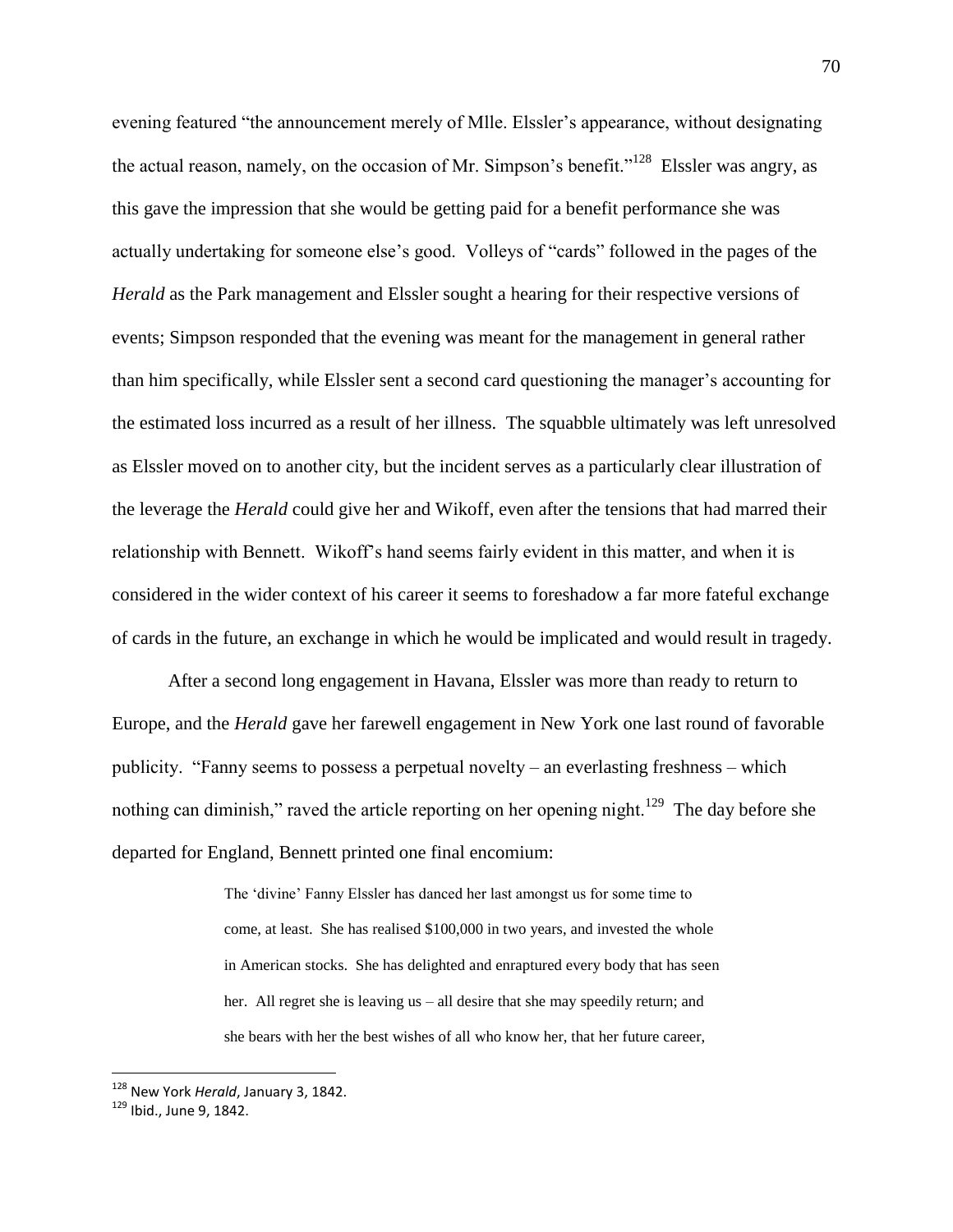either in this or other lands, may be as perfectly fraught with unalloyed happiness as it is possible that the lot of any mortal in this life can be. Since the close of her last truly brilliant engagement at the Park, she has been spending a few days with a circle of wealthy friends in Philadelphia, and settling her various business matters. She leaves us for "merrie England" to-morrow, by the steam packet, and in parting from her, we can only say, in the language of the gifted Praed – "The joy and the dance are all over --/ Good bye to thee, Fanny, good bye! $130$ 

Thus ended a two-year partnership that, despite a brief hiccup, had resulted in considerable benefits for everyone involved. Bennett and his penny press peers traded heavily on interest in celebrities, and by championing Elssler he had backed one of the biggest non-political celebrities in recent memory, boosting his circulation and gaining the opportunity to pose as a champion of both fine art in general and a beautiful and virtuous *artiste* in particular. Elssler had reaped thunderous and ongoing acclaim as well as piles of money. Wikoff had made his mark on the American theatrical scene.

<sup>&</sup>lt;sup>130</sup> Ibid., July 15, 1842.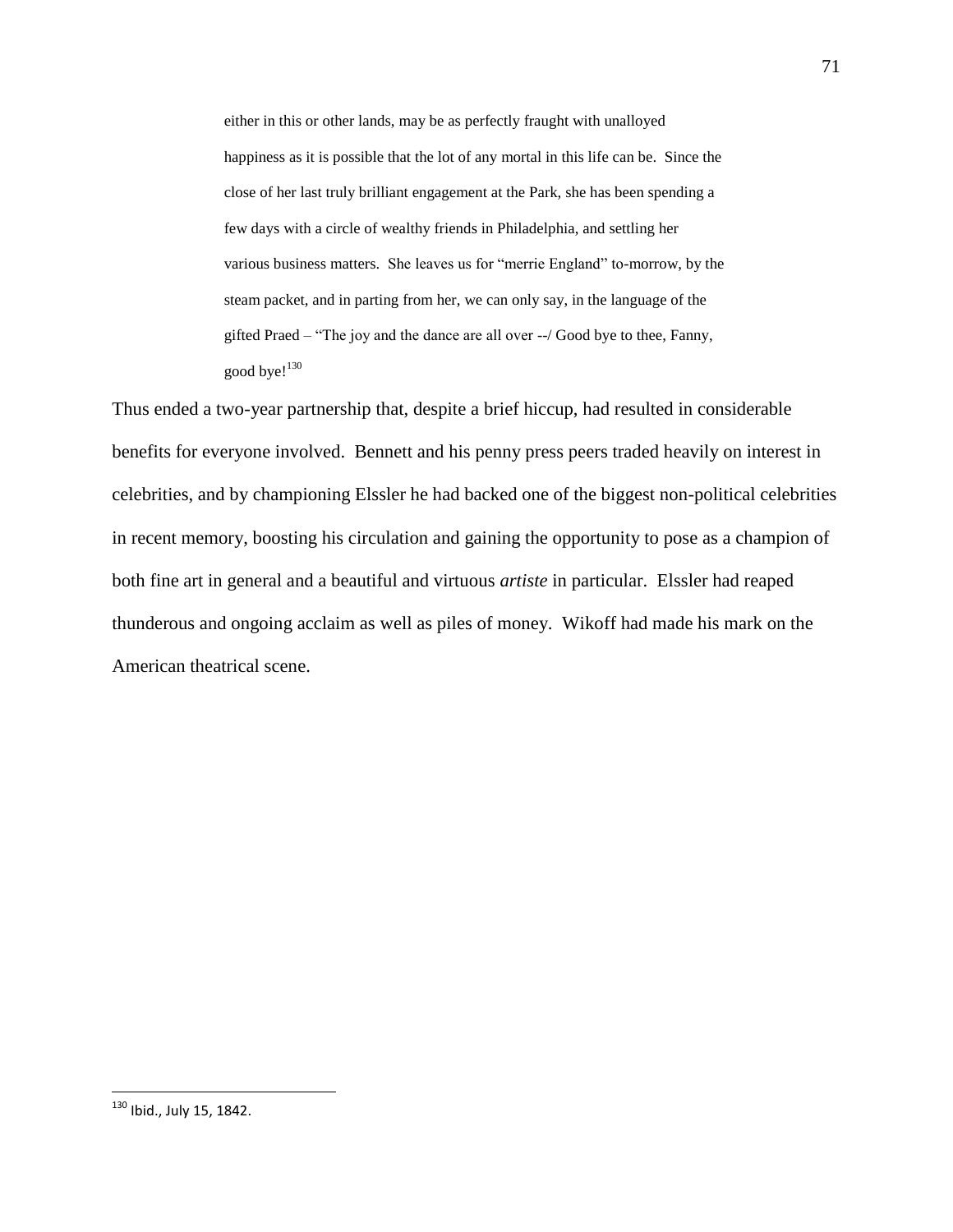## **Chapter 3: Later Life, 1842-1884**

The final tally of Elssler's tour dates and earnings is impressive. Unfortunately, the immensely successful venture had an unhappy epilogue. Sometime in late 1842, an irreparable breach ruptured the professional and personal ties between Wikoff and Elssler. Accounts of the break gave two different causes. Bennett, who seems to have tired of Wikoff and was soon embroiled in a vicious print war with his former associate, published a letter in which Wikoff referred to the spat with Elssler and chuckled that, "Fanny, the stupid, always thought I would marry her. I refused plump on arriving in London."<sup>131</sup> Romantic discord may have played its role, but the more plausible cause is that Elssler thought Wikoff was cheating her out of her American earnings. Ivor Guest notes that Wikoff made a sudden trip to Berlin in September 1842 when he learned that Elssler"s earnings had been transferred there from the Philadelphia bank in which she had deposited them.<sup>132</sup> She apparently suspected that he had been skimming some of this money from her account, and although one of the letters Bennett published included an explanation from Wikoff about some apparent irregularities at the Philadelphia firm,  $133$  there does not seem to be any evidence that the ex-impresario engaged in any wrongdoing himself. Duncan Crow finds further circumstantial evidence to vindicate Wikoff in the fact that Elssler would later accuse the scrupulously honest George Grote of mishandling her funds; if true, this would provide further support for the view of Elssler as a talented artist with a limited acumen for the business side of her affairs.<sup>134</sup> Innocent or guilty, Wikoff complained to Bennett that Elssler's treatment of him was "d---d bad – nothing can be worse", and if his indignation was

<sup>131</sup> New York *Herald*, May 11, 1844.

<sup>132</sup> Guest, 188-93.

<sup>133</sup> New York *Herald*, May 11, 1844.

<sup>134</sup> Crow, 80.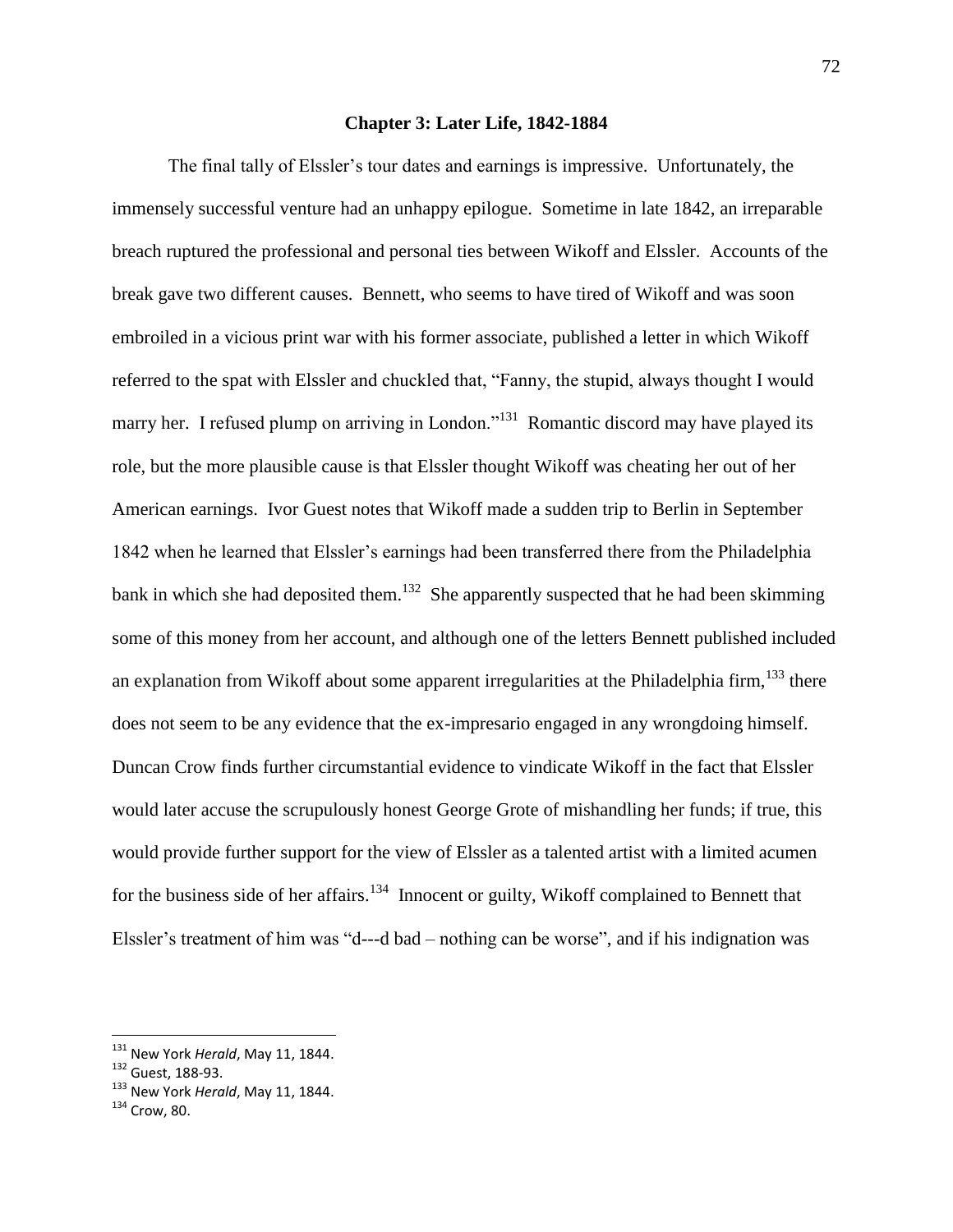indeed righteous it might help to explain his disparaging reference to her as "stupid" and the subsequent remorse he expressed for employing such harsh language in regard to her.<sup>135</sup>

Whatever the truth about its underlying causes, Wikoff"s breach with Elssler was never repaired. However, anything this unfortunate incident might have produced in terms of flaring tempers and bitter controversy was soon dwarfed by another personal falling-out between Wikoff and Bennett. To understand the roots of this conflict, it is necessary to examine in more detail the inception of Wikoff"s own foray into media ownership.

After breaking with Elssler over her financial suspicions, Wikoff"s movements are somewhat indistinct. What is certain is that he wrote a number of letters throughout the course of 1843, trying to determine what exactly had gone wrong between him and Elssler. Even after their acrimonious separation, he continued to attempt to ride the wave of publicity he had helped generate for her. By the end of the year, he had written the first installment of the "Letters and Journal of Fanny Elssler," which was subsequently published in *Fraser's* beginning in December 1843 and repudiated by Elssler in a letter of February 15, 1844.<sup>136</sup> Evidently he decided that the response to these letters was favorable enough that he would continue to use Elssler"s name to bolster his own fortunes, and when he returned to the United States soon after, he seems to have hit upon an incredibly risky but potentially very profitable strategy to get his new paper off the ground.

The paper was *The Republic*. Its price (two cents) and format alone suggested a certain indebtedness to the example set by publications like the *Sun* and the *Herald*. Wikoff briefly secured the prominent Democratic editor Duff Green, a veteran, rabidly pro-slavery editor who had put his talents and prominence to use in a semi-official capacity with the Jackson

<sup>135</sup> New York *Herald*, May 11, 1844.

<sup>136</sup> Delarue, 32.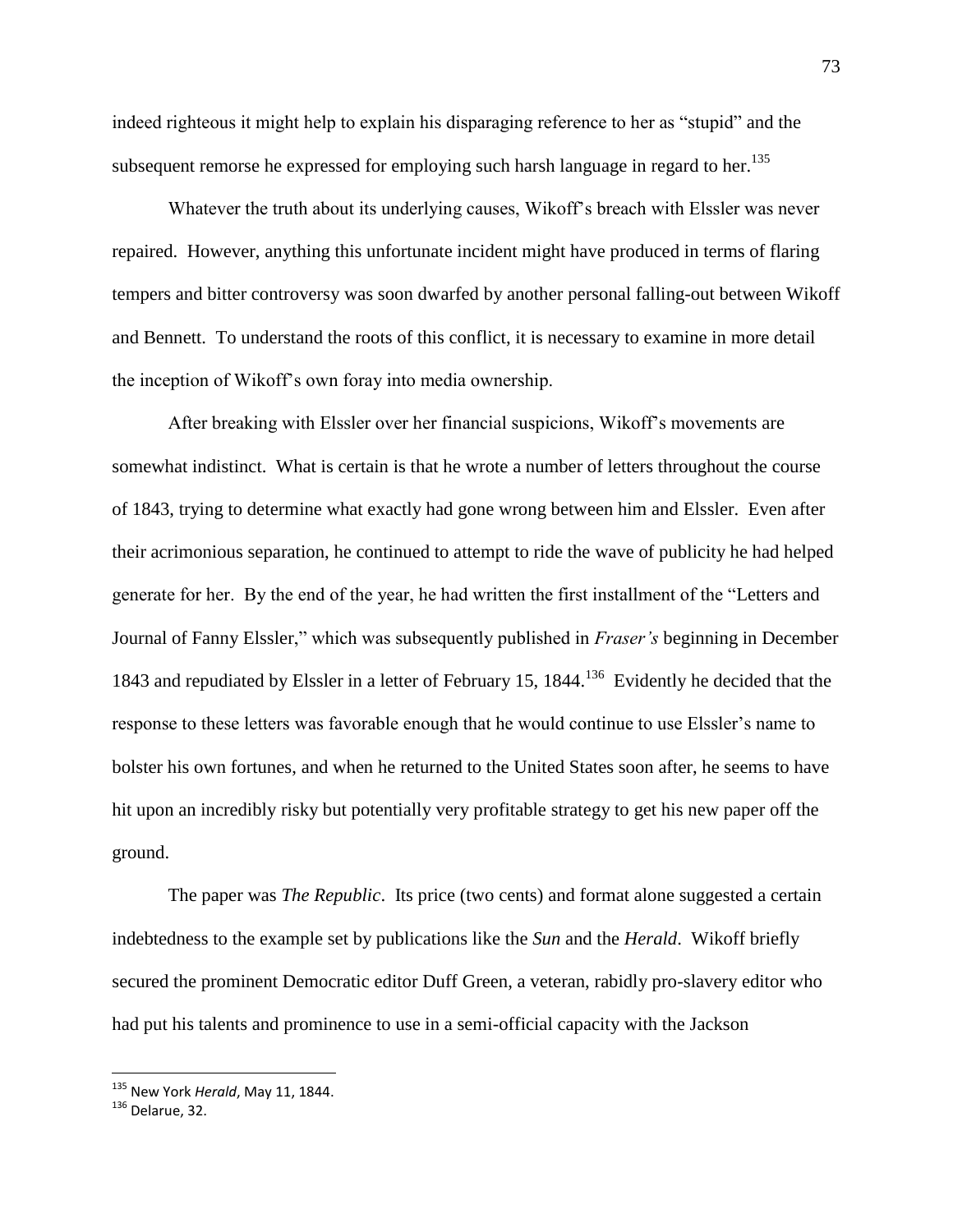administration.<sup>137</sup> An early issue prominently featured the paper's statement of purpose on its front page:

> One purpose is to establish a medium of communication between the Democratic party of the United States, and the advocate of liberal principles in Europe; to vindicate the democratic institutions of this country against erroneous opinions abroad, and counteract the intrigues and machinations of professing friends and open enemies at home. In short, "The Republic" will be a free press.

The paper would oppose the tariff, abolitionism, and a National Bank, amongst other causes. Intriguingly, the statement of purpose also made note that, "The co-operation of able contributors in England and on the Continent has been secured, and arrangements are in progress, whereby the columns of "The Republic" will be enriched with a greater variety of useful and interesting foreign correspondence, than has appeared in any other paper published in the United States."<sup>138</sup> The emphasis on international coverage seems quintessentially Wikoffian, recalling the passage in his *Reminiscences* where had had praised the European press; *The Republic* represented an attempt to bring some of the positive elements of that press into the format of the penny publications.

One of the major factors in *The Republic*"s brief success was its scoop of the explosion on the *USS Princeton* in February 1844 that killed the Secretary of State, Secretary of War, and the father of President John Tyler's fiancée<sup>139</sup>. Wikoff, however, seems to have found another, riskier, but potentially far more lucrative way to generate interest in the paper: going after James Gordon Bennett. He had already determined that there was a strong residual interest in matters pertaining to Elssler, so a peek behind the scenes of her tour to reveal some of the scandalous

<sup>&</sup>lt;sup>137</sup> Daniel Walker Howe, *What Hath God Wrought: The Transformation of America, 1815-1848* (New York: Oxford University Press, 2007), 282.

<sup>138</sup> *The Republic*, February 12, 1844.

<sup>&</sup>lt;sup>139</sup> Fredrick Hudson, *Journalism in the United States, From 1690 to 1872* (New York: Harper & Brothers, 1873), 577.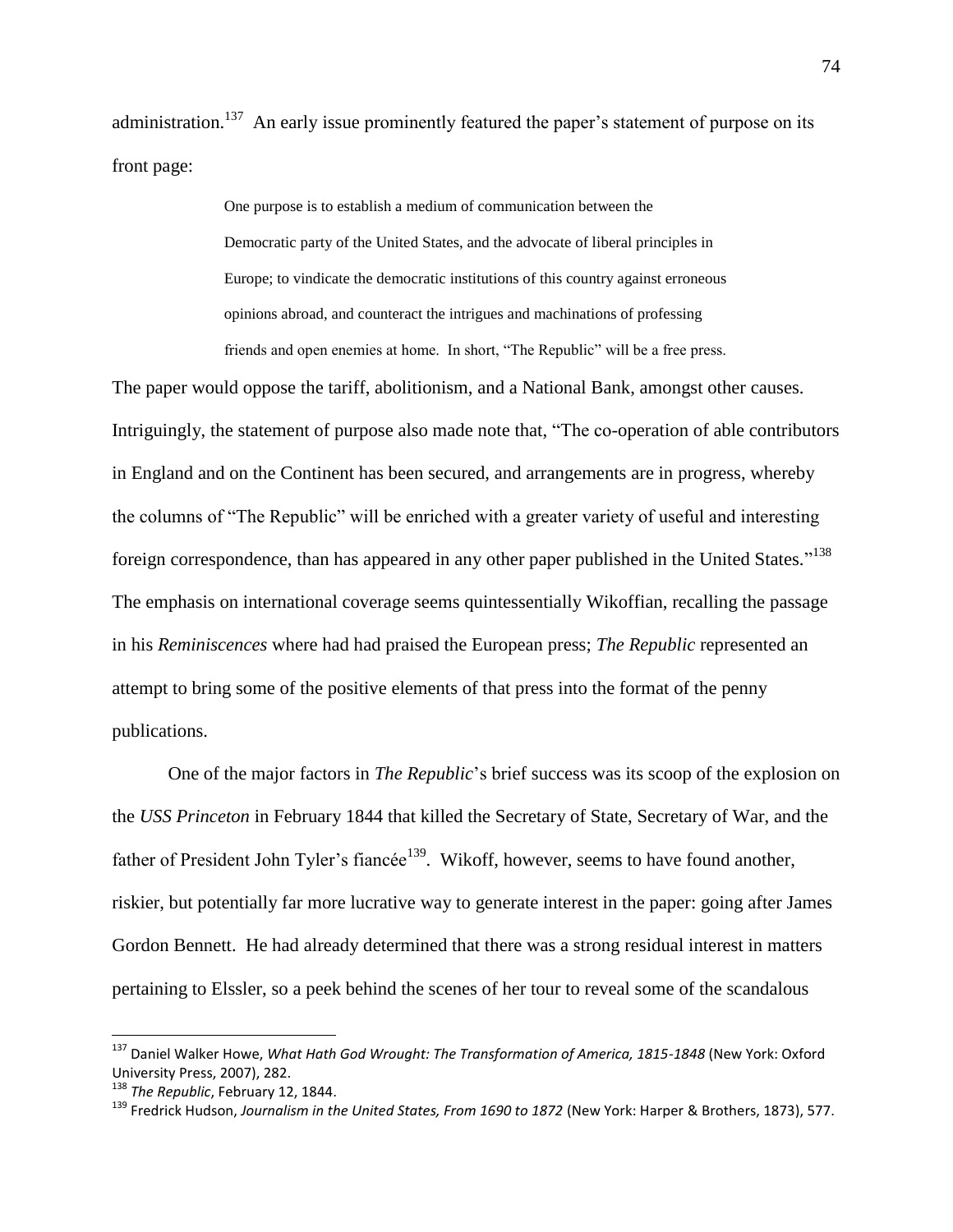machinations that had occurred offstage would seem to guarantee even more interest and higher sales. He also undoubtedly harbored a sense of grievance against Bennett, which, regardless of how well-founded it might have been or how much serious thought Wikoff might have given it prior to establishing a rival paper, must have been an added impetus to go after the powerful editor. Most of all, attacking rivals in the newspaper trade often proved a surprisingly sound business move. Horace Greeley had started his New York *Tribune* in 1841, just in time to drum up some publicity by condemning Fanny Elssler as she prepared for a second summer at the Park.<sup>140</sup> Bennett and the owners of the *Sun* soon perceived a threat from the new, Whig-backed penny paper and ganged up on Greeley. To their surprise, "the rivals found that the mass market expanded to make room for all of them."<sup>141</sup>

Bennett was used to both personal attacks and those aimed at his paper in general. Indeed, he had faced one of his most serious challenges in 1840, when he was most fully invested in promoting the Elssler tour. On the very day of Elssler's debut, he had published a lengthy screed against Catholicism that had managed so to infuriate the Church that it allied with the virulently anti-Catholic nativists who also had grievances against Bennett. Led by Bennett"s former boss and current competitor James Watson Webb of the *Courier & Enquirer*, "almost every newspaper in the city (even the sensational *Sun*) and many out-of-town papers" had united to savage the *Herald* in their columns and call for a boycott by readers and advertisers.<sup>142</sup> This had the potential to spell disaster not only for Bennett but possibly for Elssler and Wikoff as well. As it turned out, Bennett won a clear victory, seeing only a slight drop in circulation. Still, he moderated his tone when speaking of religious matters in the future. Having been closely

<sup>&</sup>lt;sup>140</sup> Guest, 170.

<sup>&</sup>lt;sup>141</sup>Huntzicker, 41.

<sup>&</sup>lt;sup>142</sup> Crouthamel, 35-6.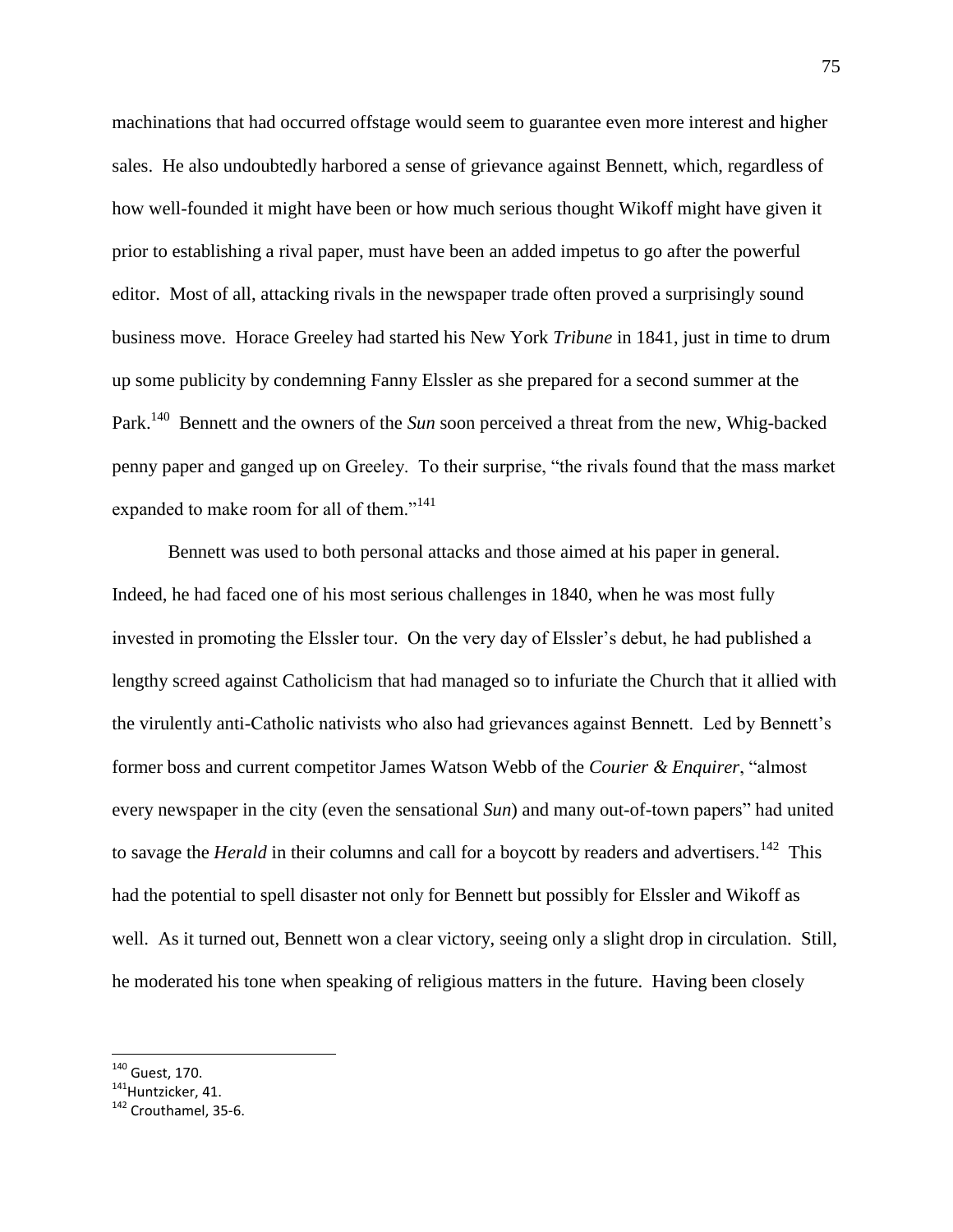involved with the *Herald* at this time, Wikoff would have remembered this incident very clearly, and may have hoped to incite a similar fracas in order to draw attention to *The Republic*.

Thus it was that Wikoff"s editor (now John Ryan, who had already replaced Green as of mid-April 1844) began publishing letters from him containing the allegations about blackmail extorted by Bennett from Elssler. Wikoff continued in this vein for some time, expanding his allegations to include charges that while in London after Elsser"s return, the Bennetts

> had repeatedly called on her, and their visits were most anxiously avoided by Mdlle. Elssler, so far as her womanish terror of this man"s well-known malignity allowed; but their object was to obtain from her, boxes at the Italian Opera, and though they were selling at six and seven guineas, and for which Mlle. Elssler was obliged to make compensation, they exacted them from her every night of their stay in London. They were very anxious to associate with Mlle. Elssler, and begged her to dine with them at their hotel, but she declined pointedly the *honor*. 143

The letter went on to make allegations regarding Bennett's attempt to be accepted into William Charles Macready"s social circle. Bennett had supposedly written to his staff in New York ordering them to "puff Macready!", only to pull an about-face when the actor failed to include Bennett's name on the guest list for a party he was hosting. All these charges, claimed Wikoff, could be verified by a number of sources, particularly Bennett"s bookkeeper at the time of the alleged blackmail.

Bennett responded almost immediately to Wikoff"s initial attack, starting up a steady and ominous drumbeat of cryptic warnings about forthcoming revelations that would destroy his former friend"s public standing. He began rummaging through his letters, preparing to publish those which had come from Wikoff, an undertaking which apparently took almost the entire

<sup>143</sup> *The Republic*, April 15, 1844.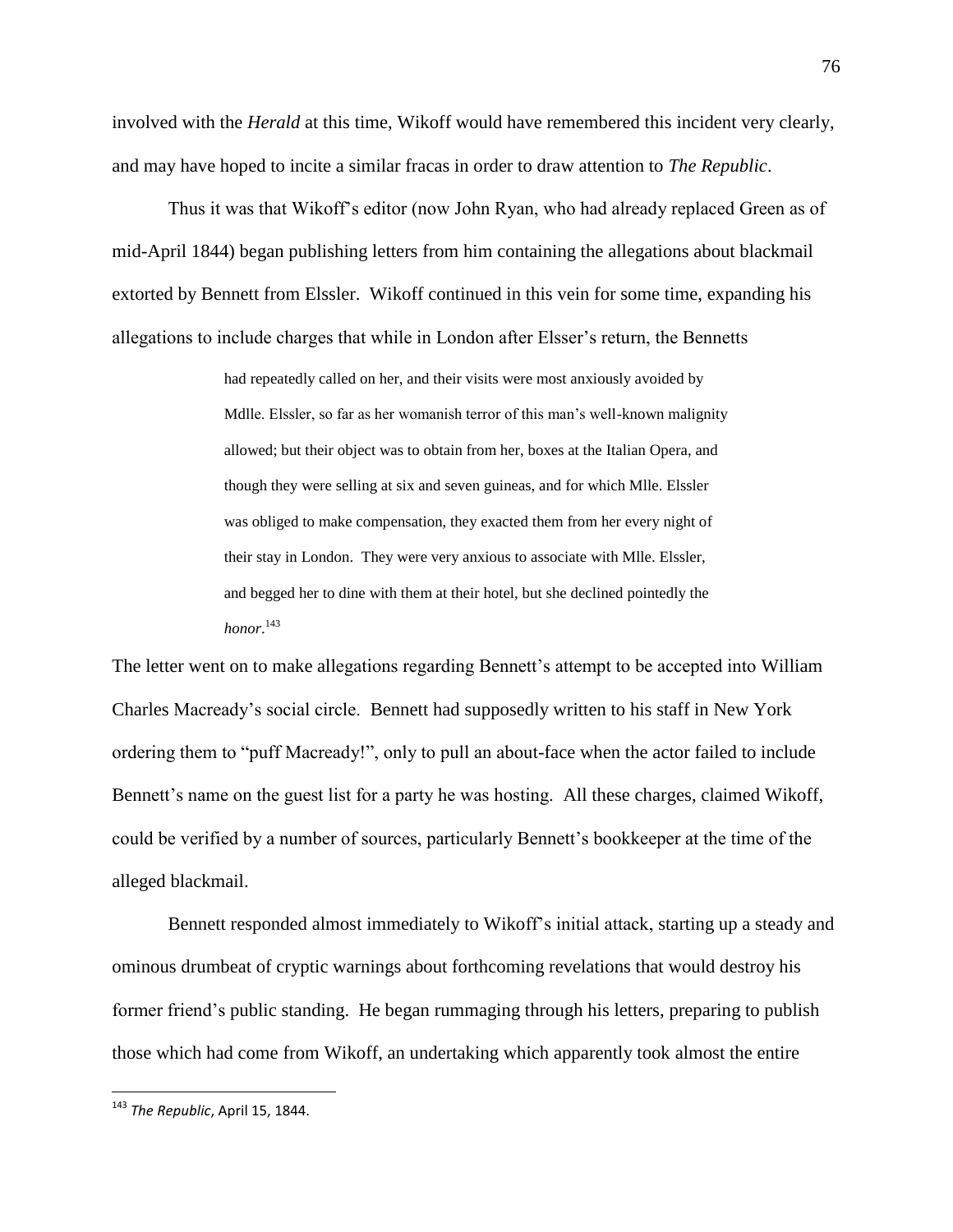second half of April to complete. In the meantime, he began to respond to each of the charges laid out in the *Republic* letter. The allegation that he and Mrs. Bennett had tried to arrange a dinner with Elssler, for example, was untrue; there had been such an attempt, but it was Wikoff – who according to Bennett had been described at the time as "a mean man" by Elssler - who had made it and was rebuffed. The Bennetts were innocent, as well, of the charges regarding Opera tickets: Elssler had sent them without any prior request, and Wikoff had just as frequently availed himself of them. In fact, it was on one of these occasions that he had met Duff Green. Finally, Bennett answered the Macready charges with a two-column reply claiming that it was Wikoff who had pestered him for an introduction to Macready. Bennett said that he and Macready had had a pleasant but uneventful meeting, and that it was Wikoff who had become furious when he was not subsequently invited to the actor's soiree and had made mutterings about his connection with Charles Dickens, who was unpopular in America. This connection, said Bennett, was something which "might, if it were known, affect Mr. Macready"s success in the United States – thus evidently suggesting an attack on that gentleman.<sup> $144$ </sup>

Wikoff"s next letter to the *Republic* continued to escalate the conflict. He stated that, starting in London in the summer of 1843, he had begun trying to avoid Bennett, citing the disapproval of his friends and a number of embarrassing incidents in which the editor had been involved. Wikoff"s account of his first meeting with Bennett indicates that he was already aware that the newspaperman evoked visceral reactions of disgust from individuals such as Hone and Whitman. What is intriguing about this letter, if it is accurate, is the way he portrays himself as only gradually having been brought to an awareness of just how widely disliked his friend really was. He went on to dismiss as lies practically all of Bennett's disavowals. Bennett reprinted this letter in the *Herald* in order to continue his part of the cycle of accusation and counter-

<sup>144</sup> New York *Herald*, April 19, 1844.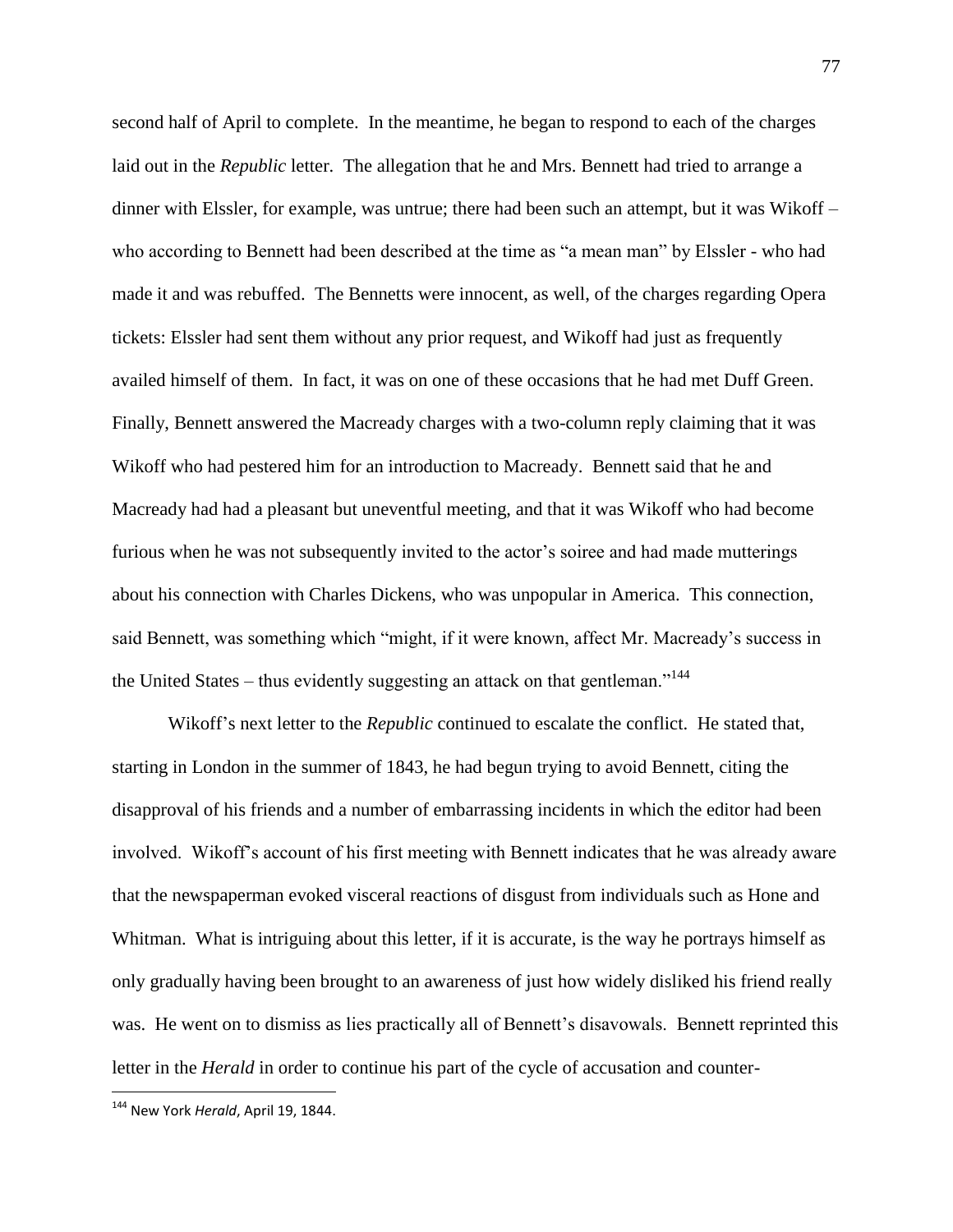accusation, and his response ended by implying that Wikoff, who "was merely a sort of excrescence on the outer edges of fashionable society, and tolerated because of his harmlessness and occasional good nature," had leeched off Elssler on her two-year tour.<sup>145</sup>

The sneers at Wikoff and Elssler"s relationship would continue, becoming sharper and more potentially damaging to the dancer as well as the impresario in the process. Bennett claimed Elssler had complained of losing some \$20,000 and implied that Wikoff was responsible. He also claimed that Wikoff had picked a fight with Elssler in order to avoid having to answer questions about either the missing money or the possibility of marriage between the two. In one of his more accurate and perceptive thrusts, he noted that, "Up to the very moment we left London, last summer, [Wikoff] pretended friendship and devotion to our interest, and it was not until after his acquaintance with Duff Green … when they began to talk and cast about for the best mode of starting a new paper in New York, that this defamation and belying … commenced."<sup>146</sup> A final and particularly nasty attack on the  $27<sup>th</sup>$  made sneering reference to "the extraordinary efforts made by Chevalier Wikoff in completing and finishing the spiritual, philosophical, Platonic education of Fanny Elssler … who received the first elements of her education from a distinguished German statesman."<sup>147</sup> The reference was to Friedrich von Gentz, who had indeed been a "distinguished German statesman" as well as one of Elssler"s earliest lovers.<sup>148</sup> Bennett had once again managed to deploy an old rumor against Elssler, this time with considerably more accuracy.

April 30, 1844, saw the beginning of the publication of Wikoff"s old letters in the *Herald*. In the context of Wikoff and Bennett"s relations, they represented a bid on the latter"s behalf to

<sup>&</sup>lt;sup>145</sup> Ibid., April 25, 1844.

 $146$  Ibid.

<sup>147</sup> Ibid., April 27, 1844.

<sup>148</sup> Guest, 27.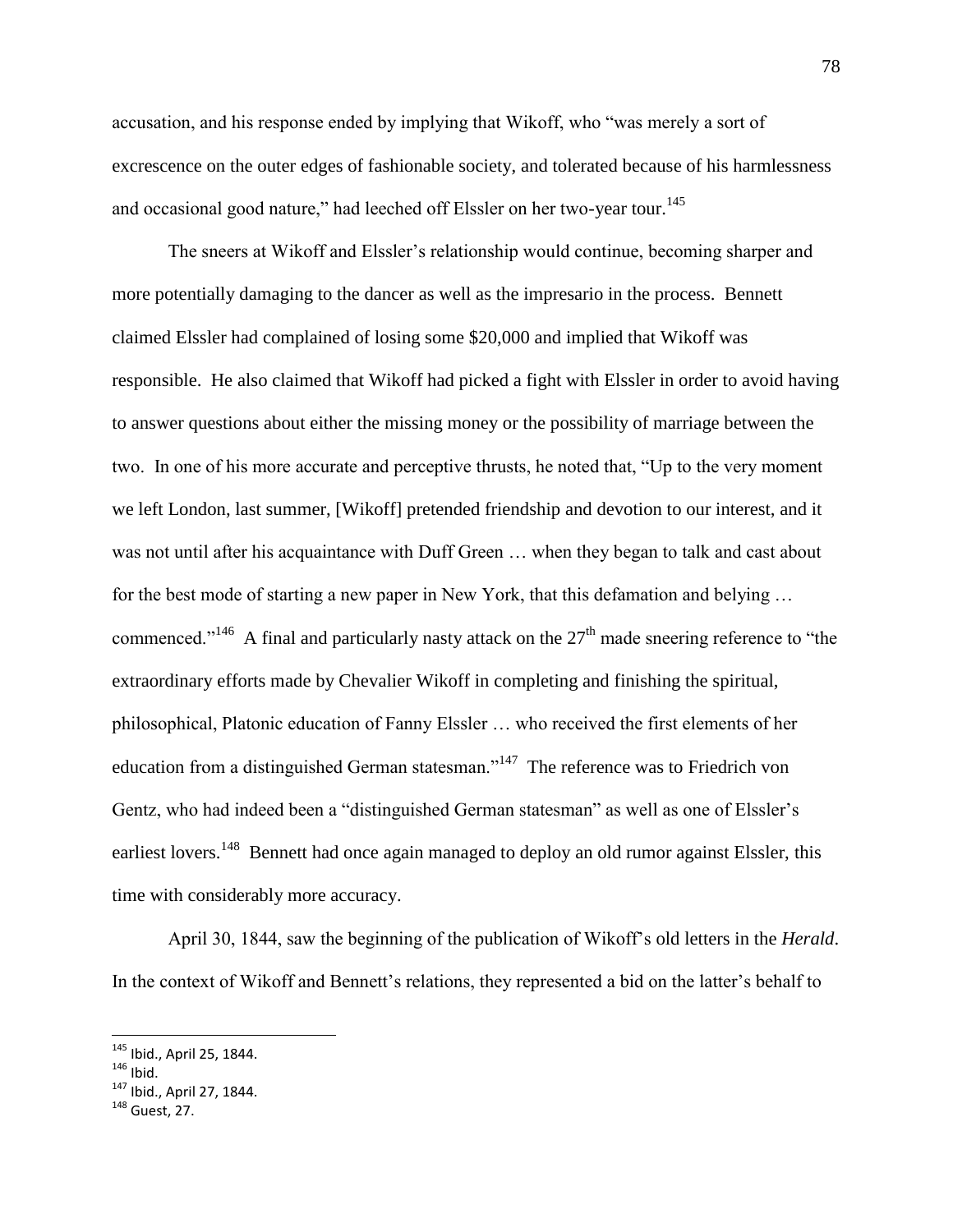embarrass his upstart rival in a very public way. As a record of the earlier publicity campaign of 1840-2, they are a gold mine – with, of course, the proviso that they represent a carefully edited and one-sided record meant to reflect favorably on Bennett. Whatever flaws they might have as a source, however, they are definitely Wikoff"s, as he acknowledged their authenticity in yet another of his long and indignant letters to *The Republic*.

The Henry Wikoff who emerges in these letters is, depending on one"s point of view, either a diligent promoter of both his and Elssler's interests or an insufferable nag with pretensions to gentility. Bennett managed to find enough letters to give the impression that Wikoff backstabbed acquaintances, was continually begging or borrowing money from others, and constantly wanted Bennett's time and attention for frivolous matters. However, the letters also contain no smoking gun that gives the lie to Wikoff"s claims of blackmail, and some of the correspondence hardly seems to live up to the promise of scandalous revelations that accompanied its publication. What it does show unambiguously is an impresario heavily involved in the minutiae of promoting his talented charge: Wikoff writes praising Bennett"s stories and suggesting new ones, details the course of contract negotiations, and requests puffs for individuals and places favorable to Elssler and attacks on those who are not.

Wikoff certainly had no lack of ideas for articles to keep alive Elsslermania. He wrote to Bennett on June 2, 1840, to describe Elssler's performance that night, praising "her execution of the rarest difficulties of her exquisite act", her "ravishing grace", and "the buoyant elasticity of her undulations through the air." Then he noted that "I have written to you only to direct your attention to this greatest endentation [sic] yet made in New York."<sup>149</sup> The implication seems to be that Wikoff"s rather florid description was meant for possible publication. He would continue to provide material, such as a notice to Bennett on November 30, 1840 that he was planning a

<sup>149</sup> New York *Herald*, April 30, 1844.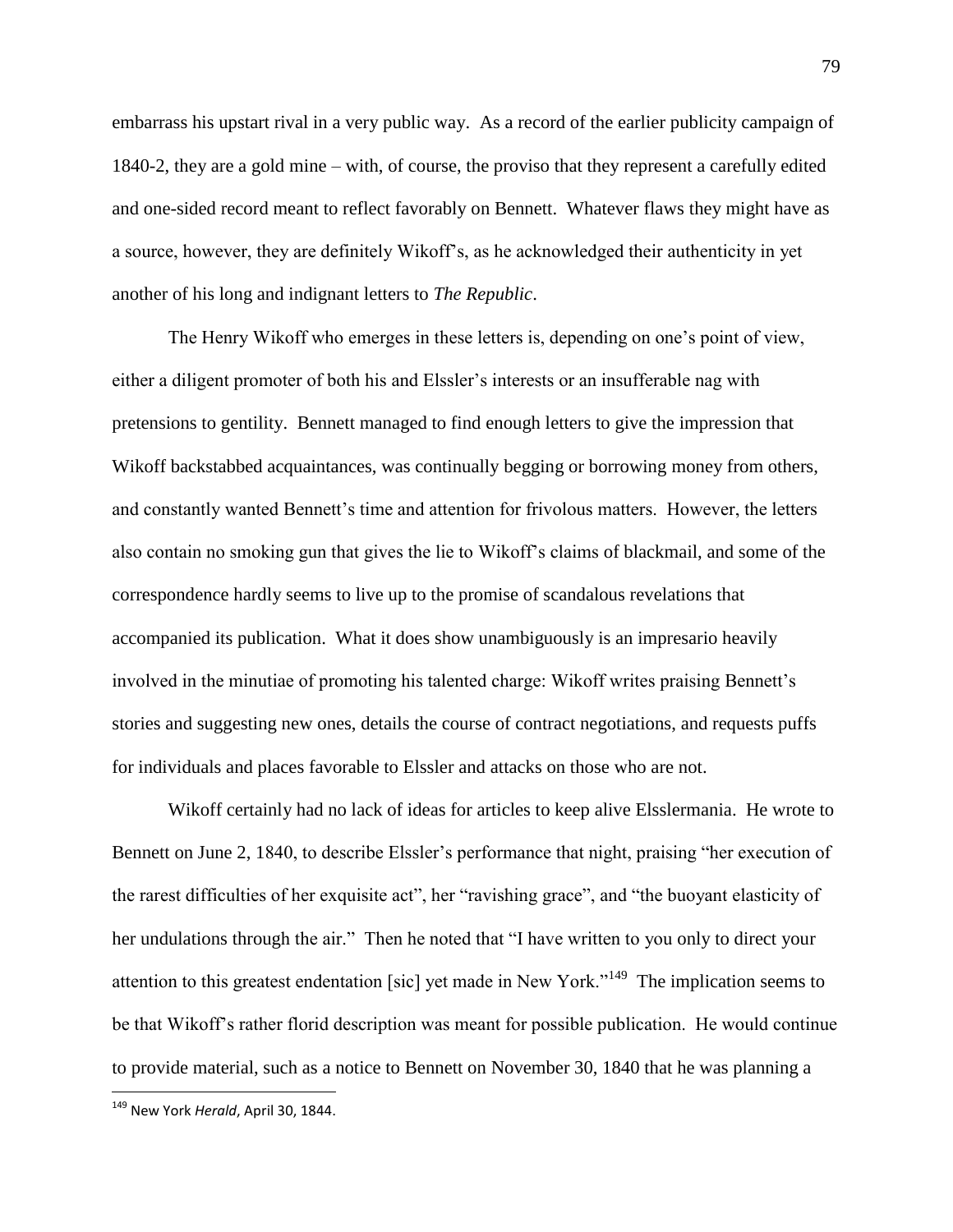"*grand* article I wish to publish before Fanny goes south," and that in the meantime he would be grateful if the *Herald* would make a mention of the fact that Elssler had recently had a locomotive named for her in Pennsylvania, news which "will be an anecdote for European circulation."<sup>150</sup> When the southern tour commenced, Wikoff continued requesting a friendly word in the *Herald* for Elssler's performances, as well as the hotel in Charleston at which they had stayed.

When Bennett turned on Elssler, Wikoff penned a long letter, dated June 3, 1841 from Philadelphia, that potentially points to the origin of the blackmail allegations. Coincidentally, this letter was published in the *Herald* on May 2, 1844, the very same day that another letter from Wikoff appeared in *The Republic* in which he mentioned this letter"s existence and challenged Bennett: "*Let him publish this letter* along with the rest of my correspondence, written in Philadelphia, June,  $1841.^{,151}$  The letter from 1841 is intriguing for a number of reasons. First, its date - coming months after Bennett had begun printing negative notices about Elssler - suggests that, while Wikoff felt the *Herald*"s support was crucial for the upcoming return engagement in New York, he was willing to put Bennett aside somewhat when he toured outside the range of the *Herald*"s strongest influence. He was constantly telling Bennett that the *Herald* was the only American newspaper widely circulated in Europe and was therefore the best way to reassure Elssler's family and friends that she was being greeted enthusiastically and treated well, but apparently the *Herald* was either hard to keep up with in the South and West or it was not so important for both Elssler"s personal and publicity purposes when she wandered from the East Coast. These two possible factors were related – after all, there was no need to cultivate Bennett if audiences far from New York never read his puffs.

<sup>&</sup>lt;sup>150</sup> Ibid., May 15, 1844.

<sup>151</sup> *The Republic*, May 2, 1844.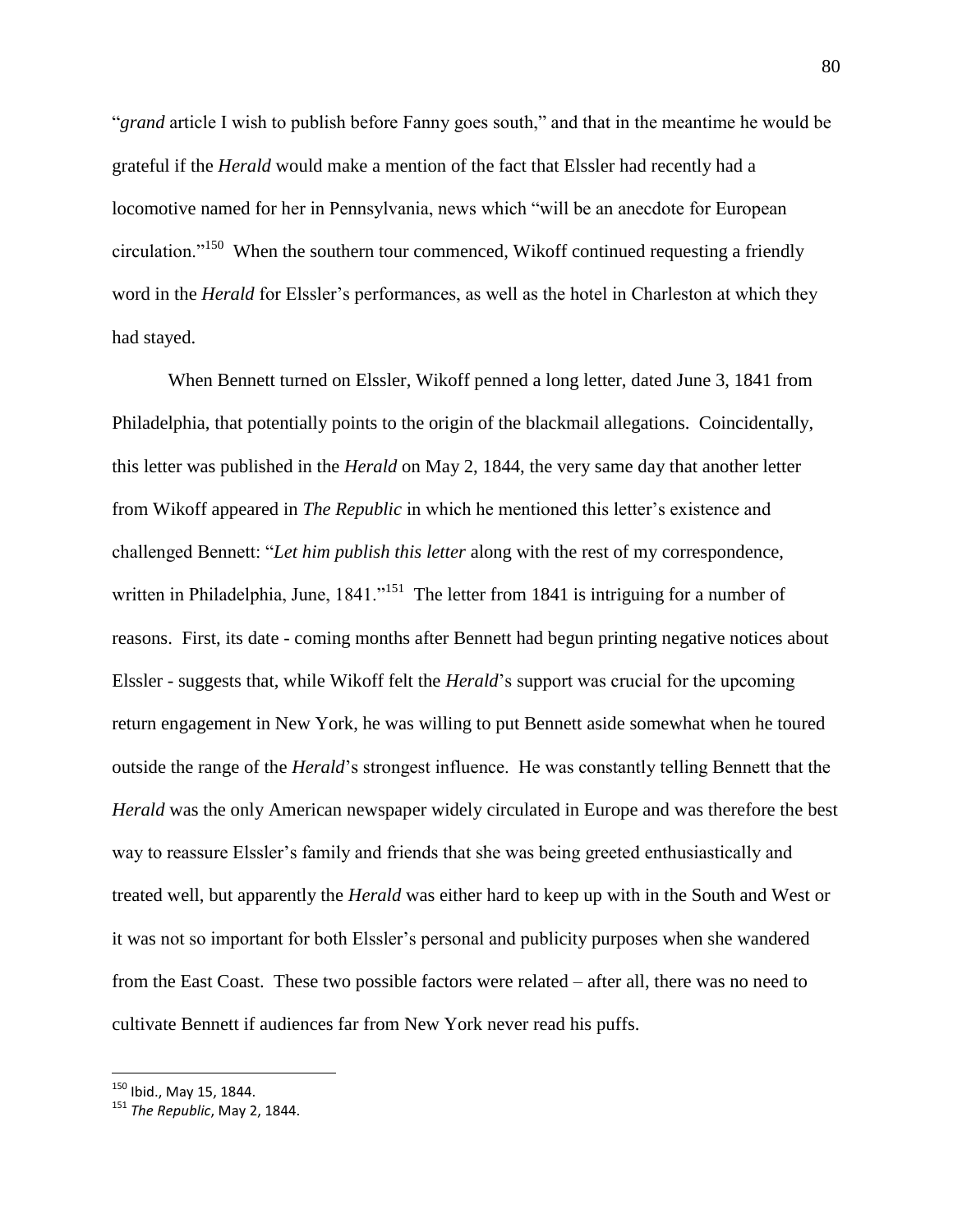Second, the letter foreshadows Wikoff"s claim to have tacitly disavowed Bennett in London after the tour. He complains in the letter to be "taunted and laughed at by these d---d people, who ask, 'What do you think of your friend Bennett now?"<sup>152</sup> If true, this suggests that Wikoff's alliance with Bennett was widely known, and the social stigma of associating with the hated editor would have compounded the disapproval Wikoff claimed to have suffered because of his association with Elssler. It also points up the obsequiousness of much of the letter"s language, which adds a new note of pleading to the frequent flattery with which Wikoff laced his letters to Bennett. Bennett surely expected his readers to notice this, and to judge his opponent accordingly. Ironically, Wikoff"s near-groveling in the letter may actually strengthen his claim to have been responding to blackmail, since obsequiousness rather than outrage would be essential in order to keep ensuring the stream of good publicity for Elssler from the *Herald*.

According to Wikoff"s letter of May 2 to *The Republic*, he and Elssler had attempted to effect a reconciliation with Bennett through a series of lavish presents. "Soon after" the letter of June 3, 1841, he said,

> Mlle. Elssler arrived in New York, when she bought the silver service and jewels I have mentioned, and sent them by a party who is willing to come forward, to his house, with a note written by me, in Mlle. Elssler's name, and copied by her. They were greedily accepted by himself and his wife, and the effect was *immediate*; for on June 8<sup>th</sup> there appeared in the *Herald* a very *amiable* notice of her return to New York, and on the succeeding day, June 9<sup>th</sup>, followed a most complimentary puff, which he continued through her whole engagement at the Park, and as I said before, up to her departure from this

<sup>152</sup> New York *Herald*, May 15, 1844.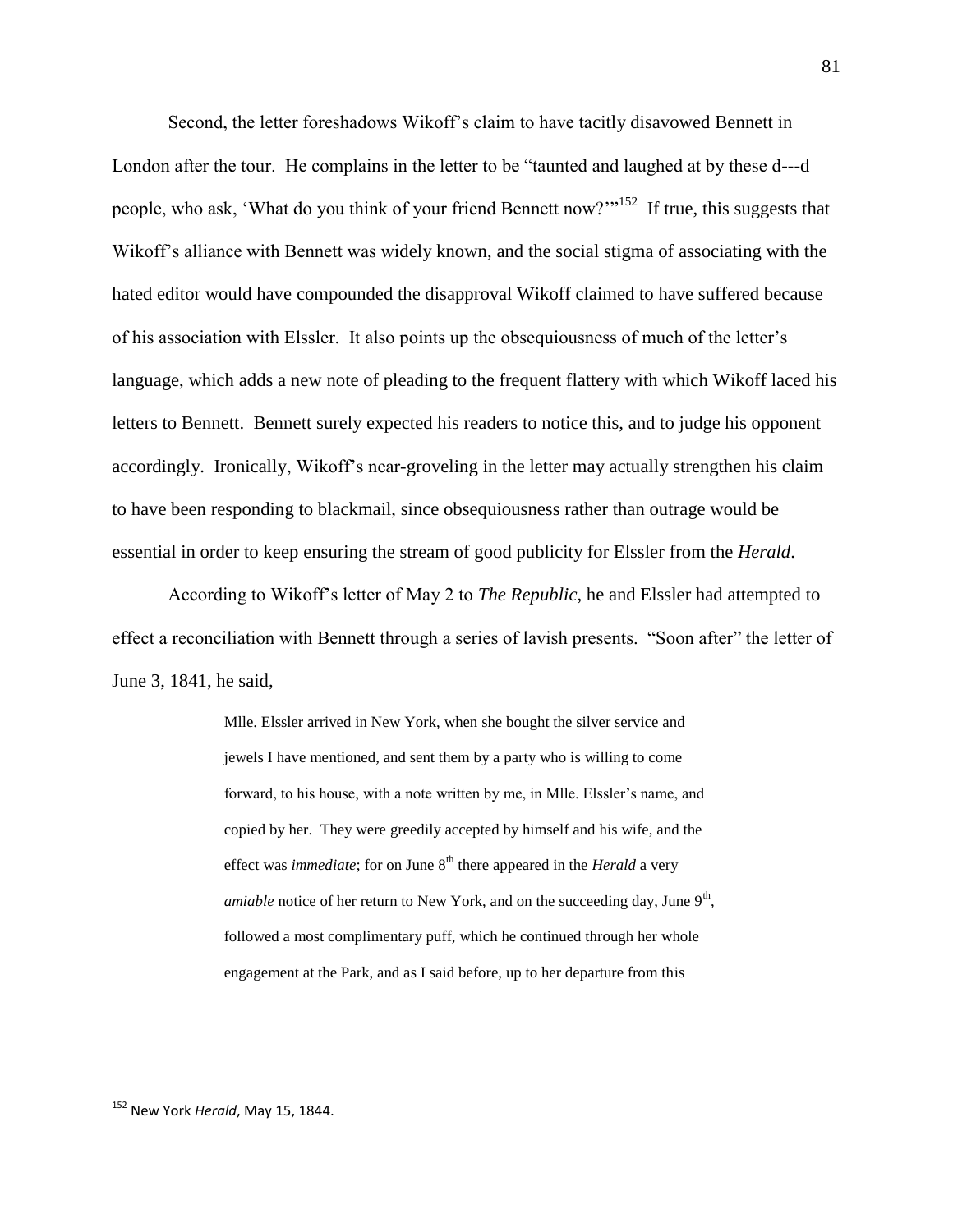country, being regularly paid for them in presents, many of which I have now forgotten.<sup>153</sup>

Bennett had conveniently had a son a month ago, and the gifts were apparently given as a congratulatory present in honor of the happy occasion. Bennett would cite this fact, along with a note from Elssler in which she told him she was "so strongly desirous to express to you my sincere sympathy in your happiness, at the same time praying you to accept from me this little Souvenir."<sup>154</sup> There may be a slight discrepancy here, as Wikoff makes reference to an item on the  $8<sup>th</sup>$  and a larger piece printed on the  $9<sup>th</sup>$ , which seems like a rather rapid response to Elssler's gift.

The elements of the Bennett-Wikoff controversy can be taken for bits of amusing but very old and ultimately irrelevant gossip. However, the newspaper war that these two men waged reveals a number of important aspects of the larger endeavor which Wikoff undertook when he (figuratively) signed on as Fanny Elssler's impresario and shadow publicist. To begin with, the business of drumming up publicity for someone such as Elssler in the world of the penny press meant that in order to tap into that medium"s large potential audience, her agent would have to make some very narrow deals with some volatile individuals – or rather one particularly volatile individual, since Wikoff seems to have made the decision to bet on Bennett's wide-ranging influence alone rather than make an attempt to enlist a more broadlybased group of editors. Gaining the acceptance of New York"s Upper Ten meant making Elssler visible in American society, but gaining the acceptance of someone like Bennett might well mean not-so-tacit bribery. Bennett may not have explicitly demanded such gifts as he eventually received under Elssler"s name, but he ultimately never provided a satisfactory explanation for his

<sup>153</sup> *The Republic*, May 2, 1844.

<sup>154</sup> New York *Herald*, June 9, 1841.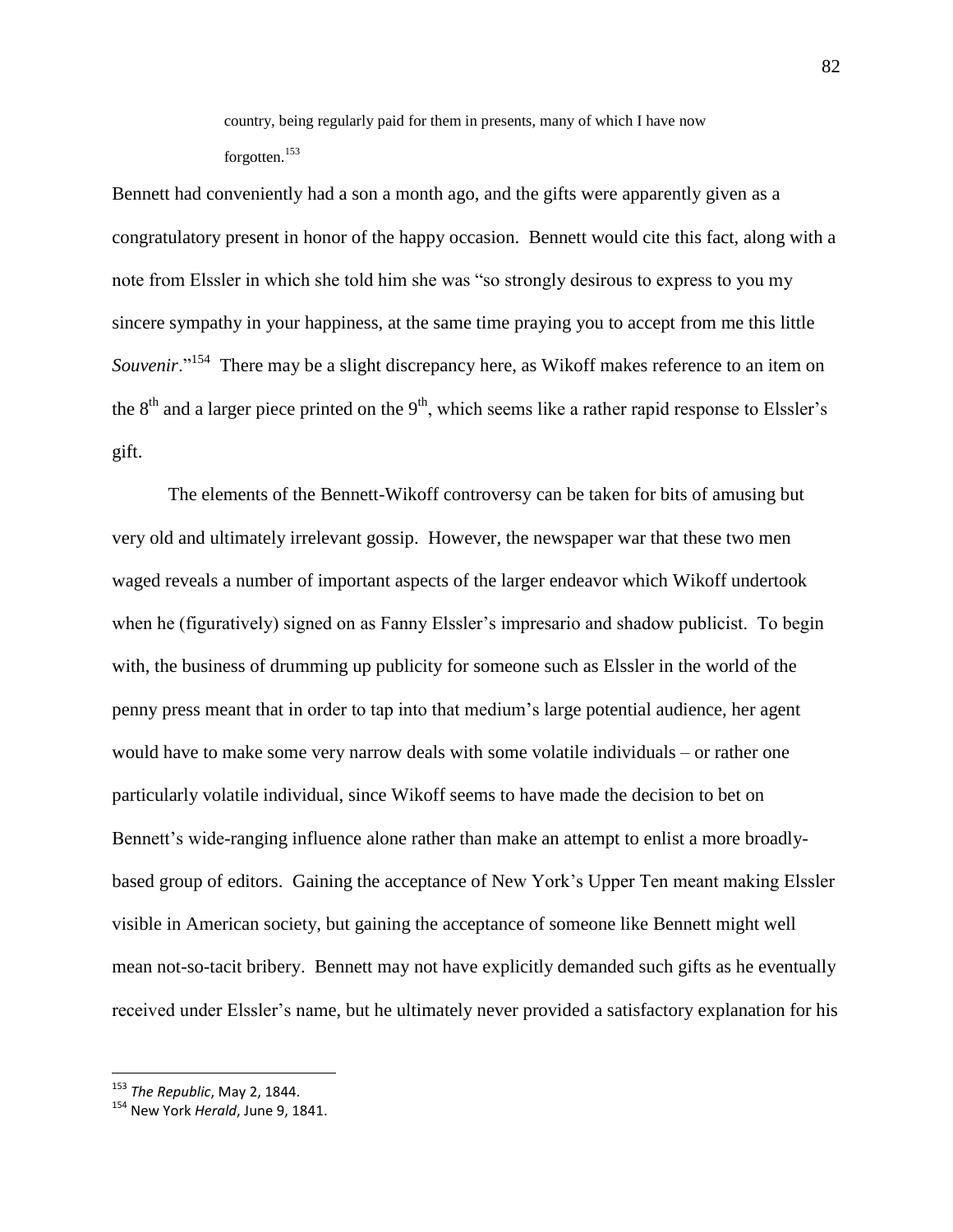sudden willingness to publish deeply unfavorable opinions and gossip about a woman for whom he had had almost nothing but praise previously. He claimed to have been disgusted with some of the excesses of audiences' displays of affection for Elssler – for which he blamed Wikoff – but it cannot be denied that his sudden resumption of positive notices for her coincided exactly with his acknowledged receipt of her gifts, regardless of their purpose.

The corollary to this conclusion about the importance of cultivating very specific and potentially very dangerous individuals with the means to promote one"s given cause is that such a partnership, once established, did not necessarily ensure absolute control of the message. Wikoff's requests for puffs or attacks on other publications seem to have grown even more frequent *after* Elssler"s gifts had patched things up with Bennett, and yet half the time it seems that the editor paid him little heed. Amongst other examples, a request for an attack on the *Sun* which had apparently joined in the general trend toward publishing unfavorable items about Elssler in the summer of 1841 - was carried out at Wikoff"s request, and in January of 1842 he was able to use the *Herald* as a means to convey Elssler"s side of the contract disputes with the Park management and thereby put pressure on them for a favorable resolution. However, a lengthy encomium of Christopher Hughes was never published, and at least one letter written while Bennett had turned against Elssler featured Wikoff engaging in some undignified begging to be allowed to print his projected articles on her as advertisements. Wikoff seems not to have intended to ever get mixed up again in such an undertaking, but it is worth speculating whether his experiences with Bennett prompted him to try to establish his own newspaper, and later to buy his own magazine. His advocacy for Edwin Forrest in that magazine, as well as the private publication in 1863 of a complimentary biography of Genevieve Ward, suggests that he had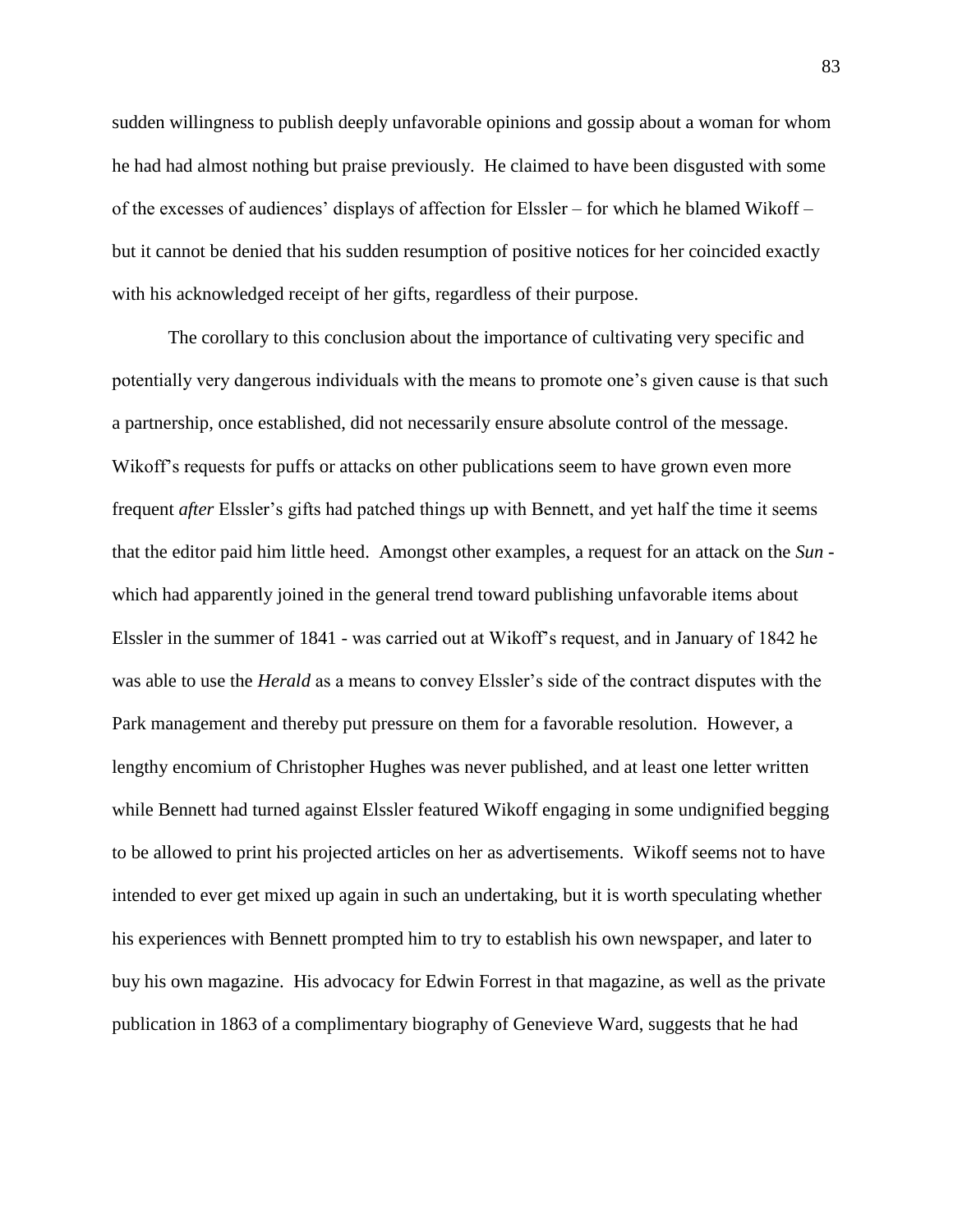realized that any publicity activities conducted for his friends were best done through a medium that he could control much more closely than the sensational popular press.

A sort of postscript to Wikoff"s experience with Bennett can be seen in P.T. Barnum"s management of Jenny Lind"s 1850-1 tour of the United States and Cuba. Barnum had had an adversarial relationship with Bennett since the 1830s, when the showman"s perpetration of a number of high-profile hoaxes had caused the temporarily credulous editor some embarrassment. The conflict between the two would wax and wane over the years, but in 1850 Barnum seemed dead-set on receiving good notices in the *Herald*. A short letter of April 16, 1850 makes note of some of the arrangements Barnum had made vis-à-vis Lind, ending with a coy suggestion that, "If any of the above is found of *public* interest sufficient to get in tomorrow"s *Herald*, I shall feel much obliged, as I wish to send it in print across the Atlantic tomorrow."<sup>155</sup> A letter from September of the same year that is probably addressed to *Sun* editor Moses Beach contains a sort of apology for Barnum"s apparent failure to induce Lind to visit the paper"s offices, as "when she found your office was *so near* the *Herald*, she backed out through *fear* of the immense crowd waiting in front of the *Herald* office."<sup>156</sup>

Barnum was aware of Wikoff's publicity efforts on Elssler's behalf, but whether he drew any conclusions directly from that venture is unclear. Nevertheless, letters such as these suggest a savvier understanding of the popular press and its potential to further his ends. Like Wikoff, Barnum"s provision of juicy gossip about the Bennetts to the editors of the *Sun* suggests an awareness of the importance of good relations with specific editors of the penny press and the potential such relations had for blunting criticism. At the same time, the sheer range of correspondence with different publications, even the hated *Herald*, suggests that Barnum"s

<sup>155</sup> P.T. Barnum, *Selected Letters of P.T. Barnum*, ed. A.H. Saxon (New York: Columbia University Press, 1983), 42. <sup>156</sup> Ibid., 49.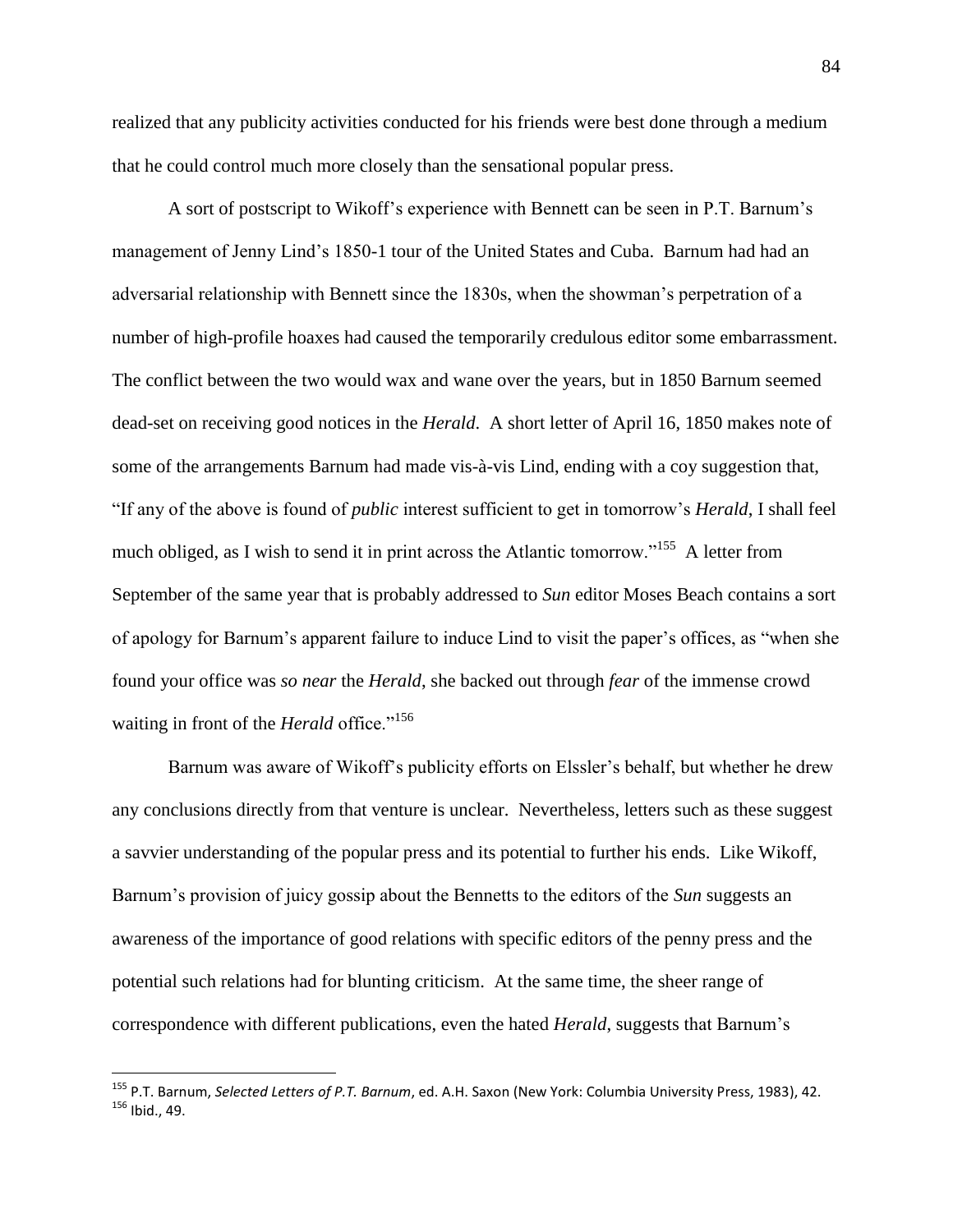overall approach to relations with the press was based far less on personal contacts than Wikoff"s reliance on his connection to a single powerful editor. Unlike Wikoff, Barnum had owned a newspaper prior to his entry on the New York entertainment scene, and managing the press was an almost daily part of his work.

Viewed in this light, Wikoff"s work appears as a sort of precursor to Barnum"s far savvier media tactics. The heavy reliance on the good opinion of high society sat uneasily with the wholehearted embrace of a single penny newspaper as Elssler's champion, although both tactics may ultimately have stemmed from the importance Wikoff seemed to accord to personal relationships. By the time Barnum brought Lind to the United States in 1850, the penny press had had another decade to grow and extend its dominance, and although his dealings with individual editors were crucial, his campaign nevertheless evinces a sense of the press as a larger, more impersonal institution that required a much more broad-based approach, a factor which will be considered at the end of this thesis.

Despite the fireworks that resulted from Wikoff"s confrontation with Bennett, *The Republic* lasted only a year. However, its failure was not by any means the end of Wikoff"s journalistic activities. In September 1845 he scored a signal coup when he managed to talk his way into Louis Napoleon"s jail cell at Ham. The future emperor had been imprisoned for launching the second of two failed attempts to overthrow the July Monarchy, and the interview Wikoff conducted gave him a valuable scoop. The series of articles that Wikoff published on Napoleon were turned into a short book, published after the revolution of 1848 and entitled *Napoleon Louis Bonaparte, First President of France*.

Many of the pieces that Wikoff penned on Napoleon first appeared in the *United States Magazine and Democratic Review*, which he had bought from founder John L. Sullivan in the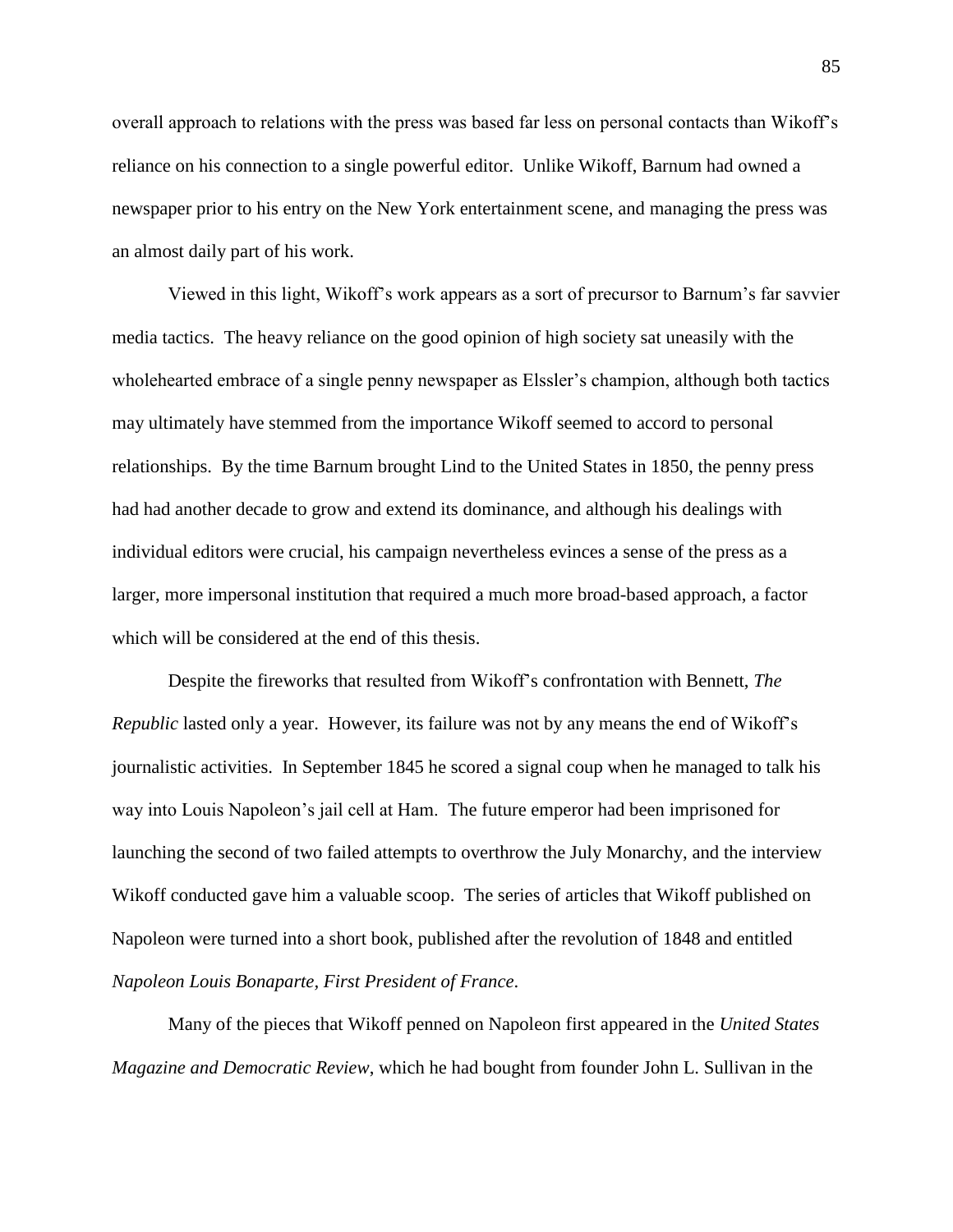spring of 1846. It was in the pages of this publication that Wikoff seems to have resumed his unofficial role as Edwin Forrest"s promoter, despite the fact that he was abroad for much of the time that he was the owner. After a few months under Wikoff"s ownership, the magazine instituted a new gossip column dealing with society doings and theatrical events in particular, and glowing encomia of Forrest"s acting prowess began appearing regularly. For the most part, these were harmless puffs. However, there was one article - which can be attributed to Wikoff with a fair degree of certainty<sup>157</sup> and hitherto seems to have been overlooked by both his biographers and by chroniclers of the Forrest-Macready feud in general – that foreshadows the unfortunate role that its author would play in the buildup to the Astor Place Riot.

This article, entitled "American Actors in England", appeared in the September, 1846 issue. It contains in veiled form the accusation that the unseen hand that had directed attacks in the British press against Forrest belonged to none other than William Charles Macready himself, a charge which both Wikoff and Forrest would later state even more plainly and publicly. According to this account, national tensions were the ultimate origin of the feud, while the petty ambitions of a hired scribbler provided the proximate cause. Forrest"s second engagement in England, which had begun in March 1845 amidst "a bitter current of national prejudice against America and Americans" because of state debt defaults and rising tensions over claims to the Oregon Territory, had ignited the "narrow jealousies and vulgar prejudices" of the "buzzing insects" that attempted to shape public opinion.<sup>158</sup> The foremost of these notorious insects was none other than *Examiner* critic John Forster (or "*Foster*", as the article mistakenly identified

<sup>157</sup> Beside the facts that he was a friend of Forrest, the owner of the *Democratic Review*, and that he would have been in England at the right time to write the article, Wikoff also had a long-standing relationship with Joseph Bonaparte, brother of Napoleon and former King of Spain. This would account for the otherwise rather superfluous aside in which the article's author mentions, "*En passant*," that the by-then-deceased Bonaparte had expressed "ardent approbation of our countryman's abilities" and compared him to the great Talma. <sup>158</sup> "American Actors in England," *United States Magazine and Democratic Review*, September 1846, 188.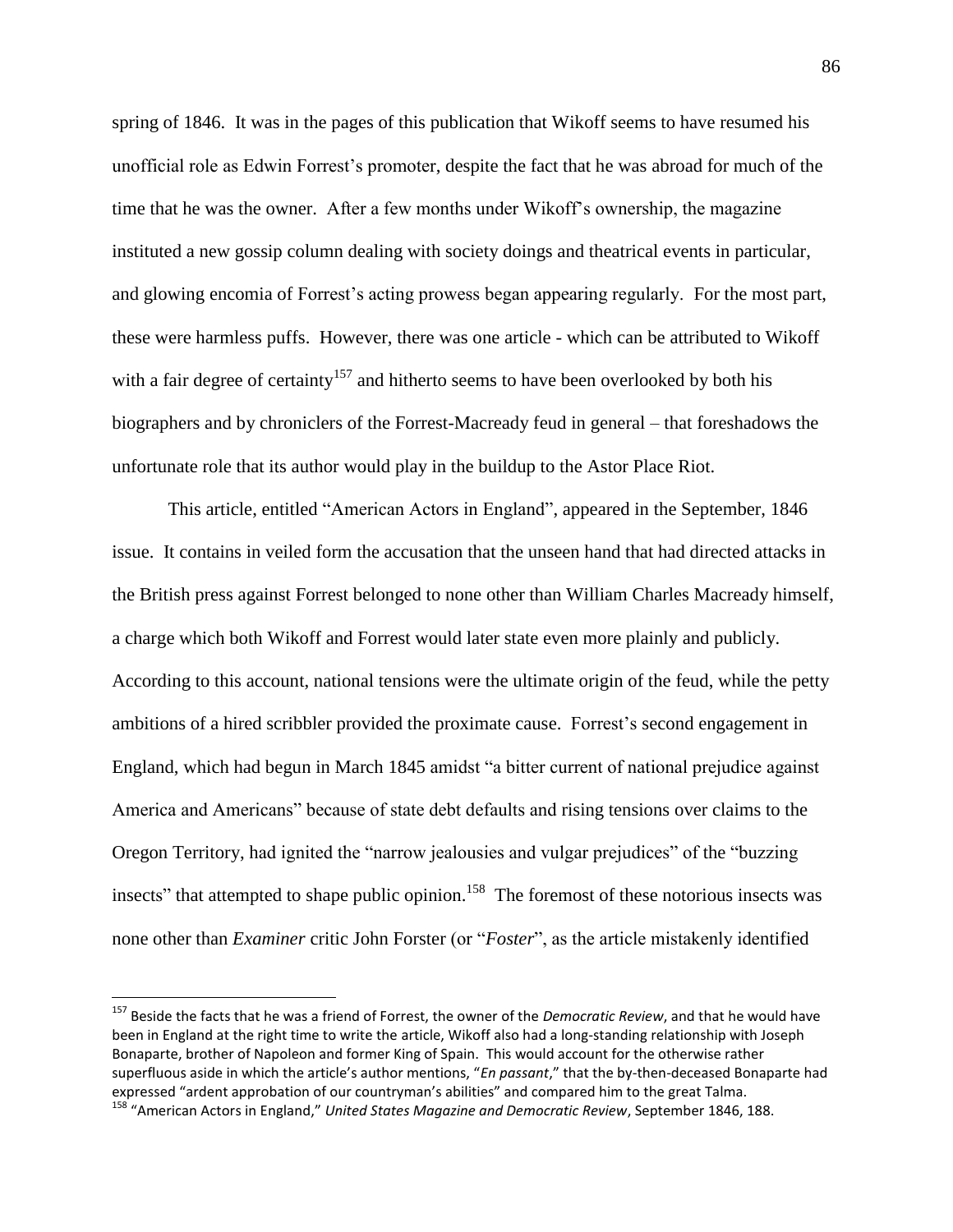him), an individual "whose literary ability is grotesquely united to a low mind, and Jerry-Sneak disposition," and whom talented editor Albany Fonblanque was unfortunately unable or unwilling to control. This "Foster" also held "the doubtful distinction of chief of the c*laque* which lines the benches of any theatre where Mr. Macready plays, and his servile office seems to be to look after the interests, fame, and *profits* of his knowing patron." The article just barely manages to play coy about refuting the implication that Macready directed Forster's attacks, saying only that, "we know not, and care as little, but we are loth to credit the general opinion that an actor of Mr. Macready"s position would condescend to engage in his service the rancorous assailant of a foreign rival."<sup>159</sup>

If English critics were willing to throw down the gauntlet to Forrest and his friends over national issues, Wikoff was more than willing to pick it up and attack them head-on over those same issues, in particular the class divide in English society. Critics like Forster may have turned on Forrest because of larger disputes over territory and debts, but there was another, darker force at work. "There is another class, however," the article fulminated, that Mr. Forrest has never pleased, either on or off the stage; and this, the first, *par excellence*, in the realm, her nobility." The "Republican actor" would never bow to their preference for a "soft and *boudoir* tone" onstage, and "his passion frightened, and his pathos choked them," leaving them "horrified at being thus reduced to a human level." Furthermore, Forrest "took no pains in private life to conciliate this influential class … and the indifference of the stiff-necked democrat called down upon him their Olympian frowns." Coming from Wikoff, who had bent over backwards to help both Forrest and Elssler to break into the upper circles of American society, this was more than a bit rich. At any rate, in his article he established a strong contrast between the reactions of the English aristocracy and the "intelligent and respectable middle class" to Forrest's performances,

<sup>&</sup>lt;sup>159</sup> Ibid., 189.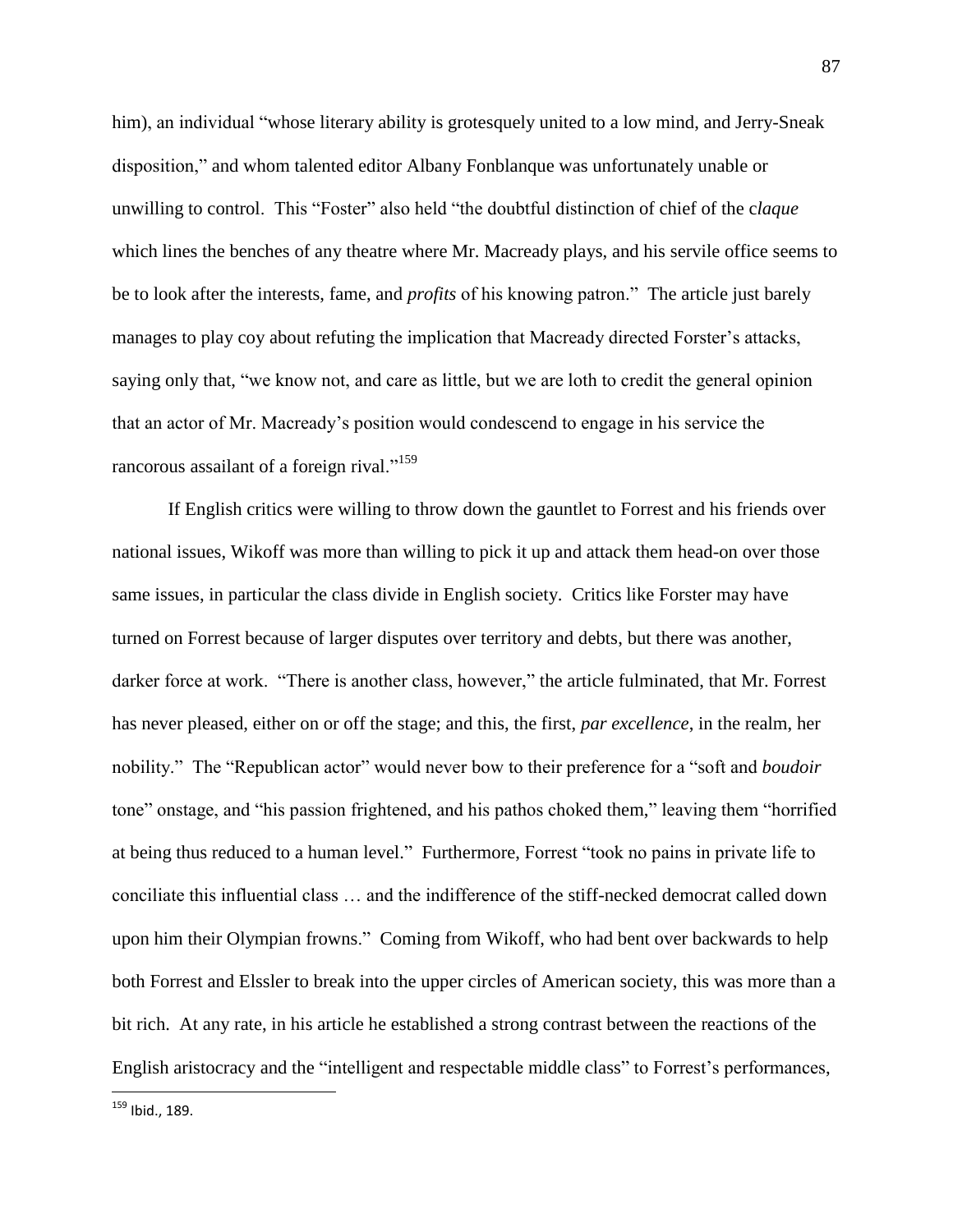claiming that the latter "thronged eagerly forward" to see him "and constituted an audience far more discriminating and attentive than the titled nonentities" who declined to come to the theatre out of sheer spite. $160$ 

As he had done with Fanny Elssler, Wikoff turned Forrest himself into an embodiment of the towering, singular figure whose promising destiny mirrored that of the United States". However, where Elssler"s gender seems to have necessitated some caution, he had no compunction about glorifying the hyper-masculine Forrest. In the same article that contains the early version of Wikoff"s accusations against Macready, he refers to Forrest in terms that clearly cast him as a towering figure of his times:

> A becoming harmony exists between the public excellence and private character of our tragedian, which have combined to raise him to the exalted niche he occupies, and over which the nation has gladly allowed its name to be inscribed. This singular identity of the actor with the country which he has twice histrionically represented abroad, gives to the incidents of his career an interest even beyond their natural attraction, and involves in their consideration certain inter-national questions which ought to be approached with caution, and handled with a delicate conscientiousness.<sup>161</sup>

Wikoff"s hostility both to England and Macready is surprising in light of the fact that he had been and would remain generally positive about English culture and society for most of his life. Considered in the context of his overall career, the article in the *Democratic Review* might seem a rather surprising reversal. Around the time that the riot at Astor Place occurred, Wikoff became involved in a farcical episode in which the British Foreign Office ostensibly hired him as an agent and gave him regular paychecks but then neglected to give him any further instructions.

 $^{160}$  Ibid., 190-1.

<sup>161</sup> Ibid., 187.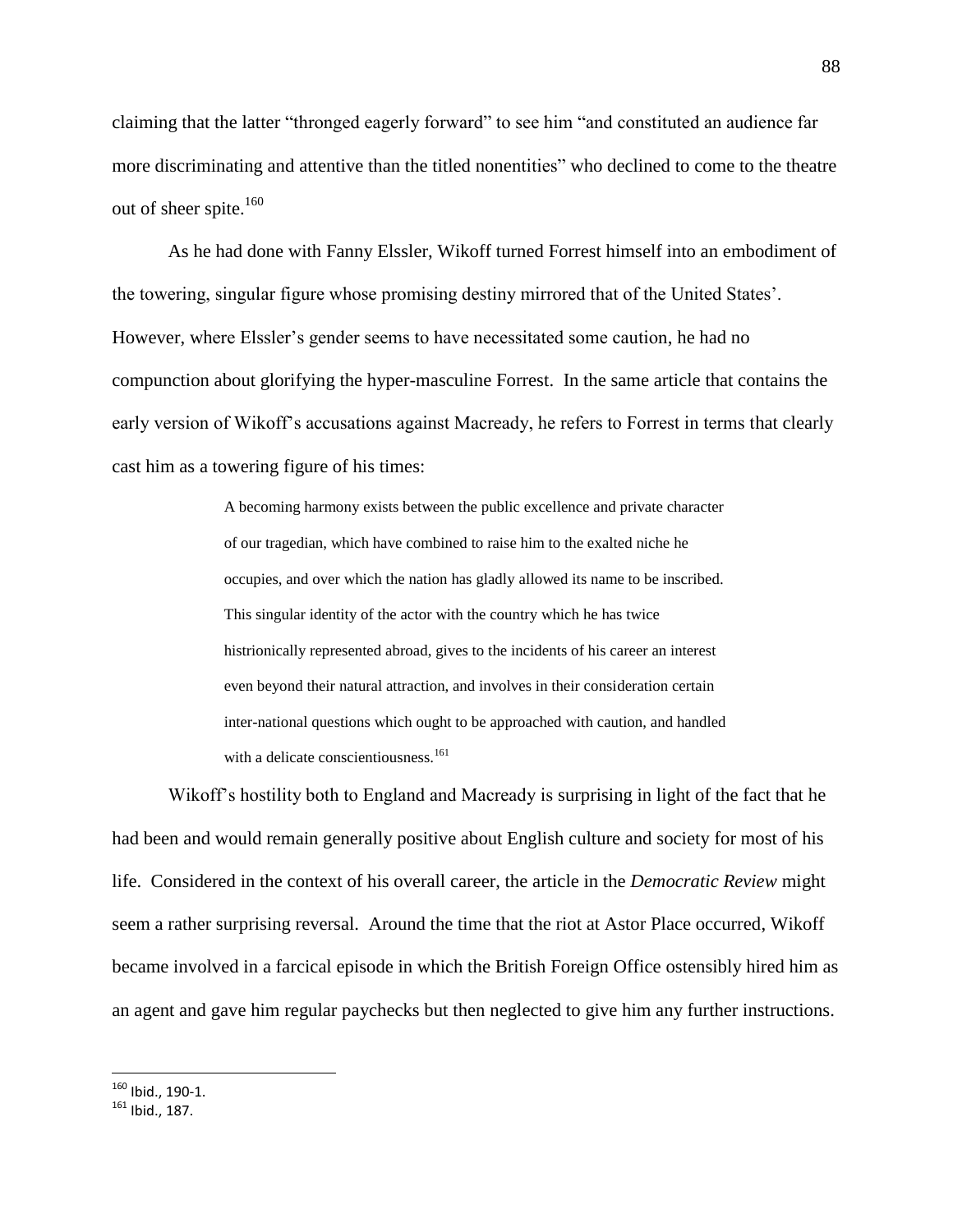He would later claim that this had something to do with the Gamble scandal, and that no lesser entity than the British government was behind his imprisonment and disgrace. Even before this, however, his writings display a surprising hostility to the English aristocracy. The preface to *Napoleon Louis Bonaparte*, dated February, 1849, echoes the charges in the *Democratic Review* article from a few years earlier, lamenting "the complete ascendency of the aristocratic mind of England over the democratic mind of the United States." Furthermore, claims Wikoff, the cultural products of this "aristocratic" mindset are created with the aim of keeping that same aristocracy in power, as the entire basis of English society and political order rests on "the unscrupulous employment of plausible cant, the systematic exercise of the profoundest hypocrisy" in the service of keeping the middle and lower classes down.<sup>162</sup>

A combination of patriotic feeling and honest outrage at the treatment Forrest received in the London press may account for a fair amount of the rancor Wikoff directed at Britain in the years leading up to the riot. The timing of his editorials in the *Democratic Review* and his other Anglophobic writings certainly coincide well with the difficulties Forrest ran into on his second English tour. However, there was another source of national tension between America and Britain, far more personal in nature than territorial or financial disputes, and Wikoff seems to have gotten caught up in this. By the late 1840"s, anti-British sentiment had lighted with special intensity on one particular Englishman: Macready"s good friend Charles Dickens. This was due to the writer"s unfortunate past history with the United States, which coincidentally had started at the same time that Elssler and Wikoff had been touring the country. "Boz" was himself touring America with his wife, and what he found in the young nation did not impress him. One particular incident started off well enough: a lavish ball was thrown for him at the Park Theatre in New York by the same Edmund Simpson who had proved to be a major headache for Wikoff.

<sup>162</sup> Wikoff, *Napoleon Louis Bonaparte*, 14-5, 18.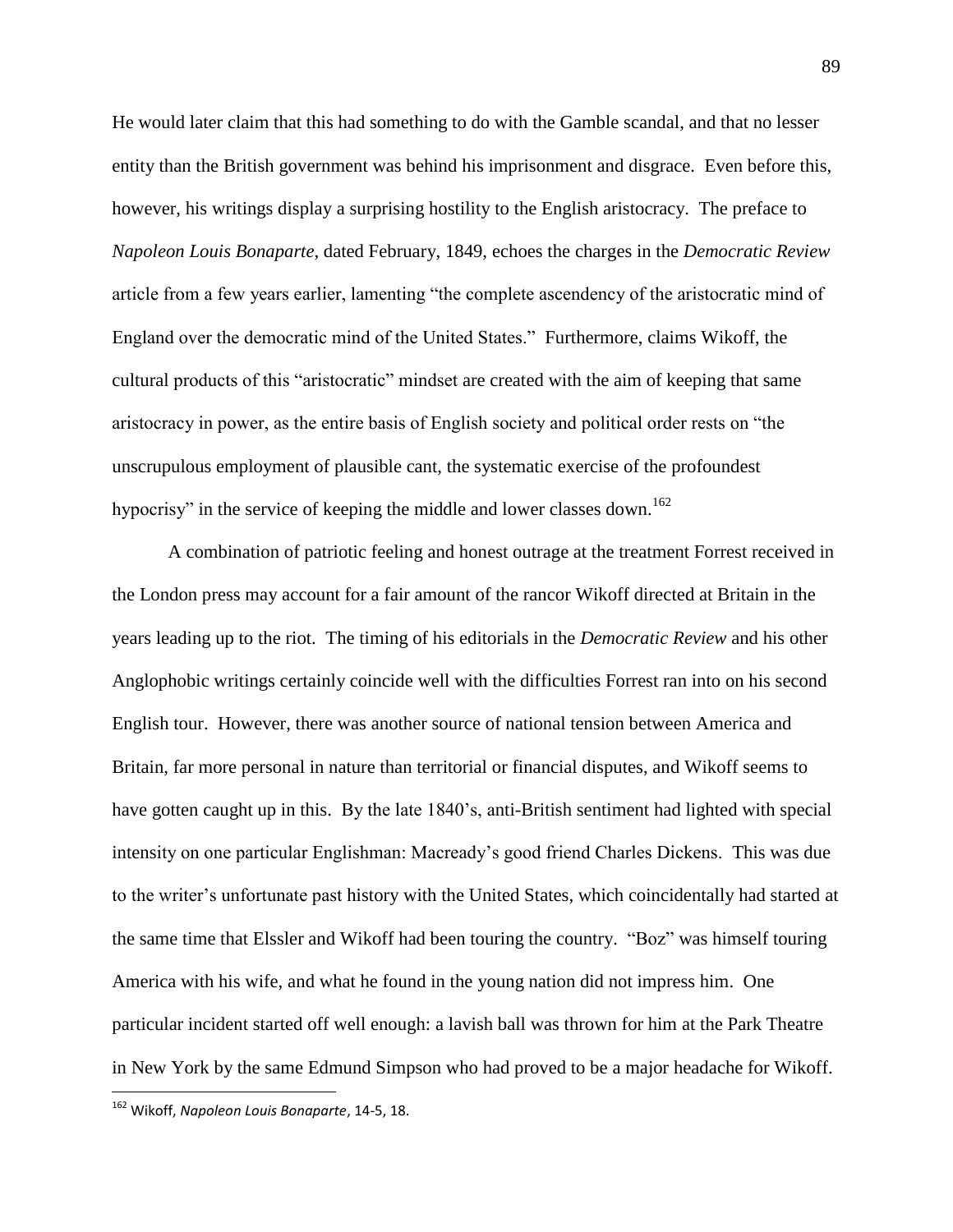The event was, in the words of Philip Hone, "the greatest affair in modern times, the tallest compliment ever paid to a little man, the fullest libation ever poured on the altar of the muses."<sup>163</sup> There was only one problem: Simpson announced that he would mount the whole lavish production again, this time at half-price. When Dickens balked and begged off due to illness, Simpson asked for a doctor's testimony, further insulting the writer. This was only one of a string of unpleasant experiences for Dickens, and his *American Notes*, followed by the novel *Martin Chuzzlewitt*, made little attempt to spare Americans' feelings, earning the author the status of persona non grata in the United States.<sup>164</sup> Given their close association, Macready and Dickens felt more than a little trepidation over the possibility that the former's tour might be ruined by Americans' attitude towards the latter.

It is at this point that Wikoff"s feud with Bennett reenters the picture. Bennett noted Wikoff"s interest in the Forrest-Macready dispute and used the columns of the *Herald* to lay out the allegation that Forrest"s friend was goading him on in order to get revenge on Macready and Dickens for snubbing him a few years earlier in London. This move represented a revival of an old (counter)charge that Bennett had first leveled at Wikoff in 1844, and the editor would elaborate on Wikoff"s supposed vendetta against Macready in the weeks leading up to the Astor Place Riot. An article published on April 26, 1849 included a letter from a reader exasperated with Bennett's willingness to air Forrest's pronouncements on the feud and then continued on to claim that a perusal of the last letter that Forrest had had published indicated that it was "the notorious Wikoff" who was behind all the trouble. Bennett claimed that

> We have no doubt, indeed, that the whole of the prejudice which has been created in the mind of Mr. Forrest against Mr. Macready has been planted there

<sup>163</sup> Hone, Part II, 117.

<sup>164</sup> Nigel Cliff, *The Shakespeare Riots: Revenge, Drama, and Death in Nineteenth-Century America* (New York: Random House, 2007), 122.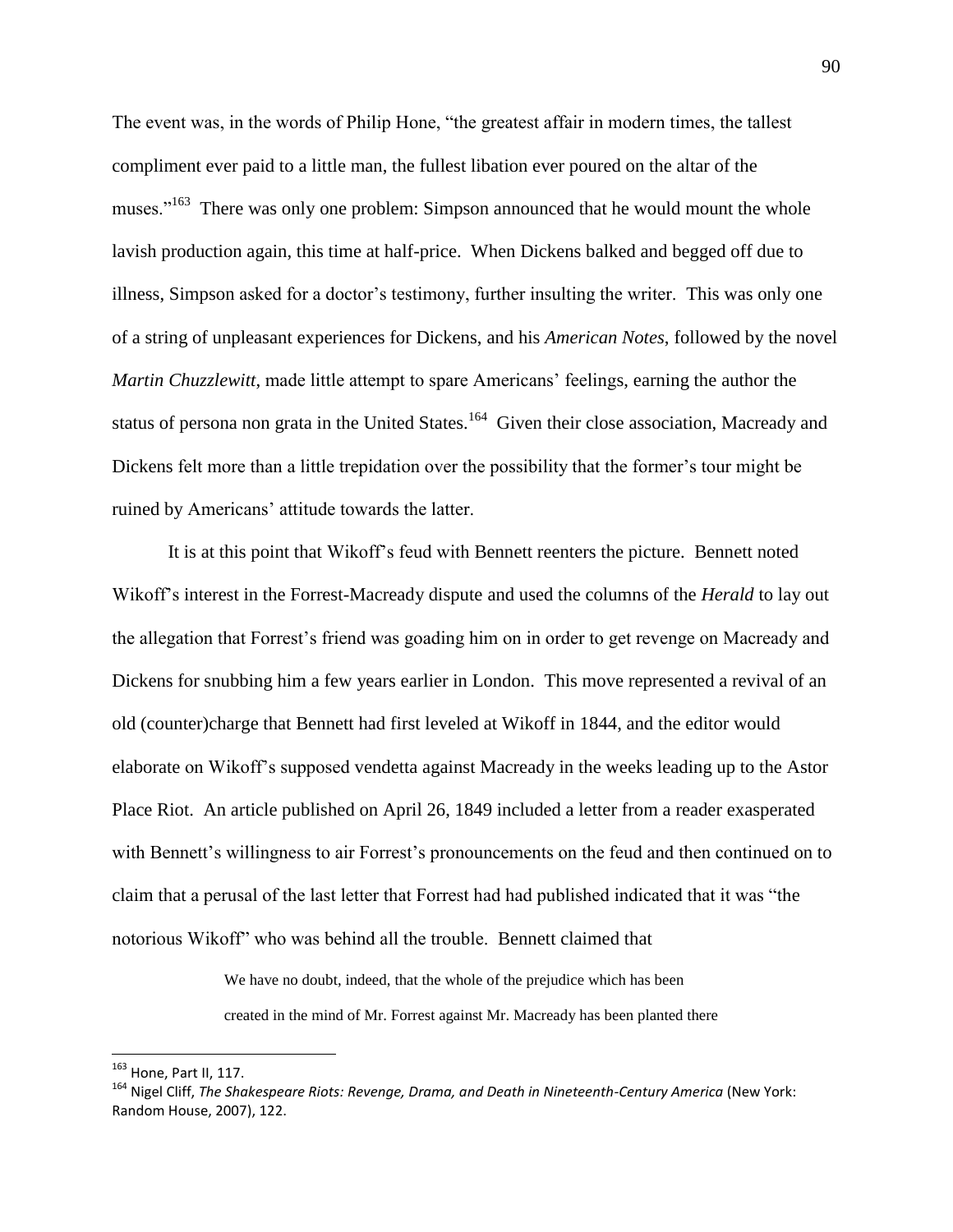at an early day by the officious conversations and flagrant misrepresentations of this same meddlesome Wikoff, who is a perfect adept in the creation of difficulty among friends, and in multiplying quarrels, from which he takes care to keep himself free.<sup>165</sup>

Bennett continued to hammer Wikoff in the press, at one point calling him "a malicious little Iago."<sup>166</sup> Finally, after rowdies in the Astor Place Opera House had disrupted one of Macready's performances (and only two days before the riot itself), Bennett laid out his allegations in full. His tune changed slightly: there had indeed been something of a concerted attack on Forrest, but this was due to the members of Dickens" clique taking out their frustration over their friend"s embarrassment in New York, and Forrest had happened to be in England soon after, making him a convenient target on which they could vent all their negative feelings about Americans in general. Wikoff, smarting from Macready"s refusal of closer acquaintance, entered the picture at this point and "instilled into Mr. Forrest"s ear the poisonous insinuations" that had started the actor on the road towards open confrontation with Macready.<sup>167</sup>

As always, Bennet provided a tidy narrative – and as is often the case with his narratives, not everything about it adds up. It is true that Forrest cited a letter from Wikoff as his primary evidence for a conspiracy, led by Macready, to discredit him. An intriguing additional bit of evidence arises from the infamous incident in which Forrest hissed Macready in Edinburgh on March 2, 1846, which proved to be the start of the open feud between the two. In his diary entry for that day, Macready noted that a friend "came and spoke to me, and told me that the hisser was observed and said to be a Mr. W---, who was in company with Mr. Forrest! The man writes

<sup>165</sup> New York *Herald*, April 26, 1849.

<sup>166</sup> Ibid., May 2, 1849.

<sup>167</sup> Ibid., May 9, 1849.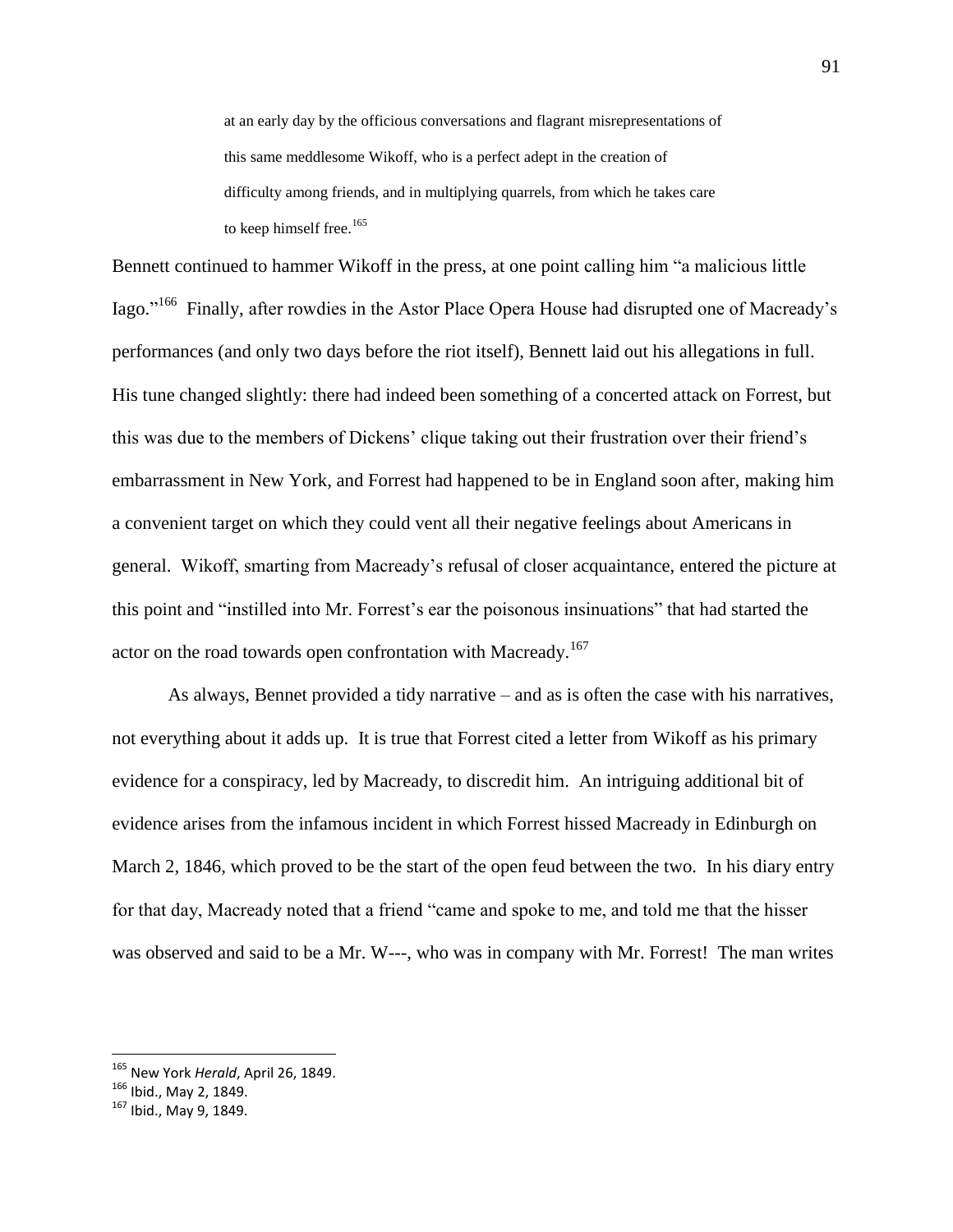in the *Journal*, a paper, depreciating me and eulogizing Mr. F---, sent to me from this place."<sup>168</sup> The "Mr. W" referred to may not even be Wikoff – he would probably have been in the United States at this time, making arrangements for his ownership of the *Democratic Review*, and anyways the reference to writing for the *Journal* does not correspond to any known activity of Wikoff's unless it was an obscure letter to an editor. Macready had at any rate decided that Forrest was responsible by the next day. Nevertheless, it is entirely possible that Macready"s friend had made a mistake and supposed Wikoff to have been in attendance; if so, it offers a tantalizing suggestion that Wikoff may have had a rather public reputation as a rabid champion of Forrest against opponents such as Macready and would therefore be more open to the sort of allegations that Bennett made against him. However, Macready would later take note of Bennett's allegations and scoff at them:

> Looked at paper – *New York Herald*. *One is as good as another!* An article headed with that disgusting beginning, *Forrest and Macready*. It is really too bad. In it this Bennett turns his dislike to Forrest and his vulgar aversion to me into a concentrated spite against *Wikoff*, charging on him all this Forrest"s villainy, and strongly recommending the intermediation of friends to make up this "difference" (!!!) between us! Is it thus these wretches contemplate such open violation of truth, honesty, and every bond that claims respect!<sup>169</sup>

One major flaw in Bennett's chronology that Macready did not bother to point out was the fact that John Forster"s initial attacks on Forrest had occurred years before Dickens ever set foot on American soil or Wikoff had supposedly attempted to ingratiate himself with Macready.

Bennett's assessment of Wikoff as an inveterate would-be social climber is probably accurate to some degree. Wikoff might want to characterize himself as a "roving diplomatist"

<sup>&</sup>lt;sup>168</sup> Macready, Vol. II, 326.

<sup>169</sup> Ibid., 422.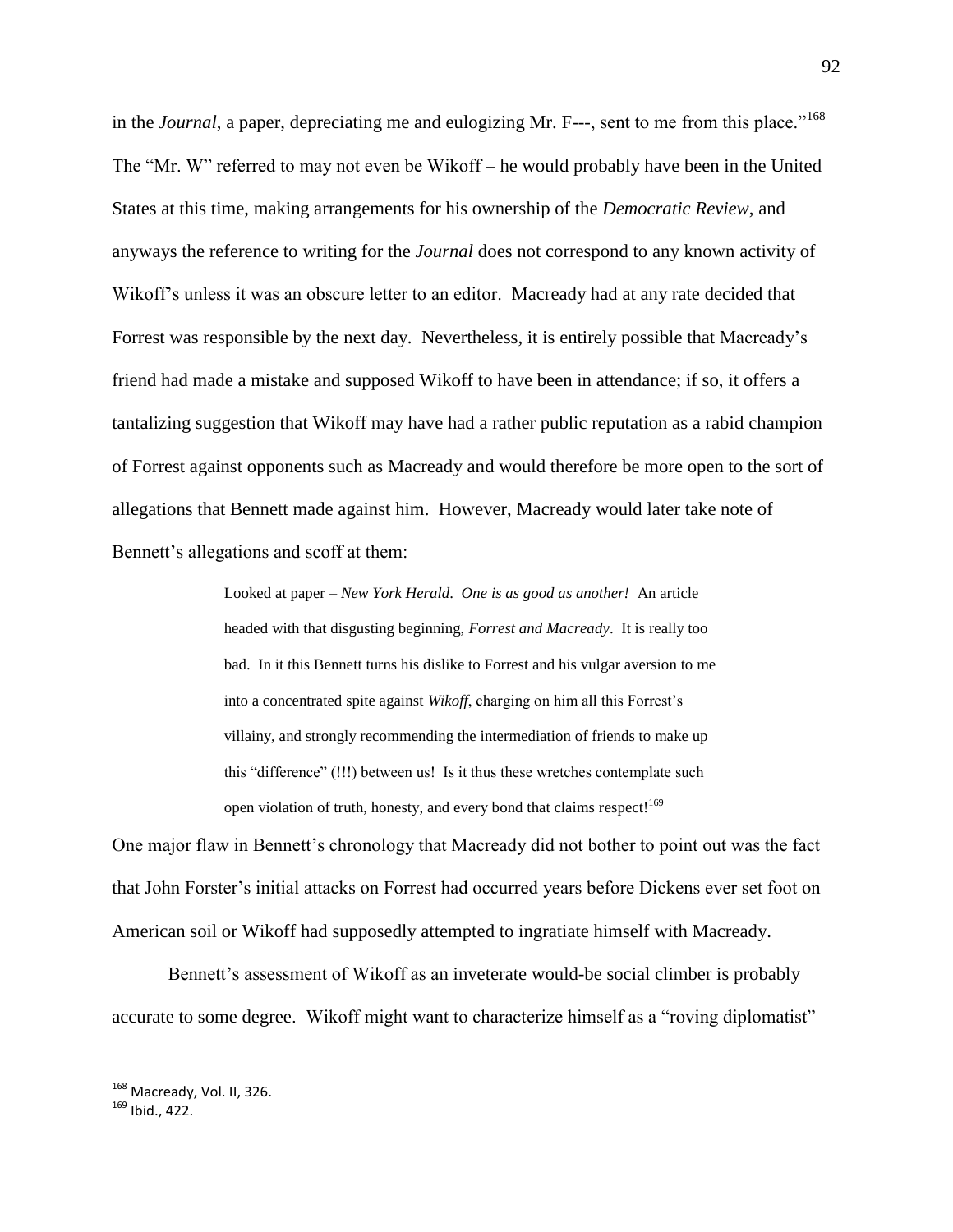and well-connected man of the world a la Christopher Hughes, but the sheer range of the acquaintances whose names he drops in his various books paradoxically seem to throw more clearly into relief the smallness of most of his professional achievements. He ends up seeming desperate to convince the reader that he knew these famous personages far better than he really did. However, in the specific case of Bennett's account of Wikoff's truckling to Macready, one must take into account that it is rendered suspect by one very important fact: Bennett was far guiltier of the very sort of obnoxious behavior and social ambition that he attributed to Wikoff.

The editor of the *Herald* had made no end of enemies by his behavior. More germane to our concerns here is the fact that he possessed both political and social ambitions, the latter of which especially were encouraged by his wife Henrietta, whom he had married while Elssler was in the United States. P.T. Barnum, in an 1851 letter to the proprietors of rival New York penny newspaper the *Sun*, records an incident echoing the allegations that Wikoff had made against Bennett and which the editor subsequently turned against him. Barnum"s relationship with Bennett was, as mentioned earlier, a sort of negative image of Wikoff"s. The two were fierce enemies for much of their professional lives, with a few periods of temporary alliance (as in the case of the Lind tour) in the pursuit of mutual benefit. It should be noted that in the letter Barnum suggests that the Beaches hold on to the information it contains as potential future blackmail. The letter is nonetheless important for the light it throws on Bennett"s personality and the way it may circumstantially lend support to Wikoff"s allegations. The Bennetts, wrote Barnum, had been attendees at a banquet given in Havana by one Count Santavenia.

> The old Castilians have *bought* him body and soul, boots and breeches. They have made a most ruinous bargain, *whatever* the price may be that they have given, for his influence is much less than nothing. But you may now depend upon seeing the colum[n]s of the *Herald* devoted to puffing the new Captain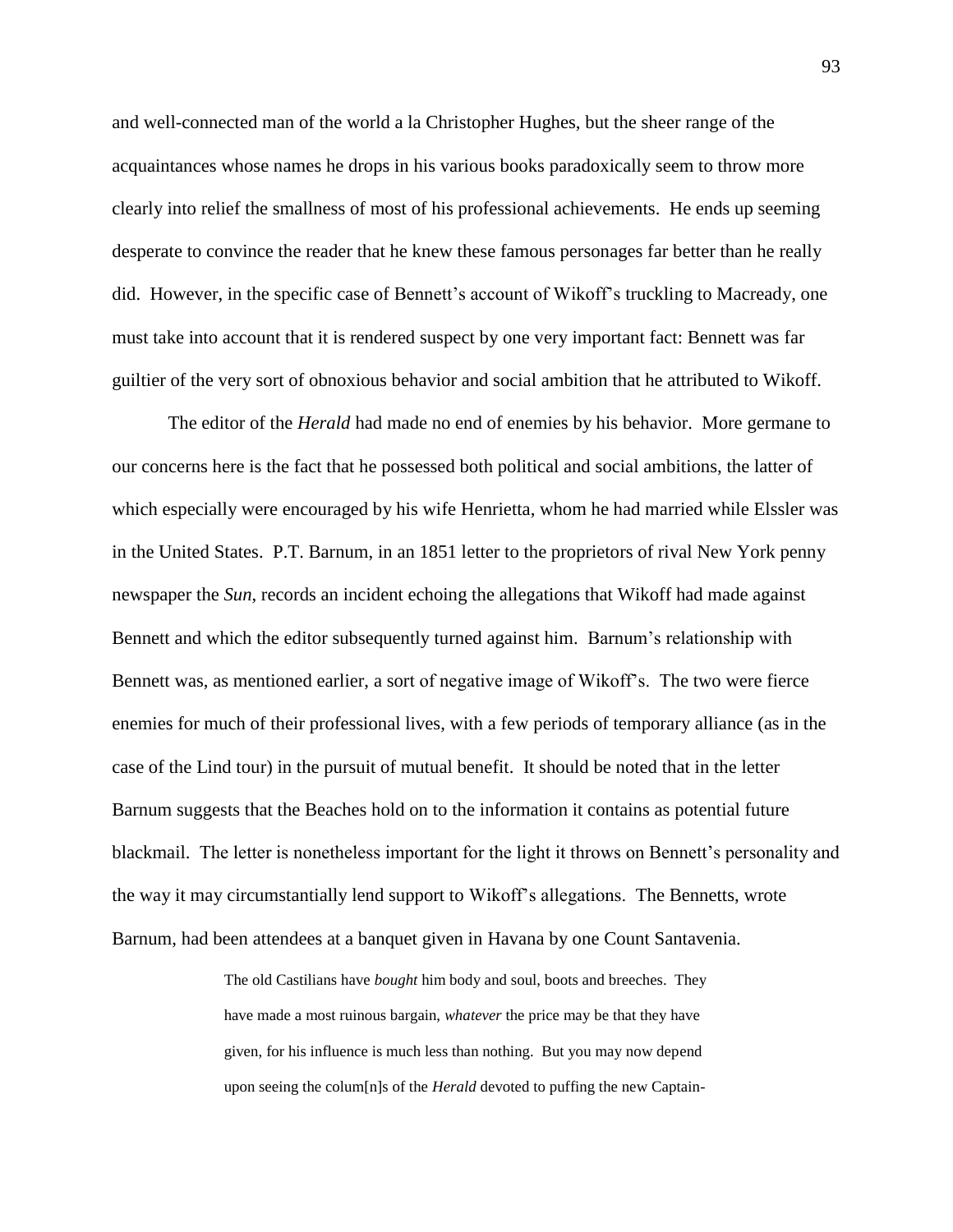General & the old Spanish government, until the liberal and liberty party outbid the Spaniards …

Mrs. Bennett had intended to have given a ball in Havana, but finding too great a prospect of a *sparse* assemblage, she gave it up and must now try and think of some other way of gaining her darling object – viz., admission to the fashionable circles of New York. This is the great desire of both Mr. & Mrs. Bennett, and their chances are about as good as they would be of entering straight into paradise …<sup>170</sup>

Again, in reading these excerpts one must remember to account for Barnum's deep animosity towards Bennett. Still, his description of the Bennett's activities in Havana sounds quite similar to Wikoff"s allegations of his blackmailing Elssler, demanding seats for the Opera, and alternately praising and damning Macready on the basis of whether or not he received an invitation to the actor's dinner. The two accounts of Bennett's misbehavior, written years apart by two individuals whose connection to each other was tenuous at best, suggest that perhaps his attempt to turn the tables on Wikoff was indeed motivated more by a desire to cover his own tracks than anything else.

Whatever the truth of Bennett's allegations, there is no doubt that Wikoff was ultimately cited as Forrest"s primary source for information on the supposed conspiracy against him. The actor published widely a letter from Wikoff, dated February 9, 1849, in which he laid out the claim that Macready had been behind Forster"s attacks. Wikoff detailed his conversations with Albany Fonblanque at the *Examiner*, lamenting that the editor had "found it inconvenient to displace" his opinionated employee. The fact that Forster was "on terms of the closest intimacy with Mr. Macready" suggested two things to Wikoff's mind:

<sup>170</sup> Barnum, *Selected Letters*, 56-7.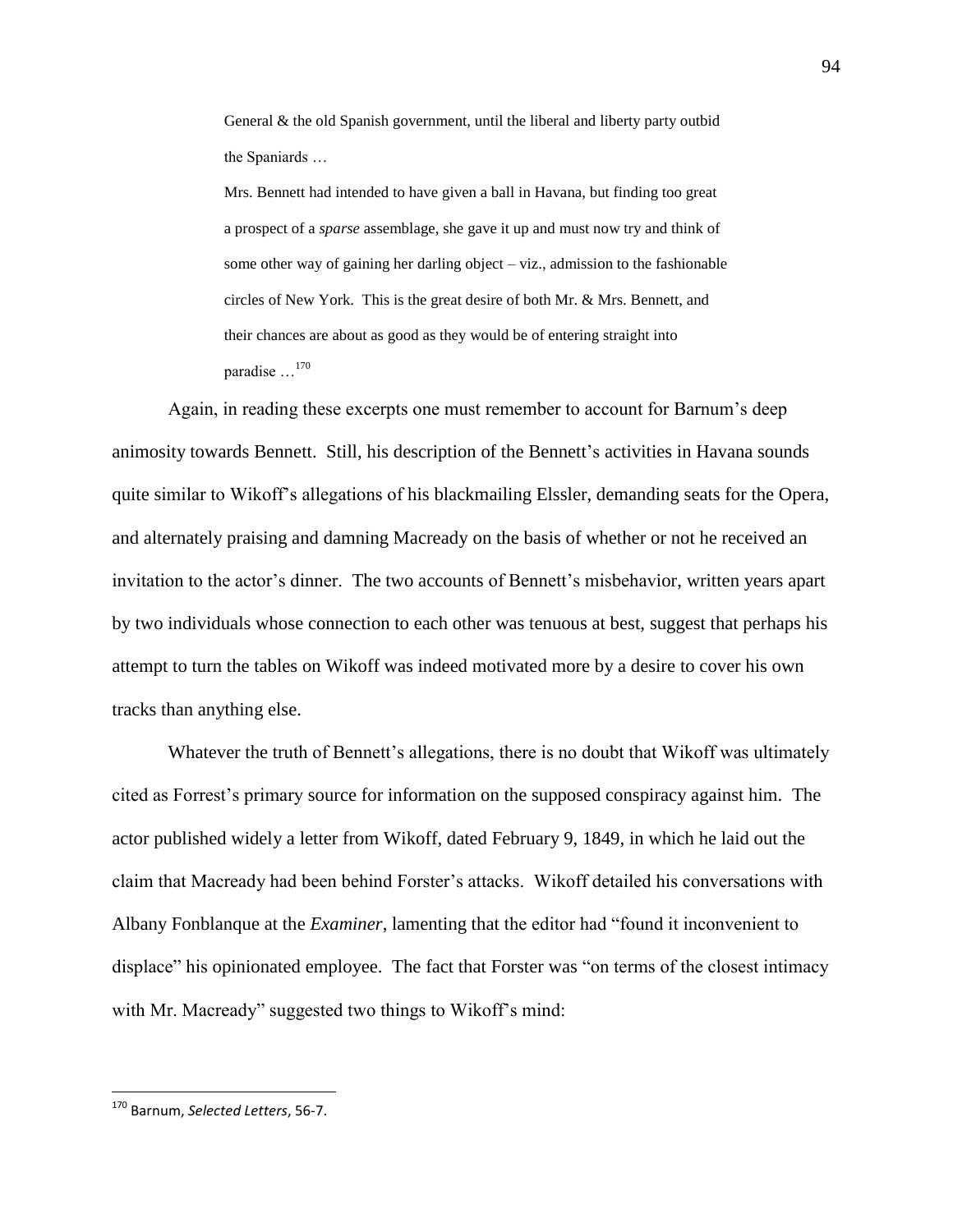First, That it was to win the favor of his friend and patron, Mr. Macready, that Forster did his best not only to write down his American rival, but to stir up such opposition as would militate against his (your) success in England. Secondly, That it was any time in the power of Macready, by a look or word, to arrest the foul stream of unmanly abuse that was weekly poured out upon you; for though it was not stated that Mr. Macready would not commit himself, by issuing instructions in so many words, to his friends, to assail you, yet it is clear to me, from all that was said, as it will be to any one, from the circumstances cited, that, if it had pleased Mr. Macready to relieve you from the pertinacious and brutal attacks of the most servile of his friends, that it was entirely within the scope of his known influence to do so. $^{171}$ 

Wikoff had left the country the same month, and he could not have imagined the gruesome sequel to the dispute he had helped foster. Although his name does not seem to come up in close association with the riot, Forrest"s was forever blackened by the events in Astor Place, and any lingering memories of the small but crucial role that Wikoff had played could certainly not have helped his already questionable reputation.

Wikoff"s involvement in the Astor Place Riot marked one of his last direct engagements with a theatrically-related event, although he seems to have briefly tried to repeat his success with Elssler. Shortly after arriving in Europe in 1849, he met Jenny Lind, whom Harriet Grote had adopted in the same way she had taken Elssler under her wing. There were rumors that Wikoff was acting as P.T. Barnum's agent in negotiations to bring Lind to America.<sup>172</sup> In fact, Barnum had actually engaged the services of John Hall Wilton, who he recalled had been informed by Lind that "there were four persons anxious to negotiate with her for an American tour," one of whom was the "Chevalier Wyckoff [sic], a person who had conducted a successful

<sup>171</sup> New York *Herald*, May 10, 1849.

<sup>172</sup> Delarue, 38.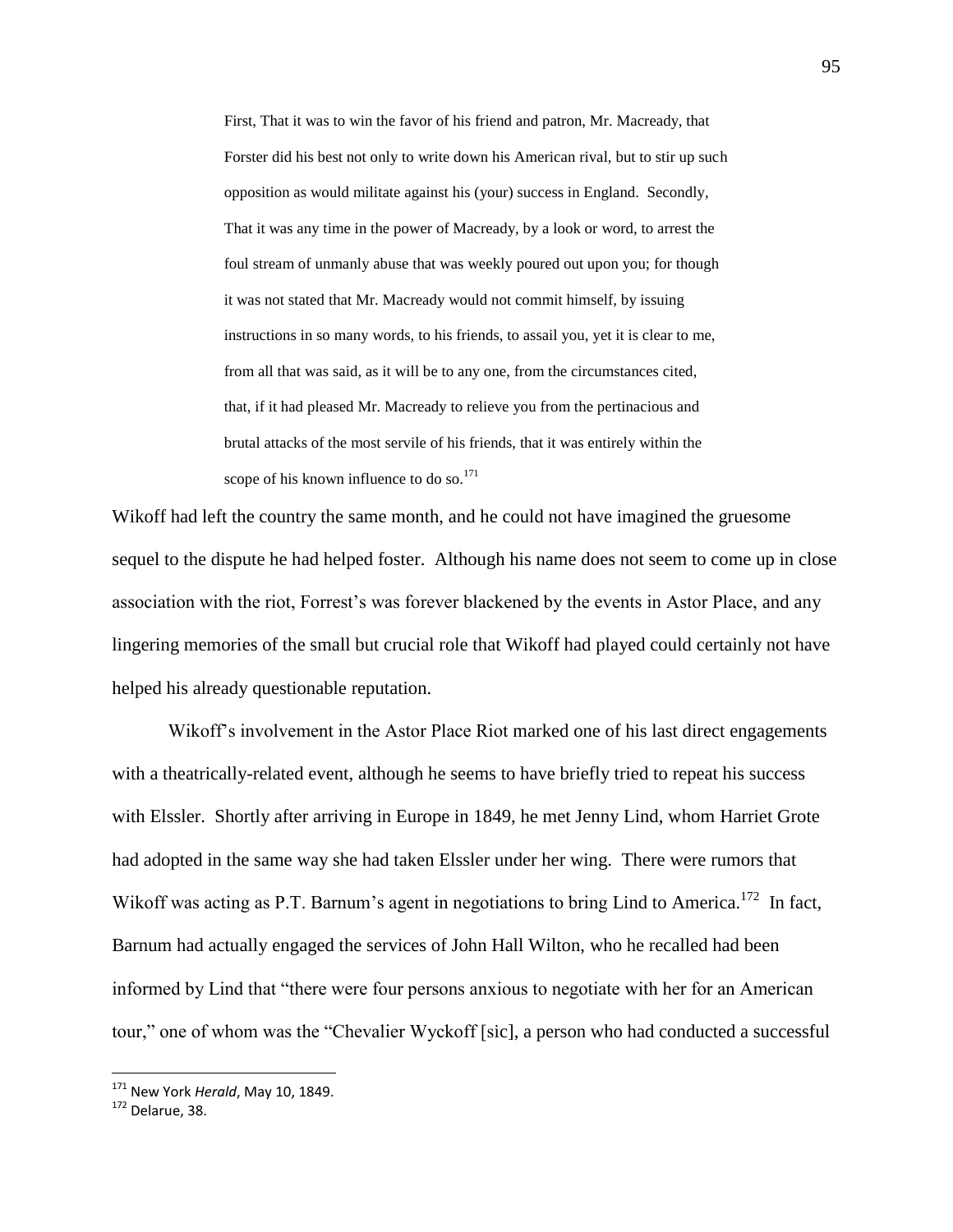speculation some years previously, by visiting America in charge of the celebrated danseuse, Fanny Elssler."<sup>173</sup> The reference is tantalizing but ultimately somewhat difficult to further explore, as there is little other available material on this supposed attempt. Although Wikoff was ostensibly working for the British Foreign Office around this time, the fact that Lind was a friend of Grote"s who was considering an American tour put her in a very similar situation to Elssler a decade previously. This and the prospect of becoming the impresario to a performer who could potentially earn as much or more than Elssler might have outweighed any concerns about the sort of social repercussions Wikoff felt he had suffered as a result of his involvement with the dancer.

The next major event in Wikoff"s life was the Gamble scandal, which, as noted earlier, came to overshadow the rest of his biography. *My Courtship and its Consequences*, his version of events in the fiasco, seems to have sold rather well upon its publication in 1855. It is evident that he was able to put his early experience with writing – and sometimes fabricating – Elssler"s memoirs to good use. This book represented a gambit to restore his shattered reputation in the wake of the scandal, and this time the stakes were far higher, even in comparison with the fallout after his splits with Elssler and Bennett. The crime of which he was accused and for which he served time in a Genoese prison may not have done any lasting harm to Jane Gamble, but it was nevertheless a dastardly action that threatened to bar Wikoff from polite society for the rest of his life. He recalled that, at the time of his conviction, "I thought only of the ruin of all my prospects in life that this unjust condemnation would bring upon me. I thought of the loss of my friends, whose esteem and respect were above all price. I thought of the reproach and contumely

<sup>173</sup> P.T. Barnum, *Struggles and Triumphs or, Sixty Years' Recollections of P.T. Barnum, including his golden rules for money-making. Illustrated, and brought up to 1889. Written by himself.* (Buffalo, N.Y.: The Courier Company, 1889), 101.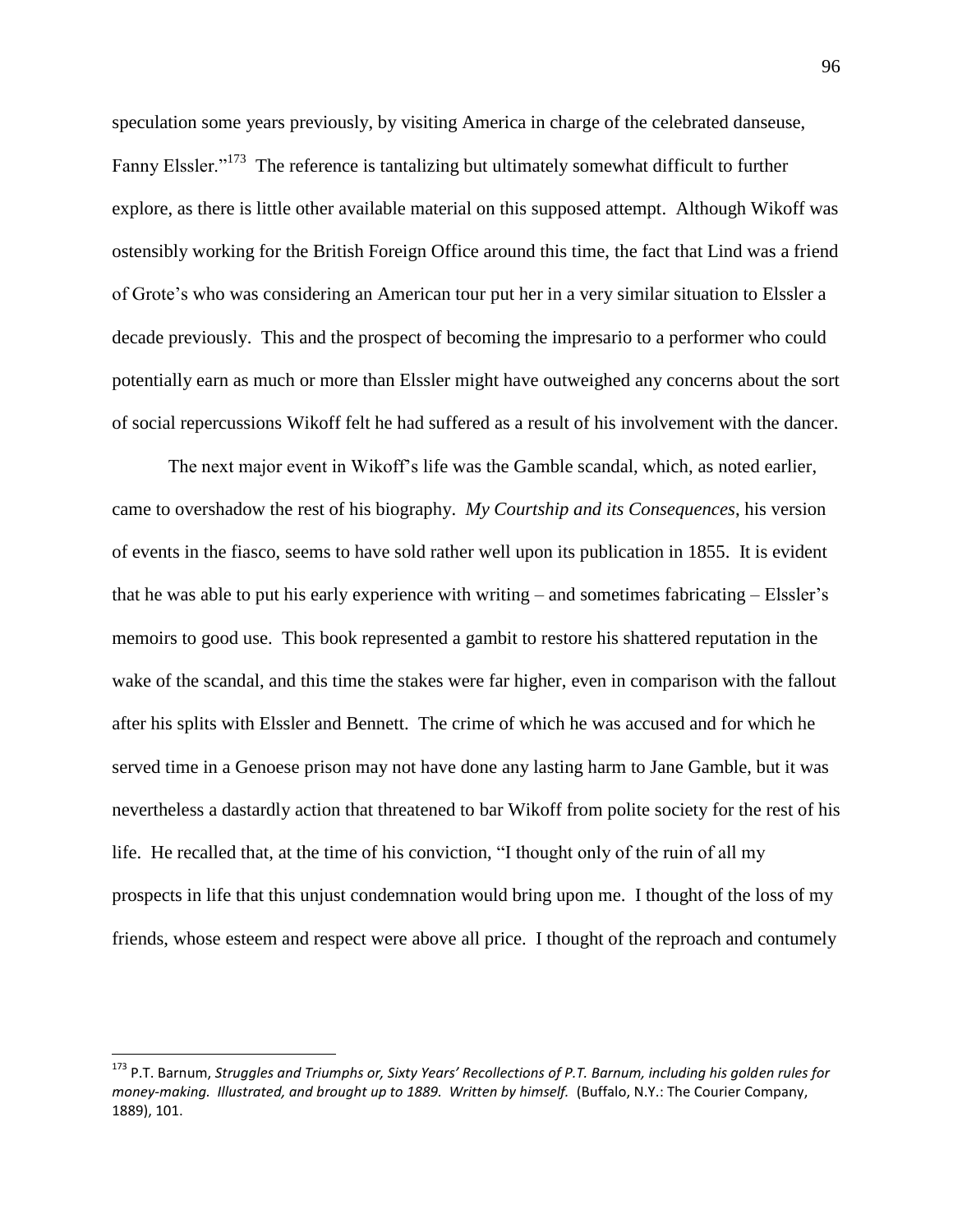that the ill-natured would cast upon me. These bitter reflections filled me with the deepest gloom."<sup>174</sup>

In his version of events, Wikoff suddenly became the same sort of injured innocent as the Elssler of his earlier works and as he would portray Genevieve Ward some years later. By contrast, women in general were characterized as fickle, dangerous creatures who enjoyed driving men to madness by throwing up an endless series of obstacles for honest suitors to surmount. Even Harriet Grote came in for censure; the unreliable nature of Wikoff"s account makes it difficult to determine what her exact role in the affair was, but she seems to at least have counseled caution to Gamble, if not outright rejection of Wikoff"s suit, which he attributed to the natural inclination of her gender to play havoc with suitors" sanity rather than any reasonable doubts on her part as to whether he would be a truly suitable match.

*My Courtship and its Consequences* ultimately turned out to be a success for Wikoff. 1855 happened to be a good year for revelatory memoirs: not only did Horace Greeley release one, but so did Barnum, who had used some of Wikoff"s publicity tactics to even greater effect in promoting Jenny Lind. Barnum"s admission of occasional deceit in advertising the attractions he managed led Bennett – who was himself no stranger to the business of self-promotion – to lump his book with Wikoff and Greeley's.<sup>175</sup> However, it is worth noting that, in Barnum's case, releasing the memoir actually did harm to his reputation, whereas Wikoff"s account at least seems to have managed to muddy the waters somewhat and cast doubt on what precisely had happened between him and Gamble. In the long run, of course, Barnum"s later version of his memoir, *My Struggles and Triumphs*, became a runaway bestseller, appearing in an updated

<sup>174</sup> Wikoff, *My Courtship and its Consequences*, 281.

<sup>175</sup> Caleb Crain, "The Courtship of Henry Wikoff; or, A Spinster's Apprehensions," *American Literary History*, 18, no. 4 (2006), 680.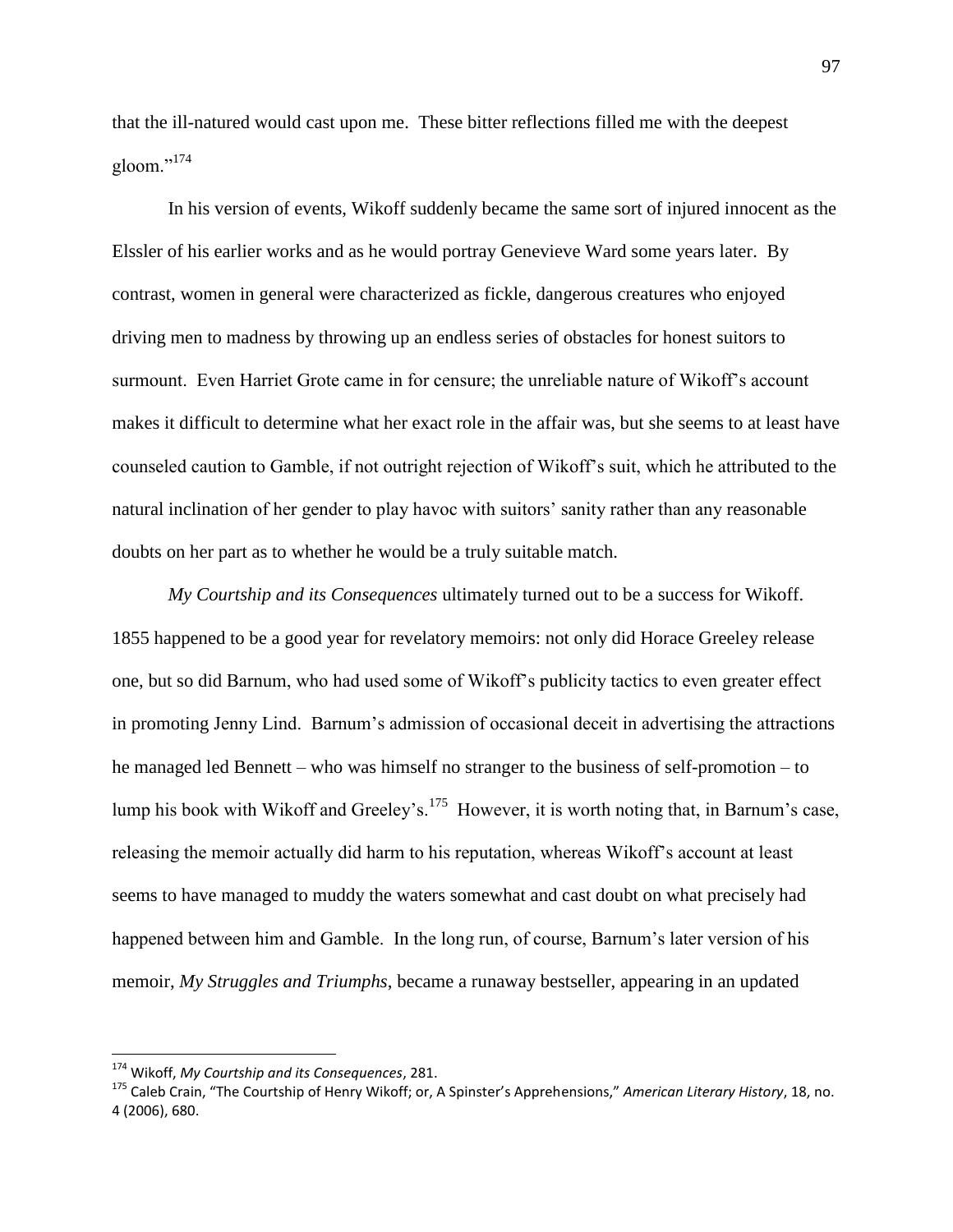edition almost every year towards the end of his life. Wikoff"s *Reminiscences* may have done reasonably well at the time it was released, but the book is now almost completely forgotten.

There is a sad irony to Wikoff"s ventures into memoir. The man who had generated so much publicity for Elssler and Forrest ended up trying to remove the same sort of taint on his reputation that he had attempted to help these performers take away from theirs. The episode with Jane Gamble, whatever its exact circumstances, certainly does not reflect well on him. However, he also seems to have attracted a considerable amount of condemnation from his association with other individuals who were condemned as much for their professions as their personalities, particularly Elssler. Bennett may have also been despised for his unsympathetic personality, but a good deal of the opprobrium that attached itself to him seems to have stemmed from the disruptive impact of his *Herald* on American media and society. Wikoff almost certainly exaggerated when he complained that his association with Bennett had tarnished his reputation, but given Bennett's social standing, it seems reasonable to suppose that there was a grain of truth to this complaint.

Wikoff followed up *My Courtship* with *The Adventures of a Roving Diplomatist*, which detailed his frustrations in dealing with the British Foreign Office, padded with some articles he had published earlier in the *Democratic Review*. He had evidently effected a reconciliation with Bennett, for his ally-turned-enemy was once again firm in his support for Wikoff, even supporting him in a push for a diplomatic appointment from President Lincoln. Despite his failure to obtain a post, Wikoff remained in the capital and managed to get introduced to and charm Mary Todd Lincoln, in whose circle of acquaintances he became a fixture. Wikoff was nearly expelled from the White House in December 1861 when he was mistakenly accused of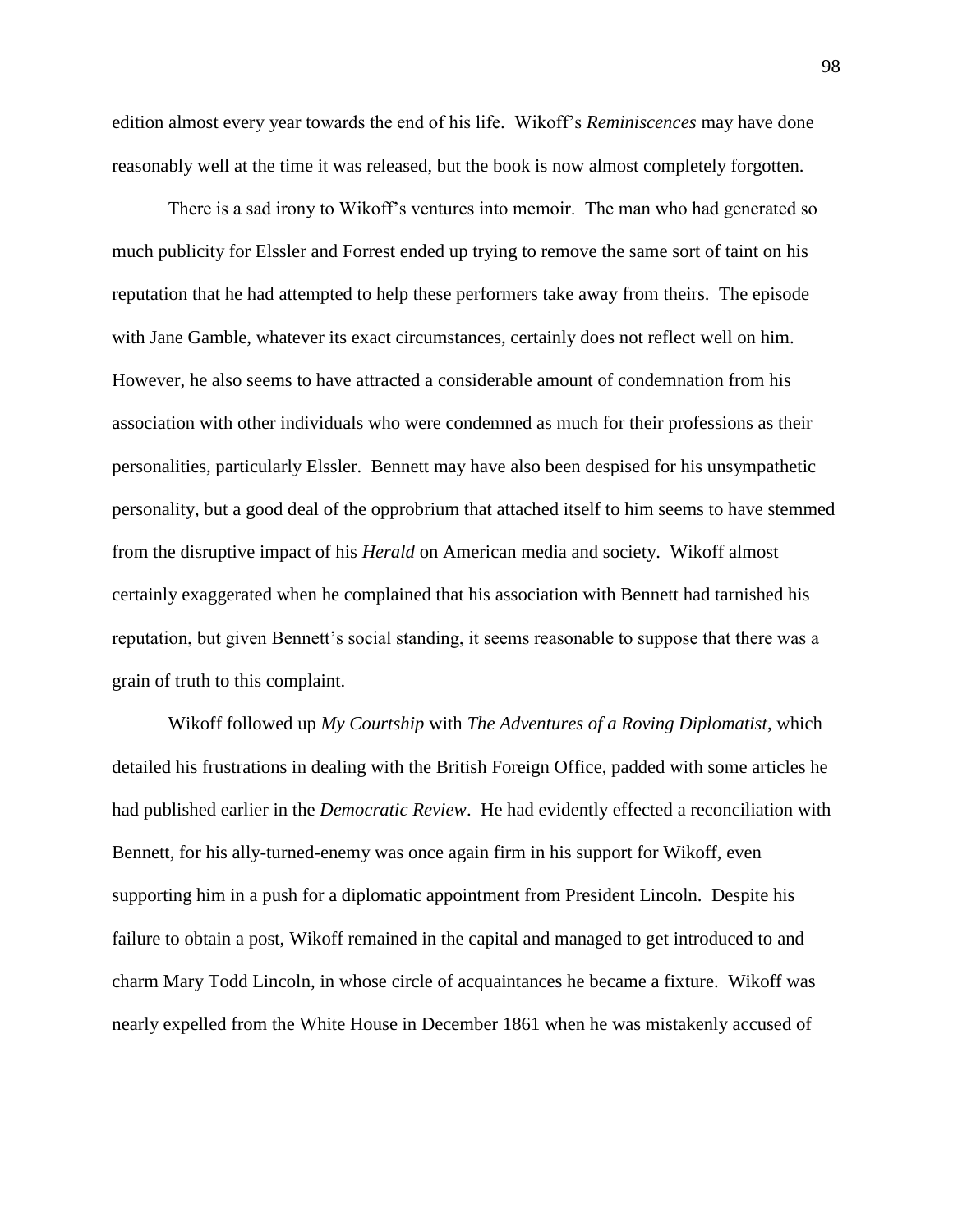leaking Lincoln"s State of the Union speech, but he was exonerated and continued to circulate in official Washington society until after the end of the war.<sup>176</sup>

From the standpoint of one strictly concerned with theatre-related activities, Wikoff"s most significant activity during these years is his purported authorship of the *Memoir of Ginevra Guerrabella*, a short account of the unbelievable but true story of the early unhappy marriage of the woman who would eventually become known as the actress Genevieve Ward. Once again, he demonstrated his talent for dramatizing the personal lives of performers in order to generate publicity for them. Although Wikoff"s name does not appear in the book itself, he is attributed authorship by the *Dictionary of American Biography*. 177 The narrative describes the early life and marital woes of the actress Genevieve Ward, who had acquired the name Guerrabella as the result of her ill-fated marriage to a Russian nobleman and would later revert to using her maiden name. Wikoff seems to have become acquainted with her through John Ryan, former editor for *The Republic* and thereafter (somewhat surprisingly) an employee of Bennett's.<sup>178</sup>

Ward provided an especially promising subject for Wikoff"s style of publicity, since her biography was already so rich in dramatic incident that it required little in the way of invention. As a young and promising opera singer, she had had the misfortune to meet the Count de Guerbel, a Russian nobleman who proposed marriage. She accepted, and a ceremony was duly performed at the American consulate in Nice. Unfortunately, as the ceremony had not been performed at an Orthodox Church, the Count was not technically bound to her, and he disappeared before the family could arrange an Orthodox ceremony. Guerbel was eventually tracked down and forced to marry Ward once again thanks to pressure from the Russian government, but for obvious reasons his finally-legitimate wife had no wish to see him again.

<sup>176</sup> Delarue, 47-8.

 $177$  Ibid., 49.

<sup>178</sup> Crow, 203.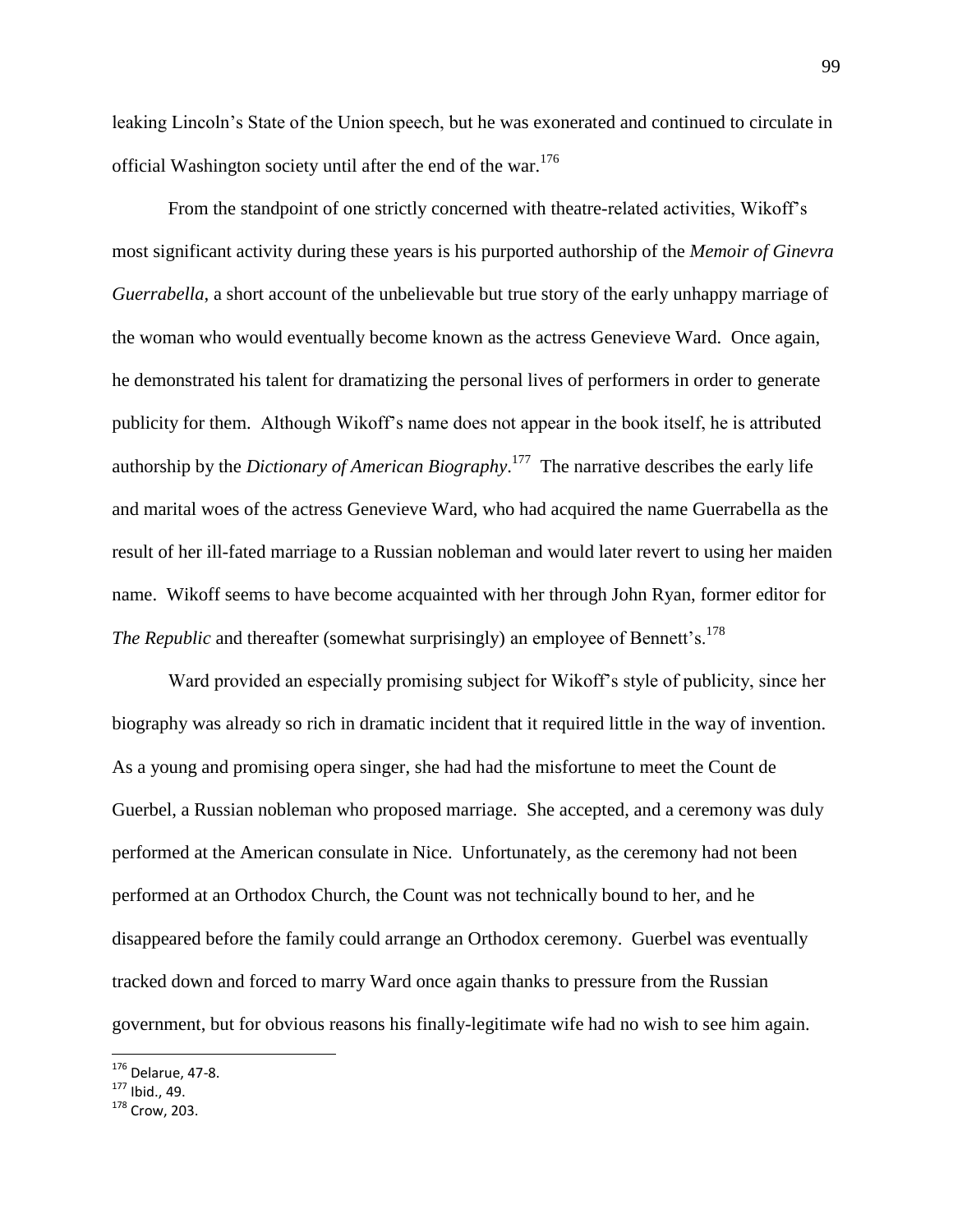This murky personal history undoubtedly affected the public"s perception of Ward; it seems no coincidence that the *Memoir* came out shortly after she had returned to the United States for a series of engagements, including one in New York which was ongoing at the time of the book"s publication.<sup>179</sup> Although anti-theatrical prejudice was less pronounced in the United States by this time, there is nevertheless a clear parallel between Ward and Elssler"s respective situations: both had to make their American premieres while dealing with lingering questions about their moral character stemming from their personal histories.

As he had done with Elssler, Wikoff proceeded to dramatize Ward"s life, downplaying her professional achievements and focusing instead on her disastrous marriage. In depicting her as the sinned-against heroine of this miniature drama, Wikoff idealized Ward even on the physical level, describing "her figure faultless in its symmetry, her features of the loveliest Grecian type, her countenance denoting the noblest traits of mind and character, her manner at once graceful, dignified, and affable<sup> $n_{180}$ </sup> – and all this when she was but fifteen years of age. Later in the narrative, Wikoff illustrated Ward"s "noble traits of mind and character" by recounting her resistance to the (entirely honorable) advances of an anonymous Russian prince during the time she was pursuing Guerbel. Whether or not this had actually occurred, the use once again of an incident involving a principled refusal to give in to the importunities of a crowned head makes for an unmistakable connection between the *Memoir* and Wikoff"s earlier publicity work for Elssler.

If he depicted Ward as a paragon of virtue, Wikoff also clearly had no compunction about fitting Guerbel into the role of the "artful and unblushing villain"<sup>181</sup> of the piece. The Count's behavior certainly did not make this a particularly difficult task, but Wikoff"s larger aim in doing

<sup>179</sup> Henry Wikoff, *Memoir of Ginevra Guerrabella* (New York: T.J. Crowan, 1863), 63.

 $180$  Ibid., 8.

<sup>181</sup> Ibid., 15.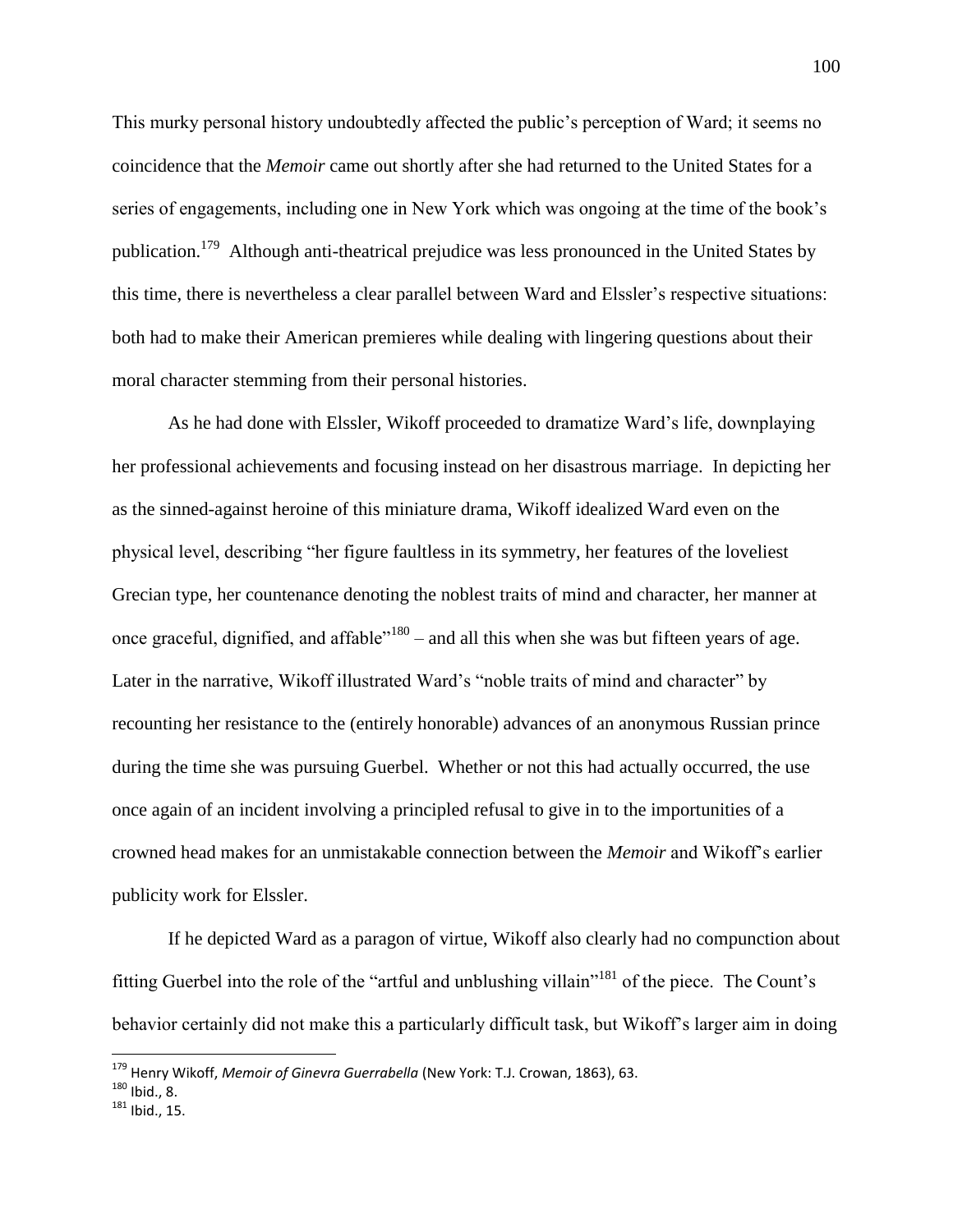so was to use the strong moral contrast that he had established between villain and heroine to place Ward and her profession in the same morally unobjectionable light that he had once attempted to cast on Elssler. "What a lesson and what a moral!" he proclaims at the moment in the narrative when Guerbel is finally brought to heel.<sup>182</sup> There was a method to Wikoff's strong emphasis on the moral lesson of Ward"s ordeal: just a few pages after his pious outburst, he notes that the miserable newlywed needed "to divert her mind from dwelling upon the sad disappointments of the past."<sup>183</sup> Ward's entry into the professional world of the opera was therefore depicted as necessary, a means of redemption for what would otherwise have been a ruined life. As with the supposed piety that underlay Elssler's first experience of the ballet, Ward"s embarking on a career on the stage was shown to stem from the purest motives, in this case as a much-needed balm for a wounded innocent.

After his involvement with Genevieve Ward and the Lincoln White House, Wikoff spent most of the rest of his life in London, becoming ever more sour about the efficacy of democracy and the direction his home country was taking in the wake of the Civil War - a delicious irony, given his comments about the English aristocracy in the early days of the Forrest-Macready dispute. He did manage to find time to help his friend Dan Sickles – a prominent politician now mostly remembered for his ineffectual service as a general in the Civil War – in managing a diplomatic crisis over the capture and execution of a crew of American filibusterers headed to Cuba. For his services as an intermediary, he finally received an official title to justify the "Chevalier" which both friends and enemies had attached to his name for decades. Shortly afterwards, he allegedly met up with his old acquaintance Napoleon III and helped the deposed

 $182$  Ibid., 50.

<sup>183</sup> Ibid., 54.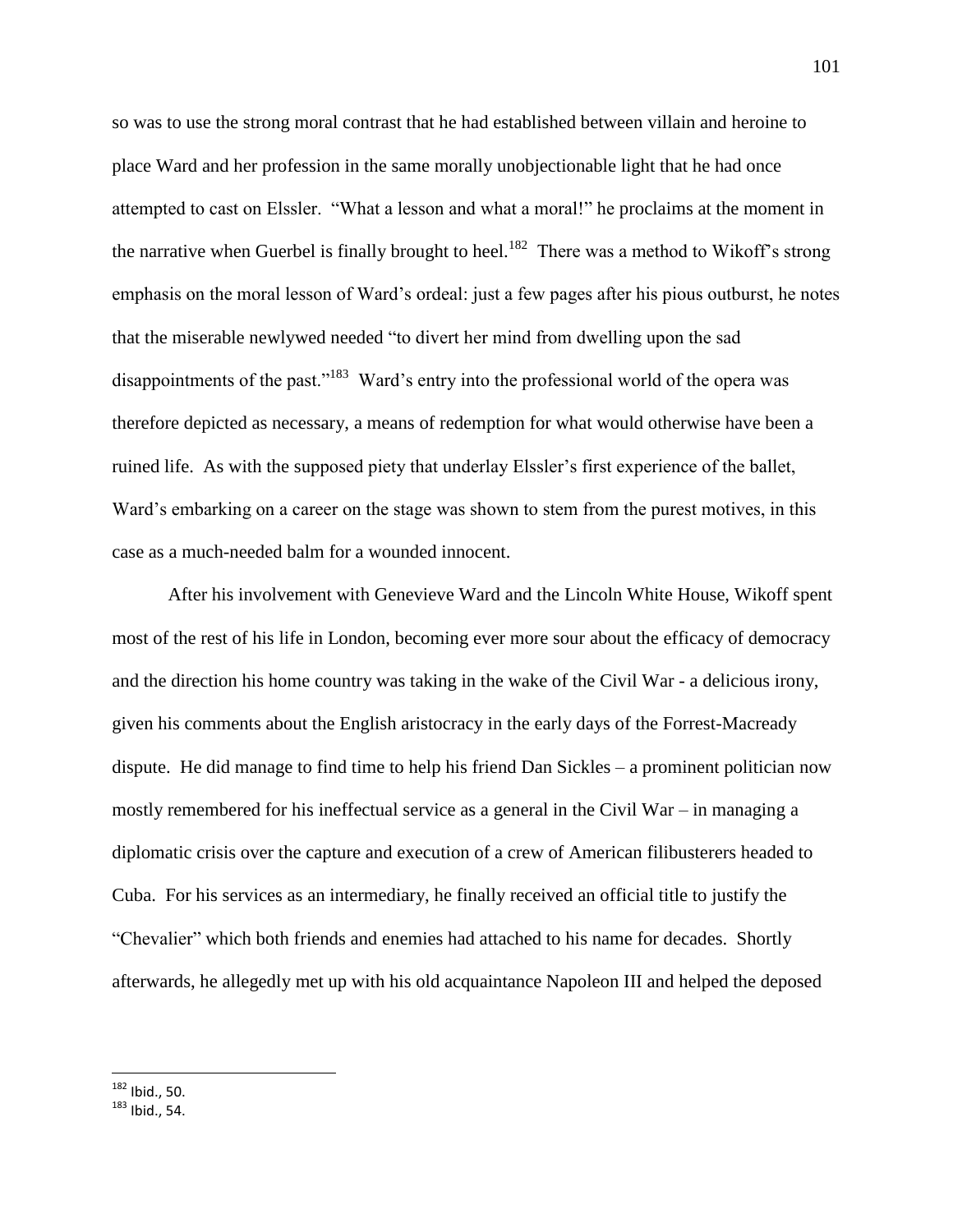emperor to smuggle some of his treasures out of France in much the same way that he had done for Joseph Bonaparte nearly forty years earlier.<sup>184</sup>

Before his acquisition of an official title, Wikoff had one last brush with the stage. He had apparently met the young Henry Irving at some point in the late 1860"s, and when Irving took on the role of the capricious old Digby Grant in the comedy *Two Roses*, he based his interpretation of the character on Wikoff. This was something of a backhanded compliment, given that Grant is not a particularly praiseworthy or sympathetic character, but it evidently came out of a feeling of affection for the aging dandy, for Irving sent Bram Stoker around to Brighton some years later to see the aged and financially straitened Wikoff with "some grapes and other creature comforts."<sup>185</sup> It was in Brighton that Wikoff died, on April 28, 1884. In November of that same year, the long-since-retired Fanny Elssler passed away in her home city of Vienna.

 $184$  Crow, 199-200.

<sup>&</sup>lt;sup>185</sup> Quoted in Crow, 200-1.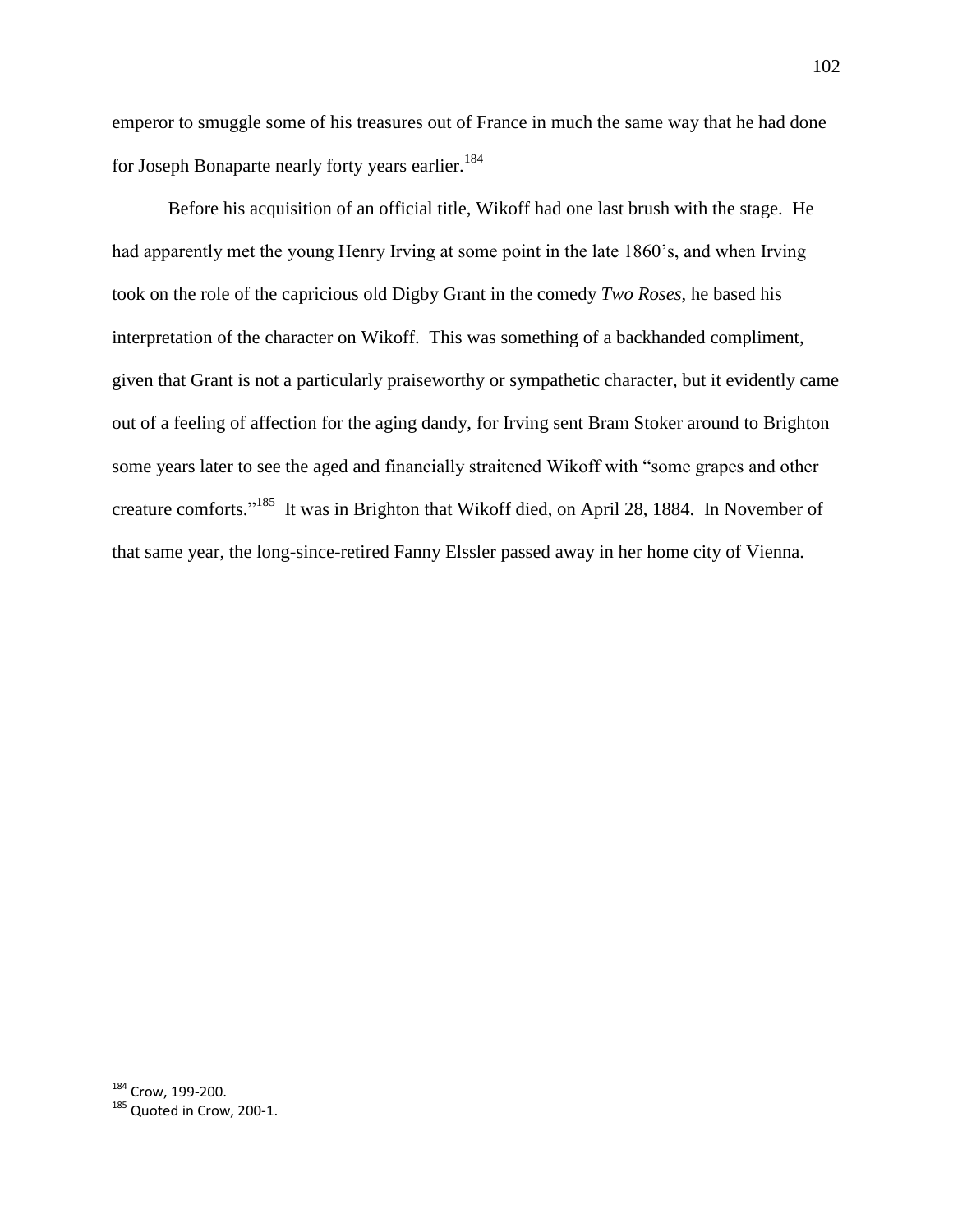## **Conclusion**

Whatever the truth behind Henry Wikoff"s equivocations and dubious actions, there is a certain injustice to the fact that his considerable contributions to the development of American theatre publicity have been largely forgotten. By contrast, the manager of another European talent, whose arrival in America occurred exactly one decade after Elssler"s, remains well-known to the average twenty-first-century reader. P.T. Barnum"s role in the wildly successful tour of the Swedish singer Jenny Lind has been written about endlessly. Nevertheless, it may serve the purposes of this thesis to briefly go over this familiar ground in order to throw into clearer relief how two major factors in Wikoff"s career – namely, relations with the press and the importance of biography in shaping public opinion – would reappear at one of the crowning moments of Barnum's. Comparing the publicity campaigns of Wikoff and Barnum reveals the extent to which the former was in many ways abreast or even ahead of the well-known showman in terms of how he managed to shape these factors to shape public opinion on a national scale; paradoxically, it also reveals how much more completely Barnum grasped their importance and proper management. In both campaigns lay the seeds of an American mania for celebrity which seems to still be growing exponentially with every passing year.

Barnum, of course, had already had years more experience with selling the public on remarkable personalities than Wikoff did when the latter returned to America with Elssler in 1840. Not long after the unhappy end of Elssler's tour, he would find immense success in Europe with "General Tom Thumb", whose image proliferated to a startling degree on Parisian merchandise of every description.<sup>186</sup> However, his tour with Lind was an undertaking on quite a different scale from anything he had previously attempted in America, and the brief mention in

<sup>186</sup> Barnum, *Struggles and Triumphs*, 81.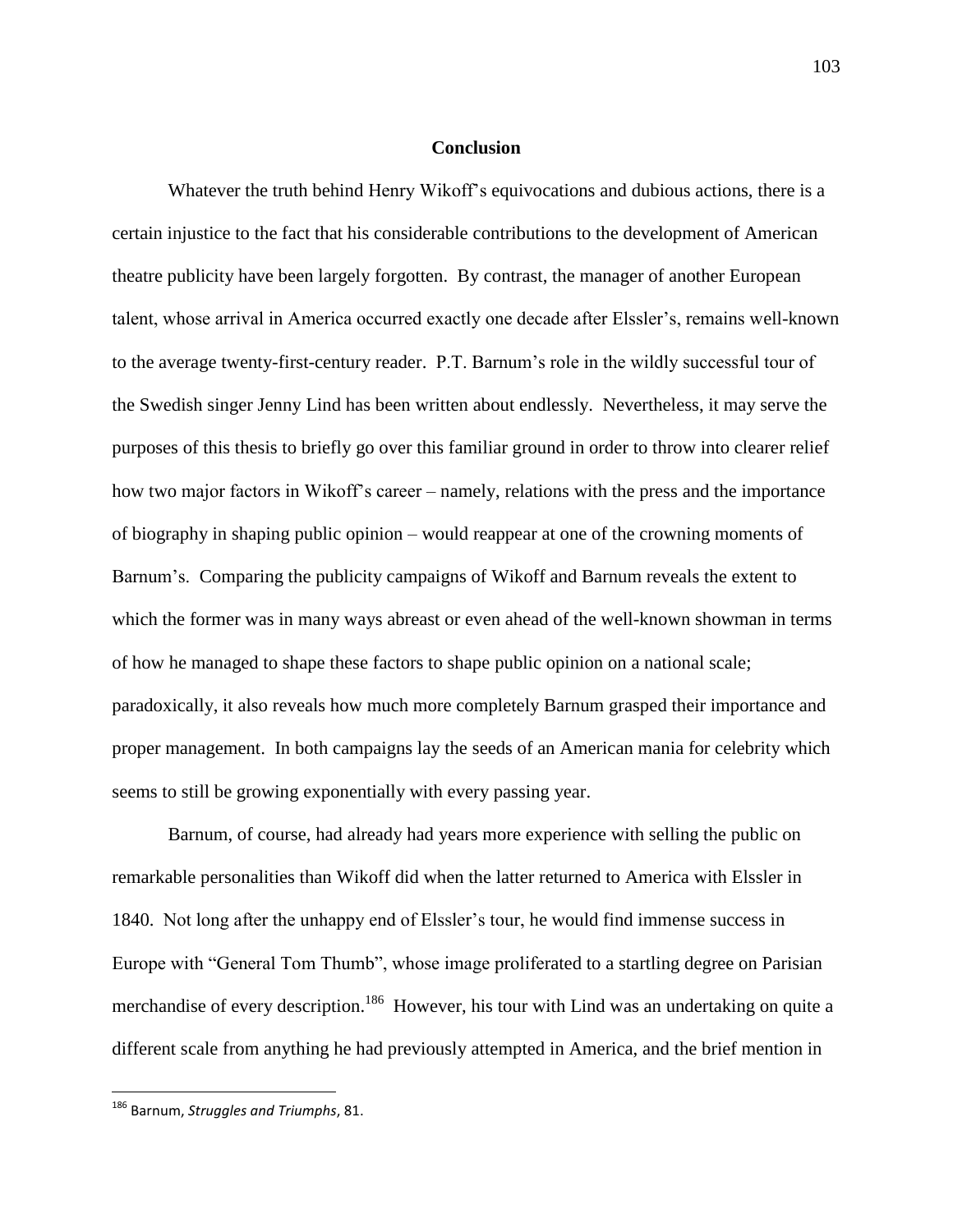his memoirs of the "successful speculation" that the "Chevalier Wyckoff" had conducted with Elssler - and which he evidently hoped to conduct with Lind – suggests that he observed the affair of the previous decade with no small amount of professional interest. When it came to be his turn to conduct a celebrated European *artiste* on a route similar to Elssler"s, he demonstrated that, if he had not learned directly from the successes and failures of Wikoff"s managerial stint, he nevertheless understood the basic principles which had contributed to the dancer's success as well as how to largely avoid those bumps in her road which had at times caused both her and her impresario such grief.

Perhaps the most striking aspect of Barnum"s decision to bring Lind over to America is his frank admission that he determined to do so based not on any direct knowledge of her skill as a singer, but rather as a result of his "estimate of her success with all classes of the American public, [and] her character for extraordinary benevolence and generosity." On the basis of these two factors, he recalled, he "felt sure that there were multitudes of individuals in America who would be prompted to attend her concerts by this feeling alone."<sup>187</sup> Wikoff might have whipped up a frenzy for Elssler by a similar focus on her "character" over any other consideration, but he at least had had an opportunity to assess her artistic merits beforehand, however secondary that factor might have proved to her ultimate success.

Furthermore, whereas Wikoff had relied on other Americans in Europe to build excitement for Elssler amongst an elite group of tastemakers, Barnum managed to excite a wider range of potential customers far more quickly, bringing them to share his high estimation of Lind before ever hearing a note. Her stupendously successful first concert in New York, Barnum rightfully asserted,

 $^{187}$  Ibid., 105.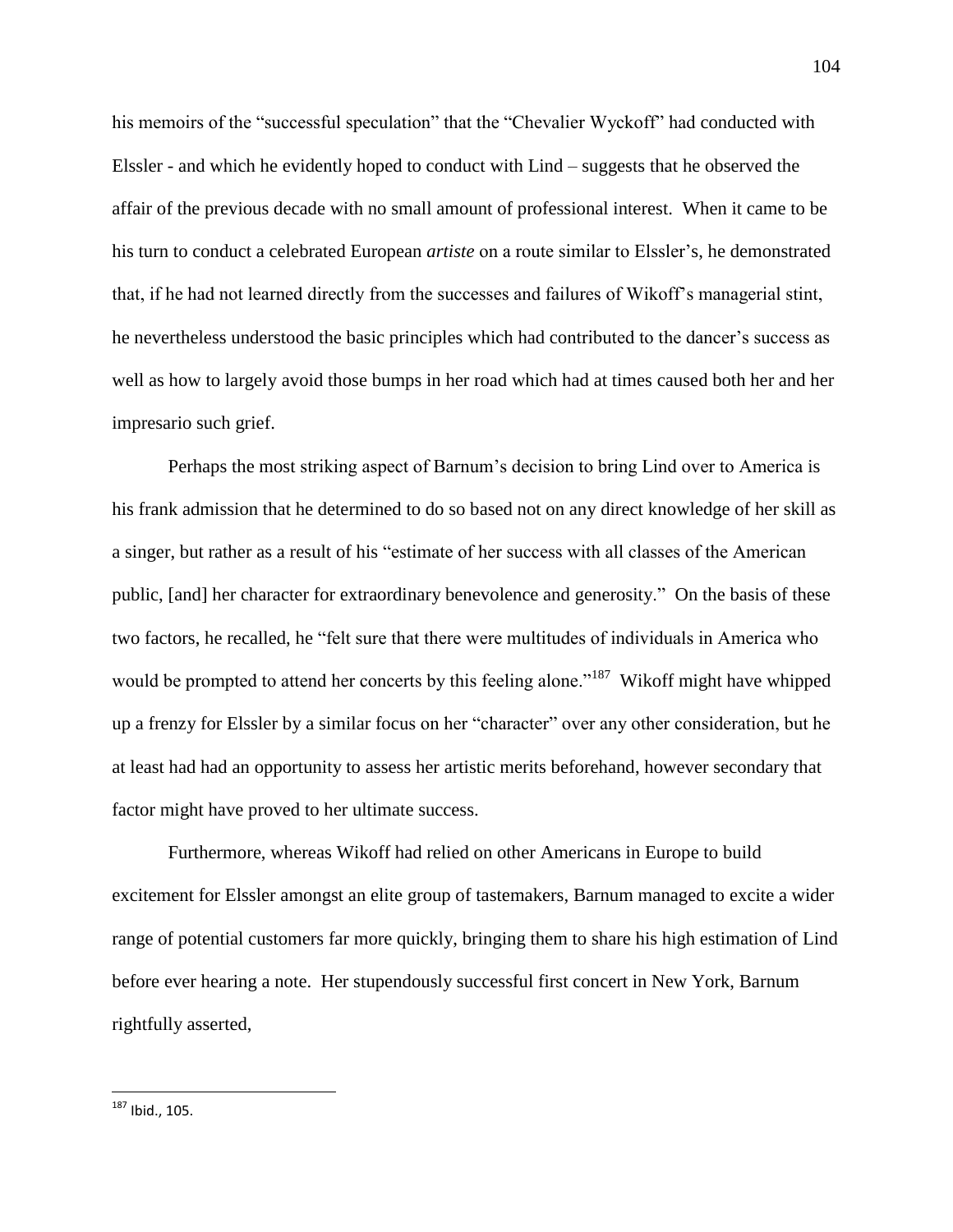was not gathered by Jenny Lind"s musical genius and powers alone. She was effectually introduced to the public before they had seen or heard her. She appeared in the presence of a jury already excited to enthusiasm in her behalf. She more than met their expectations, and all the means I had adopted to prepare the way were thus abundantly justified.

As a manager, I worked by setting others to work. Biographies of the Swedish Nightingale were largely circulated; "Foreign Correspondence" glorified her talents and triumphs by narratives of her benevolence; and "printer's ink" was invoked in every possible form, to put and keep Jenny Lind before the people. I am happy to say that the press generally echoed the voice of her praise from first to last.<sup>188</sup>

A biographer of Wikoff can only wish that his subject had been so straightforward about his own means of generating publicity.

Just as the details – often invented – of Elssler"s biography were one of the crucial factors in generating sympathy for as well as interest in her success, Barnum managed the "expectations" of Lind"s audience in large part by placing the story of her life in the spotlight. The program for her concerts included a biography, replete with testaments to her artistic prowess and, more importantly, her singular personality. Just as the stories in the *Herald* and other promotional materials had depicted Elssler as a precocious talent, so too was Lind a natural almost from birth, whose "first accents were almost made in music" and whose talent had been recognized at a very young age by a distinguished actress and the nobleman who ran "the musical school attached to the Royal Theater."<sup>189</sup> A dramatic complication arose when the fourteen-year-old Jenny lost her voice, but her perseverance in the face of this obstacle

 $^{188}$  Ibid., 111.

<sup>189</sup> P.T. Barnum, "From *Programme of Mademoiselle Jenny Lind's Concert*," in *The Colossal Barnum Reader: Nothing Else Like It in the Universe*, ed. James W. Cook (Chicago: University of Illinois Press, 2005), 131.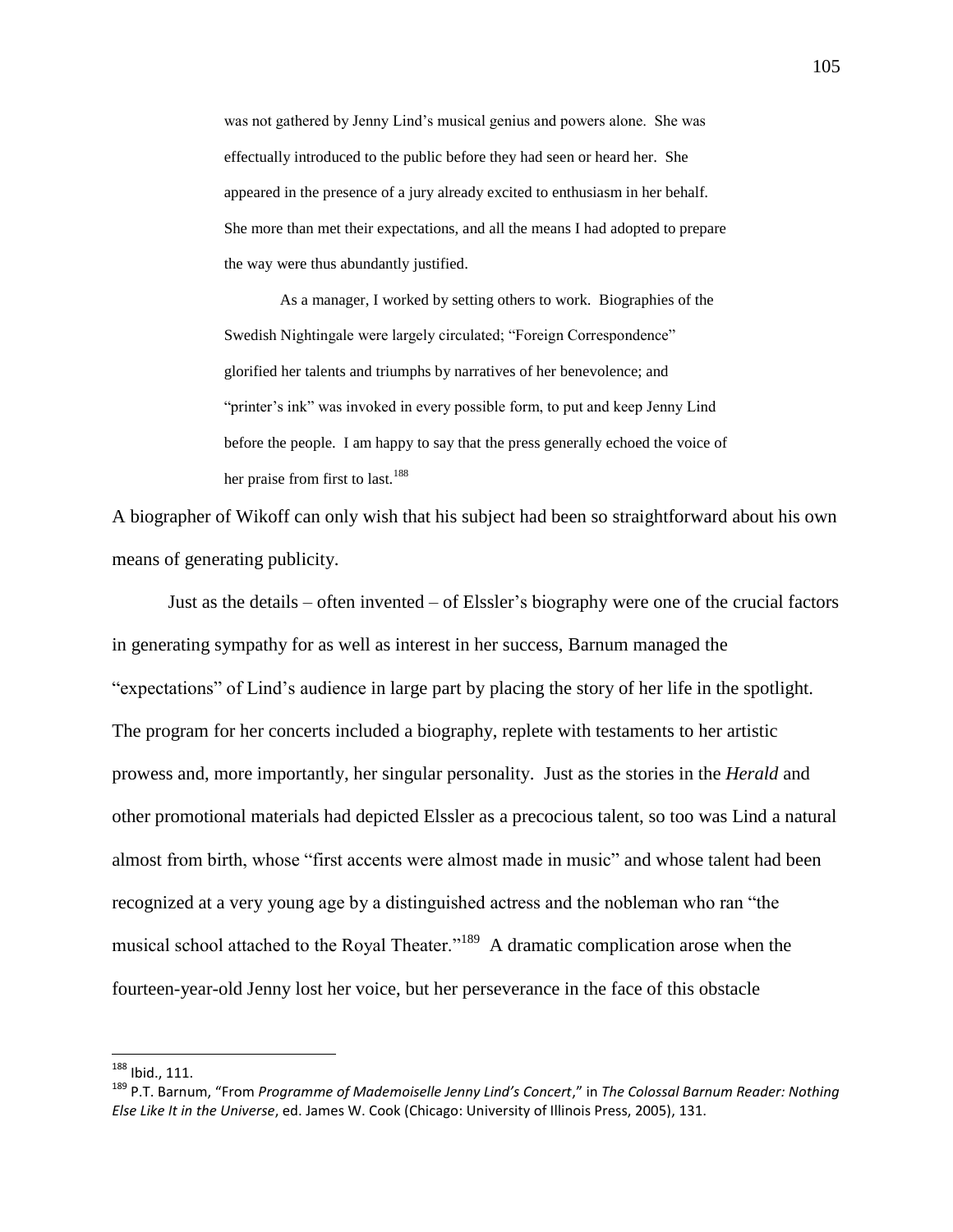supposedly paid off when she regained her voice in the very midst of an operatic performance, startling the audience with her hitherto unappreciated talent and wowing Meyerbeer himself. This triumph, noted the program, meant that "her reputation soon spread through the whole of Germany, which at present is perhaps the most musical nation on Continental Europe," and soon brought her the acclaim of "all the Courts in Germany and northern Europe," including Queen Victoria.<sup>190</sup> It hardly bears mentioning that these credentials strike some of the same chords that Wikoff had played in support of Elssler.

The contrast between the profiles adopted by Wikoff and Barnum in the course of their respective managerial stints presents a number of illustrative contrasts. Whereas the part-time impresario sought to keep his name out of the publicity he generated for Elssler and still ended up damaging his reputation, Barnum was more straightforward, while still managing to play somewhat coy. He had already achieved a prominence as a showman, and indeed managing his somewhat protean public persona was a crucial and lifelong element of his career, and one which he managed with a fair degree of success. There were plenty of people willing to denounce his "humbugs" and crow over some of the more noteworthy "struggles" of his career, and his decades-long feud with James Gordon Bennett did not help matters. Nevertheless, as one writer on Barnum has observed, "In reading the various versions of *Struggles*, one is struck most of all by Barnum"s ingeniousness at getting so many different reporters, celebrities, and politicians to say the same thing about him: namely, that he is a symbol of the American male"s potential for unlimited success."<sup>191</sup> At any rate, Barnum's name was easily more recognizable to the average American than Lind"s before her tour began, and he was able to play skillfully on the prominence of his own personality to further aid her prospects.

<sup>190</sup> Ibid., 132-3.

<sup>191</sup> Bluford Adams, *E Pluribus Barnum: The Great Showman & U.S. Popular Culture* (Minneapolis: University of Minnesota Press, 1997), 39.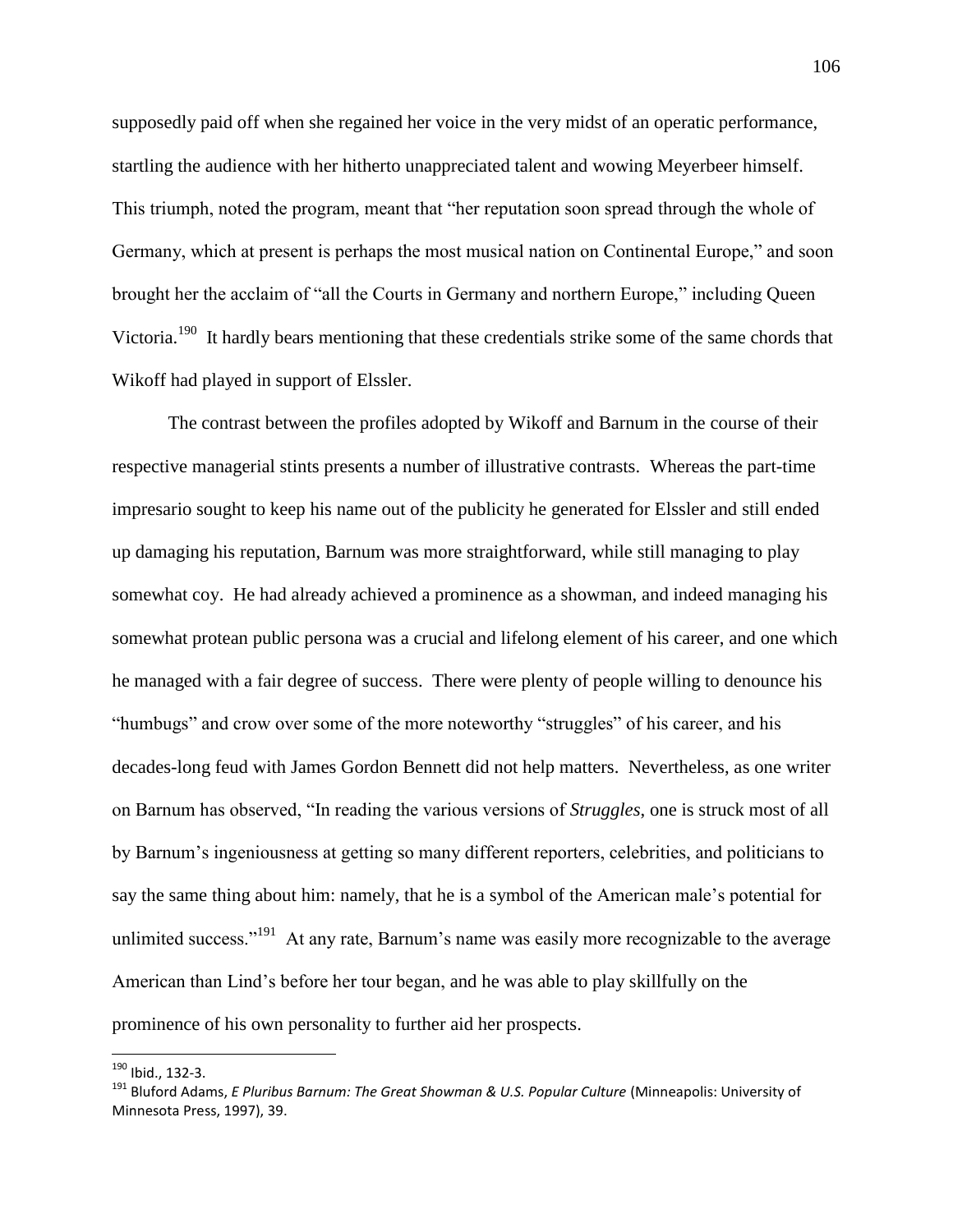His speech after the first concert indicated how he intended to use his prominence to serve the tour, as he insisted to the audience that, "Barnum is nowhere!" and that the singer herself was the real draw.<sup>192</sup> There was a fair amount of irony to the statement, given that Barnum's name was still better-known than Lind's and that he was standing before the audience delivering a speech about his invisibility in the whole affair. If anything, Barnum"s strategy could be characterized in the terms used by his friend Sol Smith: "to make an angel of Jenny, and depreciate yourself [i.e. Barnum] in contrast."<sup>193</sup> However uniform the admiration for her manager's showmanship and business acumen might be, "Lind stood for everything that, in the minds of many Americans, Barnum was not: privacy, artlessness, sensibility, charity, innocence, and piety."<sup>194</sup> Barnum's success, in large part, lay in the fact that he had been able to skillfully manage the public profile of not one but two celebrities in a mutually supporting way.

Finally, Barnum approached press coverage of Lind"s tour in a more comprehensive and skillful manner than Wikoff, who had had to rely on the untrustworthy support of a single editor, to whom he was tied – at least on his side - by personal admiration as much as any hardheaded assessment of shared mutual interest. Despite this, along with the fact that Wikoff seems to have aspired to circulate in more rarified circles than Barnum, he would probably have fundamentally agreed with the showman"s attitude towards the importance of the press: "At the outset of my career I saw that everything depended upon getting the people to think, and talk, and become curious and excited over and about the "rare spectacle." Accordingly, posters, transparencies, advertisements, newspaper paragraphs – all calculated to extort attention – were employed, regardless of expense."<sup>195</sup> Furthermore, both Barnum and Wikoff understood that their personal

<sup>&</sup>lt;sup>192</sup> Ibid., 44.

<sup>193</sup> Barnum, *Struggles and Triumphs*, 124.

 $194$  Adams, 41.

<sup>195</sup> Barnum, *Struggles and Triumphs*, 38.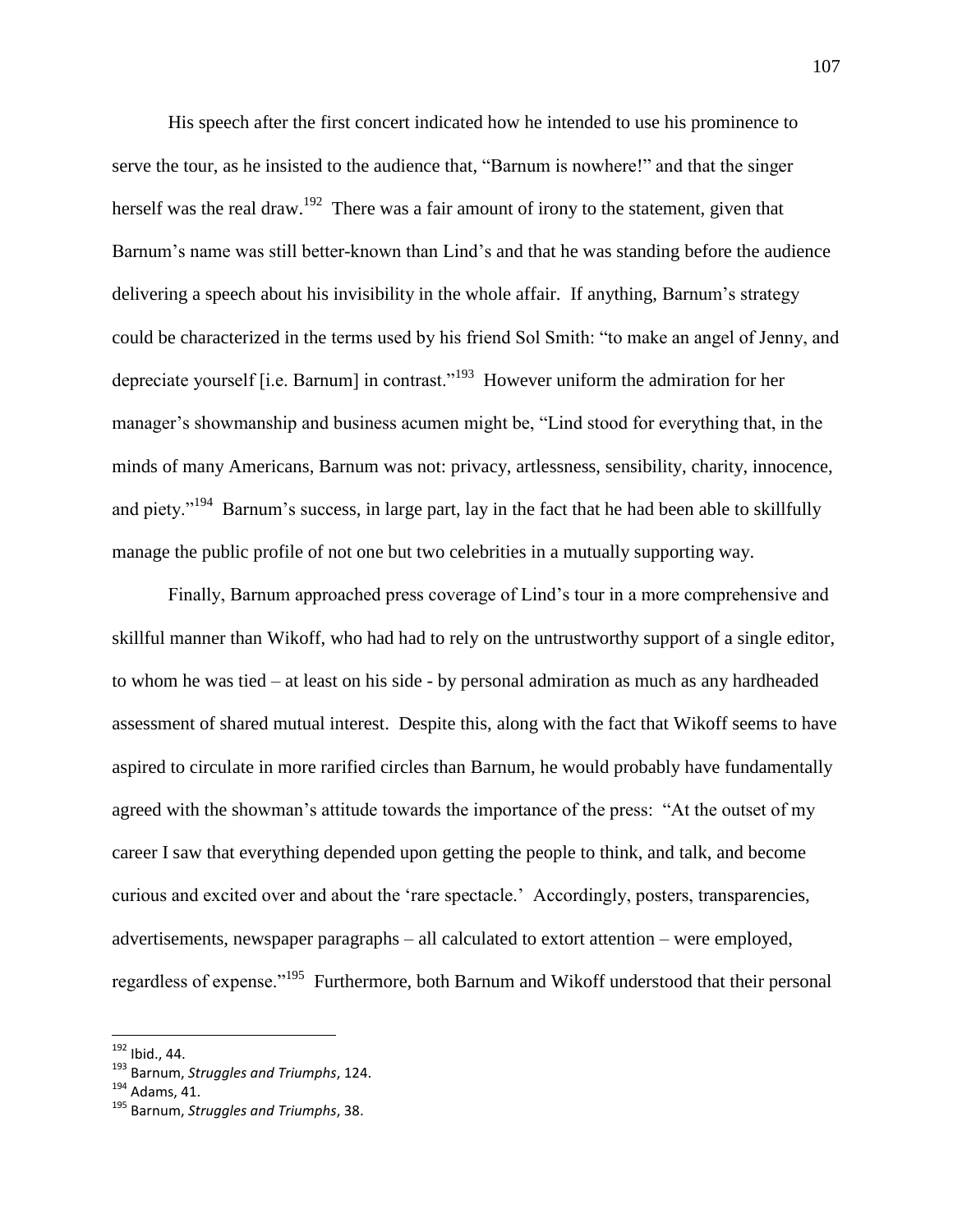relationships with editors could give them leverage against recalcitrant opponents such as theatre managers or rival owners. Barnum"s letter to Moses Beach of the *Sun* concerning the behavior of the Bennetts in Cuba has been cited in a previous chapter, but it is not an isolated instance: nearly a decade earlier, he was able to draw on Beach"s support (as well as other editors such as Mordecai Noah) to ensure that a rival museum could not buy the collections of the institution he had just purchased and which would come to be famous under his ownership.<sup>196</sup> Even his running conflict with Bennett could be put on hold due to pragmatic considerations, and the fact that the editor would inevitably betray him soon afterwards helped more than it hurt. "After permitting one favorable notice in his paper," of Lind"s performance, Barnum recalled, "Bennett had turned around, as usual, and had abused Jenny Lind and bitterly attacked me. I was always glad to get such notices, for they served as inexpensive advertisements to my Museum."<sup>197</sup>

The similarities and contrasts between Barnum and Wikoff"s approaches to the promotion of their respective stars and the business of managing the press provide a useful summation of how American theatre publicity was changing in the antebellum period. Few if any performers had attained anything like Elssler"s nation-wide celebrity status; Edwin Forrest was certainly prominent on a national scale, but there was no large-scale media campaign aimed at promoting him, and certainly no one was putting his name on their brand of champagne. Nevertheless, much of Wikoff"s promotional activity betrayed a mindset that had not grasped or accepted the degree to which American society and its media in particular were changing. The reliance on Bennett alone to champion Elssler's cause is symptomatic of a larger aspect of Wikoff"s preference for and reliance on personal connections amongst the elite. Not only did

<sup>&</sup>lt;sup>196</sup> Ibid., 54.

<sup>&</sup>lt;sup>197</sup> Ibid., 120. Barnum even claimed to have saved Bennett's life on the journey from Havana to New Orleans; one of his museum managers, coincidentally named Henry Bennett, was evidently somewhat disturbed and was supposedly stayed by Barnum from his intention to throw the other Bennett overboard when the editor was alone on deck.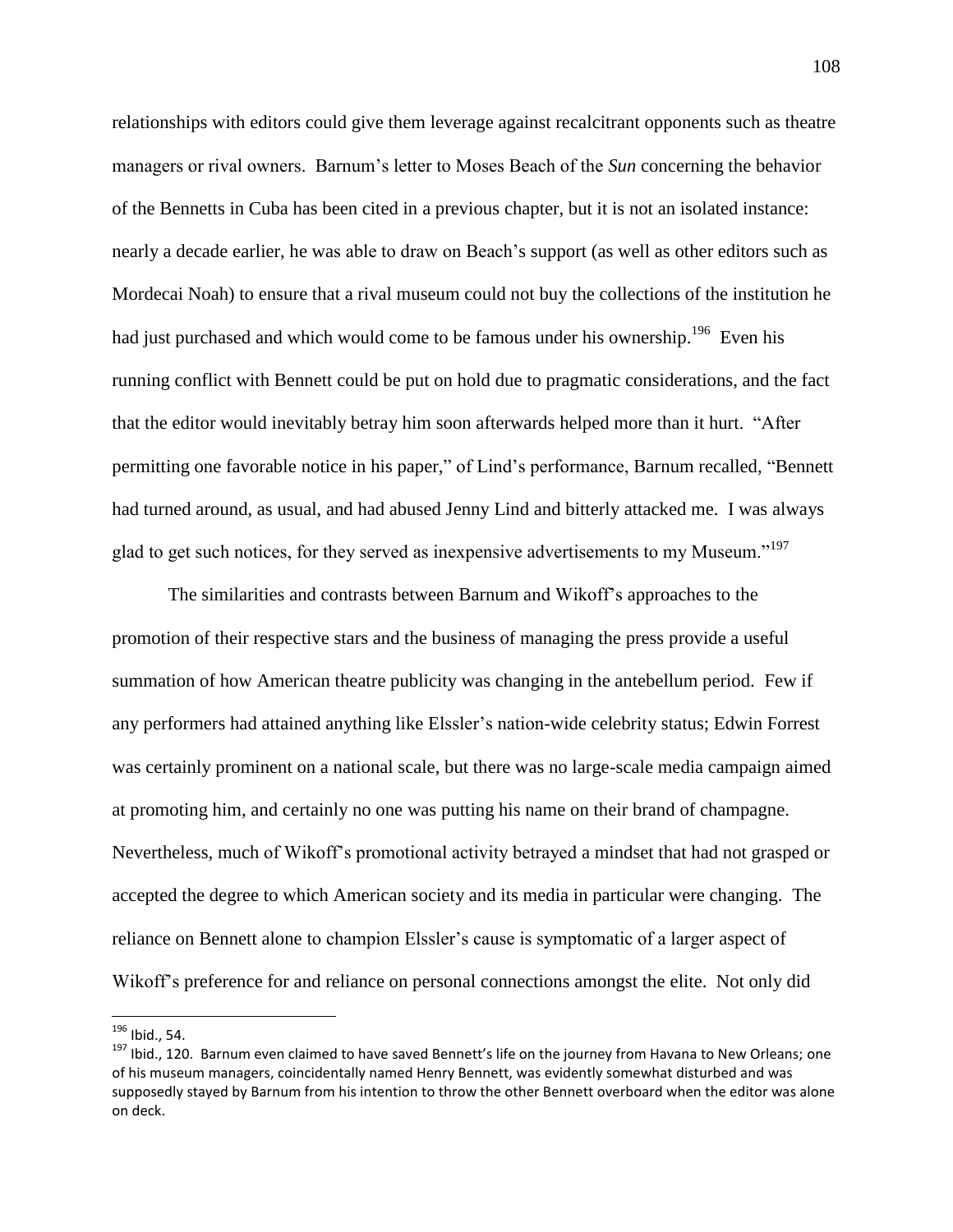this sit somewhat uncomfortably with Wikoff"s solidly pro-Democrat politics, but it meant that his ability to shape the opinions of countless Americans was dependent on the whims of a small number of often tempestuous individuals, Bennett foremost among them. Wikoff realized that his own name did not impart nearly enough prestige to Elssler"s tour, and indeed he remained at great pains throughout his life to downplay his role in managing her tour due to his lingering perception that taking such a high profile was unbecoming of the station in life to which he aspired. One cannot help but wonder if the faint disreputability of his connections with Elssler and Bennett made the Gamble scandal all the more damaging to his ability to receive solid, substantial benefits from his connections; for all his skill in charming Mary Todd Lincoln, he never managed to receive an important official position in wartime Washington.

Barnum, by contrast, understood the degree to which it was necessary to cast a broad net, allowing his own personality to share the spotlight with Lind"s as a part of a broader strategy to address the public directly and on his own terms. At the same time, his cultivation of a wider range of contacts in the press meant that he could sustain the animosity of a single powerful individual like Bennett without the conflict substantially affecting his fortunes. Although Barnum had in his earlier career shown himself adept at setting up his own newspaper to serve his purposes, he was, it seems, content for the most part to use a number of friendly editors to counter the power of opponents such as the *Herald* rather than launch a valiant but doomed direct assault in the manner of Wikoff"s *Republic*.

Despite the differences in their outlook that brought them such widely disparate success in dealing with the press, both Wikoff and Barnum had grasped that the United States had entered a period when a changing media would allow stars to become national celebrities on a heretofore-unknown scale. The days of American hostility to show business were long gone, and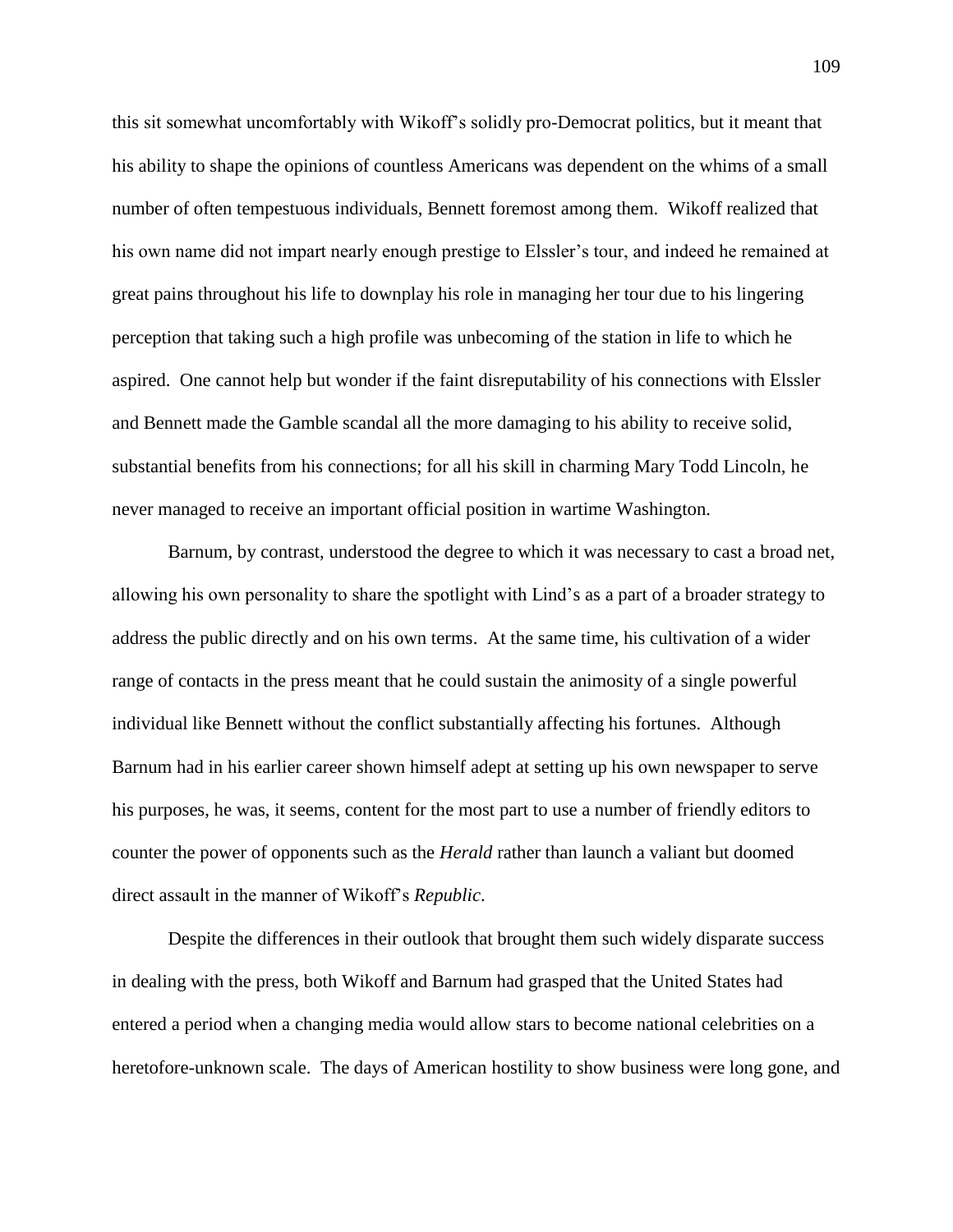now the descendants of dour Puritans were willing to expend substantial amounts of money and attention on performers primarily on the basis of interest in their personae rather than any especially deep knowledge of or appreciation for their art. These personae were, of course, shaped by managers who skillfully touched upon elements of the zeitgeist to cast these performers as perfectly aligned with the values of the young nation. The legacy of such a publicity strategy remains with us to this day.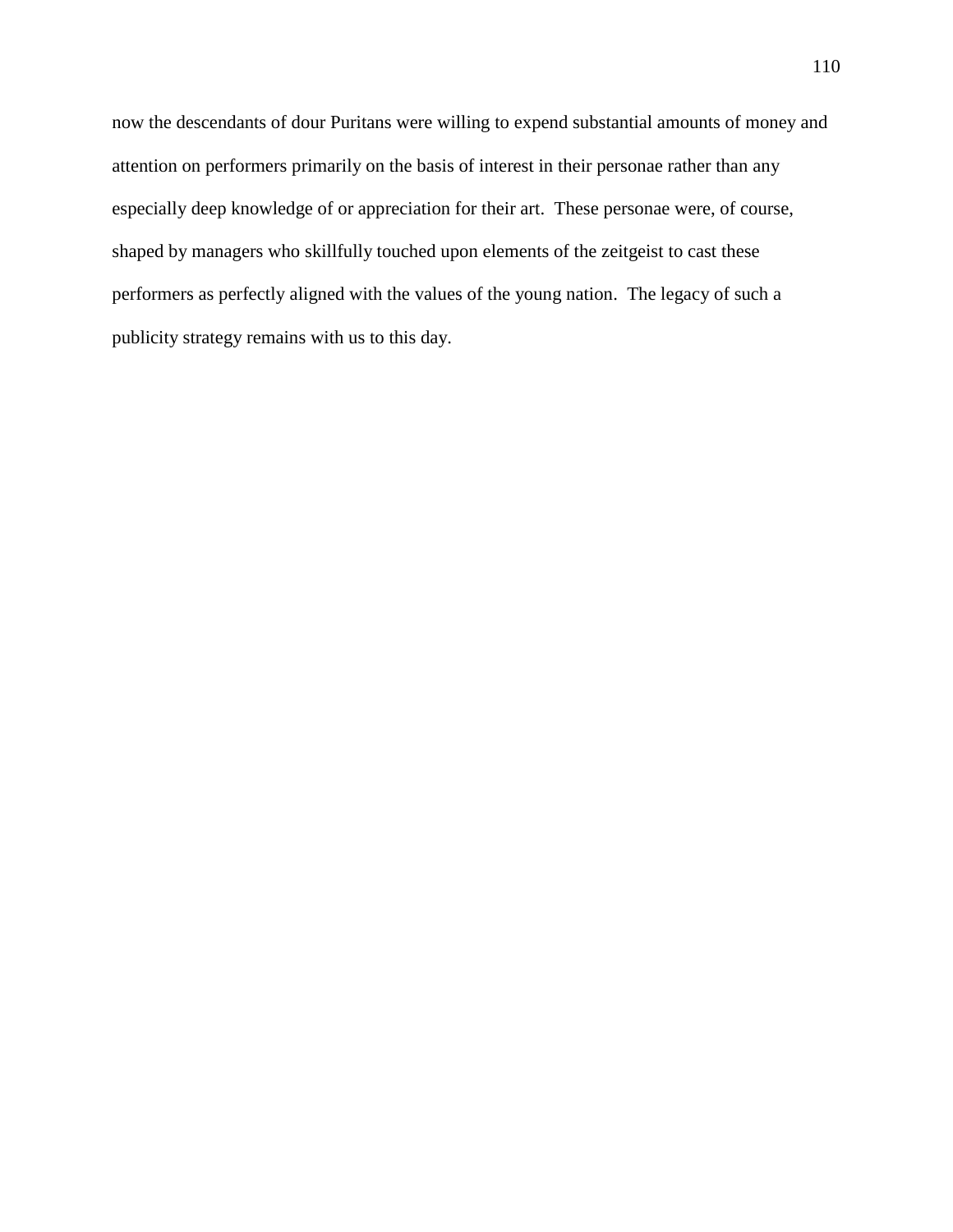## **Bibliography**

- Adams, Bluford. *E Pluribus Barnum: The Great Showman & the Making of U.S. Popular Culture*. Minneapolis: University of Minnesota Press, 1997.
- Adams, John Quincy. *The Diaries of John Quincy Adams: A Digital Collection*. Massachusetts Historical Society. Accessed August 18, 2010. http://www.masshist.org/jqadiaries.
- Barnum, P.T. *The Colossal Barnum Reader: Nothing Else Like It in the Universe*. Edited by James W. Cook. Chicago: University of Illinois Press, 2005.
- ---. *Struggles and Triumphs or, Sixty Years' Recollections of P.T. Barnum, including his golden rules for money-making. Illustrated, and brought up to 1889. Written by himself.* Buffalo, N.Y.: The Courier Company, 1889.
- ---. *The Life of P.T. Barnum Written by Himself*. New York: Redfield, 1855.
- ---. *Selected Letters of P.T. Barnum*. Edited and introduced by A.H. Saxon. New York: Columbia University Press, 1983.
- Buckley, Peter George. "To the Opera House: Culture and Society in New York City, 1820- 1860." PhD diss., State University of New York at Stony Brook, 1984.
- Cliff, Nigel. *The Shakespeare Riots: Revenge, Drama, and Death in Nineteenth-Century America*. New York: Random House, 2007.
- Crouthamel, James L. *Bennett's New York* Herald *and the Rise of the Popular Press*. Syracuse, N.Y.: Syracuse University Press, 1989.
- ---. *James Watson Webb: A Biography*. Middletown, Conn.: Wesleyan University Press, 1969.
- Crow, Duncan. *Henry Wikoff, the American Chevalier*. London: MacGibbon & Kee, 1963.
- De Tocqueville, Alexis. *Democracy in America*. Translated by George Lawrence. Edited by J.P. Mayer. New York: HarperCollins, 1969.
- Delarue, Alison. *The Chevalier Henry Wikoff: Impresario, 1840*. Princeton, N.J.: Princeton University Press, 1968.
- ---, ed. *Fanny Elssler in America : comprising seven facsimilies of rare Americana--never before offered the public--depicting her astounding conquest of America in 1840-42, a memoir, a libretto, two verses, a penny-terrible blast, letters and journal, and an early comic strip--the sad tale of her impresario's courtship*. New York: Dance Horizons, 1976.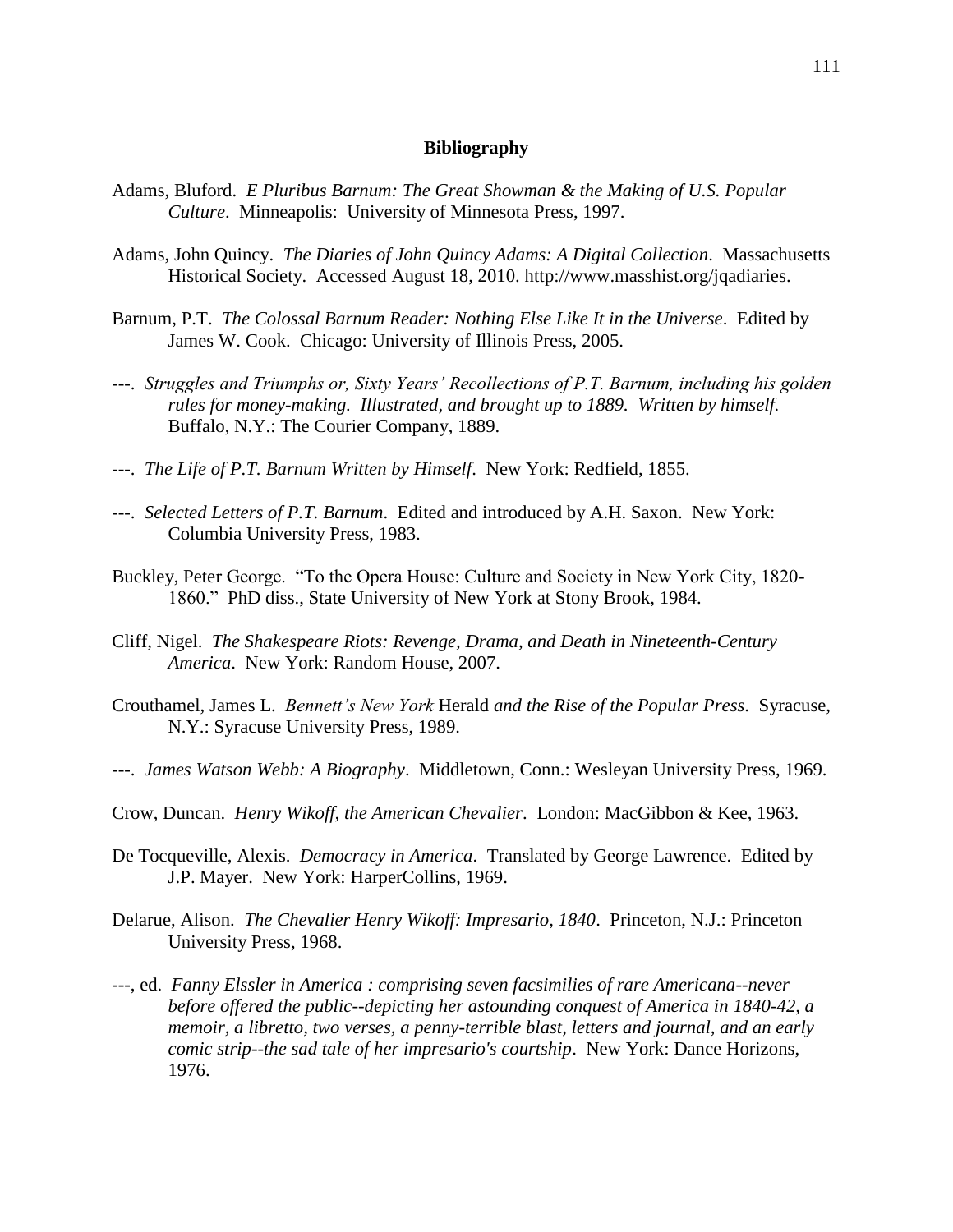Guest, Ivor. *Fanny Elssler*. Middletown, Conn.: Wesleyan University Press, 1970.

- Habermas, Jurgen. *The Structural Transformation of the Public Sphere: An Inquiry Into a Category of Bourgeois Society*. Translated by Thomas Burger with the assistance of Frederick Lawrence. Cambridge, Mass.: MIT Press, 1989.
- Hone, Philip. *The Diary of Philip Hone 1828-1851*. Edited by Bayard Tuckerman. New York: Dodd, Mead and Company, 1910.
- Howe, Daniel Walker. *What Hath God Wrought: The Transformation of America, 1815-1848*. New York: Oxford University Press, 2007.
- Hudson, Frederic. *Journalism in the United States, from 1690 to 1872*. New York: Harper & Brothers, 1873.
- Huntzicker, William. *The Popular Press, 1833-1865*. Wesport, Conn.: Greenwood Press, 1999.
- Jacobs, Wilbur R. *Francis Parkman, Historian as Hero: The Formative Years*. Austin, Tex.: University of Texas Press, 1991.
- Levin, David. *History as Romantic Art: Bancroft, Prescott, Motley, and Parkman*. Stanford, Calif.: Stanford University Press, 1959.
- Macready, William Charles. *The Diaries of William Charles Macready 1833-1851*. Edited by William Toynbee. New York: G.P. Putnam"s Sons, 1912.
- Martin, Christopher. "Naked Females and Splay-Footed Sprawlers: Ballerinas on the Stage in Jacksonian America." *Theatre Survey* 51:1 (May 2010): 95-114.
- Moody, Richard. *Edwin Forrest*. New York: Knopf, 1960.
- ---. *The Astor Place Riot*. Bloomington, Ind.: Indiana University Press, 1958.
- Saxon, A.H. *P.T. Barnum: The Legend and the Man*. New York: Columbia University Press, 1989.
- Ward, Genevieve, and Richard Whiteing. *Both Sides of the Curtain*. New York: Cassell and Company, Ltd., 1918.
- Whitman, Walt. *Walt Whitman of the New York* Aurora*: Editor at Twenty-two. A Collection of Recently Discovered Writings*. Edited by Joseph Jay Rubin and Charles H. Brown. Westport, Conn.: Greenwood Press, 1972.
- Wikoff, Henry. *The Adventures of a Roaming Diplomatist*. New York: W.P. Fetridge & Co., 1857.